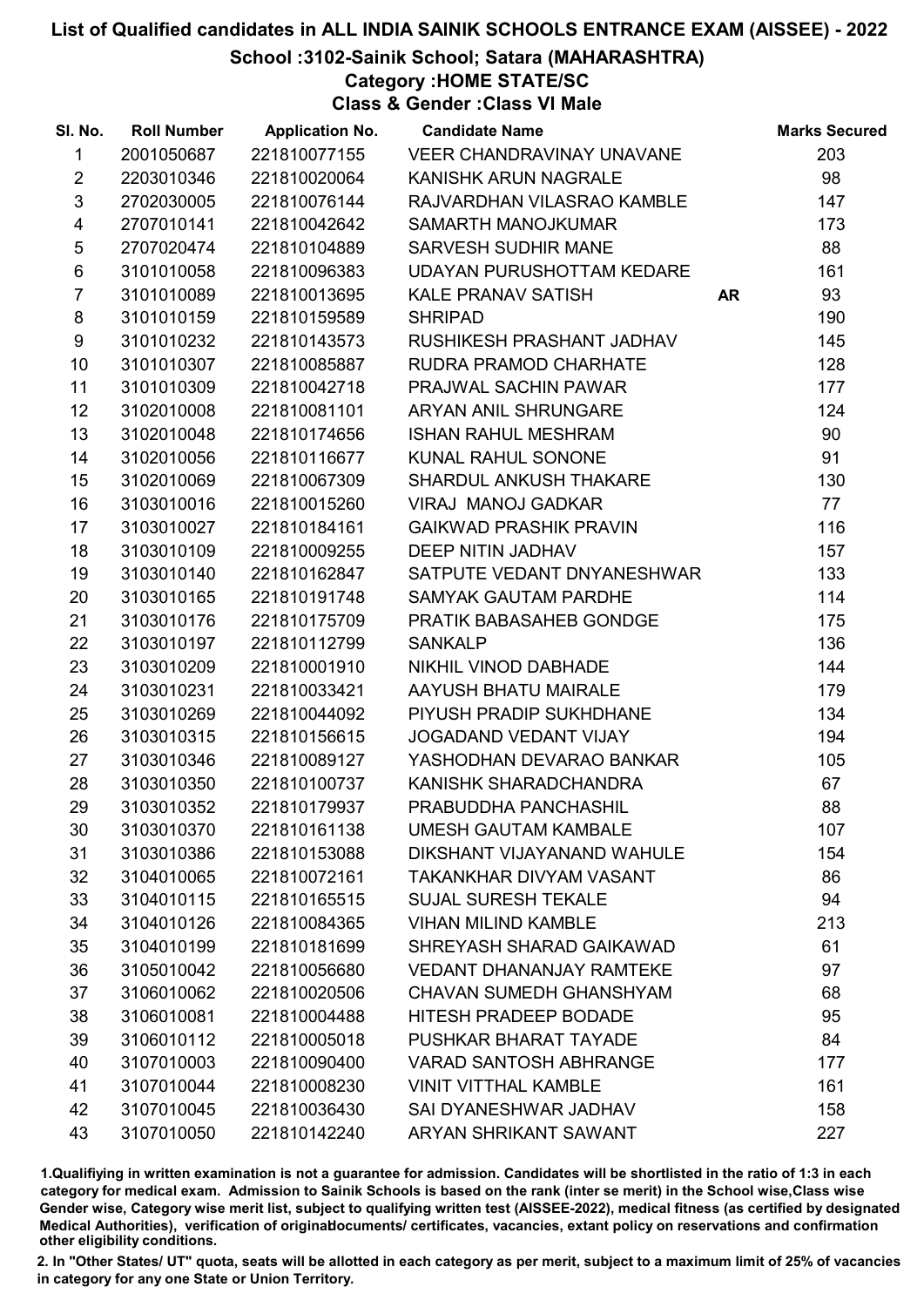## School :3102-Sainik School; Satara (MAHARASHTRA)

Category :HOME STATE/SC

Class & Gender :Class VI Male

| SI. No. | <b>Roll Number</b> | <b>Application No.</b> | <b>Candidate Name</b>           |           | <b>Marks Secured</b> |
|---------|--------------------|------------------------|---------------------------------|-----------|----------------------|
| 44      | 3107010062         | 221810052050           | <b>VEDANT PRASHANT MOTE</b>     |           | 146                  |
| 45      | 3107010095         | 221810024880           | KALPAK KRISHNA CHOUDHARI        |           | 229                  |
| 46      | 3107010108         | 221810178990           | DHANARAJ PRADIP SATAPUTE        |           | 218                  |
| 47      | 3107010154         | 221810153241           | KAMBLE PRATHAMESH DILIP         |           | 217                  |
| 48      | 3107010177         | 221810107461           | <b>NEEL AMIT KAMBLE</b>         |           | 134                  |
| 49      | 3107010206         | 221810066291           | <b>MANE BHAVESH RAHUL</b>       |           | 92                   |
| 50      | 3107010226         | 221810067712           | <b>MANTHAN ASHISH KAMBLE</b>    |           | 94                   |
| 51      | 3107010237         | 221810167722           | <b>ADITYA PRAMOD SATPUTE</b>    |           | 204                  |
| 52      | 3107010244         | 221810058132           | <b>VIKAS UTTAM GADDAMAMWAR</b>  |           | 252                  |
| 53      | 3107010256         | 221810117342           | <b>TEJAS DAYANAND KAMBLE</b>    |           | 69                   |
| 54      | 3107010290         | 221810047772           | <b>ROHAN NITIN BHOSALE</b>      |           | 231                  |
| 55      | 3107010328         | 221810010123           | <b>ONKAR SUNIL SHETE</b>        |           | 81                   |
| 56      | 3107010329         | 221810142123           | YASH ANIL SHINDE                |           | 61                   |
| 57      | 3107010337         | 221810072823           | <b>KARTIK VIJAY POWAR</b>       |           | 190                  |
| 58      | 3107010339         | 221810186923           | SHREYASH SANJAY CHAVAN          |           | 158                  |
| 59      | 3107010348         | 221810026833           | PARTH SAGAR POWAR               |           | 139                  |
| 60      | 3107010407         | 221810016693           | HARSHVARDHAN RAJENDRA           |           | 124                  |
| 61      | 3107010434         | 221810194524           | <b>ADARSH</b>                   |           | 237                  |
| 62      | 3107020019         | 221810079044           | HARWARDHAN SUNIL DHUMALE        |           | 231                  |
| 63      | 3107020042         | 221810083264           | PRADYUMN SUSHILKUMAR SHETE      |           | 221                  |
| 64      | 3107020063         | 221810133384           | MANE SARTHAK SHASHIKANT         |           | 161                  |
| 65      | 3107020126         | 221810081435           | <b>SOHAM UMESH NIRMALE</b>      |           | 102                  |
| 66      | 3107020129         | 221810101535           | SARTHAK SURYABHAN GAIKWAD       |           | 131                  |
| 67      | 3107020134         | 221810079145           | <b>DEODATTA MAHESH GAIKWAD</b>  |           | 177                  |
| 68      | 3107020181         | 221810043485           | SWARUP MAHADEV KAMBALE          |           | 169                  |
| 69      | 3107020183         | 221810074585           | <b>ATHARV RAJU VANJIRE</b>      |           | 183                  |
| 70      | 3107020186         | 221810086785           | SOHAM JAYVANT POWAR             |           | 174                  |
| 71      | 3107020188         | 221810136985           | <b>SARTHAK KIRAN BAMANE</b>     |           | 154                  |
| 72      | 3107020219         | 221810071726           | SHREYASH SHANKAR KAMBLE         |           | 82                   |
| 73      | 3107020236         | 221810168746           | ABHIRAJ JAGDISH KHANDEKAR       |           | 126                  |
| 74      | 3107020248         | 221810195366           | <b>SHOURYA GAJANAN KAMBLE</b>   | <b>AR</b> | 118                  |
| 75      | 3107020255         | 221810077376           | PARTH HEMANT KAMBLE             |           | 99                   |
| 76      | 3107020269         | 221810058486           | <b>SANSKAR</b>                  |           | 266                  |
| 77      | 3107020280         | 221810105396           | ROHAN RAHUL KORADE              |           | 120                  |
| 78      | 3107020304         | 221810101227           | SARTHAK NANDKUMAR SHIRKE        |           | 169                  |
| 79      | 3107020311         | 221810129627           | <b>ANUKALP MADHAV RAJHANS</b>   |           | 140                  |
| 80      | 3107020318         | 221810147337           | <b>ARUSH VINAYAK KAMBLE</b>     |           | 130                  |
| 81      | 3107020366         | 221810187577           | POWAR VISHWAJIT TULASHIDAS      |           | 173                  |
| 82      | 3107020369         | 221810126877           | <b>SWARAJ SANDIP KOTMIRE</b>    |           | 149                  |
| 83      | 3107020384         | 221810060297           | <b>SHRIYANS CHANDRAKANT</b>     |           | 170                  |
| 84      | 3107020412         | 221810107818           | SHAMBHURAJE SANGRAMSINGH        |           | 179                  |
| 85      | 3107020452         | 221810175758           | <b>KHEMRAJ SNEALKUMAR TAMBE</b> |           | 183                  |
| 86      | 3107020460         | 221810042568           | SHARVIL GANESH CHAVAN           |           | 244                  |

1.Qualifiying in written examination is not a guarantee for admission. Candidates will be shortlisted in the ratio of 1:3 in each category for medical exam. Admission to Sainik Schools is based on the rank (inter se merit) in the School wise,Class wise Gender wise, Category wise merit list, subject to qualifying written test (AISSEE-2022), medical fitness (as certified by designated Medical Authorities), verification of originablocuments/ certificates, vacancies, extant policy on reservations and confirmation other eligibility conditions.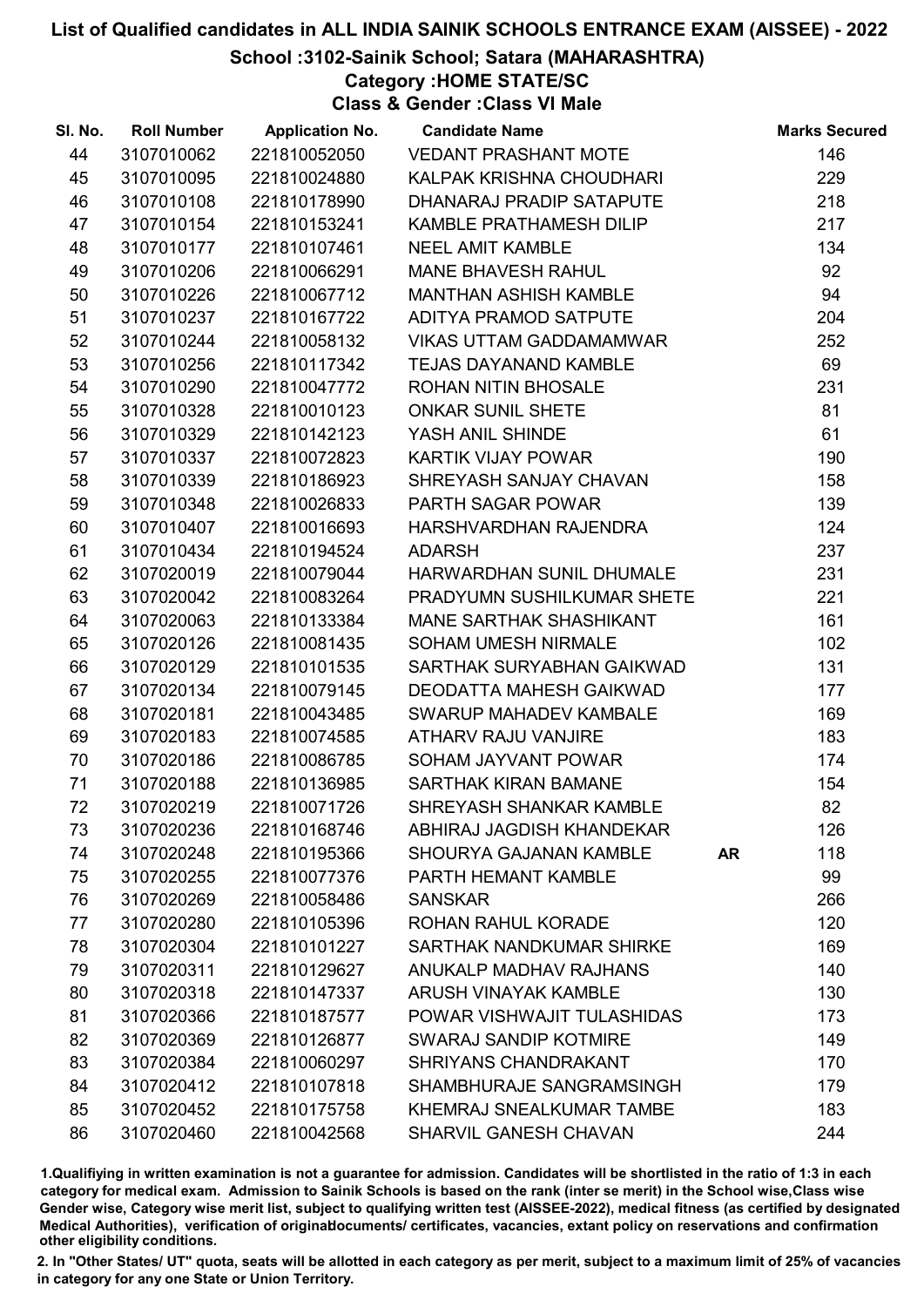#### School :3102-Sainik School; Satara (MAHARASHTRA)

Category :HOME STATE/SC

Class & Gender :Class VI Male

| SI. No. | <b>Roll Number</b> | <b>Application No.</b> | <b>Candidate Name</b>          | <b>Marks Secured</b> |
|---------|--------------------|------------------------|--------------------------------|----------------------|
| 87      | 3107030013         | 221810180770           | ARPEET SAMPAT PATOLE           | 80                   |
| 88      | 3107030035         | 221810193402           | HARSHAWARDHAN RAHUL            | 93                   |
| 89      | 3107030040         | 221810149342           | ARNAV SACHIN SAMUDRE           | 135                  |
| 90      | 3107030056         | 221810105923           | ARYAN UTTAM CHANDANE           | 81                   |
| 91      | 3107030060         | 221810037043           | SHINDE KAIVALYA BRIHASPATI     | 189                  |
| 92      | 3107030077         | 221810063824           | SONKAMBLE DEV SANJIV           | 74                   |
| 93      | 3107030086         | 221810035074           | SWARUP SANDIP POL              | 206                  |
| 94      | 3107030099         | 221810144615           | HARSHWARDHAN JAYDEEP           | 101                  |
| 95      | 3107030122         | 221810150336           | <b>RITESH MANE</b>             | 75                   |
| 96      | 3107030125         | 221810151756           | SWARAJ SATYAJIT KURANE         | 80                   |
| 97      | 3107030158         | 221810016878           | SANGLIKAR AYUSH SAGAR          | 118                  |
| 98      | 3107030164         | 221810015709           | <b>PRANAV KAMBLE</b>           | 123                  |
| 99      | 3107030250         | 221810160749           | KAUSTUBH DINKAR KAMBLE         | 178                  |
| 100     | 3107030267         | 221810139869           | <b>ADITYA MAHESH GAVALI</b>    | 87                   |
| 101     | 3107030281         | 221810173689           | HARSHVARDHAN AJIT BHASKAR      | 86                   |
| 102     | 3107030292         | 221810121599           | OMKUMAR BHUPENDRA ABHANE       | 128                  |
| 103     | 3108010020         | 221810180891           | <b>VISHAL KAMBLE</b>           | 72                   |
| 104     | 3108010024         | 221810191452           | MAYURESH SHIVSHANKAR KASBE     | 101                  |
| 105     | 3108010031         | 221810040733           | RAJRATN BALIRAM GAIKWAD        | 111                  |
| 106     | 3108010042         | 221810089284           | NARAYANKAR KRISHNA SHIVKANT    | 168                  |
| 107     | 3108010133         | 221810112880           | RUTURAJ VYANKAT KAMBLE         | 96                   |
| 108     | 3108010181         | 221810111571           | TUPSOUNDARE AAYUSH ASHA        | 127                  |
| 109     | 3108010200         | 221810038212           | SAUDAGAR MANIK NARSING         | 253                  |
| 110     | 3108010204         | 221810120322           | RAJVEER RAHUL SARWADE          | 145                  |
| 111     | 3108010374         | 221810149515           | SPANDAN KALIDAS GAIKWAD        | 214                  |
| 112     | 3108010406         | 221810048165           | <b>DARSHAN RAJKUMAR</b>        | 214                  |
| 113     | 3108010443         | 221810101526           | <b>GAIKWAD AAYUSH BABRUWAN</b> | 100                  |
| 114     | 3108010477         | 221810133186           | RAJVEER VASANT                 | 175                  |
| 115     | 3108010481         | 221810043096           | ASHWAJIT VIKAS GAIKWAD         | 160                  |
| 116     | 3108010487         | 221810036807           | <b>GAJAKOSH YASHVARDHAN</b>    | 210                  |
| 117     | 3108010535         | 221810178887           | <b>DEVANSH RAMESH KAMBLE</b>   | 103                  |
| 118     | 3108010604         | 221810142049           | TANMAY DHAMMDIP SAWAI          | 135                  |
| 119     | 3108010625         | 221810062879           | <b>SAMBHAJI</b>                | 135                  |
| 120     | 3110010021         | 221810003720           | DHEEMANT RAJESH KEWALE         | 261                  |
| 121     | 3110010027         | 221810139030           | SAMARPIT DEEPAK PAWAR          | 120                  |
| 122     | 3110010046         | 221810019350           | <b>VEER SANDEEP JADHAV</b>     | 85                   |
| 123     | 3110010054         | 221810128160           | <b>AYUSH HEMANT GAJABE</b>     | 82                   |
| 124     | 3110010057         | 221810036460           | MUNISH SANJAY DAWARE           | 182                  |
| 125     | 3110010068         | 221810007480           | DAKSH JETHE                    | 99                   |
| 126     | 3110010082         | 221810105101           | PRATHAMESH VINOD BHANDARE      | 100                  |
| 127     | 3110010090         | 221810035711           | YASH JEEVAN PAWAR              | 91                   |
| 128     | 3110010108         | 221810155641           | YASH YOGENDRA DEOLEKAR         | 120                  |
| 129     | 3110010117         | 221810002151           | <b>SARVESH SARVADE</b>         | 94                   |

1.Qualifiying in written examination is not a guarantee for admission. Candidates will be shortlisted in the ratio of 1:3 in each category for medical exam. Admission to Sainik Schools is based on the rank (inter se merit) in the School wise,Class wise Gender wise, Category wise merit list, subject to qualifying written test (AISSEE-2022), medical fitness (as certified by designated Medical Authorities), verification of originablocuments/ certificates, vacancies, extant policy on reservations and confirmation other eligibility conditions.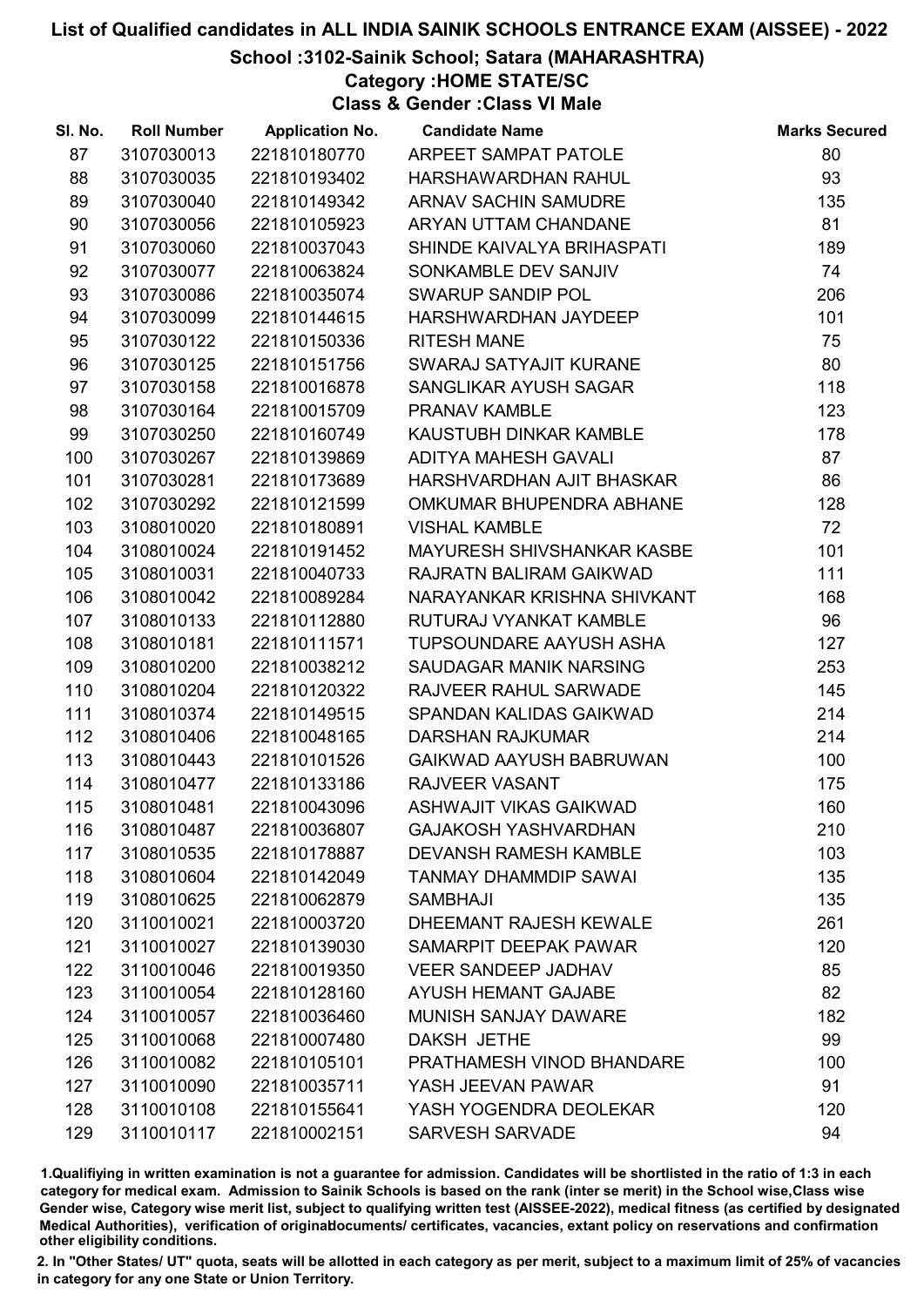School :3102-Sainik School; Satara (MAHARASHTRA)

Category :HOME STATE/SC

Class & Gender :Class VI Male

| SI. No. | <b>Roll Number</b> | <b>Application No.</b> | <b>Candidate Name</b>          | <b>Marks Secured</b> |
|---------|--------------------|------------------------|--------------------------------|----------------------|
| 130     | 3110010122         | 221810067551           | NIRAJ SANDEEP GAIKWAD          | 75                   |
| 131     | 3110010140         | 221810097771           | <b>SHAURYA SHASHIKANT</b>      | 111                  |
| 132     | 3110010163         | 221810028012           | ARTH MUKUND GAIKWAD            | 170                  |
| 133     | 3110010182         | 221810063432           | DEVENDRA GANESH SHIRSATH       | 160                  |
| 134     | 3110010187         | 221810099732           | SAMYAK SANTOSH SURYAWANSHI     | 97                   |
| 135     | 3110010188         | 221810096832           | DARSHIL VINOD MOHITE           | 53                   |
| 136     | 3110010224         | 221810133382           | <b>NIYANT</b>                  | 58                   |
| 137     | 3110010260         | 221810037622           | HARSH SANDEEP AUSARMAL         | 98                   |
| 138     | 3110010265         | 221810116392           | <b>VEDANT</b>                  | 80                   |
| 139     | 3110020034         | 221810084453           | <b>BHARGAV SANJAY KHUDE</b>    | 115                  |
| 140     | 3110020050         | 221810155873           | KUSHAL SANTOSH PAWAR           | 96                   |
| 141     | 3110020051         | 221810128873           | <b>ATHARVA</b>                 | 98                   |
| 142     | 3110020059         | 221810011293           | RAJRATNA SHYAM NIKAM           | 66                   |
| 143     | 3110020073         | 221810126614           | <b>VIRAJ VISHAL KAMBLE</b>     | 95                   |
| 144     | 3110020076         | 221810024914           | SOHAM PRASHANT YEVALE          | 234                  |
| 145     | 3110020082         | 221810025424           | <b>ARNAV PALSHIKAR</b>         | 81                   |
| 146     | 3110020084         | 221810053824           | SAHARSH SHAILENDRA GAIKWAD     | 124                  |
| 147     | 3110020112         | 221810003764           | <b>VEDANT NILESH NAGAONKAR</b> | 146                  |
| 148     | 3110020117         | 221810012074           | AARUSH VISHAL POL              | 77                   |
| 149     | 3110020120         | 221810100274           | RAJ JAGTAP                     | 94                   |
| 150     | 3110020130         | 221810004884           | SIDDHANTH SANTOSH KAMBLE       | 108                  |
| 151     | 3110020161         | 221810057545           | KARAN AMAR DHAVARE             | 65                   |
| 152     | 3110020205         | 221810018026           | <b>VEER ABHIJIT PAWAR</b>      | 224                  |
| 153     | 3110020207         | 221810110226           | HARSH DINESH KARANDE           | 110                  |
| 154     | 3110020222         | 221810051746           | PRANEEL SUDHIR BABAR           | 164                  |
| 155     | 3110020251         | 221810099486           | SARTHAK DONGARE                | 117                  |
| 156     | 3110020275         | 221810043717           | <b>VISHANK KARANDE</b>         | 200                  |
| 157     | 3110020283         | 221810131327           | <b>CHINMAY TAMBE</b>           | 100                  |
| 158     | 3110020327         | 221810116377           | <b>JAINEEL GANESH SHINDE</b>   | 127                  |
| 159     | 3110020336         | 221810015187           | <b>SITANSHU</b>                | 201                  |
| 160     | 3110020353         | 221810190208           | ADVAIT MAHENDRA DANGLE         | 180                  |
| 161     | 3110020381         | 221810181738           | <b>NEILRAJ NIRMALKUMAR</b>     | 132                  |
| 162     | 3110020448         | 221810044349           | <b>HARSHAL RAHUL HIRWE</b>     | 156                  |
| 163     | 3110020451         | 221810168649           | <b>THANMBIRE TANMAY VISHAL</b> | 85                   |
| 164     | 3110020478         | 221810162899           | <b>VIVAN DEEPAK KIRATKAR</b>   | 122                  |
| 165     | 3111010015         | 221810075650           | <b>SAMYAK ADESH RAUT</b>       | 261                  |
| 166     | 3111010036         | 221810039801           | DARSH MANGESH PAHADE           | 109                  |
| 167     | 3111020179         | 221810000665           | ADVAIT ANUPAM MESHRAM          | 172                  |
| 168     | 3111020198         | 221810079026           | <b>ARPIT AMIT NARNAWARE</b>    | 173                  |
| 169     | 3111020249         | 221810008087           | SHANTANU RAJESH KHOBRAGADE     | 98                   |
| 170     | 3111020253         | 221810000097           | <b>GRUHIT SATISH GADGE</b>     | 245                  |
| 171     | 3111020325         | 221810099579           | SANSKRUT VIDYADHAR             | 198                  |
| 172     | 3112020009         | 221810085730           | <b>AYUSH SATISH MORE</b>       | 84                   |

1.Qualifiying in written examination is not a guarantee for admission. Candidates will be shortlisted in the ratio of 1:3 in each category for medical exam. Admission to Sainik Schools is based on the rank (inter se merit) in the School wise,Class wise Gender wise, Category wise merit list, subject to qualifying written test (AISSEE-2022), medical fitness (as certified by designated Medical Authorities), verification of originablocuments/ certificates, vacancies, extant policy on reservations and confirmation other eligibility conditions.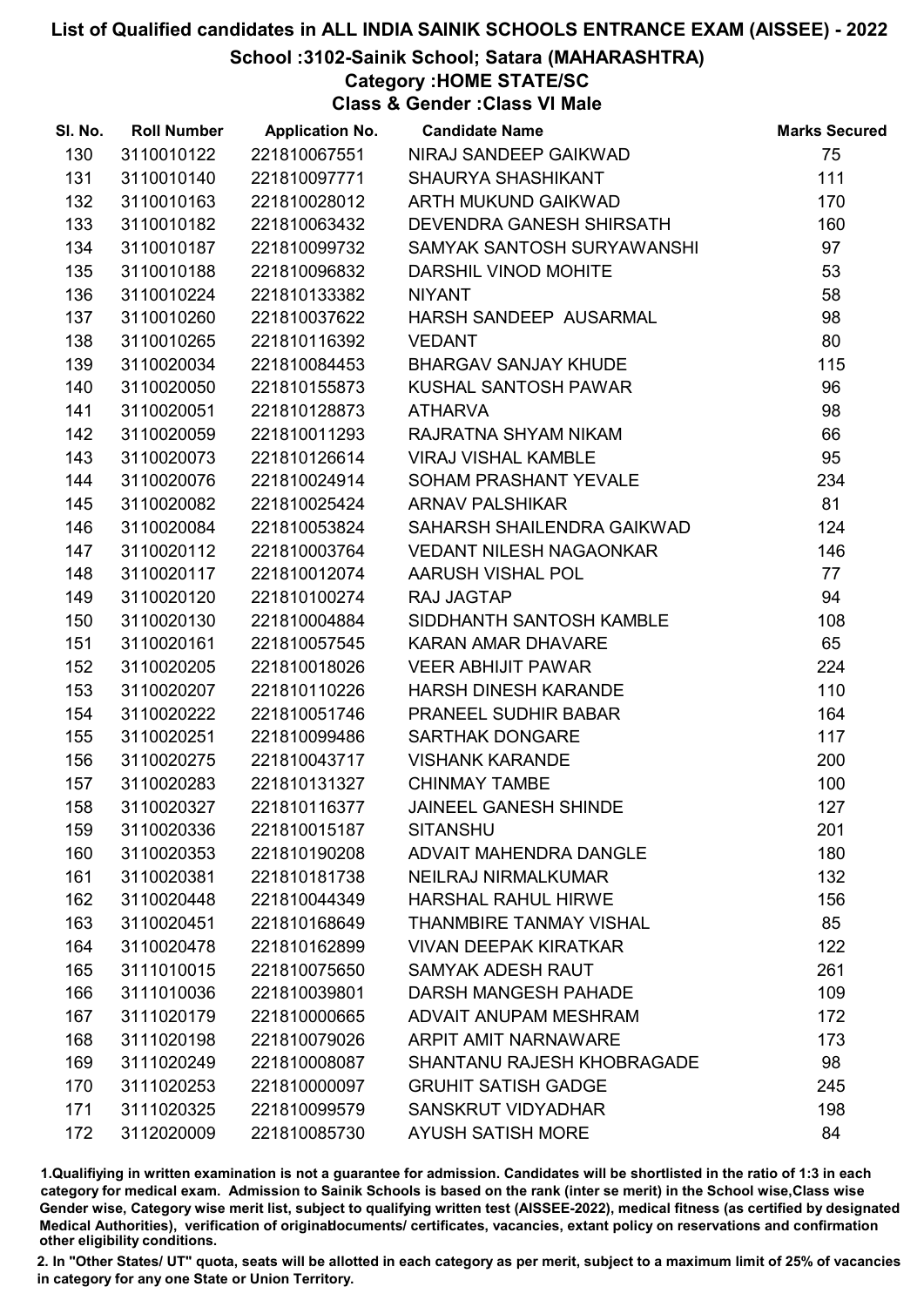## School :3102-Sainik School; Satara (MAHARASHTRA)

Category :HOME STATE/SC

Class & Gender :Class VI Male

| SI. No. | <b>Roll Number</b> | <b>Application No.</b> | <b>Candidate Name</b>           | <b>Marks Secured</b> |
|---------|--------------------|------------------------|---------------------------------|----------------------|
| 173     | 3112020011         | 221810166150           | SAMRAT SUDHAKAR SHRIKHANDE      | 91                   |
| 174     | 3112020047         | 221810192673           | SWAYATT SHASHI CHAPKE           | 83                   |
| 175     | 3112020058         | 221810038754           | SATORE RAJESH SANTOSH           | 92                   |
| 176     | 3112020060         | 221810164384           | <b>SAIRAJ BALAJI MALULE</b>     | 152                  |
| 177     | 3112020074         | 221810131916           | <b>SARTHAK LAXMIKANT</b>        | 136                  |
| 178     | 3112020081         | 221810053556           | <b>AYUSH PRAKASH MASURE</b>     | 120                  |
| 179     | 3112020109         | 221810003488           | SARANG SURYAKANT KHUNE          | 105                  |
| 180     | 3112020111         | 221810036109           | ADARASH BANDU SONKAMBLE         | 102                  |
| 181     | 3112020177         | 221810183018           | PRASHANT SANJAY GODBOLE         | 156                  |
| 182     | 3113010037         | 221810109531           | <b>SHANTANU PRAVIN SALVE</b>    | 69                   |
| 183     | 3113010045         | 221810172561           | <b>SAMARTH LAXMAN KENGAR</b>    | 166                  |
| 184     | 3113010092         | 221810169843           | ARAV SACHIN TUPLONDHE           | 110                  |
| 185     | 3113010105         | 221810107693           | ATHARVA DILIP NAVALE            | 93                   |
| 186     | 3113010109         | 221810012014           | <b>BORADE ATISH GANESH</b>      | 107                  |
| 187     | 3113010112         | 221810031924           | AAYUSH SANDEEP PAITHANE         | 99                   |
| 188     | 3113010142         | 221810002555           | <b>BHAVESH SUDESHKUMAR</b>      | 121                  |
| 189     | 3113010172         | 221810149776           | <b>AAYUSH</b>                   | 127                  |
| 190     | 3113010210         | 221810148818           | <b>ROHAN</b>                    | 151                  |
| 191     | 3113010238         | 221810013749           | SHRIDHAR SHIVAJI LOKARE         | 130                  |
| 192     | 3113010248         | 221810023499           | <b>ARNAV ANIL AHIRE</b>         | 118                  |
| 193     | 3113010299         | 221810189883           | KHARE UJJWAL SHRIKANT           | 38                   |
| 194     | 3113010303         | 221810192044           | <b>BACHHAV SAHIL RAHUL</b>      | 85                   |
| 195     | 3113010325         | 221810149455           | <b>SOHAM</b>                    | 110                  |
| 196     | 3113010354         | 221810083958           | <b>SHLOK PAVAN LAD</b>          | 160                  |
| 197     | 3113010364         | 221810084519           | SHAURYA PAVAN LAD               | 85                   |
| 198     | 3113010370         | 221810106159           | SABALE AYUSH RAJEVINOD          | 131                  |
| 199     | 3114010006         | 221810054610           | ADITYA DATTATRAYA KHILARE       | 251                  |
| 200     | 3114010010         | 221810069650           | YASH JAKKANTH KAMBLE            | 183                  |
| 201     | 3114010087         | 221810019183           | <b>KARTIK</b>                   | 89                   |
| 202     | 3114020023         | 221810101910           | <b>AKUL ABHIJEET WAGHCHOURE</b> | 155                  |
| 203     | 3114020037         | 221810007530           | KAMBLE PRANITKUMAR PRAKASH      | 83                   |
| 204     | 3114020038         | 221810033630           | <b>SAMRUDDHA SACHIN KARANDE</b> | 99                   |
| 205     | 3114020063         | 221810084070           | SHINGE SIDDHANT MALLINATH       | 123                  |
| 206     | 3114020077         | 221810041580           | <b>ADITYA BALAJI KAMBLE</b>     | 81                   |
| 207     | 3114020122         | 221810063031           | <b>OJAS PANDURANG GHODKE</b>    | 94                   |
| 208     | 3114020124         | 221810149031           | ADITYA MAHENDRA GAIKWAD         | 178                  |
| 209     | 3114020132         | 221810089831           | RUDRA PRASHANT OVHAL            | 81                   |
| 210     | 3114020138         | 221810144641           | SIDDHANT SATISH SHINDE          | 130                  |
| 211     | 3114020257         | 221810110272           | <b>VEDANT VITTHAL KAMBLE</b>    | 75                   |
| 212     | 3114020319         | 221810105723           | <b>ANANY SACHIN KAMBLE</b>      | 121                  |
| 213     | 3114020331         | 221810129933           | <b>GADE SOHAM SANJAY</b>        | 90                   |
| 214     | 3114020332         | 221810162143           | KETAN DATTATRAY WAYDANDE        | 94                   |
| 215     | 3114020352         | 221810006663           | ARYESH SANTOSH POL              | 246                  |

1.Qualifiying in written examination is not a guarantee for admission. Candidates will be shortlisted in the ratio of 1:3 in each category for medical exam. Admission to Sainik Schools is based on the rank (inter se merit) in the School wise,Class wise Gender wise, Category wise merit list, subject to qualifying written test (AISSEE-2022), medical fitness (as certified by designated Medical Authorities), verification of originablocuments/ certificates, vacancies, extant policy on reservations and confirmation other eligibility conditions.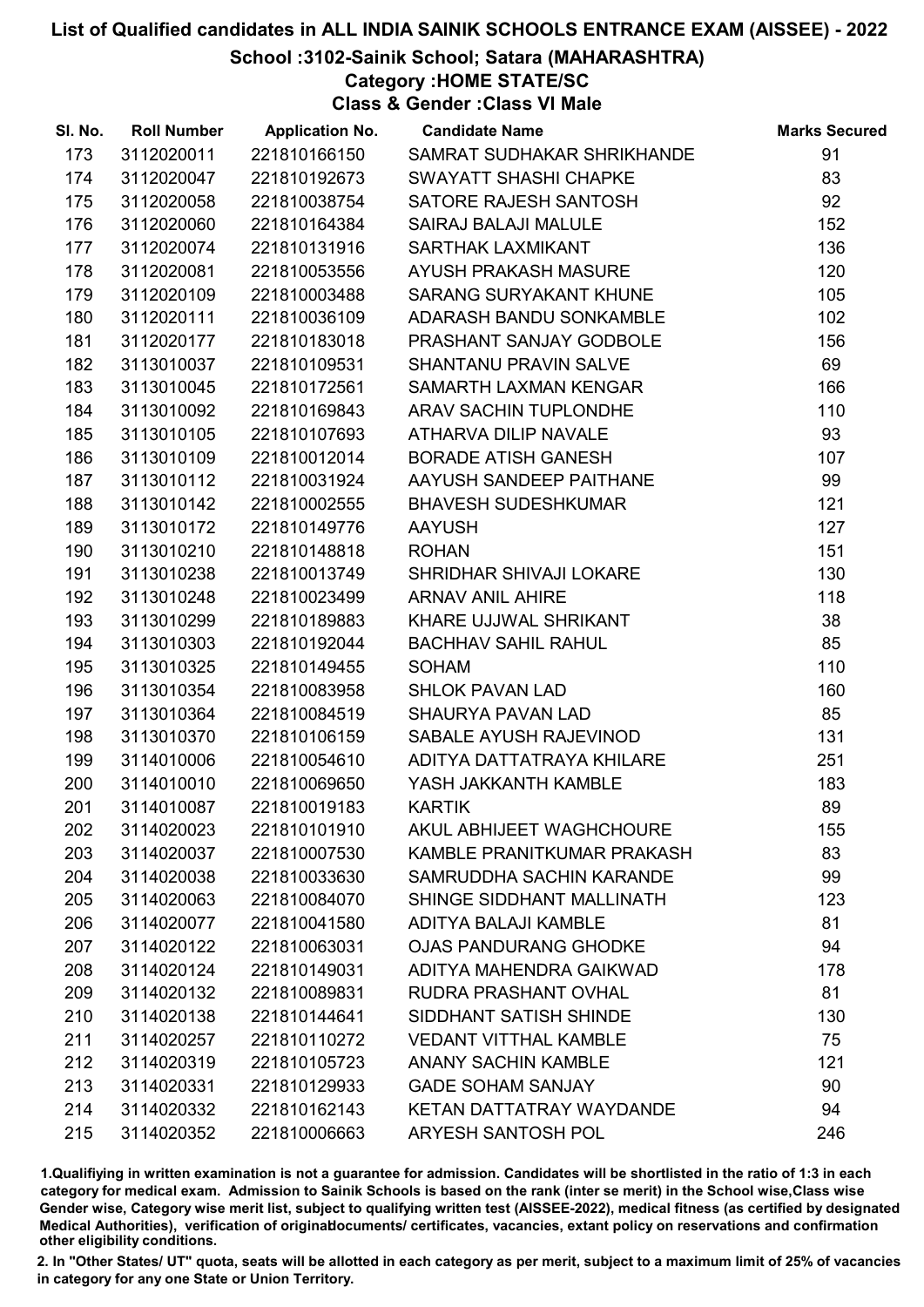#### School :3102-Sainik School; Satara (MAHARASHTRA)

Category :HOME STATE/SC

Class & Gender :Class VI Male

| SI. No. | <b>Roll Number</b> | <b>Application No.</b> | <b>Candidate Name</b>        |           | <b>Marks Secured</b> |
|---------|--------------------|------------------------|------------------------------|-----------|----------------------|
| 216     | 3114020445         | 221810037154           | ANUJ BAPU LANDAGE            |           | 70                   |
| 217     | 3114020458         | 221810146914           | PAREES SATISH TAYADE         |           | 116                  |
| 218     | 3114020486         | 221810004996           | ADITYA BHAGWAN SUGANDHE      |           | 196                  |
| 219     | 3114020505         | 221810123297           | SANNIDHYA AVINASH SONAWANE   |           | 91                   |
| 220     | 3114020541         | 221810154019           | PRANAV DAGADOBA SAWALE       |           | 160                  |
| 221     | 3114030017         | 221810172564           | SHREYASH VISHAL GHADGE       |           | 116                  |
| 222     | 3114030024         | 221810118174           | SUSHANK PRAKASH WAGHMARE     |           | 108                  |
| 223     | 3114030029         | 221810137374           | <b>AYUSH GAIKWAD</b>         |           | 131                  |
| 224     | 3114030037         | 221810065084           | ARYA DINESH PAKHARE          |           | 119                  |
| 225     | 3114030042         | 221810184584           | <b>ADARSH ATUL SHEDGE</b>    |           | 98                   |
| 226     | 3114030052         | 221810012694           | YADNYESH KUWAR               |           | 216                  |
| 227     | 3114030072         | 221810140915           | THOKALE OMKAR ATUL           |           | 107                  |
| 228     | 3114030091         | 221810179145           | PRATYUSH PRASHANT SURVASE    |           | 120                  |
| 229     | 3114030098         | 221810134255           | <b>KUSHAGRA SUNIL ZODGE</b>  |           | 62                   |
| 230     | 3114030122         | 221810148775           | <b>SAKSHAM GORAKH MORE</b>   |           | 181                  |
| 231     | 3114030203         | 221810169476           | DARSHIL SANTOSH GAVALI       |           | $\mathbf{3}$         |
| 232     | 3114030212         | 221810012686           | SNEET SANTOSH RAJGURU        |           | 76                   |
| 233     | 3114030222         | 221810009207           | <b>VIRAJ ASHOK SHINDE</b>    |           | 112                  |
| 234     | 3114030233         | 221810058117           | YASH YOGESH VARPE            |           | 98                   |
| 235     | 3114030247         | 221810167237           | <b>WAGHMARE SOHAM SACHIN</b> |           | 81                   |
| 236     | 3114030274         | 221810090167           | HARSHAD SHAHURAJ KAMBLE      | <b>AR</b> | 123                  |
| 237     | 3114030304         | 221810067487           | PRATIK PRAVIN SABALE         |           | 202                  |
| 238     | 3114030352         | 221810101948           | SIDDHANT JADHAV              |           | 113                  |
| 239     | 3114030358         | 221810127558           | HARSH RAVINDRA GAIKWAD       |           | 81                   |
| 240     | 3114030370         | 221810053578           | ARNAV SACHIN GAIKWAD         |           | 80                   |
| 241     | 3114030383         | 221810055598           | SHARDUL SHIVAJI GAIKWAD      |           | 91                   |
| 242     | 3114030406         | 221810003819           | ARYAN SANDEEP BHINGARE       |           | 214                  |
| 243     | 3114030426         | 221810148839           | ARYAN AVINASH SHINDE         |           | 88                   |
| 244     | 3114030429         | 221810098549           | NIKHIL VIJAY GAIKWAD         |           | 153                  |
| 245     | 3114030435         | 221810051949           | <b>KOUSHIK ROUSHAN</b>       |           | 74                   |
| 246     | 3114030439         | 221810052659           | ABHYANG SACHIN GAIKWAD       |           | 118                  |
| 247     | 3114030470         | 221810035989           | <b>AAYUSH</b>                |           | 93                   |
| 248     | 3115010019         | 221810099330           | SWAYAM BALKRUSHNA GAIKWAD    |           | 100                  |
| 249     | 3115010052         | 221810165480           | KATE SAMYAK SANTOSH          |           | 87                   |
| 250     | 3115010160         | 221810111432           | <b>GAIKWAD KARTIK SNEHAL</b> |           | 161                  |
| 251     | 3115010170         | 221810136842           | ANUKALP MURLIDHAR MASANE     |           | 150                  |
| 252     | 3115020004         | 221810101172           | AYUSH BAJRANG GAIKWAD        |           | 195                  |
| 253     | 3115020069         | 221810056653           | <b>VISHWADEEP AMOL PAWAR</b> |           | 259                  |
| 254     | 3115020099         | 221810034093           | ADITYA SANTOSH KAMBLE        |           | 258                  |
| 255     | 3115020126         | 221810111224           | <b>SOHAM SACHIN DORKE</b>    |           | 142                  |
| 256     | 3115020134         | 221810132134           | KAUSHTUBH SADASHIV TUPE      |           | 68                   |
| 257     | 3115020146         | 221810044744           | SHRIRAJ NANDKUMAR DOIPHODE   |           | 232                  |
| 258     | 3115020171         | 221810123874           | <b>VEDANT NAMDEV KADAM</b>   |           | 83                   |

1.Qualifiying in written examination is not a guarantee for admission. Candidates will be shortlisted in the ratio of 1:3 in each category for medical exam. Admission to Sainik Schools is based on the rank (inter se merit) in the School wise,Class wise Gender wise, Category wise merit list, subject to qualifying written test (AISSEE-2022), medical fitness (as certified by designated Medical Authorities), verification of originablocuments/ certificates, vacancies, extant policy on reservations and confirmation other eligibility conditions.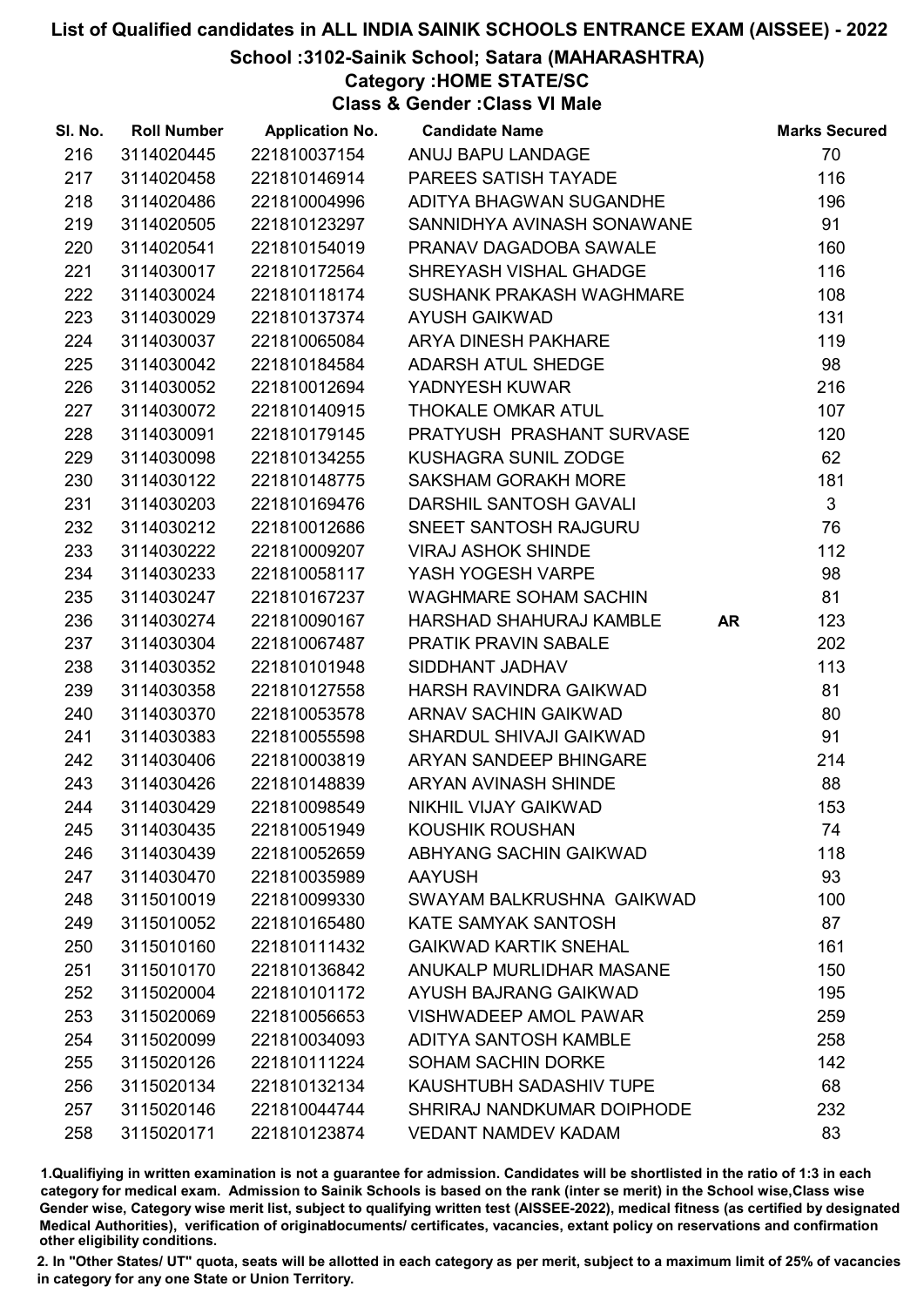#### School :3102-Sainik School; Satara (MAHARASHTRA)

Category :HOME STATE/SC

Class & Gender :Class VI Male

| SI. No. | <b>Roll Number</b> | <b>Application No.</b> | <b>Candidate Name</b>           | <b>Marks Secured</b> |
|---------|--------------------|------------------------|---------------------------------|----------------------|
| 259     | 3115020177         | 221810187584           | SHRIPAD HARISH LOKHANDE         | 110                  |
| 260     | 3115020208         | 221810140715           | SIDDHANT ROHIDAS WAGHMARE       | 63                   |
| 261     | 3115020212         | 221810095125           | <b>SAI SURESH PAWAR</b>         | 153                  |
| 262     | 3115020244         | 221810093175           | ADITYA DEEPAK AWALE             | 67                   |
| 263     | 3115020258         | 221810153485           | NIKALJE ARNAV KAMALAKAR         | 142                  |
| 264     | 3115020261         | 221810113585           | <b>VEDANT RAHUL GHODAKE</b>     | 244                  |
| 265     | 3115020276         | 221810092606           | TANMAY DATTATRAY HATTIKAR       | 160                  |
| 266     | 3115020281         | 221810077616           | MORE ARPIT DATTATRAY            | 221                  |
| 267     | 3115020285         | 221810013916           | SUDNYAM DNYANESHWAR             | 174                  |
| 268     | 3115020309         | 221810062256           | SHUBHAM AMIT AGAWANE            | 247                  |
| 269     | 3115020319         | 221810165266           | SUMANT SACHIN JADHAV            | 169                  |
| 270     | 3115020325         | 221810096076           | SHINDE AVANISH GANESH           | 139                  |
| 271     | 3115020328         | 221810095676           | OM SURESH PAWAR                 | 164                  |
| 272     | 3115020330         | 221810178876           | UTKARSH VIKAS TORANE            | 120                  |
| 273     | 3115020353         | 221810090896           | WAGHMARE VEDANT JAGANNATH       | 89                   |
| 274     | 3115020387         | 221810116147           | <b>CHARUDESHNA KRUSHNAT</b>     | 224                  |
| 275     | 3115020391         | 221810122847           | <b>SOHAM VIJAY RITE</b>         | 111                  |
| 276     | 3115020392         | 221810179847           | SHRAVAN SHRIKANT SWAMI          | 160                  |
| 277     | 3115020409         | 221810056867           | SAIRAJ SANTOSH JAGTAP           | 140                  |
| 278     | 3115020413         | 221810055277           | RUDRANEEL MANIKRATNA            | 117                  |
| 279     | 3115020494         | 221810070968           | ATHRAV NANDAKISHOR NIKALJE      | 169                  |
| 280     | 3115030001         | 221810033000           | <b>SOHAM SACHIN MANE</b>        | 207                  |
| 281     | 3115030035         | 221810185350           | <b>JAGTAP GAURAV SANTOSH</b>    | 84                   |
| 282     | 3115030061         | 221810047290           | RAMUGADE RANVEER PARAG          | 201                  |
| 283     | 3115030072         | 221810001411           | ROHAN RAJENDRA MOKAL            | 133                  |
| 284     | 3115030080         | 221810001521           | SOHAM RAJENDRA MOKAL            | 125                  |
| 285     | 3115030087         | 221810195921           | SHRITEJ SUNIL SALE              | 142                  |
| 286     | 3115030098         | 221810163341           | SHUBHAM VINOD MANE              | 101                  |
| 287     | 3115030099         | 221810070441           | <b>KAMBLE ANISH SUNIL</b>       | 76                   |
| 288     | 3115030130         | 221810001561           | PRATIK RAJARAM SHIVSHARAN       | 134                  |
| 289     | 3115030172         | 221810053442           | <b>ARNAV</b>                    | 112                  |
| 290     | 3115030215         | 221810091313           | <b>ARYAN RAVI LOKARE</b>        | 160                  |
| 291     | 3115030236         | 221810103343           | PRAJWAL SHASHIKANT KATRE        | 120                  |
| 292     | 3115030241         | 221810139843           | <b>MAYURESH JAGDISH BOBHATE</b> | 64                   |
| 293     | 3115030262         | 221810015973           | SOLANKI ADITYA VISHAL           | 54                   |
| 294     | 3115030291         | 221810114814           | RUDRA VILAS SONAWANE            | 164                  |
| 295     | 3115030351         | 221810039709           | AMOL MAHENDRA KAMBALE           | 194                  |
| 296     | 3115030356         | 221810014319           | <b>MAYUR SHRIKANT WAYDANDE</b>  | 91                   |
| 297     | 3115030380         | 221810129649           | <b>SHOURYA PRASHANT</b>         | 151                  |
| 298     | 3115030390         | 221810106169           | <b>AWALE VIRAJ ATUL</b>         | 126                  |
| 299     | 3115040028         | 221810139974           | <b>VINAYAK SHIVAJI YERAVI</b>   | 118                  |
| 300     | 3115040053         | 221810064605           | <b>BANSODE ATHARV SUDHIR</b>    | 108                  |
| 301     | 3115040054         | 221810176705           | <b>TEJAS</b>                    | 105                  |

1.Qualifiying in written examination is not a guarantee for admission. Candidates will be shortlisted in the ratio of 1:3 in each category for medical exam. Admission to Sainik Schools is based on the rank (inter se merit) in the School wise,Class wise Gender wise, Category wise merit list, subject to qualifying written test (AISSEE-2022), medical fitness (as certified by designated Medical Authorities), verification of originablocuments/ certificates, vacancies, extant policy on reservations and confirmation other eligibility conditions.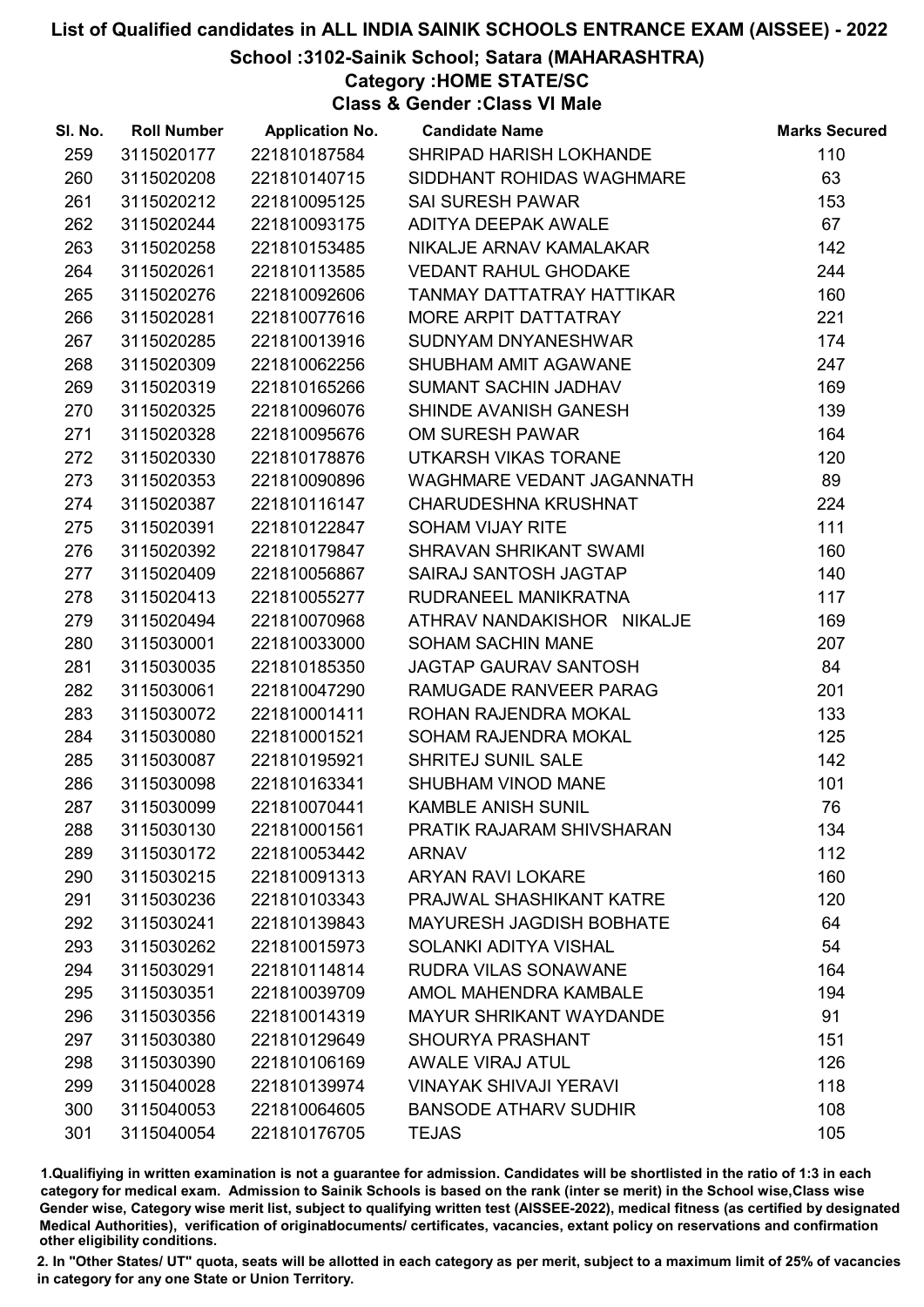#### School :3102-Sainik School; Satara (MAHARASHTRA)

Category :HOME STATE/SC

Class & Gender :Class VI Male

| SI. No. | <b>Roll Number</b> | <b>Application No.</b> | <b>Candidate Name</b>            | <b>Marks Secured</b> |
|---------|--------------------|------------------------|----------------------------------|----------------------|
| 302     | 3115040071         | 221810083035           | SANSKAR SACHIN SAPKAL            | 115                  |
| 303     | 3115040074         | 221810047135           | SPANDAN ANAND GANGAWANE          | 83                   |
| 304     | 3115040086         | 221810105545           | SAMARTH DADA GAIKWAD             | 69                   |
| 305     | 3115040105         | 221810130465           | <b>SARGAR PARTH ASHISH</b>       | 96                   |
| 306     | 3115040166         | 221810080646           | SHASHWAT RATNAKAR TAPASE         | 235                  |
| 307     | 3115040333         | 221810193288           | ATHARVA TANAJI DHENDE            | 131                  |
| 308     | 3115040364         | 221810062529           | LOKESH SHIVRAM BANSODE           | 90                   |
| 309     | 3115040395         | 221810081869           | DHAINJE SHUBHAM SANDIP           | 207                  |
| 310     | 3115040408         | 221810022189           | <b>TEJAS RAVINDRA RANBAGLE</b>   | 46                   |
| 311     | 3115040413         | 221810110489           | SARTHAK RAJESH INGALE            | 100                  |
| 312     | 3115040414         | 221810039589           | KARTIK SANTOSH GAIKWAD           | 74                   |
| 313     | 3116010011         | 221810132830           | <b>JAVIR KAIVALYA NAGNATH</b>    | 73                   |
| 314     | 3116010039         | 221810062141           | ROHITRAJ VINAYAK KAMBLE          | 215                  |
| 315     | 3116010075         | 221810151932           | SHREYASH MAHENDRA YELPALE        | 158                  |
| 316     | 3116010113         | 221810180253           | <b>SHRIRAM VIJAYKUMAR</b>        | 124                  |
| 317     | 3116010155         | 221810184694           | SWARAJ RAJU RAYBAN               | 216                  |
| 318     | 3116010160         | 221810072415           | AARUSH JEEVAN YEWALE             | 221                  |
| 319     | 3116010178         | 221810188275           | <b>BANSODE SARTHAK SOMNATH</b>   | 127                  |
| 320     | 3116010196         | 221810137516           | RAYBAN KETAN ANKUSH              | 180                  |
| 321     | 3116010197         | 221810157516           | <b>VIPUL SHIVAJI BELBHAMDARE</b> | 249                  |
| 322     | 3116010198         | 221810020426           | SAMYAK DATTATRAY BHOSALE         | 124                  |
| 323     | 3116020030         | 221810168651           | KASBE SHREYASH TANAJI            | 103                  |
| 324     | 3116020036         | 221810146971           | <b>TUSHAR SHRINIWAS SHINDE</b>   | 91                   |
| 325     | 3116020044         | 221810172902           | <b>JAYESH SATISH SHINDE</b>      | 167                  |
| 326     | 3116020067         | 221810031692           | YASHRAJ                          | 145                  |
| 327     | 3116020097         | 221810154934           | SANSKAR SANTOSH GAIKWAD          | 142                  |
| 328     | 3116020121         | 221810071295           | RAJ SHAM DHULE                   | 101                  |
| 329     | 3116020122         | 221810154795           | PRATIK AMOGSIDDHA OHAL           | 72                   |
| 330     | 3116020135         | 221810156846           | <b>SARVESH SARANGKUMAR</b>       | 87                   |
| 331     | 3116020139         | 221810107396           | <b>SHREYAS SANTOSH INGALE</b>    | 252                  |
| 332     | 3116020200         | 221810014457           | RUTURAJ RAMCHANDRA PARASE        | 170                  |
| 333     | 3116020203         | 221810141367           | OMKAR BALASAHEB MANE             | 151                  |
| 334     | 3116020206         | 221810062377           | YASHWARDHAN JAGDIP               | 117                  |
| 335     | 3116020221         | 221810017718           | SHREYAS SURENDRA SONAVANE        | 222                  |
| 336     | 3116020234         | 221810144648           | <b>LAVAKESH SANJAY SATAPUTE</b>  | 203                  |
| 337     | 3116020246         | 221810180929           | <b>AMIT JYOTIBA BANSODE</b>      | 131                  |
| 338     | 3802010129         | 221810159257           | <b>ADITYA PRADIP SHIRALE</b>     | 97                   |
| 339     | 3905010257         | 221810068491           | <b>AYUSH</b>                     | 215                  |

1.Qualifiying in written examination is not a guarantee for admission. Candidates will be shortlisted in the ratio of 1:3 in each category for medical exam. Admission to Sainik Schools is based on the rank (inter se merit) in the School wise,Class wise Gender wise, Category wise merit list, subject to qualifying written test (AISSEE-2022), medical fitness (as certified by designated Medical Authorities), verification of originablocuments/ certificates, vacancies, extant policy on reservations and confirmation other eligibility conditions.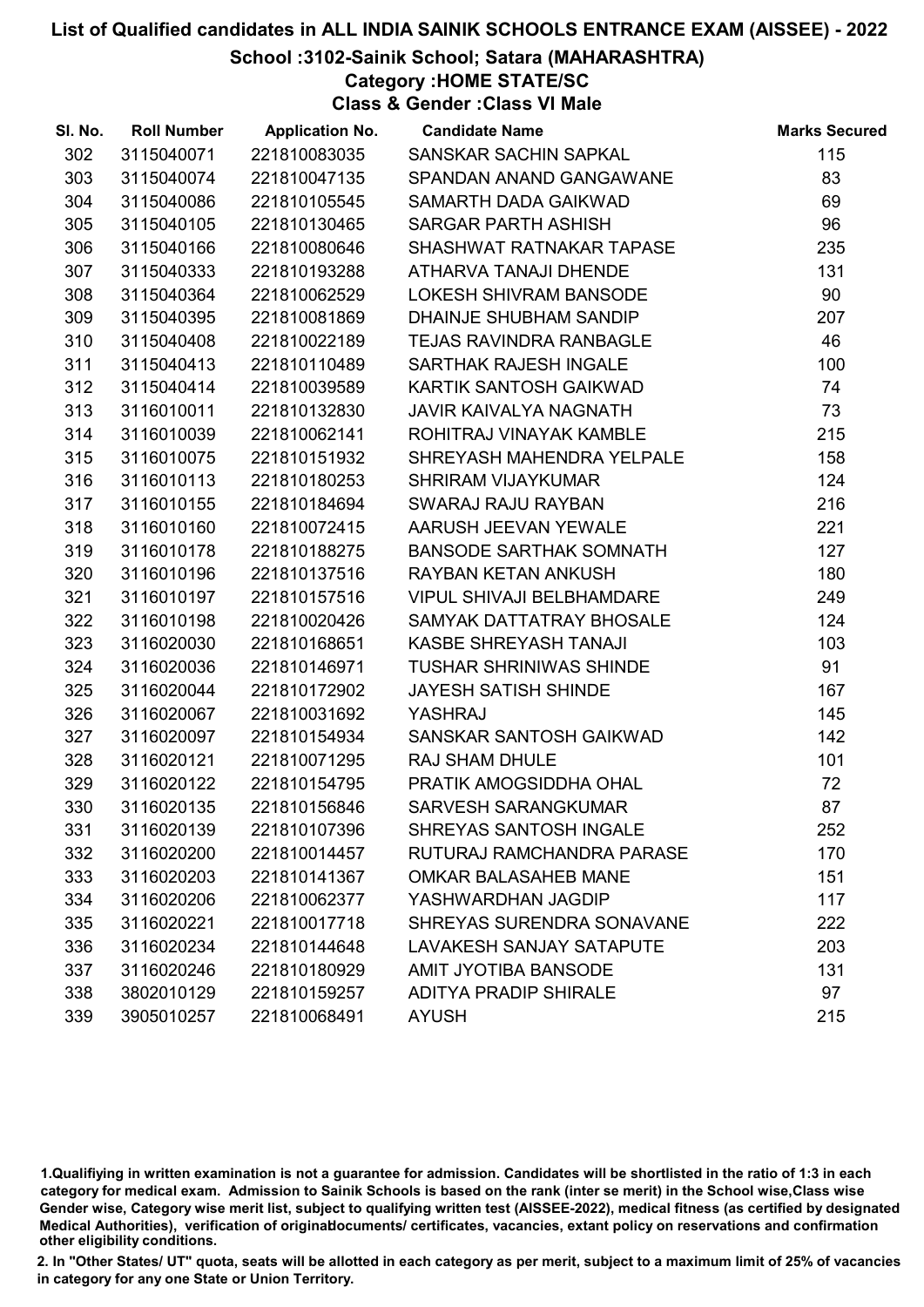## School :3102-Sainik School; Satara (MAHARASHTRA)

# Category :HOME STATE/ST

Class & Gender :Class VI Male

| SI. No. | <b>Roll Number</b> | <b>Application No.</b> | <b>Candidate Name</b>             |           | <b>Marks Secured</b> |
|---------|--------------------|------------------------|-----------------------------------|-----------|----------------------|
| 340     | 2203010348         | 221810128228           | ANIKET YASHVANT VALVI             |           | 55                   |
| 341     | 3101010187         | 221810073290           | KADALE SANSKAR SACHIN             |           | 188                  |
| 342     | 3101010190         | 221810164990           | <b>SARTHAK SUNIL PORE</b>         |           | 193                  |
| 343     | 3101010310         | 221810129528           | <b>ARNAV</b>                      |           | 90                   |
| 344     | 3101010329         | 221810166739           | PARTH SAKHARAM GHODE              |           | 132                  |
| 345     | 3102010068         | 221810069988           | SHREEYASH ANIL MAGHADE            |           | 95                   |
| 346     | 3104010154         | 221810166207           | <b>SUYASH BABURAO RUDRE</b>       |           | 208                  |
| 347     | 3105020190         | 221810131256           | SUMUKH GOPAL SARATE               |           | 78                   |
| 348     | 3106010003         | 221810108610           | SUSHIL GANGARAM PAWARA            |           | 133                  |
| 349     | 3106010029         | 221810135803           | TEJASWINI JAGDISH PAWARA          |           | 154                  |
| 350     | 3106010056         | 221810081635           | PUSHPAK GENDALAL PAWARA           |           | 122                  |
| 351     | 3107010091         | 221810141480           | <b>SATEJ</b>                      |           | 136                  |
| 352     | 3107010196         | 221810089971           | <b>GAVIT RUSHABH ROHIDAS</b>      |           | 209                  |
| 353     | 3107010234         | 221810158522           | <b>KRUSHNA GAJMAL THAKRE</b>      |           | 98                   |
| 354     | 3107010263         | 221810042942           | KALPAK ARUN BAHIRAM               |           | 175                  |
| 355     | 3107010311         | 221810163003           | ABHIJEET BHAGWAN JAWADE           |           | 237                  |
| 356     | 3107010391         | 221810124583           | <b>GAVIT SAMARPIT MAHESH</b>      |           | 222                  |
| 357     | 3107010397         | 221810183093           | PRANAV SITARAM JADHAV             |           | 85                   |
| 358     | 3107020051         | 221810145274           | OMKAR SAKHARAM HURDUKE            |           | 88                   |
| 359     | 3107020170         | 221810111275           | <b>RUDRA ROHIDAS KOKATE</b>       |           | 169                  |
| 360     | 3107020289         | 221810164107           | SOHAM VISHWANATH CHOUDHARI        |           | 184                  |
| 361     | 3107030275         | 221810143879           | PRATHMESH KASHINATH               |           | 105                  |
| 362     | 3108010089         | 221810163056           | SUSHANT SALBA GOCHADE             |           | 84                   |
| 363     | 3108010174         | 221810036461           | NALMALE PIYUSH RAMESH             |           | 227                  |
| 364     | 3108010194         | 221810176791           | <b>BUGGE PRATIK TULSIDAS</b>      |           | 115                  |
| 365     | 3108010319         | 221810073514           | PICHRUTE RUSHIKESH AMBADAS        |           | 186                  |
| 366     | 3108010330         | 221810112334           | <b>VIREN SANJAY JAMADAR</b>       |           | 185                  |
| 367     | 3108010405         | 221810064165           | <b>SHUBHAM RAMESH NAIK</b>        |           | 192                  |
| 368     | 3108010624         | 221810088379           | KALBONE SOHAM SAKHARAM            |           | 82                   |
| 369     | 3110010209         | 221810067762           | <b>MAHATWA ROHIDAS GOYAJI</b>     |           | 136                  |
| 370     | 3110020113         | 221810153764           | AADITYA RAJENDRA VASAVE           | <b>AR</b> | 90                   |
| 371     | 3110020178         | 221810011375           | <b>ADITYA KURUDE</b>              |           | 149                  |
| 372     | 3110020204         | 221810077026           | AARUSH ABHIJIT GAIKWAD            |           | 120                  |
| 373     | 3110020419         | 221810103698           | <b>SURENDRA ASHOK DHODI</b>       |           | 134                  |
| 374     | 3110020446         | 221810053049           | <b>TEJAS PANDHARINATH MARADE</b>  |           | 117                  |
| 375     | 3112010010         | 221810161620           | <b>BALKISHOR PUNJARAM DHUMALE</b> |           | 36                   |
| 376     | 3112010122         | 221810114864           | <b>ASOLE RUSHI RAJU</b>           |           | 90                   |
| 377     | 3112020065         | 221810156725           | KOLEWAD PARTH ANANDA              |           | 101                  |
| 378     | 3112020187         | 221810093638           | <b>BAJARANG JANARDHAN PARDHI</b>  |           | 81                   |
| 379     | 3113010133         | 221810044205           | ATHARVA DINKAR BHUSARE            |           | 134                  |
| 380     | 3113010135         | 221810010115           | HARSHWARDHAN VILAS KHAMBAIT       |           | 98                   |
| 381     | 3113010138         | 221810184135           | <b>THAKUR SHLOK YOGESH</b>        |           | 142                  |
| 382     | 3113010156         | 221810038116           | <b>RUSHIT RAVINDRA UGALE</b>      |           | 76                   |

1.Qualifiying in written examination is not a guarantee for admission. Candidates will be shortlisted in the ratio of 1:3 in each category for medical exam. Admission to Sainik Schools is based on the rank (inter se merit) in the School wise,Class wise Gender wise, Category wise merit list, subject to qualifying written test (AISSEE-2022), medical fitness (as certified by designated Medical Authorities), verification of originablocuments/ certificates, vacancies, extant policy on reservations and confirmation other eligibility conditions.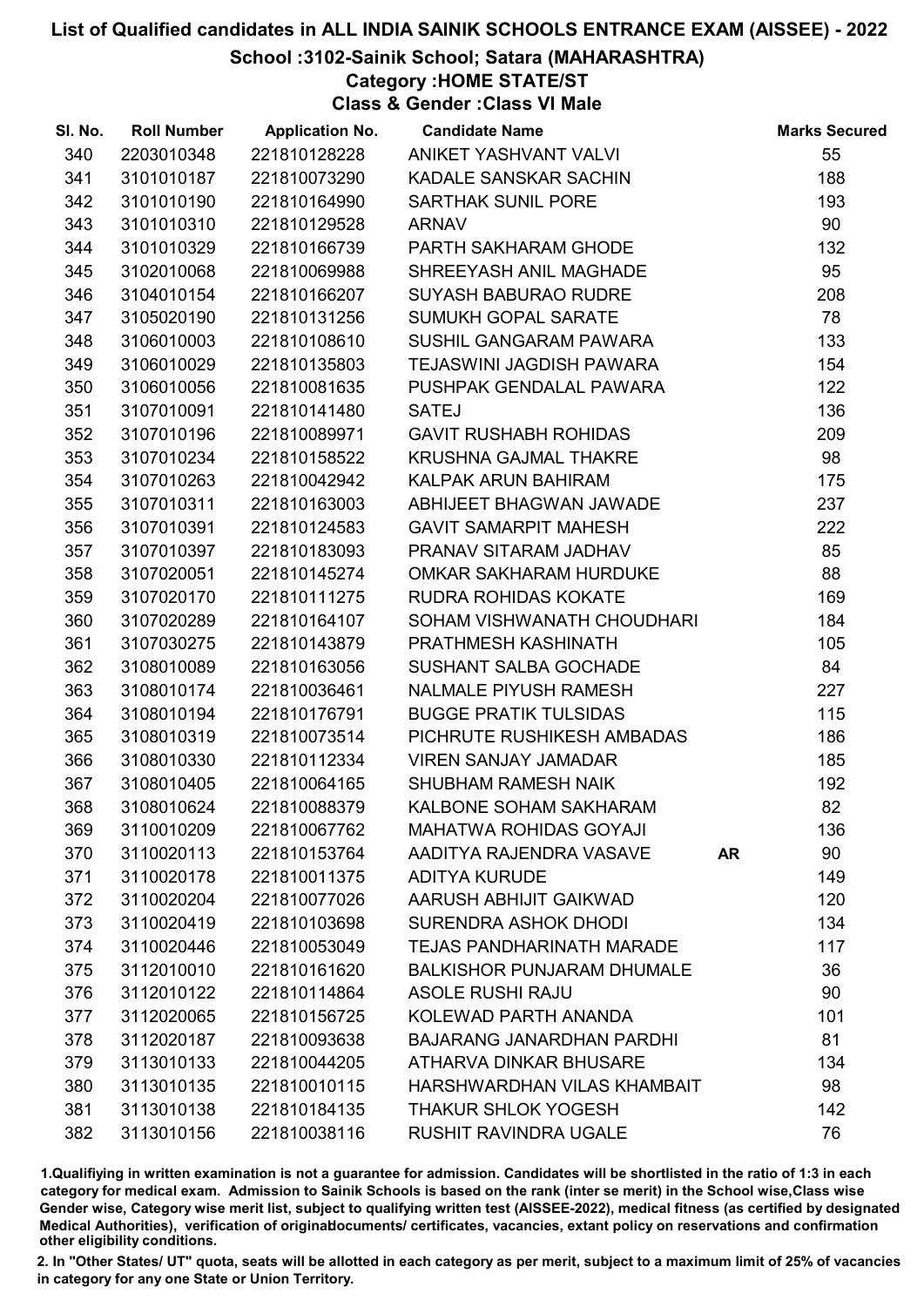## School :3102-Sainik School; Satara (MAHARASHTRA)

Category :HOME STATE/ST

Class & Gender :Class VI Male

| SI. No. | <b>Roll Number</b> | <b>Application No.</b> | <b>Candidate Name</b>         | <b>Marks Secured</b> |
|---------|--------------------|------------------------|-------------------------------|----------------------|
| 383     | 3113010263         | 221810082700           | PURVESH NITIN PALVI           | 142                  |
| 384     | 3113010297         | 221810151573           | SUDHIR DINKAR ASWALE          | 182                  |
| 385     | 3113010300         | 221810183024           | <b>SUSHIL BHARAT NAIK</b>     | 94                   |
| 386     | 3113010326         | 221810131955           | PRIYAL ISHWAR KOKANI          | 110                  |
| 387     | 3113010332         | 221810085375           | SANKET BALIRAM DESHMUKH       | 174                  |
| 388     | 3113010362         | 221810115609           | <b>MOHIT NARESH CHAURE</b>    | 129                  |
| 389     | 3114010014         | 221810114870           | SHIVTEJ SHANKAR GHODE         | 163                  |
| 390     | 3114020113         | 221810004911           | PRITHVIRAJ SANJAY MALI        | 226                  |
| 391     | 3114020523         | 221810002768           | ARUSH KESHANI BUDHE           | 167                  |
| 392     | 3114020540         | 221810107709           | ATHARV RAMCHANDRA SHINGADE    | 99                   |
| 393     | 3115020058         | 221810110133           | ANURAG RAMDAS JADHAV          | 218                  |
| 394     | 3115020114         | 221810094904           | ADITYA HIRAMAN SABALE         | 190                  |
| 395     | 3115020120         | 221810105514           | NAITIK VISHWANATH             | 95                   |
| 396     | 3115020291         | 221810109726           | ARJUN RAMDAS JADHAV           | 158                  |
| 397     | 3115020308         | 221810032156           | PAWARA ABHIJIT KHANDERAO      | 139                  |
| 398     | 3115020355         | 221810041607           | <b>VINAY KASHINATH AHIRE</b>  | 92                   |
| 399     | 3115030398         | 221810143769           | <b>PRATHMESH RUBAJI KUWAR</b> | 214                  |
| 400     | 3115030419         | 221810062399           | <b>PIYUSH KAILAS SULE</b>     | 85                   |
| 401     | 3116010026         | 221810124290           | <b>PRINCE VILAS KHUDE</b>     | 182                  |
| 402     | 3116010032         | 221810166211           | <b>MORE RUDRA SUDHAKAR</b>    | 177                  |
| 403     | 3116010157         | 221810059205           | SUDARSHAN BABAN LAKHADE       | 69                   |
| 404     | 3116020215         | 221810193697           | DURVESH MANOHAR DHINDALE      | 114                  |
|         |                    |                        |                               |                      |

1.Qualifiying in written examination is not a guarantee for admission. Candidates will be shortlisted in the ratio of 1:3 in each category for medical exam. Admission to Sainik Schools is based on the rank (inter se merit) in the School wise,Class wise Gender wise, Category wise merit list, subject to qualifying written test (AISSEE-2022), medical fitness (as certified by designated Medical Authorities), verification of originablocuments/ certificates, vacancies, extant policy on reservations and confirmation other eligibility conditions.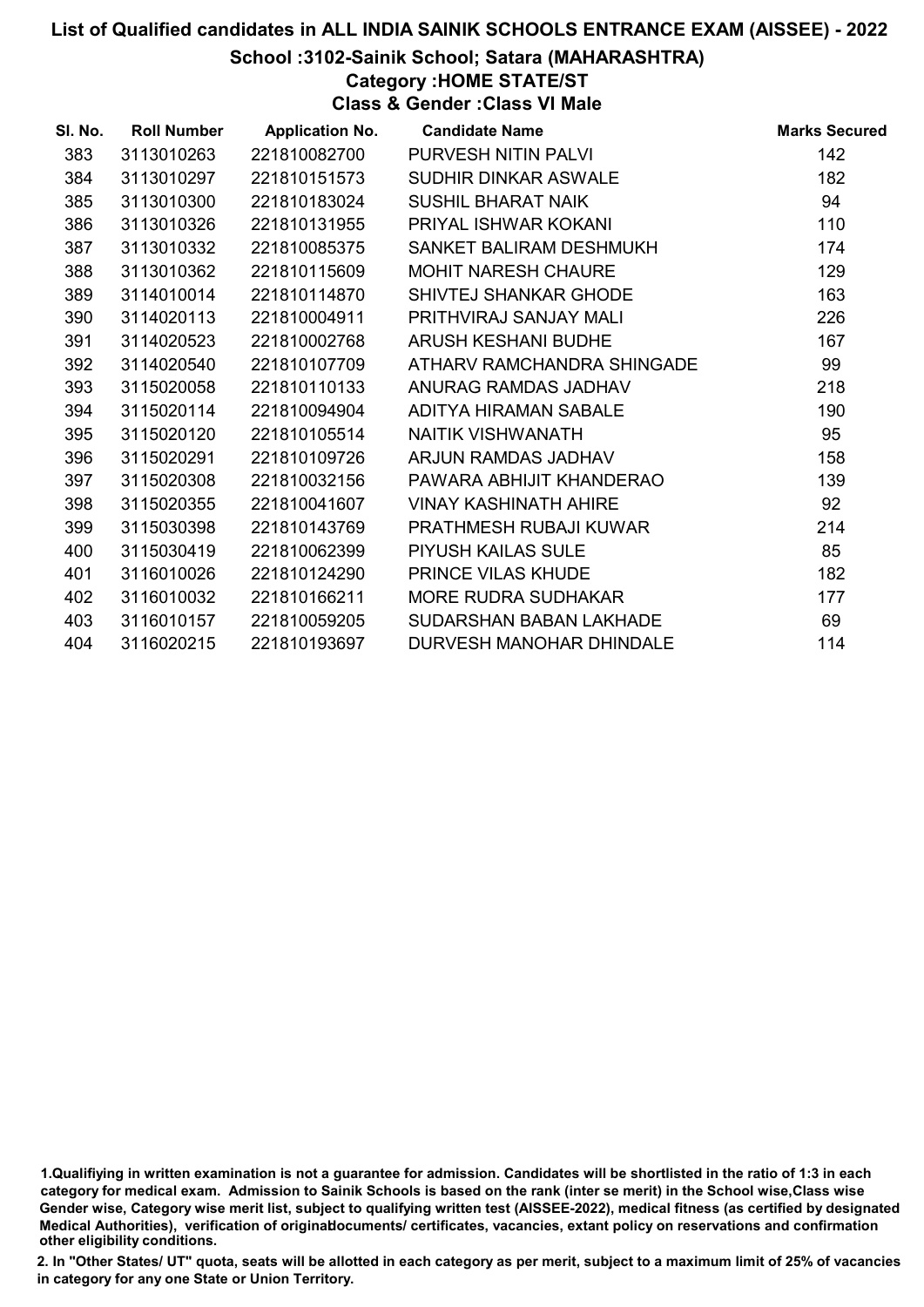#### School :3102-Sainik School; Satara (MAHARASHTRA)

Category :HOME STATE/OBC

Class & Gender :Class VI Male

| SI. No. | <b>Roll Number</b> | <b>Application No.</b> | <b>Candidate Name</b>            | <b>Marks Secured</b> |
|---------|--------------------|------------------------|----------------------------------|----------------------|
| 405     | 2001040013         | 221810142371           | SARVESH SANJAY SHINGADE          | 146                  |
| 406     | 2201020228         | 221810194125           | YATHARTH TUSHAR MARDHEKAR        | 122                  |
| 407     | 2201020274         | 221810039236           | OM SOMNATH RAUT                  | 144                  |
| 408     | 2304030455         | 221810044172           | <b>SMIT PREM WAGHMORE</b>        | 226                  |
| 409     | 2702030282         | 221810110078           | <b>AVIRAT</b>                    | 156                  |
| 410     | 3001040263         | 221810177138           | KAIVALYA HEMANT TIJARE           | 129                  |
| 411     | 3101010007         | 221810170040           | AVADHUT SOMNATH SHINDE           | 167                  |
| 412     | 3101010027         | 221810016351           | RAHUL APPASAHEB SHINDE           | 136                  |
| 413     | 3101010034         | 221810048202           | ATHARVA RAHUL JEJURKAR           | 180                  |
| 414     | 3101010035         | 221810036402           | <b>KRUSHNA SANDIP ATHARE</b>     | 152                  |
| 415     | 3101010057         | 221810116283           | SHINDE SAIRAJ SATISH             | 148                  |
| 416     | 3101010062         | 221810085404           | <b>KARAN KISHOR DHAGE</b>        | 222                  |
| 417     | 3101010063         | 221810039804           | <b>BHALEKAR PRANAV ARUN</b>      | 175                  |
| 418     | 3101010090         | 221810135206           | SANSKAR PRASHANT DATIR           | 247                  |
| 419     | 3101010102         | 221810047436           | <b>ASHISH ANIL JADHAV</b>        | 159                  |
| 420     | 3101010112         | 221810043417           | <b>GORE SHRAVAN GANESH</b>       | 256                  |
| 421     | 3101010129         | 221810089218           | SARTHAK PRAFULL GHOLAP           | 120                  |
| 422     | 3101010166         | 221810141816           | ADITYA BHAUSAHEB AKHADE          | 184                  |
| 423     | 3101010172         | 221810165310           | KADAM RAJVARDHAN RAHUL           | 193                  |
| 424     | 3101010175         | 221810184910           | RAUT HARIOM DNYANESHWAR          | 204                  |
| 425     | 3101010179         | 221810065050           | HARALE SHAURY KESHAV             | 247                  |
| 426     | 3101010180         | 221810080350           | <b>WAGH SOHAM VILAS</b>          | 202                  |
| 427     | 3101010184         | 221810019970           | KULANGE VIRAJ GANESH             | 228                  |
| 428     | 3101010192         | 221810190121           | PRAJWAL SHEKHAR GHUMARE          | 222                  |
| 429     | 3101010195         | 221810072631           | PAGIRE ADITYA RAVINDRA           | 264                  |
| 430     | 3101010196         | 221810128241           | KHAMKAR AJINKYA SHARAD           | 210                  |
| 431     | 3101010201         | 221810178791           | KHATIK SAIRAJ AMOL               | 182                  |
| 432     | 3101010206         | 221810171512           | <b>JAYSINGH</b>                  | 225                  |
| 433     | 3101010215         | 221810185962           | <b>NAKADE SARTHAK PANDURANG</b>  | 228                  |
| 434     | 3101010224         | 221810174113           | <b>ATHARV</b>                    | 230                  |
| 435     | 3101010226         | 221810034323           | PARTH ATMARAM KEDAR              | 220                  |
| 436     | 3101010234         | 221810078673           | <b>KESBHAT PRATHAMESH PRAVIN</b> | 199                  |
| 437     | 3101010236         | 221810190093           | <b>GADEKAR SARTHAK SANTOSH</b>   | 217                  |
| 438     | 3101010241         | 221810109893           | KUNAL RAVINDRA GANGARDE          | 248                  |
| 439     | 3101010247         | 221810048934           | <b>ATHARV ARUN PATHADE</b>       | 218                  |
| 440     | 3101010252         | 221810043954           | UJJWAL SANTOSH LAGAD             | 194                  |
| 441     | 3101010254         | 221810164174           | <b>VIDHATE SWARUP BALASAHEB</b>  | 217                  |
| 442     | 3101010257         | 221810166574           | SAIRAJ NILKANTH SARUK            | 151                  |
| 443     | 3101010264         | 221810043315           | PRANAV VISHVAMBHAR UTEKAR        | 180                  |
| 444     | 3101010268         | 221810162845           | SIDDHESH SUDHAKAR HIRAVE         | 187                  |
| 445     | 3101010274         | 221810051675           | ANDHALE ANUJ APPASAHEB           | 228                  |
| 446     | 3101010280         | 221810159406           | SHAURYAPRATAP TANAJI PISE        | 223                  |
| 447     | 3101010314         | 221810060148           | <b>MISAL SARTHAK SANTOSH</b>     | 230                  |

1.Qualifiying in written examination is not a guarantee for admission. Candidates will be shortlisted in the ratio of 1:3 in each category for medical exam. Admission to Sainik Schools is based on the rank (inter se merit) in the School wise,Class wise Gender wise, Category wise merit list, subject to qualifying written test (AISSEE-2022), medical fitness (as certified by designated Medical Authorities), verification of originablocuments/ certificates, vacancies, extant policy on reservations and confirmation other eligibility conditions.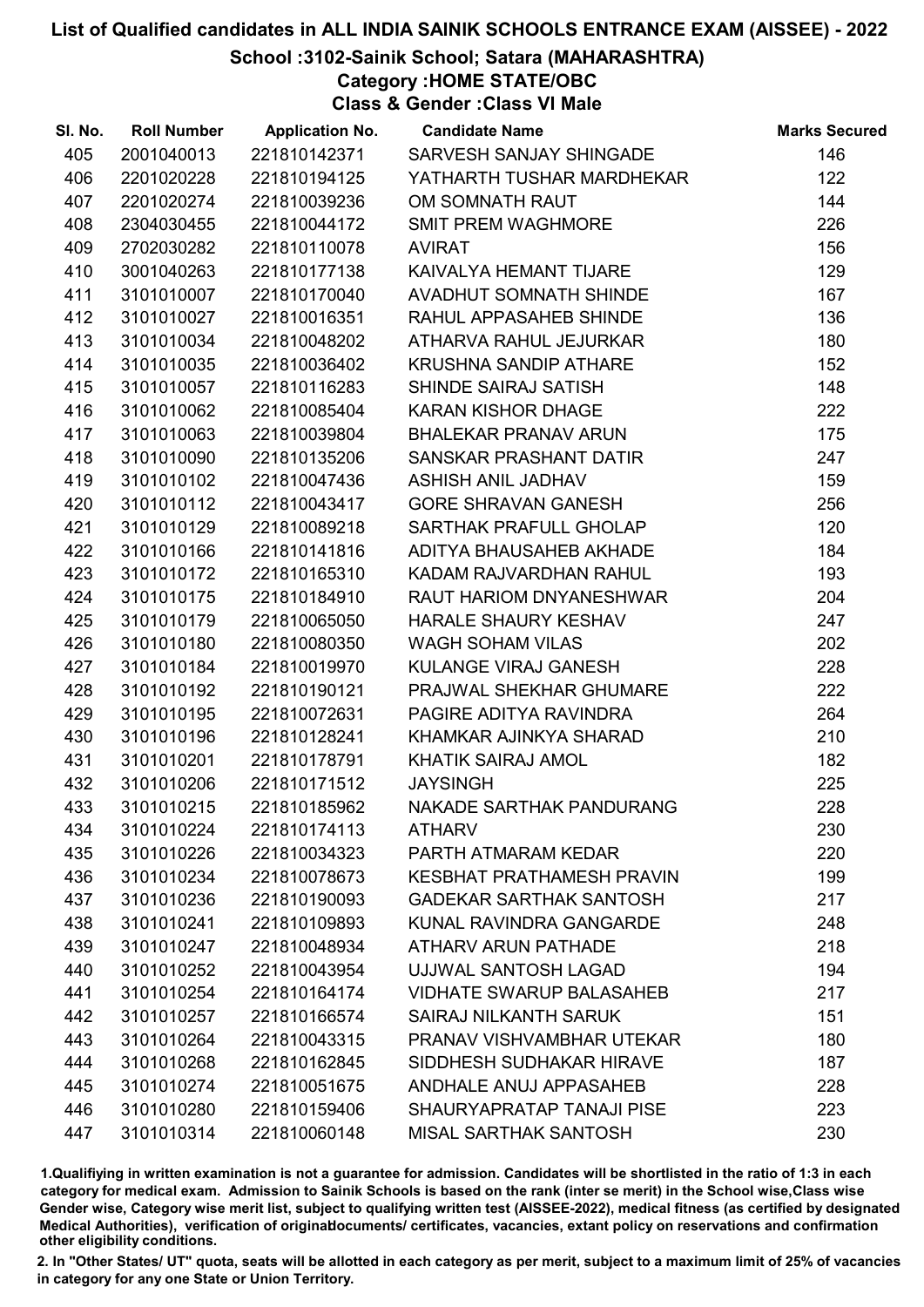## School :3102-Sainik School; Satara (MAHARASHTRA)

Category :HOME STATE/OBC

Class & Gender :Class VI Male

| SI. No. | <b>Roll Number</b> | <b>Application No.</b> | <b>Candidate Name</b>          | <b>Marks Secured</b> |
|---------|--------------------|------------------------|--------------------------------|----------------------|
| 448     | 3101010315         | 221810068158           | DHAVAN AKSHAY RAJU             | 178                  |
| 449     | 3101010332         | 221810068279           | PRATHMESH ADINATH GIRI         | 230                  |
| 450     | 3101010335         | 221810155089           | SANSKAR BHARAT BHOGE           | 208                  |
| 451     | 3101010336         | 221810056389           | UTKARSH SANTOSH DARWADE        | 245                  |
| 452     | 3101010337         | 221810128789           | ARYAN AJIANTH CHORAMALE        | 181                  |
| 453     | 3101010339         | 221810099989           | PRATIK RUSTUM BADE             | 183                  |
| 454     | 3102010015         | 221810130752           | ATHARV PURUSHOTTAM BILEWAR     | 222                  |
| 455     | 3102010035         | 221810145025           | AARAV ATUL RAJPUT              | 202                  |
| 456     | 3103010071         | 221810185473           | SHREYASH SANDEEP GHODKE        | 194                  |
| 457     | 3103010088         | 221810108434           | MUNDHE ADITYA ANIL             | 175                  |
| 458     | 3103010100         | 221810075684           | <b>MAYURESH</b>                | 189                  |
| 459     | 3103010107         | 221810191325           | ARNAV NITIN RACHATWAR          | 142                  |
| 460     | 3103010132         | 221810003996           | <b>SWARAJ</b>                  | 136                  |
| 461     | 3103010137         | 221810135937           | AARUSH MOHINIRAJ DARKUNDE      | 121                  |
| 462     | 3103010153         | 221810186908           | SAI SHAILESH UBARHANDE         | 146                  |
| 463     | 3103010171         | 221810175878           | DHAKNE KSHITIJ BHASKAR         | 180                  |
| 464     | 3103010205         | 221810017638           | ADITYA PAWANKUMAR GADADHE      | 154                  |
| 465     | 3103010208         | 221810048300           | <b>PRADNYAN</b>                | 236                  |
| 466     | 3103010215         | 221810189540           | <b>VIRAJ GANESH DEOKAR</b>     | 202                  |
| 467     | 3103010229         | 221810104011           | <b>PRANAMYA</b>                | 152                  |
| 468     | 3103010236         | 221810026051           | <b>TANMAY MALHARI GOSAVI</b>   | 201                  |
| 469     | 3103010246         | 221810057002           | <b>TANISHK SUNIL SATPUTE</b>   | 154                  |
| 470     | 3103010256         | 221810166742           | AARUSH KIRAN MANGRULKAR        | 139                  |
| 471     | 3103010280         | 221810157653           | RUDRA LAXMIKANT KSHIRSAGAR     | 198                  |
| 472     | 3103010296         | 221810017624           | PALASH NARAYAN KOKARE          | 196                  |
| 473     | 3103010325         | 221810037306           | SANSKAR SATISH KANDARE         | 163                  |
| 474     | 3103010329         | 221810037226           | SHREYAS SUDHAKAR BAGADE        | 250                  |
| 475     | 3103010344         | 221810102117           | PARTH HANUMANT DUDHBHATE       | 175                  |
| 476     | 3103010351         | 221810006837           | PRANAV RAJENDRA PATIL          | 177                  |
| 477     | 3103010389         | 221810163609           | SOHAM RAJABHAU WADNERE         | 215                  |
| 478     | 3104010004         | 221810014840           | YUVRAJ SANJAY PANDHARE         | 241                  |
| 479     | 3104010006         | 221810073550           | ATHARV ABHIMANYU GADHAVE       | 147                  |
| 480     | 3104010034         | 221810093508           | <b>SPARSH GANESH MAID</b>      | 215                  |
| 481     | 3104010036         | 221810154429           | PRAJWAL BALASAHEB SANGALE      | 128                  |
| 482     | 3104010041         | 221810192699           | <b>ATHARV GANESH NANGARE</b>   | 221                  |
| 483     | 3104010062         | 221810081741           | KHANDAGALE SARVADNYA VIJAY     | 231                  |
| 484     | 3104010087         | 221810183463           | ADITYA VIDYANAND TIDKE         | 149                  |
| 485     | 3104010095         | 221810101193           | <b>NAGARGOJE PRATIK SACHIN</b> | 218                  |
| 486     | 3104010096         | 221810112493           | SOHAM SANTOSH DHORMARE         | 231                  |
| 487     | 3104010112         | 221810032905           | <b>ADITYA ANKUSH TIDKE</b>     | 163                  |
| 488     | 3104010114         | 221810157315           | <b>GURSALI GAURAV GANESH</b>   | 144                  |
| 489     | 3104010132         | 221810156306           | PRANAV GOPAL RASVE             | 135                  |
| 490     | 3104010136         | 221810072616           | TALEKAR SAMARTH DNYANDEO       | 181                  |

1.Qualifiying in written examination is not a guarantee for admission. Candidates will be shortlisted in the ratio of 1:3 in each category for medical exam. Admission to Sainik Schools is based on the rank (inter se merit) in the School wise,Class wise Gender wise, Category wise merit list, subject to qualifying written test (AISSEE-2022), medical fitness (as certified by designated Medical Authorities), verification of originablocuments/ certificates, vacancies, extant policy on reservations and confirmation other eligibility conditions.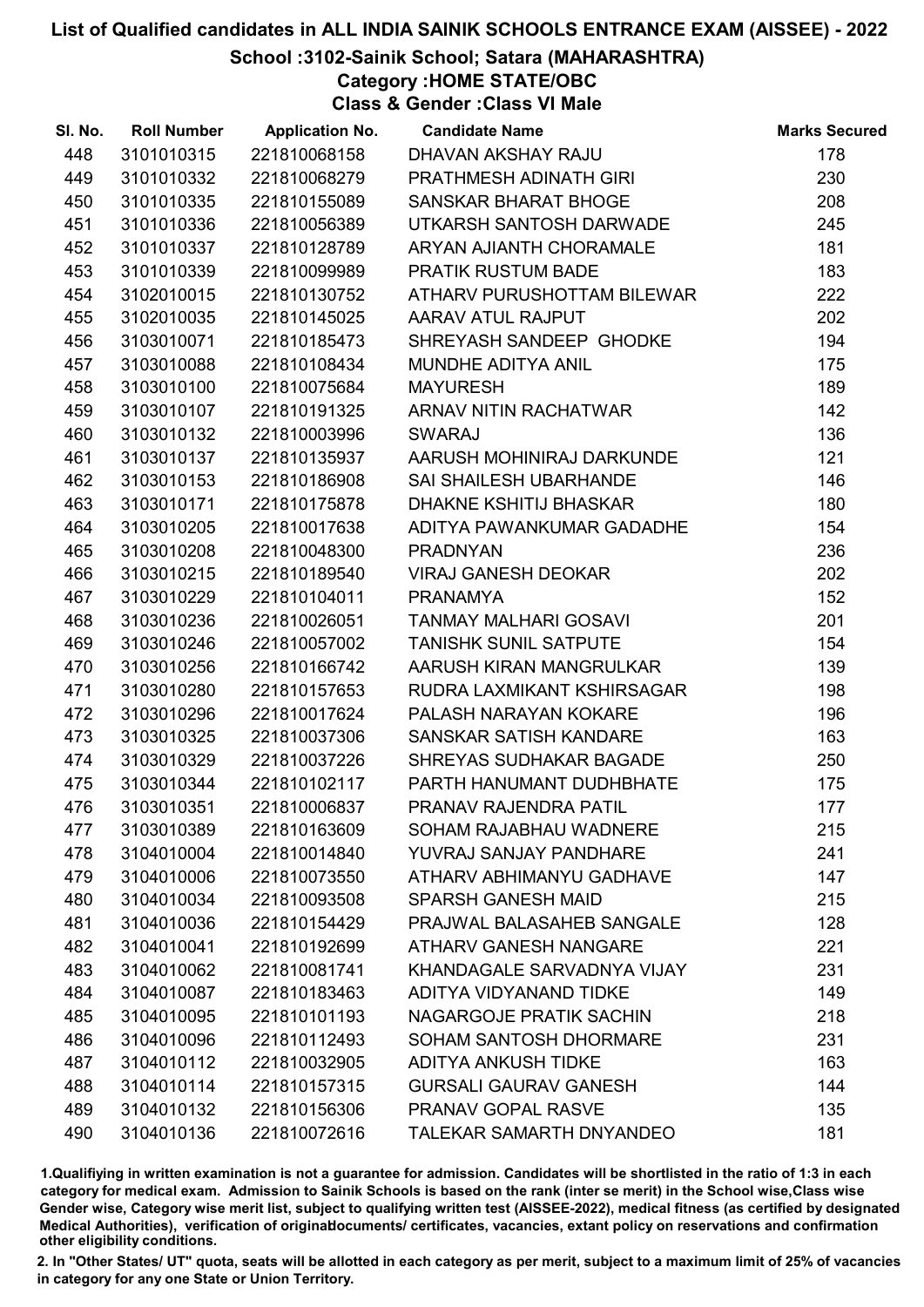## School :3102-Sainik School; Satara (MAHARASHTRA)

Category :HOME STATE/OBC

Class & Gender :Class VI Male

| SI. No. | <b>Roll Number</b> | <b>Application No.</b> | <b>Candidate Name</b>          | <b>Marks Secured</b> |
|---------|--------------------|------------------------|--------------------------------|----------------------|
| 491     | 3104010160         | 221810079337           | SAMRTH VISHNU PASAME           | 231                  |
| 492     | 3104010163         | 221810138547           | <b>JAY BALASAHEB MUSALE</b>    | 249                  |
| 493     | 3104010165         | 221810151847           | <b>VISHVAJEET BAJIRAO RAUT</b> | 144                  |
| 494     | 3104010169         | 221810115467           | RATHOD ARYAN BALU              | 172                  |
| 495     | 3104010176         | 221810037828           | JAYBHAYE SOHAM SANTOSH         | 256                  |
| 496     | 3104010177         | 221810019648           | SANSKAR SANJAY BANSODE         | 208                  |
| 497     | 3104010196         | 221810192589           | DHONDE VISHWARAJ GANESH        | 199                  |
| 498     | 3106010004         | 221810075220           | <b>DEVESH GANESH NARWADE</b>   | 194                  |
| 499     | 3106010015         | 221810090171           | KHUSHANT VITTHAL KOLI          | 130                  |
| 500     | 3106010035         | 221810161063           | RONAK DEEPAK PATIL             | 161                  |
| 501     | 3106010037         | 221810065573           | PATIL ANIRUDDHA VIRENDRA       | 256                  |
| 502     | 3106010039         | 221810091093           | <b>ROHAN NILESH LAHASE</b>     | 145                  |
| 503     | 3106010040         | 221810006993           | <b>PATIL ISHAN PARAG</b>       | 223                  |
| 504     | 3106010061         | 221810001185           | RUPESH RAJENDRA CHAUDHARY      | 133                  |
| 505     | 3106010075         | 221810170048           | <b>YASHODEEP</b>               | 129                  |
| 506     | 3106010076         | 221810170148           | <b>BORSE VED ATUL</b>          | 242                  |
| 507     | 3106010105         | 221810031606           | YASHMIT SAMADHAN KHAIRNAR      | 244                  |
| 508     | 3106010106         | 221810183026           | <b>CHAITANYA SUDHIR PATIL</b>  | 201                  |
| 509     | 3107010010         | 221810084700           | SHREYAS DADASO HAJARE          | 221                  |
| 510     | 3107010012         | 221810024900           | PRANSHU RAVI DHUMAL            | 232                  |
| 511     | 3107010013         | 221810177900           | SOHAM SUNIL MAGDUM             | 196                  |
| 512     | 3107010016         | 221810042210           | RAMESHWAR SATISH GAIKWAD       | 158                  |
| 513     | 3107010017         | 221810043210           | ROHIT BANDU WALEKAR            | 208                  |
| 514     | 3107010020         | 221810117310           | HARSH YASHWANT POTADAR         | 186                  |
| 515     | 3107010027         | 221810183020           | SOHAM BHUSHANKUMAR YAMATE      | 227                  |
| 516     | 3107010028         | 221810109220           | <b>VIRAJ SUHAS DHOBALE</b>     | 135                  |
| 517     | 3107010052         | 221810109340           | RIDHESH RAMCHANDRA GOSAVI      | 196                  |
| 518     | 3107010099         | 221810069290           | KORE SWAROOP KASHINATH         | 173                  |
| 519     | 3107010103         | 221810135690           | SAI VINAYAK JADHAV             | 232                  |
| 520     | 3107010105         | 221810085890           | SOHAM KRUSHNANATH ANDURE       | 123                  |
| 521     | 3107010118         | 221810155011           | SAINATH GORAKHANATH DAVARI     | 192                  |
| 522     | 3107010130         | 221810016511           | <b>SOHAM SURESH PATIL</b>      | 193                  |
| 523     | 3107010140         | 221810074421           | <b>ARYAN VITTHAL YELE</b>      | 144                  |
| 524     | 3107010143         | 221810003821           | <b>HARSHAL KALIDAS BHILARE</b> | 211                  |
| 525     | 3107010147         | 221810040331           | <b>VIBHUTE SAMARTH MANGESH</b> | 165                  |
| 526     | 3107010153         | 221810008041           | <b>VEDANT BIBHISHAN MUNDE</b>  | 228                  |
| 527     | 3107010179         | 221810075561           | JAYVEER VITTHAL DHAYATADAK     | 231                  |
| 528     | 3107010180         | 221810197561           | <b>JAGTAP VEDANT VISHNU</b>    | 197                  |
| 529     | 3107010182         | 221810105761           | SAISH SHIVAJI JADHAV           | 154                  |
| 530     | 3107010190         | 221810040471           | <b>VIBHUTE KRISHNA MAHESH</b>  | 139                  |
| 531     | 3107010191         | 221810171471           | <b>VIRAJ SAGAR KUMBHAR</b>     | 200                  |
| 532     | 3107010207         | 221810075391           | ADITYA AJINATH JADHAVAR        | 179                  |
| 533     | 3107010224         | 221810112712           | <b>AYUSH</b>                   | 164                  |

1.Qualifiying in written examination is not a guarantee for admission. Candidates will be shortlisted in the ratio of 1:3 in each category for medical exam. Admission to Sainik Schools is based on the rank (inter se merit) in the School wise,Class wise Gender wise, Category wise merit list, subject to qualifying written test (AISSEE-2022), medical fitness (as certified by designated Medical Authorities), verification of originablocuments/ certificates, vacancies, extant policy on reservations and confirmation other eligibility conditions.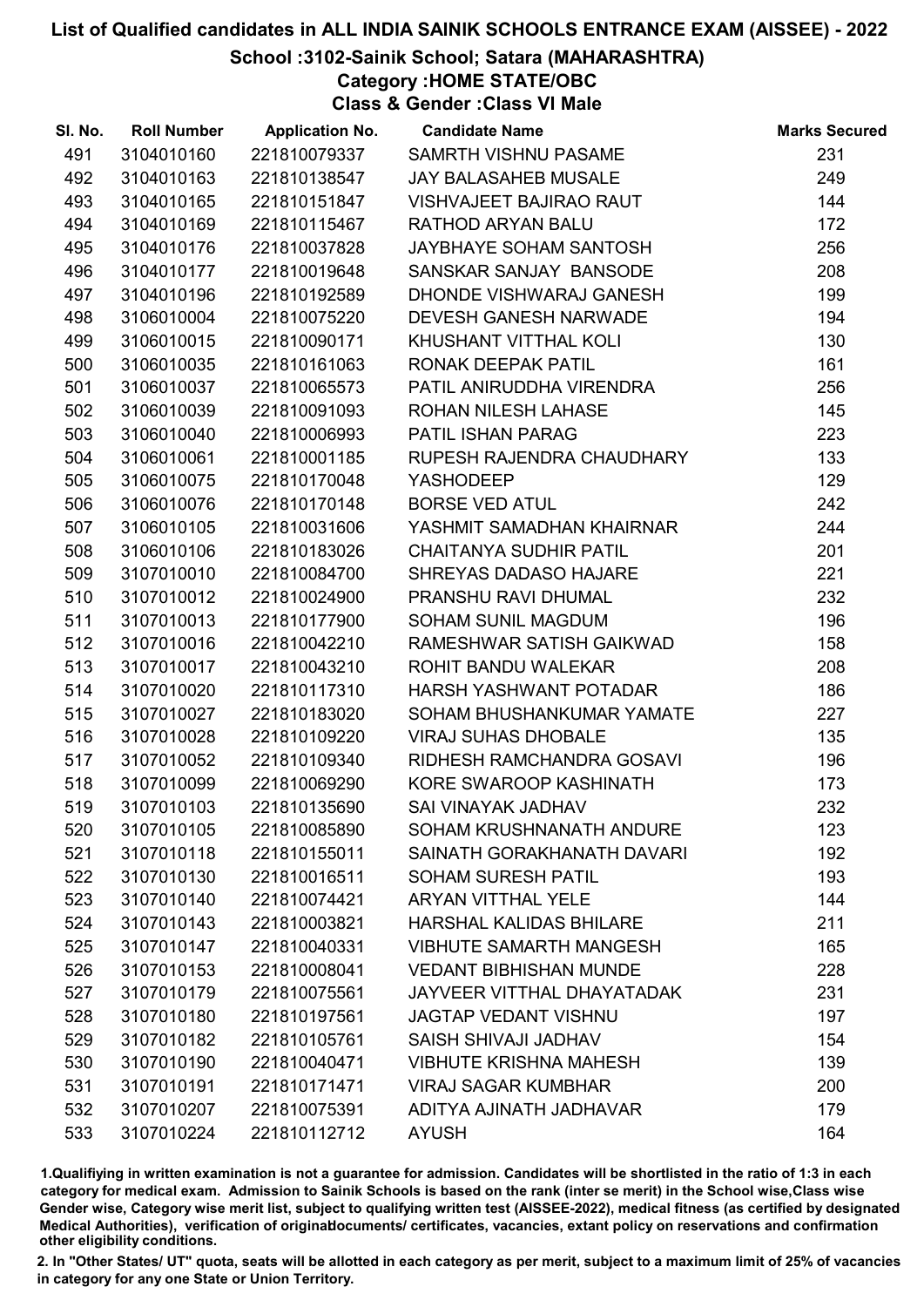## School :3102-Sainik School; Satara (MAHARASHTRA)

Category :HOME STATE/OBC

Class & Gender :Class VI Male

| SI. No. | <b>Roll Number</b> | <b>Application No.</b> | <b>Candidate Name</b>              | <b>Marks Secured</b> |
|---------|--------------------|------------------------|------------------------------------|----------------------|
| 534     | 3107010225         | 221810136712           | <b>HARIOM GANESH DIXIT</b>         | 173                  |
| 535     | 3107010236         | 221810194722           | <b>SAIRAJ AJIT BAGADI</b>          | 133                  |
| 536     | 3107010255         | 221810072342           | ROHAN PRAKASH CHOUGALE             | 188                  |
| 537     | 3107010262         | 221810197842           | JAGTAP PRATHAMESH KRUSHNAT         | 125                  |
| 538     | 3107010280         | 221810190962           | SAMADHAN VINAYAK SHELAKE           | 218                  |
| 539     | 3107010286         | 221810177472           | SIDDHESH DAGADU SADGIR             | 219                  |
| 540     | 3107010287         | 221810016572           | <b>SOHAM GAJANAN MALI</b>          | 236                  |
| 541     | 3107010304         | 221810056192           | <b>VEDANT RAMCHANDRA SHINDE</b>    | 263                  |
| 542     | 3107010314         | 221810170303           | SHRIDHAR DATTATRAY GIRI            | 174                  |
| 543     | 3107010340         | 221810019923           | <b>RUGVED ASHOK SARAK</b>          | 231                  |
| 544     | 3107010356         | 221810046843           | KULDEEP PRASHANT SHISODE           | 204                  |
| 545     | 3107010402         | 221810069393           | <b>MADYAPGOL VARAD MOHAN</b>       | 255                  |
| 546     | 3107010410         | 221810171204           | PRUTHVIRAJ SUNIL CHOUGALE          | 197                  |
| 547     | 3107010412         | 221810077304           | ADITYA MAHADEV KOLI                | 176                  |
| 548     | 3107010423         | 221810091214           | VISHWAJEET ANANDA KADAM            | 142                  |
| 549     | 3107010424         | 221810046214           | SHIRSATH VIVEK PANDURANG           | 251                  |
| 550     | 3107020007         | 221810151534           | KUMBHAR OMKAR VIJAY                | 250                  |
| 551     | 3107020012         | 221810055734           | AVIRAJ MAHADEV SHELAKE             | 188                  |
| 552     | 3107020017         | 221810055934           | SARTHAK ANIL SHINDE                | 257                  |
| 553     | 3107020023         | 221810166444           | UTKARSH AMOL SHINDE                | 146                  |
| 554     | 3107020030         | 221810098844           | ARNAV PRADIP MASKAR                | 257                  |
| 555     | 3107020031         | 221810037054           | ABHINAV SHIVAJI BHANVASE           | 238                  |
| 556     | 3107020034         | 221810142754           | SHIVPRATAP MANOJ SHINGE            | 234                  |
| 557     | 3107020038         | 221810070954           | <b>MAYUR RAHUL BANDGAR</b>         | 144                  |
| 558     | 3107020045         | 221810125464           | SARVESH SAGAR DAVARI               | 200                  |
| 559     | 3107020060         | 221810187874           | SANRAJ POPAT KOLEKAR               | 153                  |
| 560     | 3107020098         | 221810121905           | SHOURYA SANJAY ADAKE               | 175                  |
| 561     | 3107020107         | 221810104715           | SAMARTH SACHIN DEOLEKAR            | 178                  |
| 562     | 3107020109         | 221810100025           | <b>SUJIT MARUTI JIPATE</b>         | 222                  |
| 563     | 3107020120         | 221810156825           | <b>SWARAJ SACHIN HAJARE</b>        | 224                  |
| 564     | 3107020156         | 221810110265           | <b>CHINMAY SANDIP WAVARE</b>       | 238                  |
| 565     | 3107020163         | 221810194665           | <b>MITHILESH RAJARAM SHIMPI</b>    | 228                  |
| 566     | 3107020191         | 221810153195           | <b>VEDANTT MACHHINDRA PATIL</b>    | 193                  |
| 567     | 3107020192         | 221810059195           | SHREYAS SANDEEP KUMBHAR            | 205                  |
| 568     | 3107020195         | 221810065695           | <b>VARAD AJIT KUMBHAR</b>          | 142                  |
| 569     | 3107020197         | 221810177106           | <b>JAYENDRA SAGAR SUTAR</b>        | 130                  |
| 570     | 3107020203         | 221810154706           | RUDRANIL BRAMHNATH KASAR           | 190                  |
| 571     | 3107020208         | 221810155616           | <b>PATIL SHARDULRAJE FATTESING</b> | 129                  |
| 572     | 3107020212         | 221810122126           | <b>HARDIK RAMCHANDRA MANE</b>      | 202                  |
| 573     | 3107020216         | 221810185326           | <b>DURVANK VAIBHAV BERDE</b>       | 158                  |
| 574     | 3107020218         | 221810088426           | RAJWARDHAN SANTOSH KALE            | 259                  |
| 575     | 3107020243         | 221810096656           | <b>SAMRATH SACHIN KOLI</b>         | 210                  |
| 576     | 3107020249         | 221810057566           | <b>BHADANE VEDANSHU CHETAN</b>     | 249                  |

1.Qualifiying in written examination is not a guarantee for admission. Candidates will be shortlisted in the ratio of 1:3 in each category for medical exam. Admission to Sainik Schools is based on the rank (inter se merit) in the School wise,Class wise Gender wise, Category wise merit list, subject to qualifying written test (AISSEE-2022), medical fitness (as certified by designated Medical Authorities), verification of originablocuments/ certificates, vacancies, extant policy on reservations and confirmation other eligibility conditions.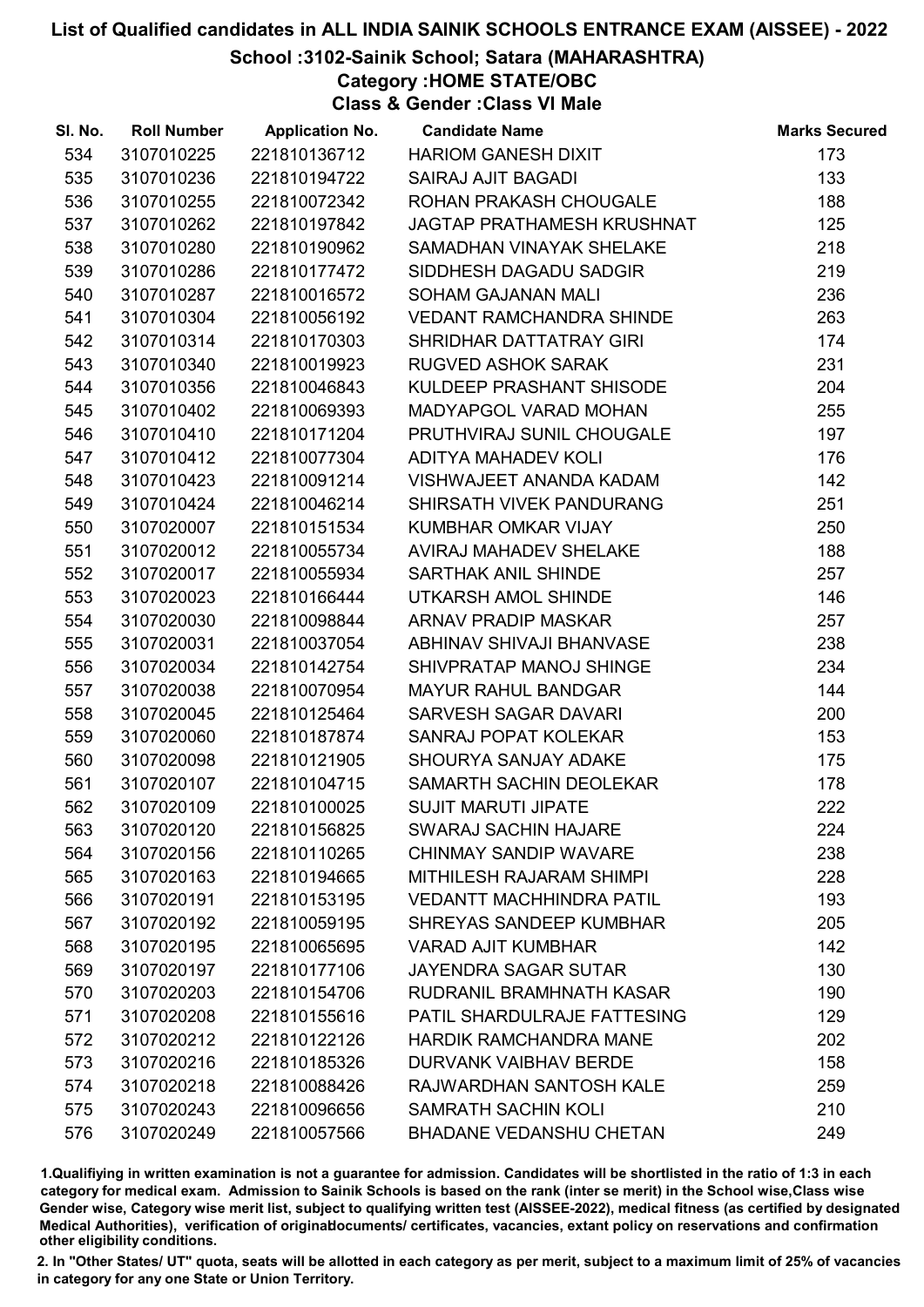## School :3102-Sainik School; Satara (MAHARASHTRA)

Category :HOME STATE/OBC

Class & Gender :Class VI Male

| SI. No. | <b>Roll Number</b> | <b>Application No.</b> | <b>Candidate Name</b>             | <b>Marks Secured</b> |
|---------|--------------------|------------------------|-----------------------------------|----------------------|
| 577     | 3107020265         | 221810124286           | SHREYAS ASHOK GARKAL              | 240                  |
| 578     | 3107020276         | 221810043986           | AKIWATE ADITYA SUNIL              | 243                  |
| 579     | 3107020281         | 221810186396           | AYUSH ASARAM PANSANDE             | 237                  |
| 580     | 3107020297         | 221810019317           | SATYAJEET SURESH KOLEKAR          | 139                  |
| 581     | 3107020299         | 221810078517           | <b>SHIVAM VIJAY PATIL</b>         | 195                  |
| 582     | 3107020313         | 221810088827           | ABHYANG DEEPAK MALI               | 242                  |
| 583     | 3107020334         | 221810028257           | MAGADUM JAY MANGESH               | 200                  |
| 584     | 3107020355         | 221810074967           | SHARVIL SANJAY ROGE               | 251                  |
| 585     | 3107020356         | 221810032177           | SAMARJEET AMIT GATADE             | 160                  |
| 586     | 3107020357         | 221810043177           | SHIVAM SOPAN JADHAVAR             | 230                  |
| 587     | 3107020359         | 221810106177           | PRATIK SATYAWAN MOTE              | 156                  |
| 588     | 3107020365         | 221810154377           | PRANAV NIVAS YAMGAR               | 155                  |
| 589     | 3107020400         | 221810143608           | <b>SOHAM PRAVIN MANE</b>          | 130                  |
| 590     | 3107020408         | 221810124418           | SHIVTEJ ASHOK JONG                | 211                  |
| 591     | 3107020429         | 221810172638           | SIDDHARTH SANJAY MANE             | 247                  |
| 592     | 3107020431         | 221810139638           | HARSHVARDHAN N. POWAR             | 237                  |
| 593     | 3107020450         | 221810144758           | <b>VIRAJ VISHWAS GIRI</b>         | 144                  |
| 594     | 3107020468         | 221810123378           | <b>VARAD ASHOK WAYKULE</b>        | 245                  |
| 595     | 3107030036         | 221810080622           | SUSHRUT UMESH JADHAV              | 188                  |
| 596     | 3107030065         | 221810126063           | <b>SWAYAM SANDIP KAMBLE</b>       | 187                  |
| 597     | 3107030103         | 221810085635           | SIDDHARTH SUHAS DALVI             | 197                  |
| 598     | 3107030143         | 221810168497           | UTKARSH SAGAR LAKADE              | 167                  |
| 599     | 3107030160         | 221810085188           | ANVIT NANDKUMAR PATIL             | 165                  |
| 600     | 3107030165         | 221810172809           | RISHI ABHINANDAN ARWADE.          | 144                  |
| 601     | 3107030181         | 221810135388           | PATIL RAJVEER SANTOSH             | 214                  |
| 602     | 3107030198         | 221810144209           | <b>VEDANT MANOJ MANE</b>          | 172                  |
| 603     | 3107030199         | 221810081309           | AJINKYA AMBADAS NARUTE            | 245                  |
| 604     | 3107030210         | 221810110119           | SANSKAR SANJAY KARANDE            | 140                  |
| 605     | 3107030216         | 221810101519           | <b>VEDANT PRATAP JADHAV</b>       | 194                  |
| 606     | 3107030270         | 221810083279           | <b>RUDRA GANESH JADHAV</b>        | 126                  |
| 607     | 3108010029         | 221810052433           | PARTH DHANAJI TUGAVE              | 207                  |
| 608     | 3108010036         | 221810047414           | <b>SOHAM SATISH GUDE</b>          | 210                  |
| 609     | 3108010045         | 221810097335           | <b>VIRENDRAKUMAR VASHISHTA</b>    | 255                  |
| 610     | 3108010051         | 221810125916           | <b>GORE AVADHUT BALKRISHNA</b>    | 161                  |
| 611     | 3108010059         | 221810122646           | <b>GOVARDHAN GOVIND BHENDEKAR</b> | 227                  |
| 612     | 3108010061         | 221810035496           | <b>ISHAN SURESH PETE</b>          | 124                  |
| 613     | 3108010063         | 221810039817           | ATHARAV RAMESHWAR GOMARE          | 196                  |
| 614     | 3108010120         | 221810047760           | <b>BIRAJDAR RUDRAPRIY PRAMOD</b>  | 122                  |
| 615     | 3108010130         | 221810175480           | <b>FULARI VARUN NAGNATH</b>       | 159                  |
| 616     | 3108010134         | 221810104880           | <b>MALI AADITYA KISHOR</b>        | 140                  |
| 617     | 3108010155         | 221810116321           | MUNDE OMKAR DHANANJAY             | 149                  |
| 618     | 3108010165         | 221810047651           | <b>ANANT SHIVANAND HULLE</b>      | 226                  |
| 619     | 3108010193         | 221810073791           | <b>VISHAL KOLI</b>                | 137                  |

1.Qualifiying in written examination is not a guarantee for admission. Candidates will be shortlisted in the ratio of 1:3 in each category for medical exam. Admission to Sainik Schools is based on the rank (inter se merit) in the School wise,Class wise Gender wise, Category wise merit list, subject to qualifying written test (AISSEE-2022), medical fitness (as certified by designated Medical Authorities), verification of originablocuments/ certificates, vacancies, extant policy on reservations and confirmation other eligibility conditions.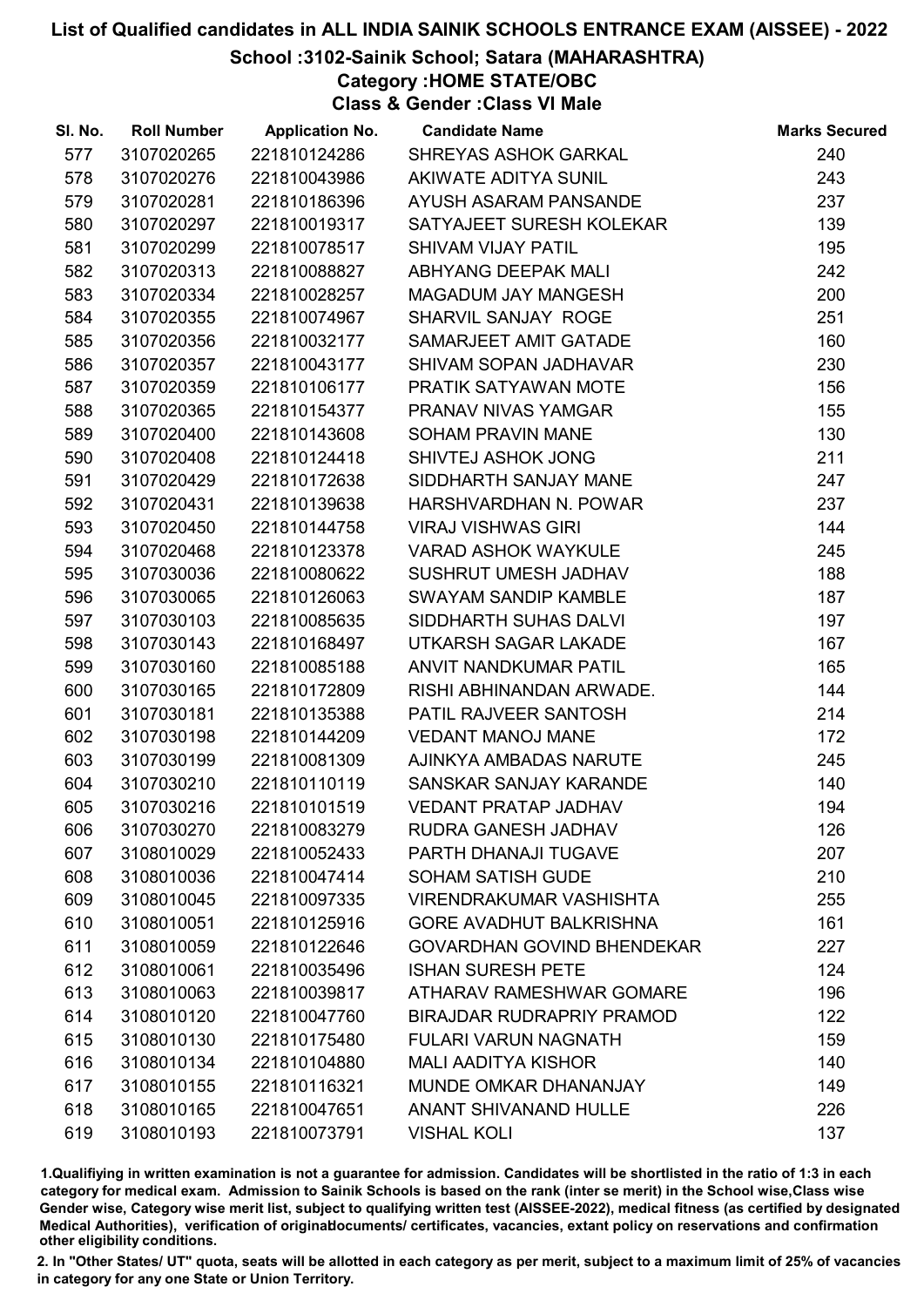## School :3102-Sainik School; Satara (MAHARASHTRA)

Category :HOME STATE/OBC

Class & Gender :Class VI Male

| SI. No. | <b>Roll Number</b> | <b>Application No.</b> | <b>Candidate Name</b>            | <b>Marks Secured</b> |
|---------|--------------------|------------------------|----------------------------------|----------------------|
| 620     | 3108010195         | 221810147302           | ADITYA UDAY MANE                 | 183                  |
| 621     | 3108010222         | 221810056252           | <b>DEVASHISH MAHADEV HOLAMBE</b> | 211                  |
| 622     | 3108010239         | 221810071682           | SOHAM RAJABHAU NALBE             | 211                  |
| 623     | 3108010240         | 221810075882           | SAMARTH DEEPAK PATIL             | 177                  |
| 624     | 3108010250         | 221810023003           | SHRAVAN RAJU BATGIRE             | 235                  |
| 625     | 3108010251         | 221810071403           | <b>ARYAN VISHNU FUGNAR</b>       | 247                  |
| 626     | 3108010259         | 221810114713           | PAWAR SAMARTH BHARAT             | 206                  |
| 627     | 3108010268         | 221810112823           | YASH SAMBHAJI GARJE              | 123                  |
| 628     | 3108010272         | 221810093233           | ADITYA VIJAY DASRE               | 130                  |
| 629     | 3108010290         | 221810095163           | RAMAN MUNJAHARI BHALE            | 136                  |
| 630     | 3108010327         | 221810147924           | ARYAN ANIL KSHIRSAGAR            | 212                  |
| 631     | 3108010358         | 221810004584           | <b>HARSH PRAMOD SHINGARE</b>     | 137                  |
| 632     | 3108010392         | 221810160345           | ATHARV RAMDAS GADADE             | 132                  |
| 633     | 3108010397         | 221810169155           | <b>VISHWA VAIBHAV KARAD</b>      | 254                  |
| 634     | 3108010414         | 221810091175           | <b>LAWANDE AYUSH SACHIN</b>      | 219                  |
| 635     | 3108010421         | 221810131775           | <b>KACHARE OMKAR</b>             | 185                  |
| 636     | 3108010440         | 221810013716           | MADNE SWARAJ RAMLING             | 164                  |
| 637     | 3108010460         | 221810096056           | ARNAV MADHUKAR KALURE            | 263                  |
| 638     | 3108010470         | 221810148966           | SARTHAK NARAYAN PACHANGE         | 195                  |
| 639     | 3108010500         | 221810162917           | ANIKET SANTOSH LATURE            | 209                  |
| 640     | 3108010507         | 221810047937           | <b>BIRAJDAR SHASHANK</b>         | 168                  |
| 641     | 3108010511         | 221810146447           | MAHANWAR ANIKET PRASHANT         | 192                  |
| 642     | 3108010546         | 221810096328           | BIRAJDAR YASHRAJ PRAKASH         | 251                  |
| 643     | 3108010557         | 221810040458           | <b>GUDDA SARTHAK VASANT</b>      | 232                  |
| 644     | 3108010559         | 221810060558           | <b>BHARTI YASH BALIRAM</b>       | 135                  |
| 645     | 3108010564         | 221810094168           | UJJWAL SADASHIV DORLE            | 167                  |
| 646     | 3108010570         | 221810095478           | <b>MAKARAND VYANKAT DADAGE</b>   | 211                  |
| 647     | 3108010573         | 221810146678           | AVDHUT CHOUDHARY                 | 160                  |
| 648     | 3108010588         | 221810060809           | <b>KRUSHNA MAHESH GOCHADE</b>    | 167                  |
| 649     | 3108010592         | 221810053519           | RUDRAPRASAD SUDARSHAN            | 145                  |
| 650     | 3108010593         | 221810104519           | <b>MADDE SAINATH ABHIJEET</b>    | 144                  |
| 651     | 3108010595         | 221810043029           | DNYANESH TULJIRAM SONNAR         | 221                  |
| 652     | 3108010627         | 221810149589           | <b>HARSH UTTAM GAWALI</b>        | 209                  |
| 653     | 3108010629         | 221810094689           | DNYANESHWAR BABURAO              | 235                  |
| 654     | 3110010025         | 221810117030           | PARTH VILAS TOSKAR               | 217                  |
| 655     | 3110010029         | 221810058330           | <b>VIRAJ SANDEEP BADE</b>        | 246                  |
| 656     | 3110010045         | 221810109250           | RUDRA RAVINDRA PALVE             | 201                  |
| 657     | 3110010160         | 221810026702           | DHRUV GANESH GAVHANE             | 164                  |
| 658     | 3110010197         | 221810022942           | <b>DEV VIVEK MHATRE</b>          | 240                  |
| 659     | 3110010223         | 221810103282           | PARTH ANIL JADHAV                | 124                  |
| 660     | 3110010235         | 221810084103           | <b>ARK NAVNATH SATPUTE</b>       | 159                  |
| 661     | 3110010271         | 221810128346           | KUMBHAR SIDDHARTH GANESH         | 172                  |
| 662     | 3110010273         | 221810197276           | AAYUSH KHANDERAO RATHOD          | 121                  |

1.Qualifiying in written examination is not a guarantee for admission. Candidates will be shortlisted in the ratio of 1:3 in each category for medical exam. Admission to Sainik Schools is based on the rank (inter se merit) in the School wise,Class wise Gender wise, Category wise merit list, subject to qualifying written test (AISSEE-2022), medical fitness (as certified by designated Medical Authorities), verification of originablocuments/ certificates, vacancies, extant policy on reservations and confirmation other eligibility conditions.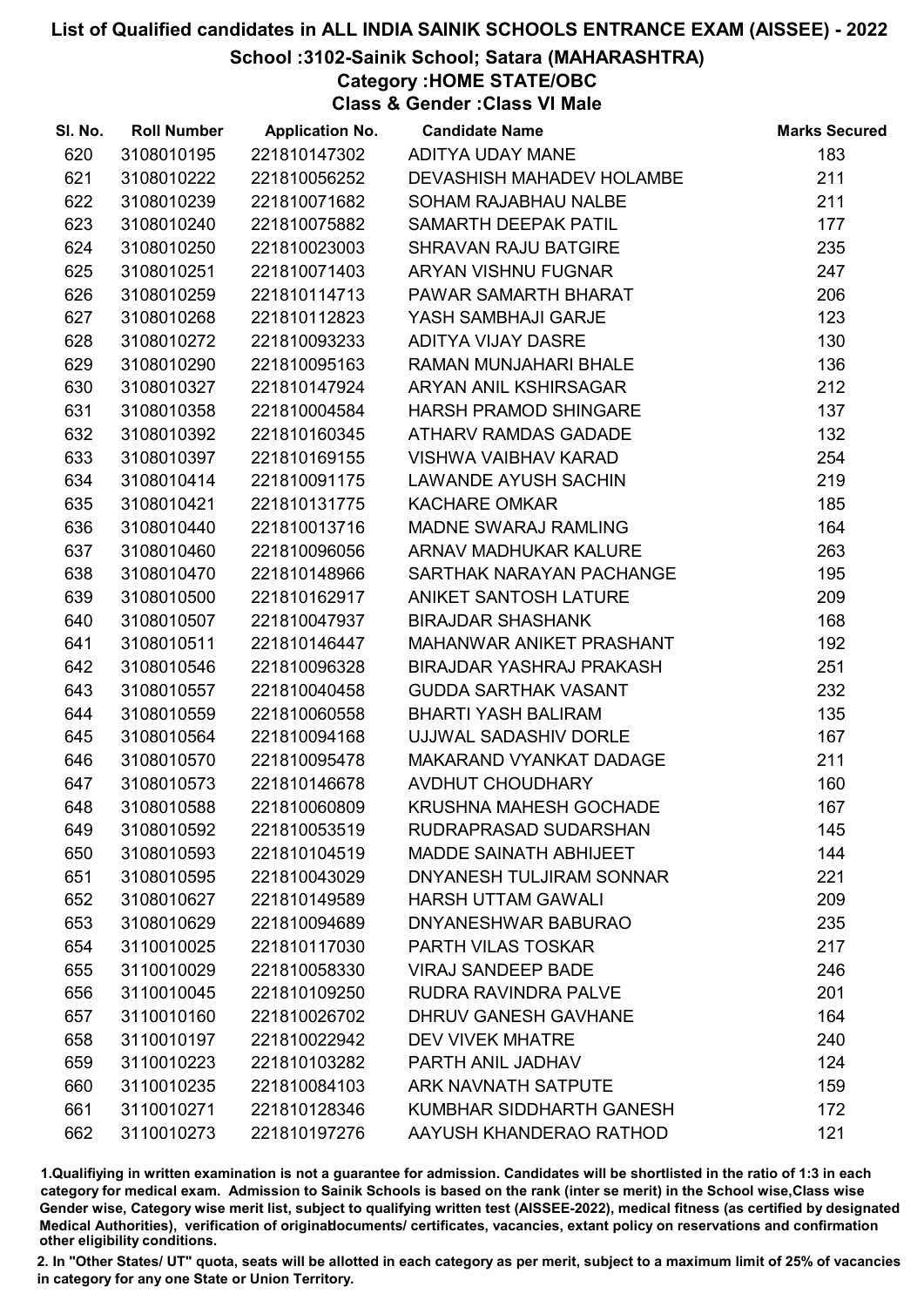## School :3102-Sainik School; Satara (MAHARASHTRA)

Category :HOME STATE/OBC

Class & Gender :Class VI Male

| SI. No. | <b>Roll Number</b> | <b>Application No.</b> | <b>Candidate Name</b>           | <b>Marks Secured</b> |
|---------|--------------------|------------------------|---------------------------------|----------------------|
| 663     | 3110010277         | 221810089087           | ATHARVA SANJAY MANE             | 122                  |
| 664     | 3110020039         | 221810153363           | SHRAVAN DEEPAK BORATE           | 133                  |
| 665     | 3110020056         | 221810033883           | SHIVANG RAMNARAYAN VARMA        | 196                  |
| 666     | 3110020064         | 221810080304           | PARTH GIRISH GHARAT             | 200                  |
| 667     | 3110020066         | 221810160704           | <b>HARSHAL BALU PINGLE</b>      | 137                  |
| 668     | 3110020083         | 221810162824           | ARNAV MANGESH SHINDE            | 139                  |
| 669     | 3110020086         | 221810022034           | <b>SAHIL SHARAD NIMSE</b>       | 254                  |
| 670     | 3110020164         | 221810027645           | <b>SWARAJ SAWANKAR</b>          | 132                  |
| 671     | 3110020177         | 221810015275           | <b>RUDRA RAJESH MULE</b>        | 176                  |
| 672     | 3110020186         | 221810026585           | <b>CHIRAG BACHCHHAV</b>         | 182                  |
| 673     | 3110020346         | 221810041597           | SARTHAK MANGESH SARODE          | 124                  |
| 674     | 3110020352         | 221810018108           | <b>VIHAAN MANGESH ACHAREKAR</b> | 142                  |
| 675     | 3110020360         | 221810074618           | <b>VIDYESH ANUPAM WADEKAR</b>   | 248                  |
| 676     | 3110020367         | 221810078028           | <b>BORUDE NISHIT SATISH</b>     | 139                  |
| 677     | 3110020369         | 221810034328           | PRATHAM SOLANKAR                | 129                  |
| 678     | 3110020400         | 221810067168           | <b>JYOTIRMAY</b>                | 126                  |
| 679     | 3110020404         | 221810033078           | ARYAN GANESH SAWANT             | 184                  |
| 680     | 3111010004         | 221810082500           | SANKALP SANGEETKUMAR            | 187                  |
| 681     | 3111020294         | 221810133019           | <b>RISHIT VINODKUMAR PATLE</b>  | 193                  |
| 682     | 3112010049         | 221810056002           | SHRINIVAS NAMDEV MANE           | 211                  |
| 683     | 3112010139         | 221810191735           | <b>SOHAM PATANGE</b>            | 215                  |
| 684     | 3112020001         | 221810129100           | KOLNURE VIRAJ BHUMGONDA         | 229                  |
| 685     | 3112020006         | 221810149610           | PRANAV VIJAYSINGH KACHAVE       | 155                  |
| 686     | 3112020026         | 221810084291           | RUSHIKESH MADHAVRAO             | 237                  |
| 687     | 3112020037         | 221810095882           | KATARE ADITYA MADHUKAR          | 249                  |
| 688     | 3112020144         | 221810166276           | <b>VIREN</b>                    | 162                  |
| 689     | 3112020169         | 221810110777           | PRASHANT NAGNATH JADHAV         | 129                  |
| 690     | 3112020181         | 221810074818           | <b>SHREYAS SUDAM PURI</b>       | 231                  |
| 691     | 3112020222         | 221810018289           | ATHARV RAMRAO CHIWADE           | 181                  |
| 692     | 3113010002         | 221810000410           | <b>DARSHAN MAHESH DEV</b>       | 218                  |
| 693     | 3113010036         | 221810143431           | AAYUSH KIRAN DEORE              | 151                  |
| 694     | 3113010040         | 221810057541           | <b>RISHIRAJ RAVINDRA BORSE</b>  | 204                  |
| 695     | 3113010054         | 221810087212           | <b>SWAROOP</b>                  | 153                  |
| 696     | 3113010067         | 221810017062           | LAKSHYA SHEKHAR KAPADNIS        | 217                  |
| 697     | 3113010070         | 221810052082           | <b>SWARUP PRAVIN SURSE</b>      | 174                  |
| 698     | 3113010087         | 221810143633           | <b>RAM EKNATH DEORE</b>         | 127                  |
| 699     | 3113010098         | 221810116363           | <b>SHREY MOHAN DEORE</b>        | 229                  |
| 700     | 3113010141         | 221810123055           | <b>TANMAY</b>                   | 241                  |
| 701     | 3113010150         | 221810067475           | <b>AVANISH VISHAL AHER</b>      | 259                  |
| 702     | 3113010175         | 221810015996           | <b>TVAMEV</b>                   | 121                  |
| 703     | 3113010183         | 221810085627           | <b>TEJAS VINOD RATHOD</b>       | 137                  |
| 704     | 3113010184         | 221810188827           | <b>TANMAY SATISH MALI</b>       | 161                  |
| 705     | 3113010188         | 221810067437           | ANIKET RAJENDRA SONAWANE        | 198                  |

1.Qualifiying in written examination is not a guarantee for admission. Candidates will be shortlisted in the ratio of 1:3 in each category for medical exam. Admission to Sainik Schools is based on the rank (inter se merit) in the School wise,Class wise Gender wise, Category wise merit list, subject to qualifying written test (AISSEE-2022), medical fitness (as certified by designated Medical Authorities), verification of originablocuments/ certificates, vacancies, extant policy on reservations and confirmation other eligibility conditions.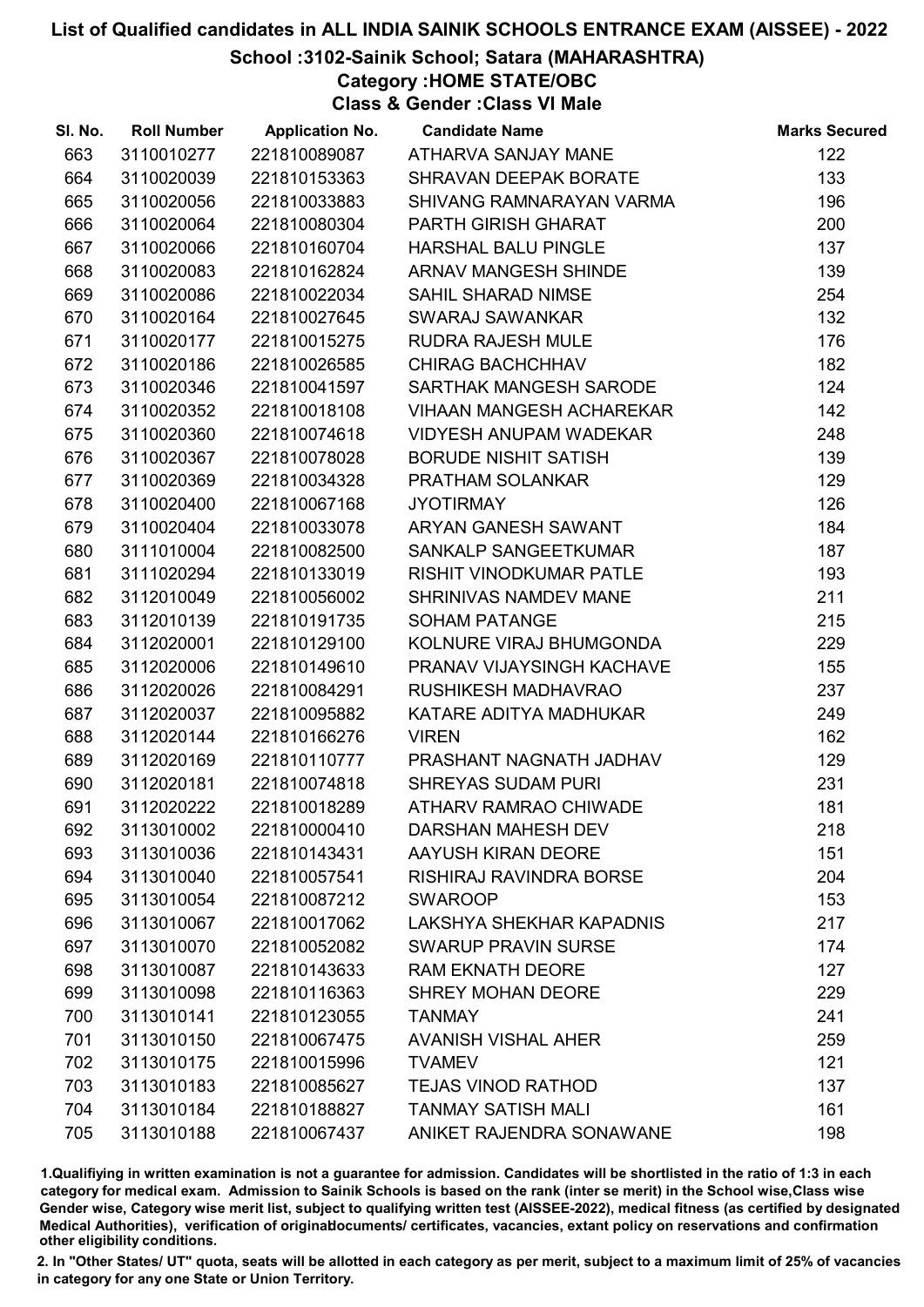### School :3102-Sainik School; Satara (MAHARASHTRA)

Category :HOME STATE/OBC

Class & Gender :Class VI Male

| SI. No. | <b>Roll Number</b> | <b>Application No.</b> | <b>Candidate Name</b>               | <b>Marks Secured</b> |
|---------|--------------------|------------------------|-------------------------------------|----------------------|
| 706     | 3113010194         | 221810040767           | ADITYA PRAVINKUMAR BHOSALE          | 134                  |
| 707     | 3113010209         | 221810130618           | <b>AYUSH KIRAN DEORE</b>            | 198                  |
| 708     | 3113010231         | 221810127209           | <b>AVIKSHIT</b>                     | 141                  |
| 709     | 3113010232         | 221810103309           | PARTH GOKUL DEORE                   | 215                  |
| 710     | 3113010236         | 221810140819           | DHANAJAY HEMANT JADHAV              | 162                  |
| 711     | 3113010240         | 221810149949           | NAHUSH YOGENDRA RAWATE              | 141                  |
| 712     | 3113010245         | 221810047389           | AARADHYA PAWAR                      | 203                  |
| 713     | 3113010247         | 221810083689           | <b>OMKAR RJUN KUTE</b>              | 205                  |
| 714     | 3113010264         | 221810088030           | <b>SWAMI NITIN BEDSE</b>            | 206                  |
| 715     | 3113010278         | 221810018102           | HARSHAVARDHAN ARJUN                 | 219                  |
| 716     | 3113010286         | 221810069242           | OM DILIP SADGIR                     | 190                  |
| 717     | 3113010298         | 221810018083           | SANSKAR GORAKSHANATH                | 232                  |
| 718     | 3113010301         | 221810165724           | AYUSH BHALCHANDRA PATIL             | 252                  |
| 719     | 3113010305         | 221810111744           | SARTHAK KISHOR KHAIRNAR             | 199                  |
| 720     | 3113010312         | 221810172984           | ATHARV DADA SADGIR                  | 169                  |
| 721     | 3113010314         | 221810162294           | <b>SOHAM RAMHARI DHENDULE</b>       | 186                  |
| 722     | 3113010315         | 221810035994           | DESHMUKH PRASANNA SACHIN            | 146                  |
| 723     | 3113010317         | 221810001505           | PIYUSH SANDIP PARBAT                | 243                  |
| 724     | 3113010318         | 221810157615           | POKHARKAR ADITYA DATTU              | 200                  |
| 725     | 3113010319         | 221810024725           | <b>PRANAV KAILAS SADGIR</b>         | 146                  |
| 726     | 3113010348         | 221810171618           | PURI PARTH BHAUSAHEB                | 234                  |
| 727     | 3113010357         | 221810072378           | PARAS MADHUKAR BHAMARE              | 122                  |
| 728     | 3113010366         | 221810085739           | YASH SHESHRAO KHAIRNAR              | 205                  |
| 729     | 3113010376         | 221810143579           | ARNAV MANOHAR SAWANT                | 201                  |
| 730     | 3113010378         | 221810112699           | <b>ATHARV DILIP MORE</b>            | 240                  |
| 731     | 3114010026         | 221810121911           | <b>KALE BHARGAV PRAVIN</b>          | 224                  |
| 732     | 3114010058         | 221810096972           | <b>GOSAVI SWARAJ SANTOSH</b>        | 233                  |
| 733     | 3114010070         | 221810153613           | <b>AVANEESH DIPAK SHINDE</b>        | 181                  |
| 734     | 3114010086         | 221810107773           | <b>SHLOK DHANAJI HANDE</b>          | 214                  |
| 735     | 3114010088         | 221810070383           | <b>CHAITANYA HANUMANT SHENDGE</b>   | 188                  |
| 736     | 3114010091         | 221810033693           | <b>ATHARV SACHIN RAYKAR</b>         | 259                  |
| 737     | 3114010093         | 221810096993           | ATHARV DIPAK WAGH                   | 173                  |
| 738     | 3114010096         | 221810059214           | PRATHAMESH ASHOK JADHAV             | 159                  |
| 739     | 3114010107         | 221810020944           | HARSHAL RADHAKRUSHNA KOKE           | 123                  |
| 740     | 3114010108         | 221810103654           | <b>ADSULE OM BALAJI</b>             | 236                  |
| 741     | 3114010111         | 221810059564           | <b>MULIK SHLOK SACHIN</b>           | 129                  |
| 742     | 3114010124         | 221810138755           | <b>KRANTISINGH LAXMIKANT JAGTAP</b> | 212                  |
| 743     | 3114020026         | 221810065120           | RUDRARAJ SUJAY GODASE               | 124                  |
| 744     | 3114020028         | 221810086520           | <b>DURVESH SATISH SALUNKE</b>       | 133                  |
| 745     | 3114020047         | 221810046250           | <b>KEVAL RAHUL GITE</b>             | 127                  |
| 746     | 3114020070         | 221810003770           | YASH JAYPRAKASH TODKAR              | 188                  |
| 747     | 3114020105         | 221810015311           | ARYAN RAKESH JADHAV                 | 214                  |
| 748     | 3114020117         | 221810039421           | AVDHUT ARUN LOKHANDE                | 130                  |

1.Qualifiying in written examination is not a guarantee for admission. Candidates will be shortlisted in the ratio of 1:3 in each category for medical exam. Admission to Sainik Schools is based on the rank (inter se merit) in the School wise,Class wise Gender wise, Category wise merit list, subject to qualifying written test (AISSEE-2022), medical fitness (as certified by designated Medical Authorities), verification of originablocuments/ certificates, vacancies, extant policy on reservations and confirmation other eligibility conditions.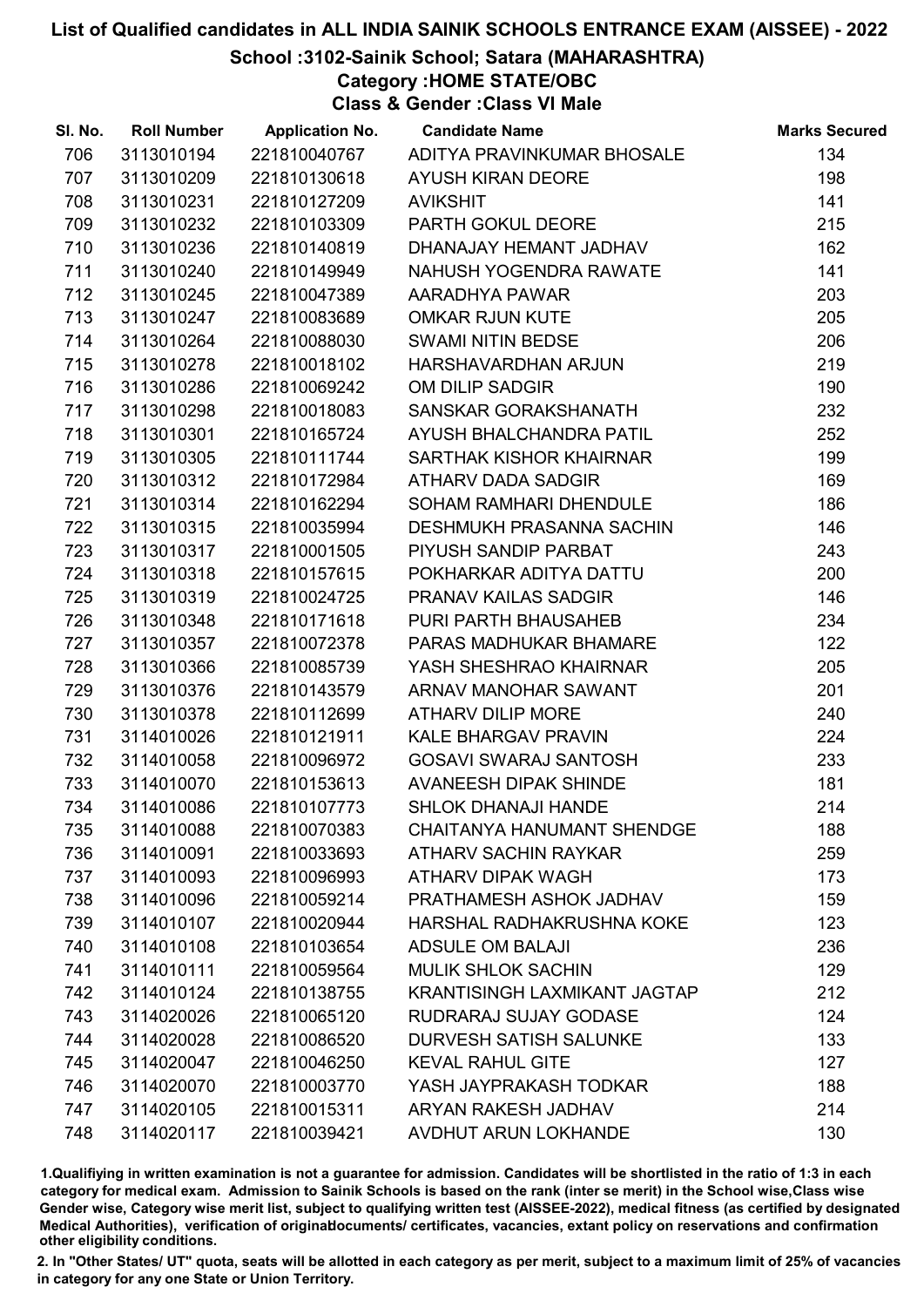## School :3102-Sainik School; Satara (MAHARASHTRA)

Category :HOME STATE/OBC

Class & Gender :Class VI Male

| SI. No. | <b>Roll Number</b> | <b>Application No.</b> | <b>Candidate Name</b>          | <b>Marks Secured</b> |
|---------|--------------------|------------------------|--------------------------------|----------------------|
| 749     | 3114020119         | 221810117521           | OM KAILAS KARE                 | 159                  |
| 750     | 3114020140         | 221810082741           | <b>DIVATE ARNAV TEJAS</b>      | 137                  |
| 751     | 3114020147         | 221810158251           | PATIL NAIMISH SUBHASH          | 174                  |
| 752     | 3114020182         | 221810086781           | <b>TANMAY SANDIP PATIL</b>     | 186                  |
| 753     | 3114020184         | 221810000291           | <b>VIRAJ KHUSHAL CHOURE</b>    | 164                  |
| 754     | 3114020186         | 221810018291           | <b>BHUSHAN RAHUL KAVITKAR</b>  | 155                  |
| 755     | 3114020209         | 221810085022           | <b>GOVARDHAN UMESH DEORE</b>   | 140                  |
| 756     | 3114020212         | 221810107322           | <b>BUGE RUDRA PRAVIN</b>       | 180                  |
| 757     | 3114020217         | 221810093722           | LONKAR VISHWAJEET JITENDRA     | 169                  |
| 758     | 3114020271         | 221810065182           | <b>VARUN TULSHIDAS TAYDE</b>   | 160                  |
| 759     | 3114020279         | 221810138582           | RAJDEEP GORAKHNATH JAMBE       | 136                  |
| 760     | 3114020287         | 221810043692           | SALVI ADVEY SANDEEP            | 135                  |
| 761     | 3114020304         | 221810131613           | HOSHI BHARAT DHANDE            | 147                  |
| 762     | 3114020345         | 221810004753           | <b>DHRUV KUMBHAR</b>           | 258                  |
| 763     | 3114020372         | 221810149883           | <b>SHARVIL PRAVIN TATPUJE</b>  | 157                  |
| 764     | 3114020426         | 221810143934           | PRUTHVIRAJ SHIVAJI LONDHE      | 178                  |
| 765     | 3114020442         | 221810032054           | ARYAN NIKHIL NIRMAL            | 223                  |
| 766     | 3114020496         | 221810165247           | ZAGADE SARVESH SUBHASH         | 141                  |
| 767     | 3114020534         | 221810115198           | OMKAR NARAYAN KHANDAGALE       | 204                  |
| 768     | 3114020562         | 221810153379           | SOHAM SACHIN JADHAWAR          | 134                  |
| 769     | 3114030009         | 221810189854           | <b>SPARSH VISHAL GOLE</b>      | 149                  |
| 770     | 3114030011         | 221810065954           | AYUSH SANTOSH DEVKATTE         | 161                  |
| 771     | 3114030031         | 221810102574           | VEDANT SATYAVAN WALUNJ         | 205                  |
| 772     | 3114030035         | 221810063874           | RUDRAKSHA KIRAN BANKAR         | 138                  |
| 773     | 3114030081         | 221810012925           | JAY                            | 211                  |
| 774     | 3114030104         | 221810089955           | <b>ADARSH SANTOSH DHANAK</b>   | 167                  |
| 775     | 3114030105         | 221810014065           | <b>SOHAM PAWAR</b>             | 150                  |
| 776     | 3114030123         | 221810000085           | <b>BHUVAN SUNIL MALI</b>       | 260                  |
| 777     | 3114030138         | 221810127795           | ARNAV RAJENDRA SASANE          | 251                  |
| 778     | 3114030189         | 221810133166           | <b>AVNEESH RAHUL BHADANE</b>   | 142                  |
| 779     | 3114030217         | 221810017496           | <b>ARFAAT UMAR MULANI</b>      | 175                  |
| 780     | 3114030243         | 221810146827           | <b>VEDANT DILIP SHELAR</b>     | 133                  |
| 781     | 3114030244         | 221810027827           | <b>OMKAR VIJAY TAKALE</b>      | 228                  |
| 782     | 3114030267         | 221810004457           | AARUSH ABHIJIT NIKAM           | 200                  |
| 783     | 3114030279         | 221810000467           | ARYAAN MILIND DANGATE          | 174                  |
| 784     | 3114030312         | 221810010497           | PATIL PRATIK GANPAT            | 161                  |
| 785     | 3114030360         | 221810192368           | RAMAN RAJENDRA JADHAV          | 151                  |
| 786     | 3114030374         | 221810007388           | <b>VARAD SACHIN TAKSALE</b>    | 149                  |
| 787     | 3114030420         | 221810051239           | YADNAYASH NIKHIL MULE          | 130                  |
| 788     | 3114030452         | 221810038869           | <b>VISHWACHAITANYA PRAKASH</b> | 138                  |
| 789     | 3114030454         | 221810110079           | <b>CHORGE SHIVRAJ SANDEEP</b>  | 236                  |
| 790     | 3115010024         | 221810148940           | ATHARV RAJENDRA SAPKAL         | 236                  |
| 791     | 3115010064         | 221810116701           | YASH DATTU JANKAR              | 232                  |

1.Qualifiying in written examination is not a guarantee for admission. Candidates will be shortlisted in the ratio of 1:3 in each category for medical exam. Admission to Sainik Schools is based on the rank (inter se merit) in the School wise,Class wise Gender wise, Category wise merit list, subject to qualifying written test (AISSEE-2022), medical fitness (as certified by designated Medical Authorities), verification of originablocuments/ certificates, vacancies, extant policy on reservations and confirmation other eligibility conditions.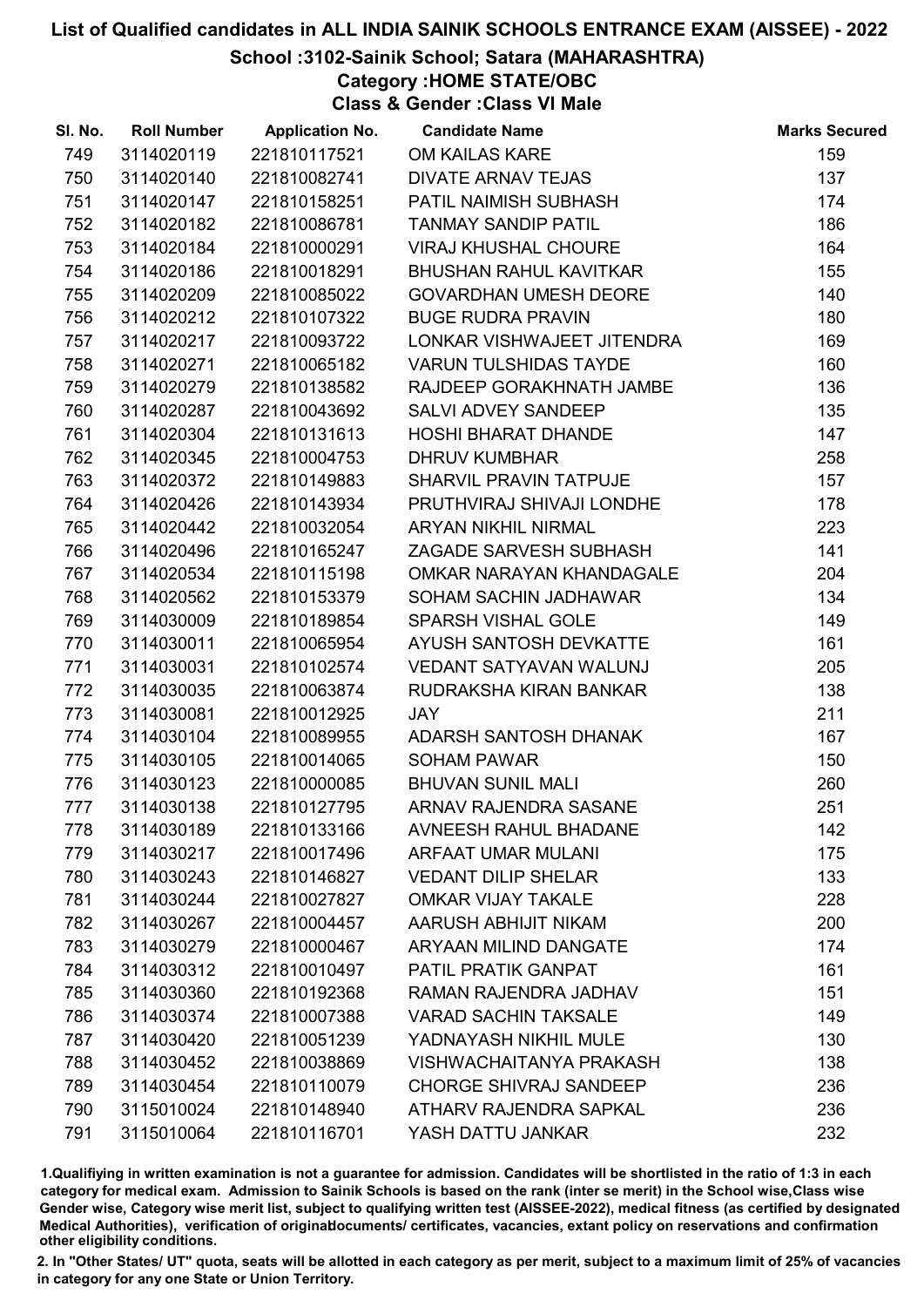## School :3102-Sainik School; Satara (MAHARASHTRA)

Category :HOME STATE/OBC

Class & Gender :Class VI Male

| SI. No. | <b>Roll Number</b> | <b>Application No.</b> | <b>Candidate Name</b>           | <b>Marks Secured</b> |
|---------|--------------------|------------------------|---------------------------------|----------------------|
| 792     | 3115010069         | 221810034221           | <b>RUDRA VIJAY MHASKE</b>       | 223                  |
| 793     | 3115010083         | 221810108631           | ADESH VIVEK JADHAV              | 211                  |
| 794     | 3115010085         | 221810197441           | PHARANDE ARYAN SATISH           | 146                  |
| 795     | 3115010087         | 221810128741           | SHREYASH RAHUL PHULE            | 185                  |
| 796     | 3115010107         | 221810102871           | <b>VEDANT SANDIP ADALINGE</b>   | 222                  |
| 797     | 3115010111         | 221810151581           | TANISHK VIJAYKUMAR SHINGAN      | 211                  |
| 798     | 3115010116         | 221810135091           | <b>ATHRVA VIJAY SHEVATE</b>     | 152                  |
| 799     | 3115010117         | 221810142191           | <b>BANSODE KUNAL ASHOK</b>      | 241                  |
| 800     | 3115010124         | 221810171002           | SAI PRAVIN BORATE               | 211                  |
| 801     | 3115010126         | 221810102102           | SHREEHARSH SUNIL GOPHANE        | 131                  |
| 802     | 3115010127         | 221810034102           | ARNAV TUKARAM BUTE              | 259                  |
| 803     | 3115010128         | 221810149402           | <b>BHAVARTH RAHUL SHINDE</b>    | 168                  |
| 804     | 3115010133         | 221810128902           | <b>RUDRA PRADEEP SWAMI</b>      | 157                  |
| 805     | 3115010135         | 221810034112           | <b>JAY GANESH KANADE</b>        | 246                  |
| 806     | 3115010151         | 221810139722           | KARTIK SAGAR DEOKAR             | 121                  |
| 807     | 3115010159         | 221810064332           | AYUSH UMESH JADHAV              | 155                  |
| 808     | 3115010161         | 221810075632           | ATHARVA AMOL BANSODE            | 168                  |
| 809     | 3115010164         | 221810006142           | AJINKYA HARI METKARI            | 266                  |
| 810     | 3115010168         | 221810043642           | <b>TEJAS VIJAYKUMAR BANKAR</b>  | 179                  |
| 811     | 3115020006         | 221810155372           | SURYAWANSHI URWESH PRAMOD       | 213                  |
| 812     | 3115020011         | 221810051972           | SHREYASH MAHADEV KUMBHAR        | 243                  |
| 813     | 3115020023         | 221810170892           | <b>MAYUR YASHWANT KHADE</b>     | 195                  |
| 814     | 3115020048         | 221810034123           | TRIBHUVAN SHARAD BORATE         | 258                  |
| 815     | 3115020050         | 221810052223           | YASHRAJ DEVIDAS DHOLE           | 254                  |
| 816     | 3115020079         | 221810026663           | ATHARV KIRAN DHEBE              | 216                  |
| 817     | 3115020090         | 221810145383           | SARTHAK RAJESH KADAM            | 208                  |
| 818     | 3115020097         | 221810014883           | ANUJ PRAMOD NEVASE              | 238                  |
| 819     | 3115020119         | 221810081514           | <b>HAKE VEDANT MADHAV</b>       | 172                  |
| 820     | 3115020121         | 221810061714           | <b>SHREYASH DIPAK SUL</b>       | 239                  |
| 821     | 3115020139         | 221810080834           | <b>VEER NILESH WARANGE</b>      | 121                  |
| 822     | 3115020149         | 221810113054           | <b>VISHWARAJ DEVDAS KARANDE</b> | 185                  |
| 823     | 3115020157         | 221810059554           | <b>JAY SANJAY JADHAV</b>        | 238                  |
| 824     | 3115020159         | 221810118164           | <b>VARAD CHANDRAKANT NALE</b>   | 237                  |
| 825     | 3115020161         | 221810158364           | PRATIK VAIBHAV JADHAV           | 159                  |
| 826     | 3115020169         | 221810164574           | UTKARSH RAJENDRA KACHARE        | 136                  |
| 827     | 3115020173         | 221810141284           | DNYANRAJ BHAGINATH              | 223                  |
| 828     | 3115020185         | 221810108194           | <b>ADARSH DIPAK ADSUL</b>       | 222                  |
| 829     | 3115020194         | 221810073994           | YASHARAJ ANANDA DHAYAGUDE       | 219                  |
| 830     | 3115020195         | 221810025005           | ANANT SUDHIR JADHAV             | 126                  |
| 831     | 3115020197         | 221810193305           | <b>VIRAJ NITIN CHANDANE</b>     | 244                  |
| 832     | 3115020205         | 221810034115           | AYUSH LAXMAN WAGH               | 253                  |
| 833     | 3115020219         | 221810051235           | SOHAM MANGESH YADAV             | 197                  |
| 834     | 3115020220         | 221810145235           | ADITYA ARUN BUDHAVALE           | 200                  |

1.Qualifiying in written examination is not a guarantee for admission. Candidates will be shortlisted in the ratio of 1:3 in each category for medical exam. Admission to Sainik Schools is based on the rank (inter se merit) in the School wise,Class wise Gender wise, Category wise merit list, subject to qualifying written test (AISSEE-2022), medical fitness (as certified by designated Medical Authorities), verification of originablocuments/ certificates, vacancies, extant policy on reservations and confirmation other eligibility conditions.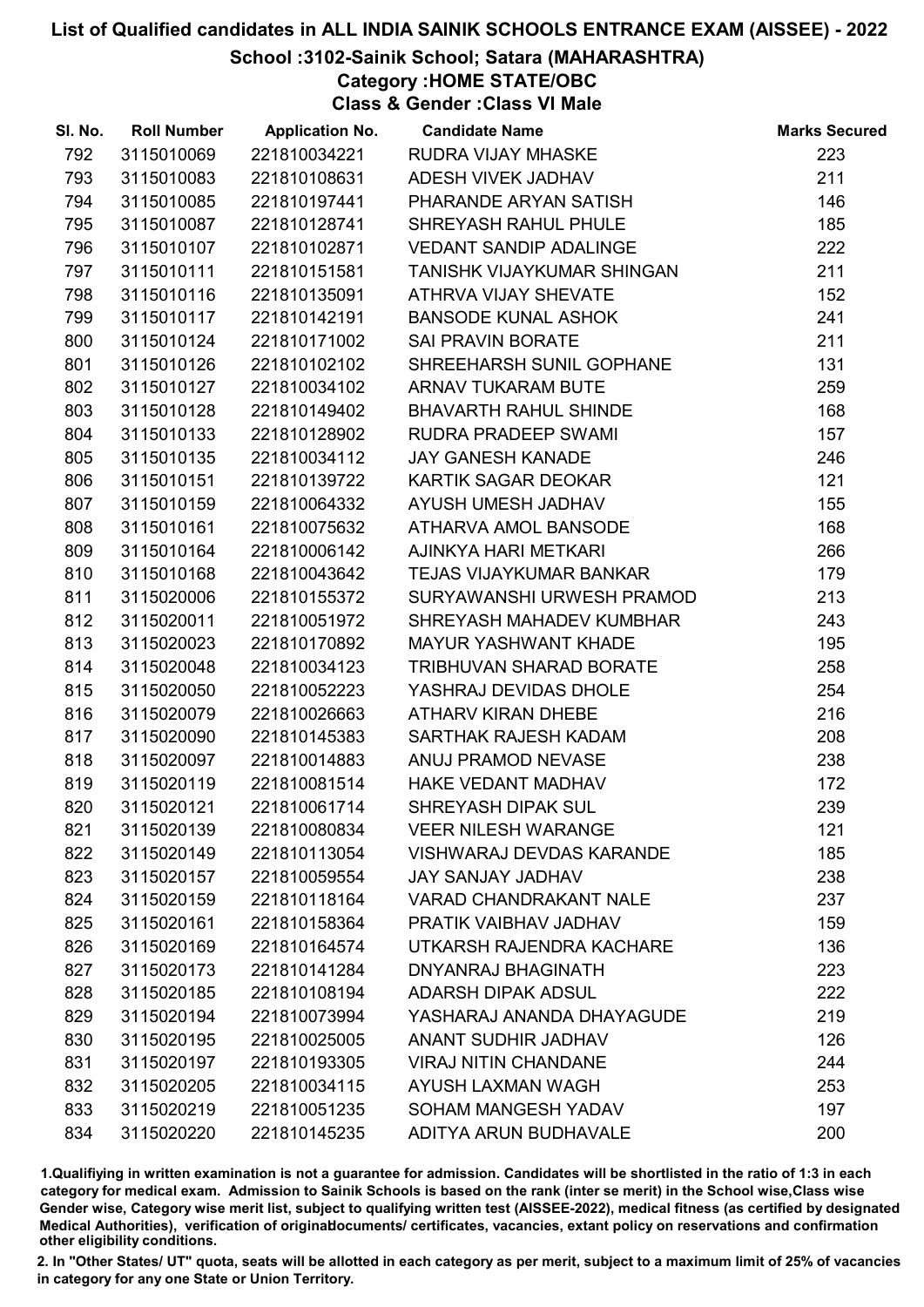## School :3102-Sainik School; Satara (MAHARASHTRA)

Category :HOME STATE/OBC

Class & Gender :Class VI Male

| SI. No. | <b>Roll Number</b> | <b>Application No.</b> | <b>Candidate Name</b>              | <b>Marks Secured</b> |
|---------|--------------------|------------------------|------------------------------------|----------------------|
| 835     | 3115020223         | 221810159045           | <b>VAIBHAV BHARAT KARE</b>         | 146                  |
| 836     | 3115020233         | 221810084255           | VEDANT VISHAL ANDHALKAR            | 226                  |
| 837     | 3115020234         | 221810178255           | <b>TANMAY MAHEN BHUTKAR</b>        | 223                  |
| 838     | 3115020235         | 221810104355           | SOHAM HAIBATRAO PAVANE             | 255                  |
| 839     | 3115020245         | 221810180775           | SHREYAS VISHAL JAMDADE             | 216                  |
| 840     | 3115020249         | 221810116875           | <b>RANVIR KESHAV KHADE</b>         | 226                  |
| 841     | 3115020252         | 221810115285           | YASIR YUSUF NADAF PINJARI          | 189                  |
| 842     | 3115020292         | 221810132036           | PIYUSH SACHIN PHULE                | 174                  |
| 843     | 3115020293         | 221810137036           | SHAKIB AMJATKHAN MUJAWAR           | 222                  |
| 844     | 3115020294         | 221810016136           | SARTHAK BAPURAO GOPHANE            | 203                  |
| 845     | 3115020306         | 221810091056           | <b>VIRAJ AJAY KHARE</b>            | 182                  |
| 846     | 3115020312         | 221810109356           | <b>VEDANT PANDURANG KUMBHAR</b>    | 140                  |
| 847     | 3115020318         | 221810034166           | ATHARVA SHARAD NANAWARE            | 169                  |
| 848     | 3115020322         | 221810107866           | PRAJWAL BABASAHEB KEDAR            | 179                  |
| 849     | 3115020327         | 221810074476           | <b>VED ANIL BADE</b>               | 219                  |
| 850     | 3115020336         | 221810087386           | <b>BHISE GAURANG SHIVAJI</b>       | 188                  |
| 851     | 3115020342         | 221810086886           | YASH PRADIP BORATE                 | 166                  |
| 852     | 3115020352         | 221810091796           | ATHARV ARVIND SUTAR                | 146                  |
| 853     | 3115020354         | 221810034107           | <b>OMKAR AMOL BHONG</b>            | 242                  |
| 854     | 3115020361         | 221810083117           | SIDDHESH MAHADEV CHOPADE           | 217                  |
| 855     | 3115020362         | 221810093117           | ROHAN SANJAY DANDILE               | 211                  |
| 856     | 3115020363         | 221810034117           | SARTHAK ANKUSH HINGANE             | 252                  |
| 857     | 3115020367         | 221810090717           | <b>RUDRA ATUL DHAGE</b>            | 152                  |
| 858     | 3115020370         | 221810034127           | KSHITIJ MANGESH SHENDE             | 217                  |
| 859     | 3115020373         | 221810088527           | ADITYA ANNA KOLEKAR                | 140                  |
| 860     | 3115020377         | 221810027437           | PAWAR SHAMBHURAJ                   | 122                  |
| 861     | 3115020388         | 221810164247           | AYUSH SANDIP VHANAMANE             | 163                  |
| 862     | 3115020390         | 221810077347           | <b>SHARDUL VINOD BANKAR</b>        | 151                  |
| 863     | 3115020395         | 221810026947           | KOLHE SUJAY SUKHADEV               | 223                  |
| 864     | 3115020398         | 221810125557           | SAMARTH SATISH JADHAV              | 208                  |
| 865     | 3115020406         | 221810130567           | ATHARV PANKAJ GHANWAT              | 259                  |
| 866     | 3115020425         | 221810133687           | <b>MANTHAN AMOL ADSUL</b>          | 160                  |
| 867     | 3115020429         | 221810149987           | ATHARV BHAUSAHEB KOLWADKAR         | 234                  |
| 868     | 3115020432         | 221810034197           | ARJUN JAGANNATH GORAD              | 218                  |
| 869     | 3115020446         | 221810026808           | <b>VEDANT RAJENDRA KALEL</b>       | 176                  |
| 870     | 3115020451         | 221810024318           | <b>VEDANT SACHIN RASAL</b>         | 255                  |
| 871     | 3115020459         | 221810159918           | SARTHAK UDDHAV PAWAR               | 228                  |
| 872     | 3115020460         | 221810029228           | <b>AYUSH NITIN SUTAR</b>           | 202                  |
| 873     | 3115020461         | 221810036528           | DARSHAN DINESH JAYMALI             | 239                  |
| 874     | 3115020465         | 221810033038           | PRANAV BALASO BAAD                 | 133                  |
| 875     | 3115020468         | 221810034138           | HARSHVARDHAN JAYANT                | 170                  |
| 876     | 3115020474         | 221810127838           | <b>SOHAM KIRAN GORE</b>            | 126                  |
| 877     | 3115020491         | 221810105768           | <b>VEDANT VIDYADHAR KSHIRSAGAR</b> | 202                  |

1.Qualifiying in written examination is not a guarantee for admission. Candidates will be shortlisted in the ratio of 1:3 in each category for medical exam. Admission to Sainik Schools is based on the rank (inter se merit) in the School wise,Class wise Gender wise, Category wise merit list, subject to qualifying written test (AISSEE-2022), medical fitness (as certified by designated Medical Authorities), verification of originablocuments/ certificates, vacancies, extant policy on reservations and confirmation other eligibility conditions.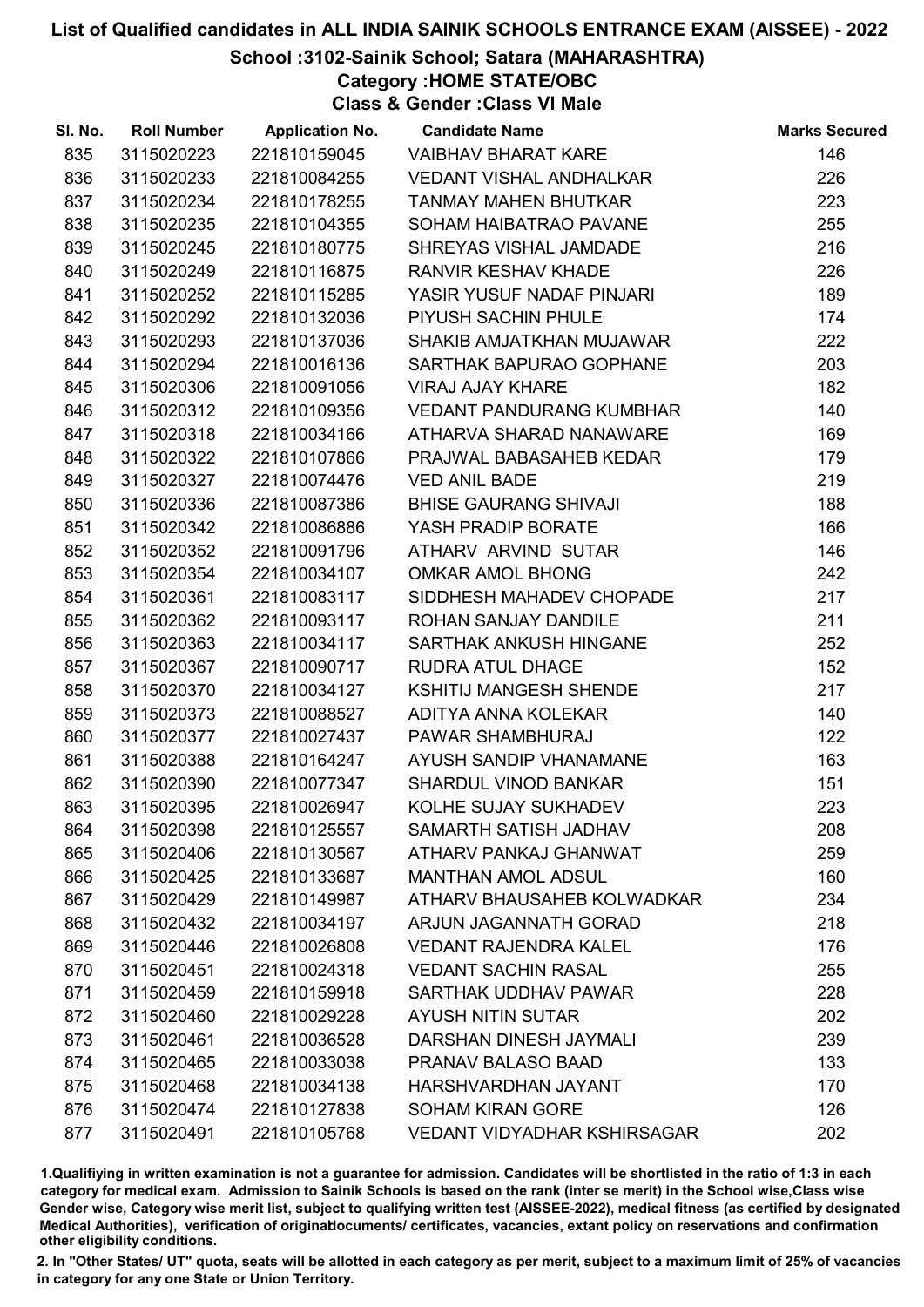## School :3102-Sainik School; Satara (MAHARASHTRA)

Category :HOME STATE/OBC

Class & Gender :Class VI Male

| SI. No. | <b>Roll Number</b> | <b>Application No.</b> | <b>Candidate Name</b>           | <b>Marks Secured</b> |
|---------|--------------------|------------------------|---------------------------------|----------------------|
| 878     | 3115020495         | 221810038578           | SANKET SHIVAJI RATHOD           | 160                  |
| 879     | 3115030008         | 221810076800           | SHREYASH ANKUSH JADHAV          | 162                  |
| 880     | 3115030028         | 221810023340           | <b>RUDRA SACHIN DHONE</b>       | 216                  |
| 881     | 3115030042         | 221810040360           | SHAMBHURAJ SAGAR SHINDE         | 231                  |
| 882     | 3115030053         | 221810130480           | AYUSH RAJENDRA NALE             | 217                  |
| 883     | 3115030088         | 221810160231           | ADITYA KAVILAS PRASAD           | 124                  |
| 884     | 3115030159         | 221810132422           | YADHNESH GANESH ZAMBRE          | 236                  |
| 885     | 3115030183         | 221810121752           | <b>RUDRA KULDIP KALE</b>        | 223                  |
| 886     | 3115030248         | 221810073553           | <b>MANAN BHUSHAN BABADE</b>     | 158                  |
| 887     | 3115030257         | 221810144173           | <b>ISHAN DADASAHEB KACHARE</b>  | 177                  |
| 888     | 3115030290         | 221810073814           | SHINDE CHINMAY PRAVIN           | 148                  |
| 889     | 3115030323         | 221810152778           | RAUT SHREYASH SANTOSH           | 130                  |
| 890     | 3115030334         | 221810034098           | <b>ADITYA NITIN SHETE</b>       | 252                  |
| 891     | 3115030343         | 221810101998           | YASHRAJ BALASAHEB SHINGADE      | 196                  |
| 892     | 3115030344         | 221810012009           | ATHARV HARIBHAU MANE            | 224                  |
| 893     | 3115030360         | 221810114719           | ASHWAT DATTATRAY GHANWAT        | 234                  |
| 894     | 3115030366         | 221810064729           | PRANAV SANTOSH NALE             | 204                  |
| 895     | 3115030369         | 221810155139           | MOHAMMAD MOINUDDIN              | 165                  |
| 896     | 3115040022         | 221810079074           | PARAS SUNIL KALASKAR            | 206                  |
| 897     | 3115040037         | 221810114294           | SANSKAR SACHIN SHENDE           | 183                  |
| 898     | 3115040059         | 221810017115           | SALUNKHE MANAS RAJESH           | 221                  |
| 899     | 3115040069         | 221810134925           | OM VIJAYKUMAR SASANE            | 219                  |
| 900     | 3115040077         | 221810041635           | <b>BHARGAV KUMBHAR</b>          | 176                  |
| 901     | 3115040099         | 221810191855           | <b>GURUPRASAD DILIP VELEKAR</b> | 146                  |
| 902     | 3115040104         | 221810121365           | ARSHAHMED SHAHAJAHAN MULLA      | 157                  |
| 903     | 3115040114         | 221810189575           | <b>KARPE VARAD SAGAR</b>        | 165                  |
| 904     | 3115040130         | 221810120206           | KALASKAR SANSKAR MAHADEV        | 224                  |
| 905     | 3115040172         | 221810062556           | <b>DARSHAN RAHUL MALI</b>       | 186                  |
| 906     | 3115040192         | 221810082286           | <b>CHAITANYA DNYANESHWAR</b>    | 145                  |
| 907     | 3115040197         | 221810081586           | OM DATTA SHENDE                 | 236                  |
| 908     | 3115040264         | 221810085877           | SHARVIL MANOJ VEDPATHAK         | 222                  |
| 909     | 3115040329         | 221810058178           | <b>AVISHKAR ANIL SHINGADE</b>   | 148                  |
| 910     | 3115040353         | 221810063309           | ARNAV AMAR SALAGARE             | 216                  |
| 911     | 3115040371         | 221810066339           | KSHITIJ NAVNATH KHARAT          | 226                  |
| 912     | 3115040374         | 221810148649           | <b>LOLAGE PIYUSH KEDAR</b>      | 184                  |
| 913     | 3115040387         | 221810091959           | SHREYASH ANKUSH YADAV           | 154                  |
| 914     | 3115040397         | 221810079969           | RAUT ADITYA NANASO              | 151                  |
| 915     | 3116010004         | 221810142810           | PATIL AKASH PRAKASH             | 173                  |
| 916     | 3116010030         | 221810192111           | KADU KSHITIJ HARISHCHANDRA      | 231                  |
| 917     | 3116010040         | 221810056741           | <b>SAKSHAM SHISHUPAL PURI</b>   | 246                  |
| 918     | 3116010046         | 221810040951           | <b>SHAYAN SHAKIL TAMBOLI</b>    | 195                  |
| 919     | 3116010049         | 221810133561           | AYUSH DHANAJI SHENDEKAR         | 214                  |
| 920     | 3116010053         | 221810172771           | <b>ALOK BABASAHEB BHONG</b>     | 219                  |

1.Qualifiying in written examination is not a guarantee for admission. Candidates will be shortlisted in the ratio of 1:3 in each category for medical exam. Admission to Sainik Schools is based on the rank (inter se merit) in the School wise,Class wise Gender wise, Category wise merit list, subject to qualifying written test (AISSEE-2022), medical fitness (as certified by designated Medical Authorities), verification of originablocuments/ certificates, vacancies, extant policy on reservations and confirmation other eligibility conditions.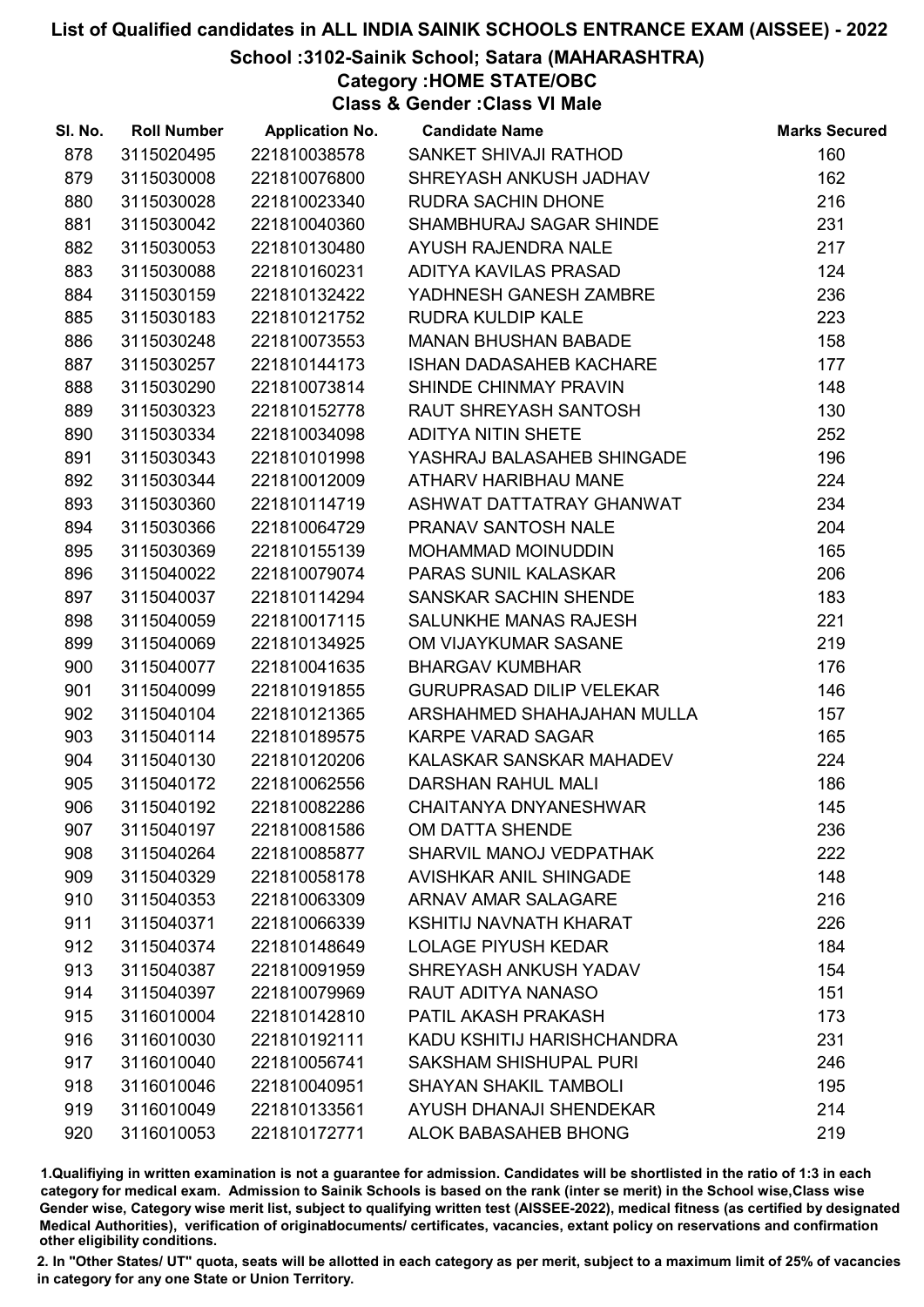#### School :3102-Sainik School; Satara (MAHARASHTRA)

Category :HOME STATE/OBC

Class & Gender :Class VI Male

| SI. No. | <b>Roll Number</b> | <b>Application No.</b> | <b>Candidate Name</b>           | <b>Marks Secured</b> |
|---------|--------------------|------------------------|---------------------------------|----------------------|
| 921     | 3116010058         | 221810197481           | <b>VEERSINH PRATAPRAO</b>       | 133                  |
| 922     | 3116010060         | 221810113691           | VAIJANATH VISHVANATH            | 217                  |
| 923     | 3116010063         | 221810003802           | <b>ARNAV MANIK MASAL</b>        | 210                  |
| 924     | 3116010079         | 221810084742           | SANSKAR SUHAS JADHAV            | 229                  |
| 925     | 3116010083         | 221810148662           | PRATYUSH VINAYAK JAGTAP         | 178                  |
| 926     | 3116010090         | 221810122082           | <b>EDKE OM SANTOSH</b>          | 231                  |
| 927     | 3116010098         | 221810086292           | PRANIT PRAVIN KALSAIT           | 261                  |
| 928     | 3116010118         | 221810108663           | SARTH AJAY RAKSHE               | 149                  |
| 929     | 3116010121         | 221810122763           | SAISH MAHESH THAVARE            | 238                  |
| 930     | 3116010128         | 221810081593           | <b>RUGWED SHIVLING GUME</b>     | 276                  |
| 931     | 3116010139         | 221810116244           | PIYUSH RAMESH DHAYAGONDE        | 244                  |
| 932     | 3116010152         | 221810091784           | SHINGADE PAVANRAJE DIGAMBAR     | 241                  |
| 933     | 3116010154         | 221810051594           | SATEJ SANJAY ALDAR              | 156                  |
| 934     | 3116010170         | 221810123445           | DEVENDRA NITIN GHODAKE          | 149                  |
| 935     | 3116010183         | 221810086775           | <b>VAISHNAV BANDU BHINGE</b>    | 129                  |
| 936     | 3116010187         | 221810079685           | PRUTHVIRAJ PRAMOD SHINDE        | 132                  |
| 937     | 3116010192         | 221810070495           | AMAR DATTATRAY BANDGAR          | 126                  |
| 938     | 3116010193         | 221810015606           | <b>REVANSIDDH SHRISHAIL</b>     | 218                  |
| 939     | 3116010204         | 221810146636           | <b>SAMARTH SHIRISHKUMAR</b>     | 172                  |
| 940     | 3116010217         | 221810174176           | CHATURRAJE SIDRAYA PATIL        | 237                  |
| 941     | 3116010219         | 221810133576           | RATHOD PIYUSH LIMBESH           | 233                  |
| 942     | 3116010222         | 221810080186           | <b>VIRAJ PRAMOD SHINDE</b>      | 186                  |
| 943     | 3116010225         | 221810147886           | SHREYASH DILIP DHAYAGONDE       | 153                  |
| 944     | 3116020005         | 221810139620           | ANSHUL KRISHNAKANT PATIL        | 235                  |
| 945     | 3116020017         | 221810017001           | ATHARV VIJAYKUMAR SURWASE       | 233                  |
| 946     | 3116020024         | 221810030921           | ADITYA ABHIJIT SAGAR            | 231                  |
| 947     | 3116020029         | 221810054651           | DARSHAN CHANDRAKANT             | 228                  |
| 948     | 3116020073         | 221810049113           | SHUKLENDU SUJIT VEDPATHAK       | 240                  |
| 949     | 3116020084         | 221810111273           | <b>DARADE KARTIK VITTHAL</b>    | 132                  |
| 950     | 3116020147         | 221810056147           | ADHYAYAN AMOL MANKAR            | 152                  |
| 951     | 3116020154         | 221810113887           | <b>PRANAV</b>                   | 137                  |
| 952     | 3116020162         | 221810027958           | SAIRAJ CHANDRAKANT JANKAR       | 158                  |
| 953     | 3116020177         | 221810072069           | <b>CHIRAYU</b>                  | 120                  |
| 954     | 3116020180         | 221810121679           | <b>VAIJINATH AJINATH BODAKE</b> | 218                  |
| 955     | 3116020184         | 221810055307           | <b>TELI SHREYASH NAGESH</b>     | 266                  |
| 956     | 3116020187         | 221810081117           | HARSHAL SAMADHAN MALI           | 185                  |
| 957     | 3116020197         | 221810105347           | ATHARV LAXMAN MANE              | 237                  |
| 958     | 3116020207         | 221810143577           | <b>VARAD ABA SHEJAL</b>         | 169                  |
| 959     | 3116020213         | 221810048297           | UTKARSH KASHILING SHELAKE       | 126                  |
| 960     | 3116020232         | 221810017738           | SWANAND DHANANJAY PISE          | 251                  |
| 961     | 3116020236         | 221810149848           | <b>KARAN BABURAO TAKALE</b>     | 160                  |
| 962     | 3904040344         | 221810008963           | <b>DISHANT PAVAN PATIL</b>      | 230                  |

1.Qualifiying in written examination is not a guarantee for admission. Candidates will be shortlisted in the ratio of 1:3 in each category for medical exam. Admission to Sainik Schools is based on the rank (inter se merit) in the School wise,Class wise Gender wise, Category wise merit list, subject to qualifying written test (AISSEE-2022), medical fitness (as certified by designated Medical Authorities), verification of originablocuments/ certificates, vacancies, extant policy on reservations and confirmation other eligibility conditions.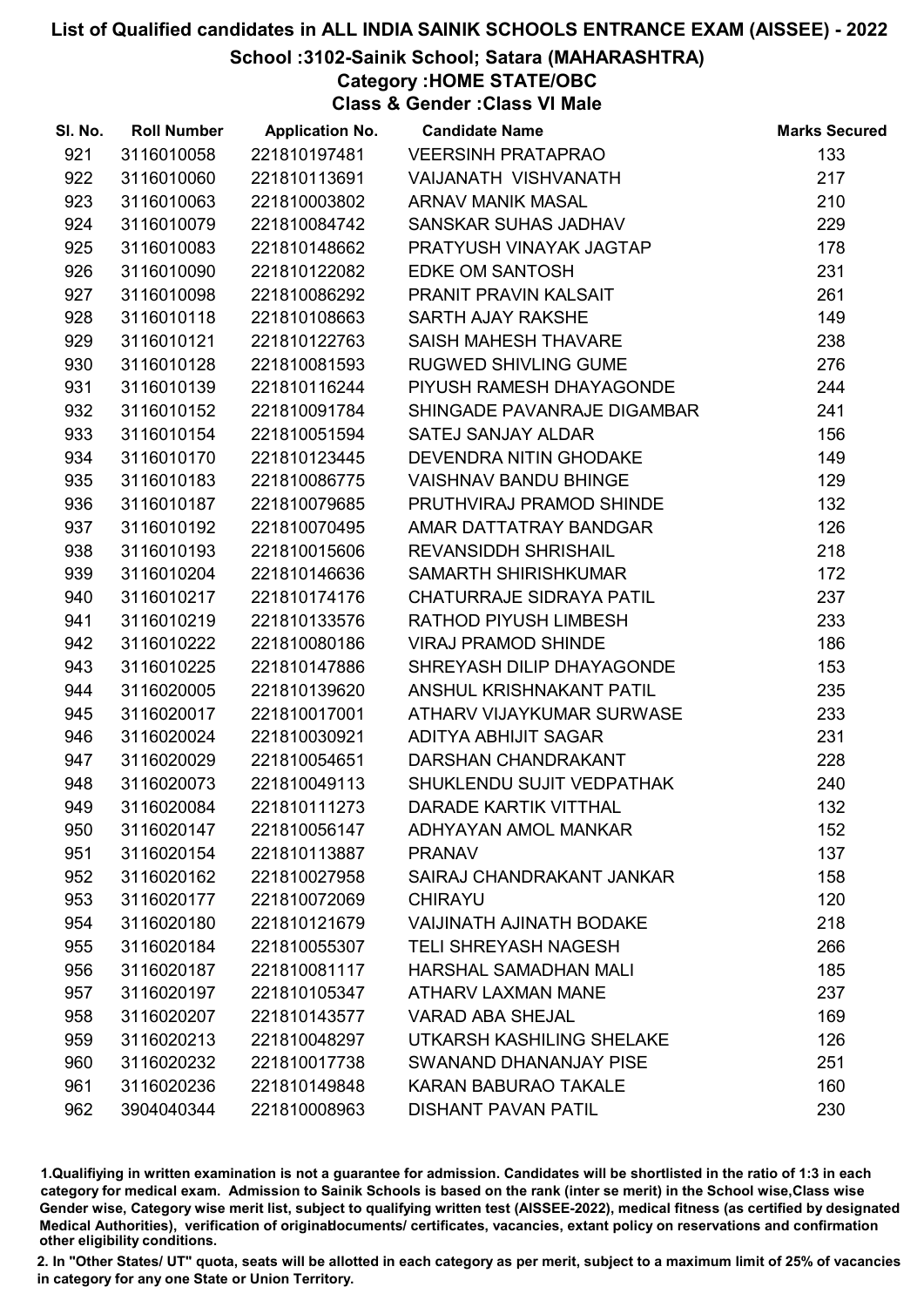#### School :3102-Sainik School; Satara (MAHARASHTRA)

Category :HOME STATE/DEF

Class & Gender :Class VI Male

| SI. No. | <b>Roll Number</b> | <b>Application No.</b> | <b>Candidate Name</b>          |    | <b>Marks Secured</b> |
|---------|--------------------|------------------------|--------------------------------|----|----------------------|
| 963     | 1212050278         | 221810006649           | <b>AKSHAT ROY</b>              |    | 252                  |
| 964     | 1401010076         | 221810123363           | AARUSH PRAVIN LAHARE           |    | 137                  |
| 965     | 1401010084         | 221810112283           | SHOURYA VIJAY JADHAV           |    | 151                  |
| 966     | 1403010190         | 221810048614           | YUVRAJSING CHHOTUSING          |    | 200                  |
| 967     | 2001030015         | 221810028300           | TANISHQ DATTATRAY KUMBHAR      |    | 198                  |
| 968     | 2001050244         | 221810036893           | MUTHAL SAIRAJ SANJAY           |    | 121                  |
| 969     | 2201020324         | 221810057347           | ATHARVA SUBHASH YADAV          |    | 267                  |
| 970     | 2301010115         | 221810035490           | SHREYASH PANDURANG SHINDE      |    | 126                  |
| 971     | 2301020046         | 221810098512           | <b>VIHAAN NAIR</b>             |    | 126                  |
| 972     | 2301020741         | 221810144149           | SHAURYA BALASAHEB PATIL        |    | 168                  |
| 973     | 2304020279         | 221810039934           | JAYANT VIJAYKUMAR YADAV        |    | 194                  |
| 974     | 2304030029         | 221810043110           | SIDDHARTH DNYANESHWAR          |    | 242                  |
| 975     | 2304040171         | 221810008474           | UTKARSH NARAYAN                |    | 247                  |
| 976     | 2501020147         | 221810072041           | YASH RAVINDRA PADULE           |    | 156                  |
| 977     | 2501030375         | 221810098805           | <b>SMEET</b>                   |    | 124                  |
| 978     | 2501030389         | 221810193715           | <b>SOHAM CHAVHAN</b>           |    | 146                  |
| 979     | 2701020119         | 221810008062           | <b>RISHABH VIKRAM PATIL</b>    | CG | 200                  |
| 980     | 2704030181         | 221810010411           | <b>ABHISHEK ARJUN SILEEN</b>   |    | 124                  |
| 981     | 3003020130         | 221810008571           | <b>VIHAN RAJIV PAL</b>         |    | 137                  |
| 982     | 3101010026         | 221810030351           | <b>SURAJ GANESH GAIKWAD</b>    |    | 232                  |
| 983     | 3101010042         | 221810001842           | <b>SHREYASH</b>                |    | 176                  |
| 984     | 3101010052         | 221810132113           | SHENDGE ANIKET KESHAV          |    | 140                  |
| 985     | 3101010065         | 221810050424           | PRUTHVIRAJ DEEPESH CHOURE      |    | 228                  |
| 986     | 3101010070         | 221810065305           | <b>KARTIK</b>                  |    | 132                  |
| 987     | 3101010110         | 221810139696           | ADITYA SANTOSH THORBOLE        |    | 150                  |
| 988     | 3101010151         | 221810022249           | <b>KRUSHNA SANDIP ZAREKAR</b>  |    | 202                  |
| 989     | 3103010046         | 221810093912           | ANUJ BABULAL KHARAT            |    | 184                  |
| 990     | 3104010104         | 221810074574           | SHIVAM RAJENDRA FARNE          |    | 156                  |
| 991     | 3106010030         | 221810067213           | YASHPALSINGH BHATESING PATIL   |    | 128                  |
| 992     | 3106010049         | 221810084574           | PARDESHI RUSHIKESH RAVINDRA    |    | 154                  |
| 993     | 3106010073         | 221810143908           | PATIL KARTIK KAPIL             |    | 142                  |
| 994     | 3107010008         | 221810097600           | <b>ROHAN RUPESH CHOUGALE</b>   |    | 143                  |
| 995     | 3107010040         | 221810141130           | PATIL SANDESH VILAS            |    | 141                  |
| 996     | 3107010058         | 221810102740           | <b>TANMAY TANAJI CHOUGALE</b>  |    | 230                  |
| 997     | 3107010112         | 221810172201           | <b>SUSHIL VIJAY MAGDUM</b>     |    | 199                  |
| 998     | 3107010178         | 221810048461           | <b>GAVADE LUCKY RAMCHANDRA</b> |    | 122                  |
| 999     | 3107010218         | 221810159802           | SHOURYA VIKRAM CHOUGALE        |    | 184                  |
| 1000    | 3107010235         | 221810083722           | <b>ADHIRAJ ABHIJEET PATIL</b>  |    | 194                  |
| 1001    | 3107010243         | 221810076922           | <b>PRATIK PRADIP SHETAKE</b>   |    | 222                  |
| 1002    | 3107010258         | 221810059442           | <b>KARAPE SIDHESH PANDIT</b>   |    | 137                  |
| 1003    | 3107010318         | 221810116703           | PRITHVIRAJ PRATAPRAO PAWAR     |    | 255                  |
| 1004    | 3107010355         | 221810043843           | PATIL DURVAS YUVRAJ            |    | 148                  |
| 1005    | 3107010398         | 221810100193           | <b>SARTHAK SUDAM PATIL</b>     |    | 138                  |

1.Qualifiying in written examination is not a guarantee for admission. Candidates will be shortlisted in the ratio of 1:3 in each category for medical exam. Admission to Sainik Schools is based on the rank (inter se merit) in the School wise,Class wise Gender wise, Category wise merit list, subject to qualifying written test (AISSEE-2022), medical fitness (as certified by designated Medical Authorities), verification of originablocuments/ certificates, vacancies, extant policy on reservations and confirmation other eligibility conditions.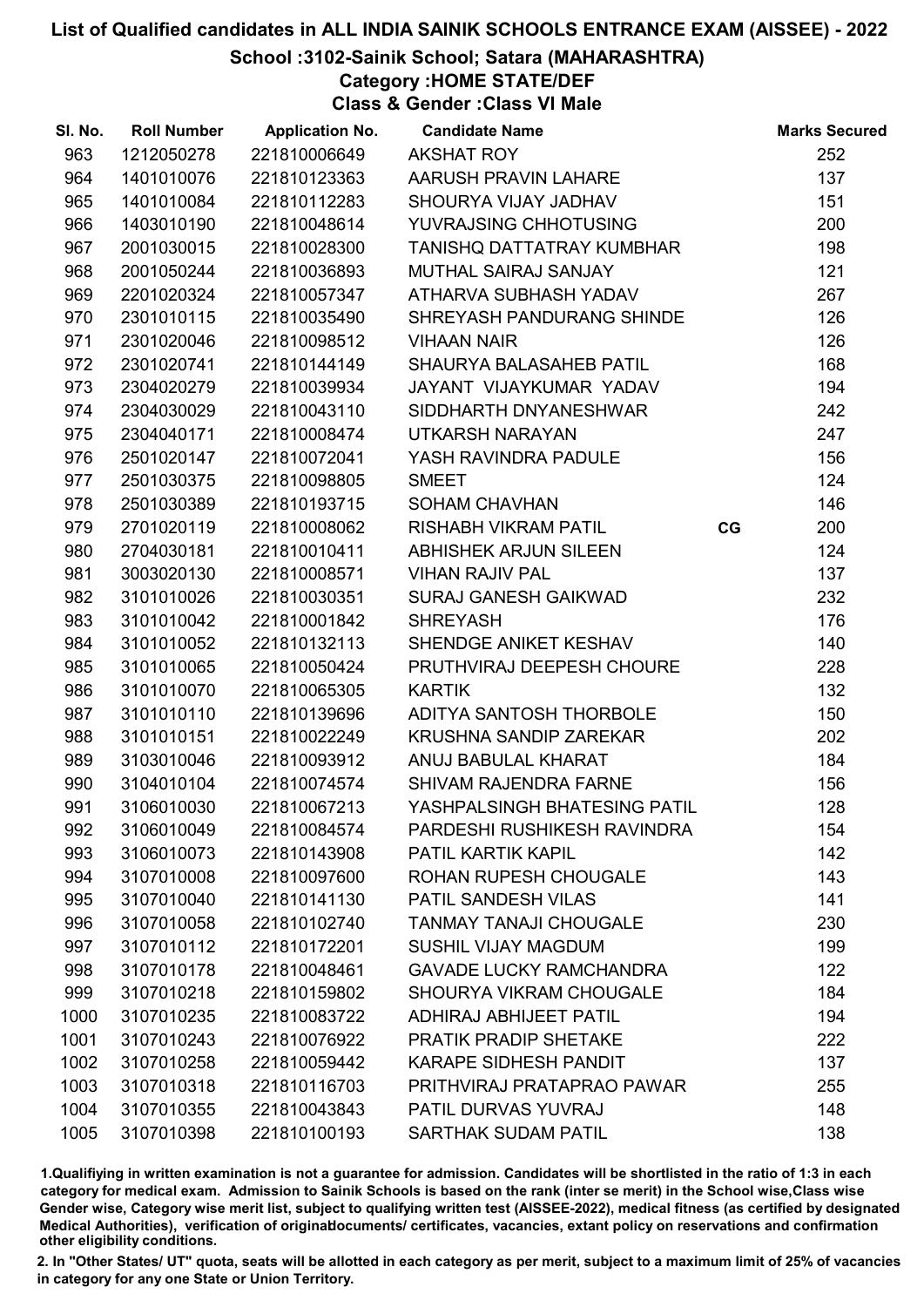## School :3102-Sainik School; Satara (MAHARASHTRA)

Category :HOME STATE/DEF

Class & Gender :Class VI Male

| SI. No. | <b>Roll Number</b> | <b>Application No.</b> | <b>Candidate Name</b>           |           | <b>Marks Secured</b> |
|---------|--------------------|------------------------|---------------------------------|-----------|----------------------|
| 1006    | 3107010404         | 221810143593           | <b>TANMAY TANAJI DESAI</b>      |           | 213                  |
| 1007    | 3107010405         | 221810054593           | <b>CHAVAN SOHAM PRAMOD</b>      |           | 151                  |
| 1008    | 3107010428         | 221810042614           | <b>SUMIT SAGAR GAWADE</b>       |           | 205                  |
| 1009    | 3107020011         | 221810072734           | <b>ARSH RAFIK INAMDAR</b>       |           | 200                  |
| 1010    | 3107020022         | 221810035444           | DARSHAN APPARAO KAMBLE          |           | 160                  |
| 1011    | 3107020041         | 221810041164           | <b>SHAURYA VINOD PATIL</b>      |           | 182                  |
| 1012    | 3107020103         | 221810140515           | SHREYASH MARUTI MAGDUM          |           | 248                  |
| 1013    | 3107020202         | 221810069606           | PRATHAMESH PRAKASH PATIL        |           | 164                  |
| 1014    | 3107020259         | 221810065676           | MORBALE ARJUN PRAMOD            |           | 148                  |
| 1015    | 3107030012         | 221810147560           | <b>AYUSH</b>                    |           | 150                  |
| 1016    | 3107030016         | 221810093780           | <b>SHOURYA</b>                  |           | 129                  |
| 1017    | 3107030069         | 221810133583           | PRANAV RAJENDRA CHOUGULE        |           | 175                  |
| 1018    | 3107030073         | 221810147304           | ADITYA PRAVIN GAIKWAD           | <b>AR</b> | 177                  |
| 1019    | 3107030149         | 221810047628           | MANOMAY BALASAHEB GAIKWAD       |           | 245                  |
| 1020    | 3107030161         | 221810047988           | AVNISH BALASAHEB GAIKWAD        |           | 234                  |
| 1021    | 3107030213         | 221810102219           | ADITYA ANIL CHOUGALE            |           | 202                  |
| 1022    | 3107030288         | 221810109299           | FAJAL JAVEDSHAH ATTAR           |           | 219                  |
| 1023    | 3108010017         | 221810009431           | SHINDE AYUSH MANOJKUMAR         |           | 243                  |
| 1024    | 3108010196         | 221810112402           | <b>KARAN KALYANKAR</b>          |           | 187                  |
| 1025    | 3108010221         | 221810131252           | DARADE SOURAV BHAGWAT           |           | 123                  |
| 1026    | 3108010375         | 221810011815           | <b>SAGAR SAMARTH BALAJI</b>     |           | 161                  |
| 1027    | 3110010007         | 221810150500           | ABHINAV KUMAR SINGH             |           | 179                  |
| 1028    | 3110010009         | 221810002600           | <b>ARYAN KARN</b>               |           | 126                  |
| 1029    | 3110010123         | 221810029651           | ARNAV YOGESH JADHAV             |           | 225                  |
| 1030    | 3110010156         | 221810027502           | <b>ROHIT KUMAR</b>              |           | 212                  |
| 1031    | 3110020105         | 221810028454           | <b>SHOURYA ROY</b>              |           | 270                  |
| 1032    | 3110020119         | 221810137174           | PRATIK DHANAJI MORE             |           | 143                  |
| 1033    | 3110020174         | 221810013665           | <b>ANSHU ARDHI</b>              |           | 133                  |
| 1034    | 3110020279         | 221810082917           | SARTHAK SACHIN KATKAR           |           | 208                  |
| 1035    | 3110020355         | 221810180908           | RAGHAV SANJAY KUMAR SHARMA      |           | 137                  |
| 1036    | 3110020433         | 221810007619           | <b>ADARSH SAWANT</b>            |           | 193                  |
| 1037    | 3110020444         | 221810005439           | <b>KARTIKE YADAV</b>            |           | 190                  |
| 1038    | 3111020210         | 221810131556           | MORE ADITYA PRAMOD              |           | 142                  |
| 1039    | 3112020098         | 221810020577           | <b>ARNAV</b>                    |           | 173                  |
| 1040    | 3113010024         | 221810005790           | <b>DESALE SHIVAM YOGESH</b>     |           | 141                  |
| 1041    | 3113010034         | 221810017521           | SHRIDHAR NAMADEV TELAVEKAR      |           | 245                  |
| 1042    | 3113010075         | 221810005203           | <b>PAWAR NAYAN BHAUSAHEB</b>    |           | 147                  |
| 1043    | 3113010096         | 221810065653           | RUDRA DHUDKU PATIL              |           | 123                  |
| 1044    | 3113010127         | 221810149074           | <b>VEDANT PARMESHWAR TAWADE</b> |           | 131                  |
| 1045    | 3113010165         | 221810064856           | PIYUSH SAHEBRAO CHITTE          |           | 167                  |
| 1046    | 3114010024         | 221810078311           | <b>MORE SIDDHANT BHARAT</b>     |           | 252                  |
| 1047    | 3114020054         | 221810000060           | AYUSH VAMANKUMAR PAWAR          |           | 231                  |
| 1048    | 3114020067         | 221810058470           | <b>BARAVKAR SOHAN SANTOSH</b>   |           | 142                  |

1.Qualifiying in written examination is not a guarantee for admission. Candidates will be shortlisted in the ratio of 1:3 in each category for medical exam. Admission to Sainik Schools is based on the rank (inter se merit) in the School wise,Class wise Gender wise, Category wise merit list, subject to qualifying written test (AISSEE-2022), medical fitness (as certified by designated Medical Authorities), verification of originablocuments/ certificates, vacancies, extant policy on reservations and confirmation other eligibility conditions.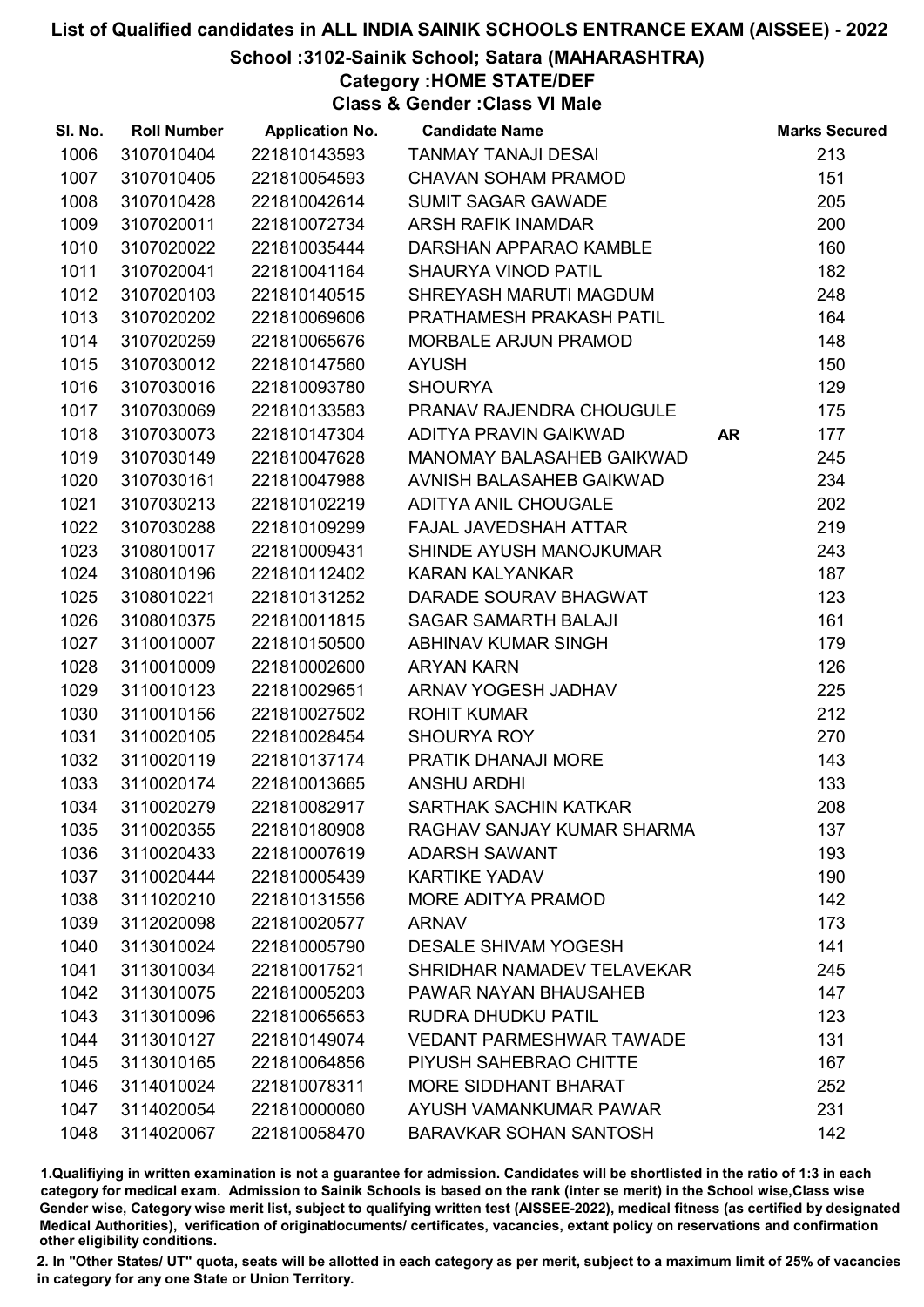## School :3102-Sainik School; Satara (MAHARASHTRA)

Category :HOME STATE/DEF

Class & Gender :Class VI Male

| SI. No. | <b>Roll Number</b> | <b>Application No.</b> | <b>Candidate Name</b>           |    | <b>Marks Secured</b> |
|---------|--------------------|------------------------|---------------------------------|----|----------------------|
| 1049    | 3114020072         | 221810020970           | <b>SAMARTH KOLAPE</b>           |    | 252                  |
| 1050    | 3114020149         | 221810047351           | ATHARVA SANTOSH JADHAV          |    | 142                  |
| 1051    | 3114020157         | 221810107261           | <b>MUJAWAR RUHAN SHARIF</b>     |    | 126                  |
| 1052    | 3114020189         | 221810037691           | <b>GAURAV SINGH</b>             |    | 186                  |
| 1053    | 3114020200         | 221810108112           | <b>GAURAV MADHAV RATHOD</b>     |    | 167                  |
| 1054    | 3114020205         | 221810072612           | <b>ARBAZ FIROJ SHAIKH</b>       |    | 176                  |
| 1055    | 3114020206         | 221810029612           | KUMBHAR ARYAN BAPUSO            |    | 136                  |
| 1056    | 3114020229         | 221810014832           | <b>KARTIK KAILAS GHUGE</b>      |    | 162                  |
| 1057    | 3114020233         | 221810049242           | ARYAN SACHIN CHAVAN             | CG | 129                  |
| 1058    | 3114020236         | 221810064542           | <b>SHAURYA</b>                  |    | 252                  |
| 1059    | 3114020243         | 221810001352           | <b>SAMARTH GUPTA</b>            |    | 152                  |
| 1060    | 3114020266         | 221810159772           | <b>KEVIN WILSON</b>             |    | 143                  |
| 1061    | 3114020276         | 221810067482           | RANMODE RUTURAJ MARUTI          |    | 233                  |
| 1062    | 3114020324         | 221810022533           | SHREYASH JAGDALE                |    | 139                  |
| 1063    | 3114020326         | 221810018833           | SARTHAK SUDHIR NALAWADE         |    | 208                  |
| 1064    | 3114020351         | 221810099563           | <b>VIREN DATTATRAY NAWADKAR</b> |    | 133                  |
| 1065    | 3114020363         | 221810028873           | <b>TANMAY LAHU AUTI</b>         |    | 186                  |
| 1066    | 3114020366         | 221810131483           | <b>VRISHABH VIKAS BHOSALE</b>   |    | 131                  |
| 1067    | 3114020369         | 221810089783           | <b>AYUSH SAINATH PATIL</b>      |    | 212                  |
| 1068    | 3114020383         | 221810132693           | <b>AAMARTH MISHRA</b>           |    | 160                  |
| 1069    | 3114020390         | 221810069893           | ARMAN RAFIQ FAKIR               |    | 153                  |
| 1070    | 3114020400         | 221810000604           | KAPASE ANIKET YUVRAJ            |    | 135                  |
| 1071    | 3114020407         | 221810035024           | RUDRAPRATAP RANJIT KHADE        |    | 137                  |
| 1072    | 3114020411         | 221810031224           | <b>ATHARV NITIN PATIL</b>       |    | 199                  |
| 1073    | 3114020545         | 221810036029           | <b>RUSHIKESH SHANTARAM</b>      |    | 256                  |
| 1074    | 3114030034         | 221810011874           | ROHIT NITIN MAHAJAN             |    | 128                  |
| 1075    | 3114030038         | 221810127084           | HVRUSHABH BHARAT JAGATAP        |    | 166                  |
| 1076    | 3114030048         | 221810047094           | SWARAJ DADASAHEB JAGDALE        |    | 122                  |
| 1077    | 3114030094         | 221810000645           | <b>ABHINAV CHAUDHARY</b>        |    | 188                  |
| 1078    | 3114030116         | 221810159075           | <b>HARSH HANUMANT PANSARE</b>   |    | 189                  |
| 1079    | 3114030118         | 221810032275           | <b>SHAURYA SANDIP DHUS</b>      |    | 176                  |
| 1080    | 3114030159         | 221810026626           | <b>SOHAM</b>                    |    | 149                  |
| 1081    | 3114030164         | 221810173436           | <b>SHLOK SHARAD NIMBALKAR</b>   |    | 214                  |
| 1082    | 3114030173         | 221810189346           | <b>TEJENDRA SAWALA DHUMAL</b>   |    | 126                  |
| 1083    | 3114030206         | 221810111186           | SHREYASH SUHAS BHAGAT           |    | 157                  |
| 1084    | 3114030213         | 221810060886           | SAIRAJ RAJENDRA JADHAV          |    | 135                  |
| 1085    | 3114030253         | 221810007147           | ARYAN JADHAV                    |    | 153                  |
| 1086    | 3114030262         | 221810014947           | SIDDHESH NANDKUMAR NIKAM        |    | 152                  |
| 1087    | 3114030300         | 221810006087           | <b>PRATHMESH</b>                |    | 160                  |
| 1088    | 3114030309         | 221810074987           | <b>BADE YASH DADASAHEB</b>      |    | 146                  |
| 1089    | 3114030330         | 221810008218           | AJIT APPASAHEB TALEKAR          |    | 155                  |
| 1090    | 3114030353         | 221810124158           | <b>VEER SHAURYA BAJIRAO</b>     |    | 132                  |
| 1091    | 3114030416         | 221810019729           | SHIVAM JITENDRA SHINDE          |    | 138                  |

1.Qualifiying in written examination is not a guarantee for admission. Candidates will be shortlisted in the ratio of 1:3 in each category for medical exam. Admission to Sainik Schools is based on the rank (inter se merit) in the School wise,Class wise Gender wise, Category wise merit list, subject to qualifying written test (AISSEE-2022), medical fitness (as certified by designated Medical Authorities), verification of originablocuments/ certificates, vacancies, extant policy on reservations and confirmation other eligibility conditions.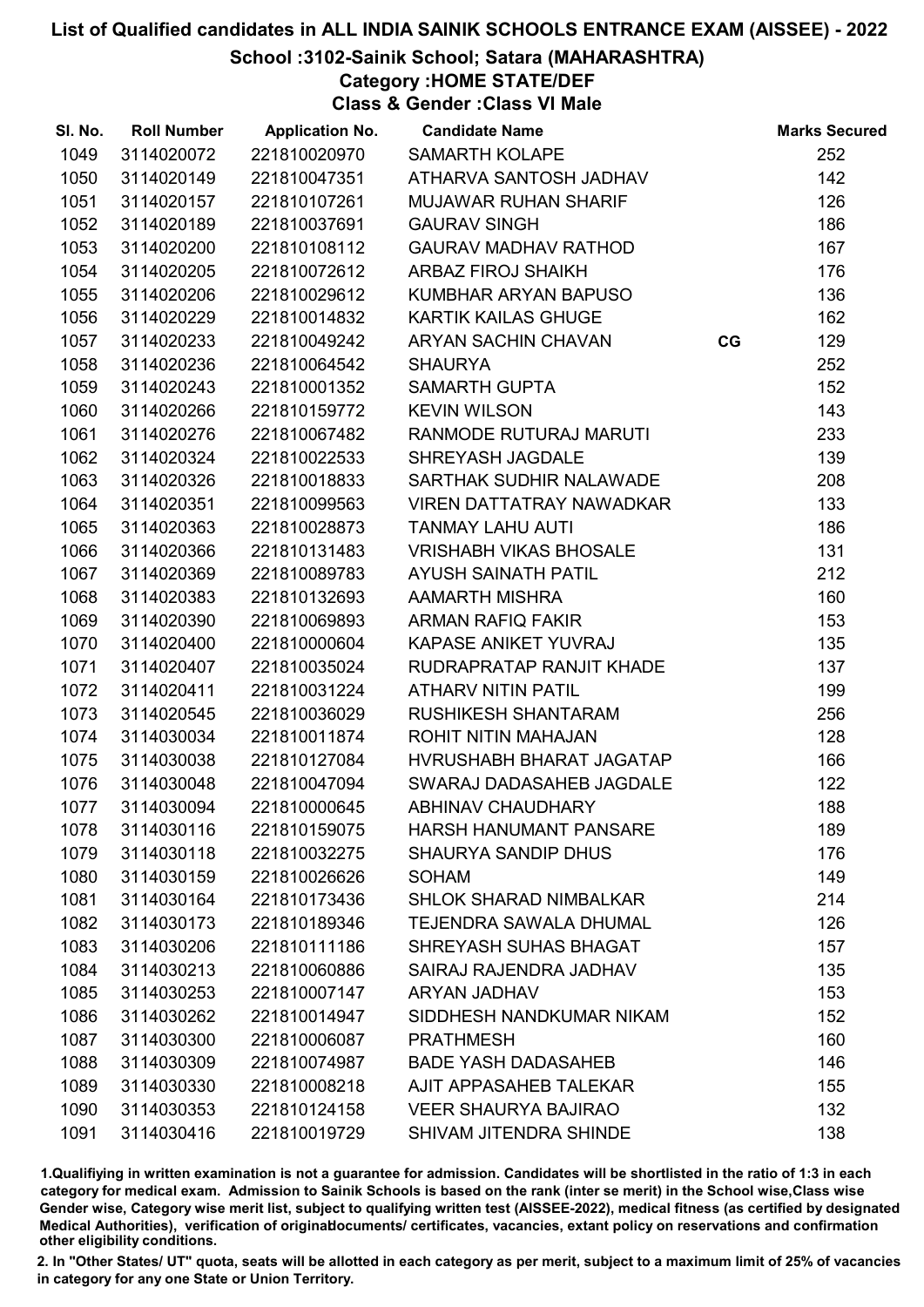#### School :3102-Sainik School; Satara (MAHARASHTRA)

Category :HOME STATE/DEF

Class & Gender :Class VI Male

| SI. No. | <b>Roll Number</b> | <b>Application No.</b> | <b>Candidate Name</b>           | <b>Marks Secured</b> |
|---------|--------------------|------------------------|---------------------------------|----------------------|
| 1092    | 3114030444         | 221810009169           | <b>RUDRA NILESH SHEDGE</b>      | 176                  |
| 1093    | 3114030456         | 221810033379           | <b>SARTHAK SIDHESHWAR</b>       | 156                  |
| 1094    | 3115010056         | 221810065090           | SATYAM SANDIP GORE              | 130                  |
| 1095    | 3115010072         | 221810077421           | SAMARTH BAPURAO DADAS           | 191                  |
| 1096    | 3115010076         | 221810082921           | SAI NITIN KOLWADKAR             | 160                  |
| 1097    | 3115020066         | 221810069743           | <b>AYUSH MAHESH DHANE</b>       | 182                  |
| 1098    | 3115020068         | 221810090353           | <b>GANESH DIPAK MANE</b>        | 168                  |
| 1099    | 3115020156         | 221810033454           | <b>MANAS NITIN KUMBHAR</b>      | 138                  |
| 1100    | 3115020213         | 221810118125           | SAUMITRA MANOJ DANGARE          | 151                  |
| 1101    | 3115020254         | 221810071385           | PRUTHVIRAJ AMOL JAGTAP          | 136                  |
| 1102    | 3115020301         | 221810078446           | SARTHAK SADASHIV VIRKAR         | 234                  |
| 1103    | 3115030006         | 221810023500           | <b>GIRISH MAHADIK</b>           | 125                  |
| 1104    | 3115030016         | 221810077620           | AMAR SUDHAKAR CHAVAN            | 214                  |
| 1105    | 3115030071         | 221810055311           | SAISH DHANANJAY SHINDE          | 191                  |
| 1106    | 3115030085         | 221810061821           | OM SACHIN PAWAR                 | 179                  |
| 1107    | 3115030091         | 221810103531           | SANSKAR RAMCHANDRA BODHE        | 234                  |
| 1108    | 3115030112         | 221810043351           | <b>GURURAJ SANDIP CHAVAN</b>    | 160                  |
| 1109    | 3115030114         | 221810137351           | PARIKSHIT AMOL RENUSHE          | 134                  |
| 1110    | 3115030119         | 221810015651           | SAMARTH SANDIP BARGE            | 134                  |
| 1111    | 3115030139         | 221810096481           | <b>TARATE SHREYASH RAJENDRA</b> | 184                  |
| 1112    | 3115030146         | 221810089991           | RAVIRAJ MAHESH BHOSALE          | 239                  |
| 1113    | 3115030152         | 221810140612           | PATIL ABHINAV KRISHNAT          | 143                  |
| 1114    | 3115030158         | 221810001322           | SHIVENDRA JITENDRA GHADGE       | 213                  |
| 1115    | 3115030162         | 221810006332           | SHIVAM PRADIP SARKALE           | 184                  |
| 1116    | 3115030184         | 221810085162           | <b>VEDANT SACHINKUMAR PAWAR</b> | 241                  |
| 1117    | 3115030191         | 221810067772           | <b>VARADRAJ SACHIN SARKALE</b>  | 248                  |
| 1118    | 3115030195         | 221810043282           | <b>SHLOK DHANAJI GUJAR</b>      | 242                  |
| 1119    | 3115030201         | 221810081492           | SALUNKHE ANURAG SACHIN          | 123                  |
| 1120    | 3115030234         | 221810021143           | RUDRA RAKESH TANDALEKAR         | 239                  |
| 1121    | 3115030244         | 221810130453           | <b>ADITYA SANDIP MORE</b>       | 144                  |
| 1122    | 3115030245         | 221810048453           | AYYAN SHAMIR PATHAN             | 180                  |
| 1123    | 3115030256         | 221810024963           | ROHIT RAHUL NALAWADE            | 184                  |
| 1124    | 3115030263         | 221810057083           | ABHAY ANNA NIKAM                | 183                  |
| 1125    | 3115030276         | 221810062893           | SHINDE PRUTHVIRAJ SATISH        | 122                  |
| 1126    | 3115030314         | 221810029668           | PRANAV MAHESH SHITOLE           | 120                  |
| 1127    | 3115030325         | 221810034088           | <b>SAGAR BABUSHA ROKADE</b>     | 253                  |
| 1128    | 3115040019         | 221810039364           | PAWAR SUYESH SANDIPKUMAR        | 166                  |
| 1129    | 3115040036         | 221810047684           | PRAJWAL PRAFULL SHELKE          | 127                  |
| 1130    | 3115040075         | 221810022235           | PATIL ADITYA SURYAKANT          | 136                  |
| 1131    | 3115040082         | 221810061145           | <b>JADHAV SANSKAR AMOL</b>      | 251                  |
| 1132    | 3115040093         | 221810102945           | SOHAM VIKAS JAMDAR              | 182                  |
| 1133    | 3115040116         | 221810031975           | <b>VIPUL VIKAS KADAM</b>        | 136                  |
| 1134    | 3115040129         | 221810100206           | <b>GHATKAMBLE NIRAJ SANJAY</b>  | 145                  |

1.Qualifiying in written examination is not a guarantee for admission. Candidates will be shortlisted in the ratio of 1:3 in each category for medical exam. Admission to Sainik Schools is based on the rank (inter se merit) in the School wise,Class wise Gender wise, Category wise merit list, subject to qualifying written test (AISSEE-2022), medical fitness (as certified by designated Medical Authorities), verification of originablocuments/ certificates, vacancies, extant policy on reservations and confirmation other eligibility conditions.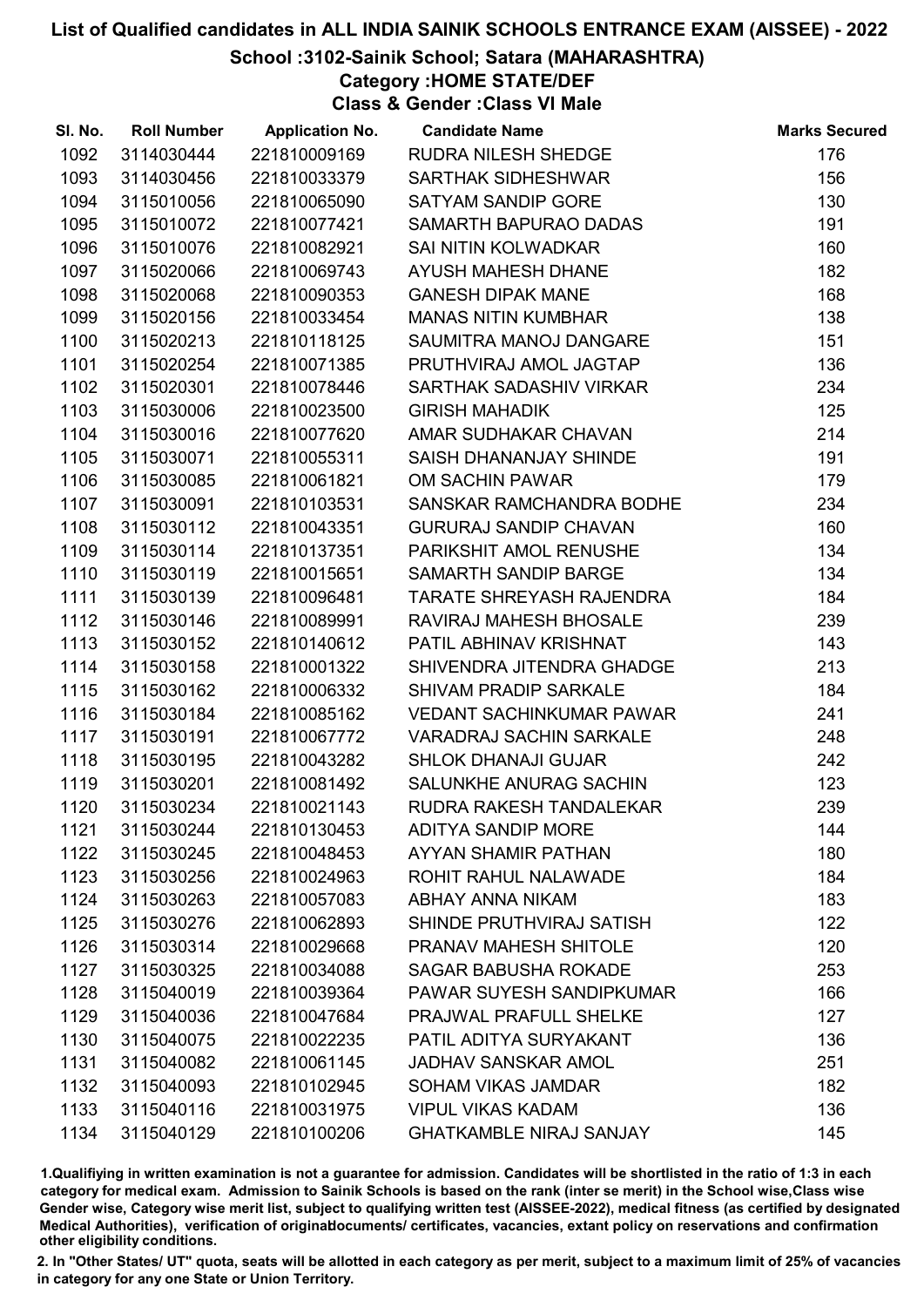## School :3102-Sainik School; Satara (MAHARASHTRA)

Category :HOME STATE/DEF

Class & Gender :Class VI Male

| SI. No. | <b>Roll Number</b> | <b>Application No.</b> | <b>Candidate Name</b>           | <b>Marks Secured</b> |
|---------|--------------------|------------------------|---------------------------------|----------------------|
| 1135    | 3115040145         | 221810073226           | SANSKAR SAGAR NIKAM             | 149                  |
| 1136    | 3115040200         | 221810107986           | ABHIRAJ SHANKAR SHINDE          | 120                  |
| 1137    | 3115040268         | 221810073887           | SWARAJ KRISHNARAO DHANE         | 200                  |
| 1138    | 3115040281         | 221810034218           | SHREYAS PRASHANT DESAI          | 120                  |
| 1139    | 3115040283         | 221810061318           | RUDRA ROHITKUMAR KUDALE         | 273                  |
| 1140    | 3115040292         | 221810088428           | YADNESH DHANAJI VEER            | 182                  |
| 1141    | 3115040305         | 221810043248           | PRIYANSHU RAJENDRA KATE         | 131                  |
| 1142    | 3115040321         | 221810131068           | <b>KSHIRSAGAR SHRIDHAR</b>      | 156                  |
| 1143    | 3115040339         | 221810061888           | ARNAV AMOL BHILARE              | 234                  |
| 1144    | 3115040346         | 221810019298           | <b>BURUNGALE SHREYASH VIKAS</b> | 123                  |
| 1145    | 3115040354         | 221810154309           | <b>BARVE ROHIT TANAJI</b>       | 167                  |
| 1146    | 3115040358         | 221810043709           | ARYAN SATISH SAWANT             | 231                  |
| 1147    | 3115040375         | 221810086749           | SHREYASH VIJAY ZAGADE           | 165                  |
| 1148    | 3115040391         | 221810093269           | <b>ISHAN VINOD JADHAV</b>       | 144                  |
| 1149    | 3115040392         | 221810077569           | <b>JAGTAP RANVEER AJIT</b>      | 180                  |
| 1150    | 3115040405         | 221810057879           | SANSKAR LAXMAN SARGAR           | 232                  |
| 1151    | 3115040415         | 221810087789           | DHIRAJ AVINASH GAIKWAD          | 159                  |
| 1152    | 3116010091         | 221810048082           | <b>REHAN SARDAR NADAF</b>       | 144                  |
| 1153    | 3116010194         | 221810089606           | OM AMOL GIRAM                   | 130                  |
| 1154    | 3116020026         | 221810021231           | <b>RAIBAN VIKAS PAWAR</b>       | 260                  |
| 1155    | 3116020040         | 221810063691           | AVADHUT DATTATRAY NAUGHANE      | 166                  |
| 1156    | 3116020088         | 221810194904           | PRAPHUL BHARAT CHORAMALE        | 120                  |
| 1157    | 3116020250         | 221810101149           | RAJ DATTATRAYA SHINDE           | 218                  |
| 1158    | 3116020264         | 221810015899           | SHREEJAY KUMAR MUNDHE           | 140                  |
| 1159    | 3201020126         | 221810143838           | <b>ABHINAV NITIN BARGE</b>      | 120                  |
| 1160    | 3501010095         | 221810052015           | <b>THORAT AAYUSH BAPURAO</b>    | 240                  |
| 1161    | 3801020123         | 221810159037           | SAIRAJ MANOJ LOKHANDE           | 207                  |
| 1162    | 3802010043         | 221810026822           | SHREYAS MANOJ KADAM             | 138                  |
| 1163    | 3802010114         | 221810012476           | <b>SUYASH SATISH SAKUNDE</b>    | 259                  |
| 1164    | 3906010011         | 221810008800           | <b>PARTH SHELKE</b>             | 223                  |
| 1165    | 3906010070         | 221810008911           | <b>ANSH TUSHAR GOPALE</b>       | 173                  |
| 1166    | 3906010346         | 221810042596           | <b>ASHAHAD MINAJ PATHAN</b>     | 187                  |
| 1167    | 4201040562         | 221810007474           | ABHIMANYU SURESH SANAP          | 131                  |
| 1168    | 4401040233         | 221810039937           | <b>VEDANT PRASANNA DESHMUKH</b> | 168                  |
| 1169    | 4406020077         | 221810044001           | ANSHUL SANDIP SHETAGE           | 142                  |
| 1170    | 4408010038         | 221810082950           | PHAD PREM JANARDHAN             | 140                  |
| 1171    | 4408010082         | 221810075430           | <b>DHRUV</b>                    | 246                  |
| 1172    | 4410020283         | 221810092482           | <b>ADITYA UBALE</b>             | 139                  |
| 1173    | 4410030242         | 221810084247           | <b>AUTI SARTHAK KAILAS</b>      | 252                  |
| 1174    | 4604010076         | 221810041051           | RAJ AMIT KADAM                  | 241                  |
| 1175    | 4604010152         | 221810011914           | RUDRA ANANT PAWAR               | 200                  |
| 1176    | 4604010263         | 221810020678           | <b>SHLOK PANDURANG KHAMKAR</b>  | 137                  |

1.Qualifiying in written examination is not a guarantee for admission. Candidates will be shortlisted in the ratio of 1:3 in each category for medical exam. Admission to Sainik Schools is based on the rank (inter se merit) in the School wise,Class wise Gender wise, Category wise merit list, subject to qualifying written test (AISSEE-2022), medical fitness (as certified by designated Medical Authorities), verification of originablocuments/ certificates, vacancies, extant policy on reservations and confirmation other eligibility conditions.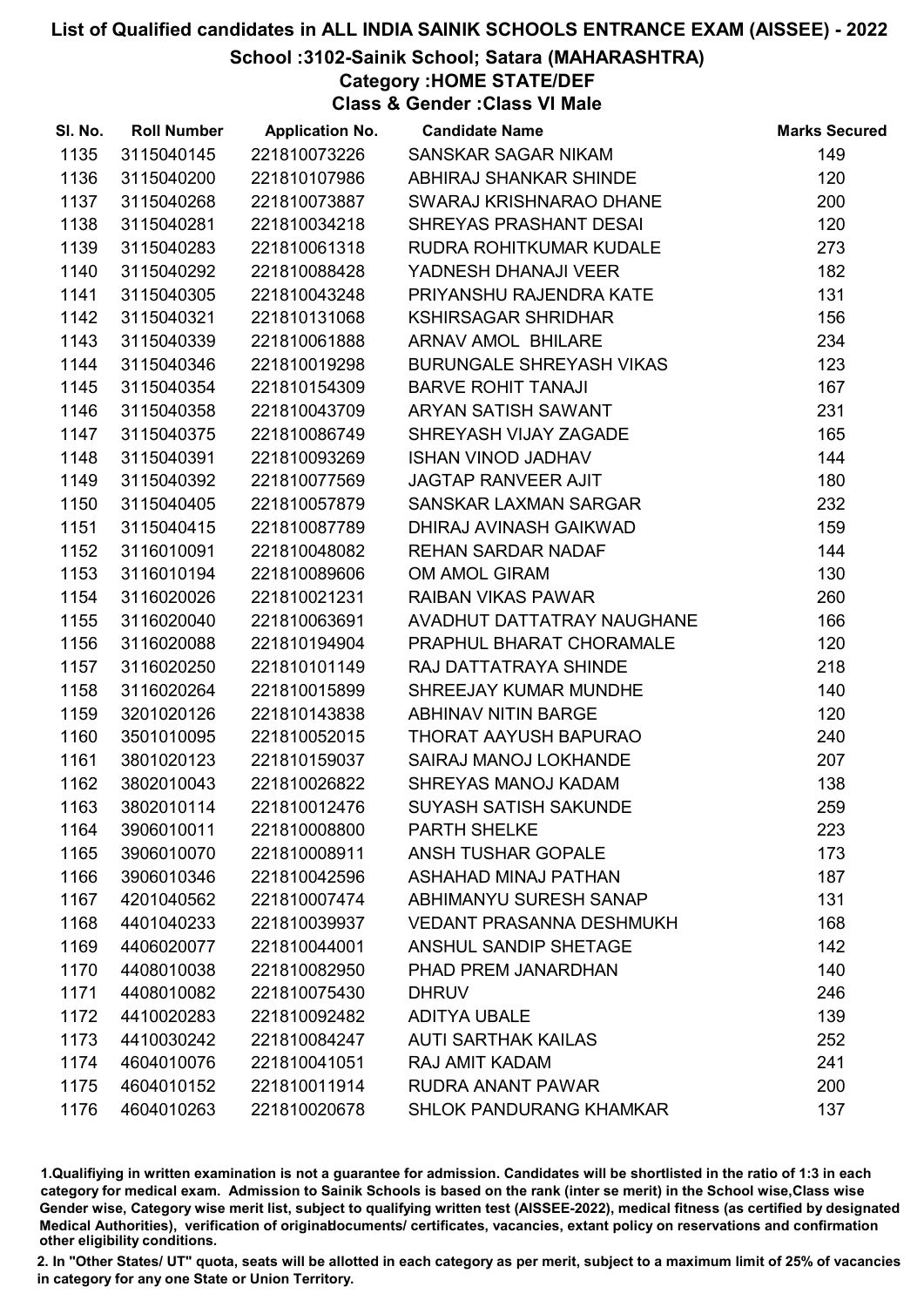## School :3102-Sainik School; Satara (MAHARASHTRA)

Category :HOME STATE/GEN

Class & Gender :Class VI Male

| SI. No. | <b>Roll Number</b> | <b>Application No.</b> | <b>Candidate Name</b>          | <b>Marks Secured</b> |
|---------|--------------------|------------------------|--------------------------------|----------------------|
| 1177    | 2001030421         | 221810077441           | AARYARAJ CHAVAN                | 121                  |
| 1178    | 2201020148         | 221810026353           | NISARG PRAMOD DHABU            | 132                  |
| 1179    | 2201020390         | 221810018488           | ATHARV SUNIL UDAWANT           | 128                  |
| 1180    | 2203010291         | 221810056827           | <b>GODAGE HRISHIKESH DILIP</b> | 156                  |
| 1181    | 2302040317         | 221810003379           | MIHIR DESHMUKH                 | 207                  |
| 1182    | 2303060411         | 221810076454           | SAMARTH PRAVIN GODSE           | 210                  |
| 1183    | 2501010132         | 221810056168           | <b>RUSHABH YOGESH MANE</b>     | 169                  |
| 1184    | 2501030344         | 221810164294           | <b>CHETAN NITIN PATIL</b>      | 123                  |
| 1185    | 2704010452         | 221810130241           | <b>JADHAV ANIKET ARJUN</b>     | 125                  |
| 1186    | 2707020151         | 221810018025           | <b>MANAS SACHIN PATIL</b>      | 136                  |
| 1187    | 3001030001         | 221810055201           | ADVET SANDIP SAVALGI           | 123                  |
| 1188    | 3001030502         | 221810011925           | RAMTEJ KIRAN SHINDE            | 124                  |
| 1189    | 3001040435         | 221810060769           | DARSH NITIRAJ KADAM            | 223                  |
| 1190    | 3101010002         | 221810047010           | PRUTHVIRAJ BHARAT SONALE       | 241                  |
| 1191    | 3101010022         | 221810050211           | ABHINAV ACHYUT CHITALE         | 244                  |
| 1192    | 3101010033         | 221810113481           | <b>SHARDUL PADWAL</b>          | 254                  |
| 1193    | 3101010040         | 221810022142           | HARSHAL SAMPAT THOPATE         | 228                  |
| 1194    | 3101010044         | 221810105852           | <b>OMKAR BAPURAO KASAR</b>     | 160                  |
| 1195    | 3101010045         | 221810077852           | <b>RUDRA</b>                   | 171                  |
| 1196    | 3101010050         | 221810108203           | KOLHE SOHAM DADASAHEB          | 226                  |
| 1197    | 3101010060         | 221810138193           | SHRAVAN RAHUL BORUDE           | 164                  |
| 1198    | 3101010067         | 221810056964           | <b>DHAS SARTHAK SATISH</b>     | 210                  |
| 1199    | 3101010069         | 221810037105           | <b>AYAN SINGH BAIS</b>         | 230                  |
| 1200    | 3101010076         | 221810031025           | OMKAR DEVIDAS SALVE            | 163                  |
| 1201    | 3101010091         | 221810017406           | <b>BANDAL ADVAIT VIJAY</b>     | 185                  |
| 1202    | 3101010097         | 221810022216           | PREM NAMDEV KUTE               | 190                  |
| 1203    | 3101010111         | 221810064707           | <b>TALOLE ADITYA RAMDAS</b>    | 240                  |
| 1204    | 3101010114         | 221810063717           | SARTHAK JALINDAR BEDRE         | 172                  |
| 1205    | 3101010133         | 221810023938           | KARTIK SANTOSH MURDARE         | 242                  |
| 1206    | 3101010160         | 221810017689           | <b>SUFIYAN NOMAN SAYYED</b>    | 166                  |
| 1207    | 3101010183         | 221810165960           | OM MAHENDRA GAIKWAD            | 154                  |
| 1208    | 3101010193         | 221810196721           | SANSKAR SATISH MARKAD          | 188                  |
| 1209    | 3101010198         | 221810143551           | SIDDHI SUDHAKAR SHELKE         | 160                  |
| 1210    | 3101010235         | 221810130093           | SHASHANK AMBADAS JADHAV        | 235                  |
| 1211    | 3101010244         | 221810099414           | <b>VED UDAY AUTI</b>           | 200                  |
| 1212    | 3101010248         | 221810075344           | PRAJWAL SHARAD THORAT          | 188                  |
| 1213    | 3101010253         | 221810089464           | <b>ARNAV KAWADE</b>            | 233                  |
| 1214    | 3101010261         | 221810052405           | OM BALASAHEB KHILE             | 149                  |
| 1215    | 3101010267         | 221810107145           | <b>DESHMANE ADVAIT VIJAY</b>   | 137                  |
| 1216    | 3101010294         | 221810162396           | <b>PRUTHVIRAJ</b>              | 163                  |
| 1217    | 3101010295         | 221810164407           | <b>KORADE PARTH AMBADAS</b>    | 218                  |
| 1218    | 3101010297         | 221810117917           | SHUBHAM AJINATH KADAM          | 207                  |
| 1219    | 3101010313         | 221810149938           | KAIVALYA SANTOSH BHARAT        | 229                  |

1.Qualifiying in written examination is not a guarantee for admission. Candidates will be shortlisted in the ratio of 1:3 in each category for medical exam. Admission to Sainik Schools is based on the rank (inter se merit) in the School wise,Class wise Gender wise, Category wise merit list, subject to qualifying written test (AISSEE-2022), medical fitness (as certified by designated Medical Authorities), verification of originablocuments/ certificates, vacancies, extant policy on reservations and confirmation other eligibility conditions.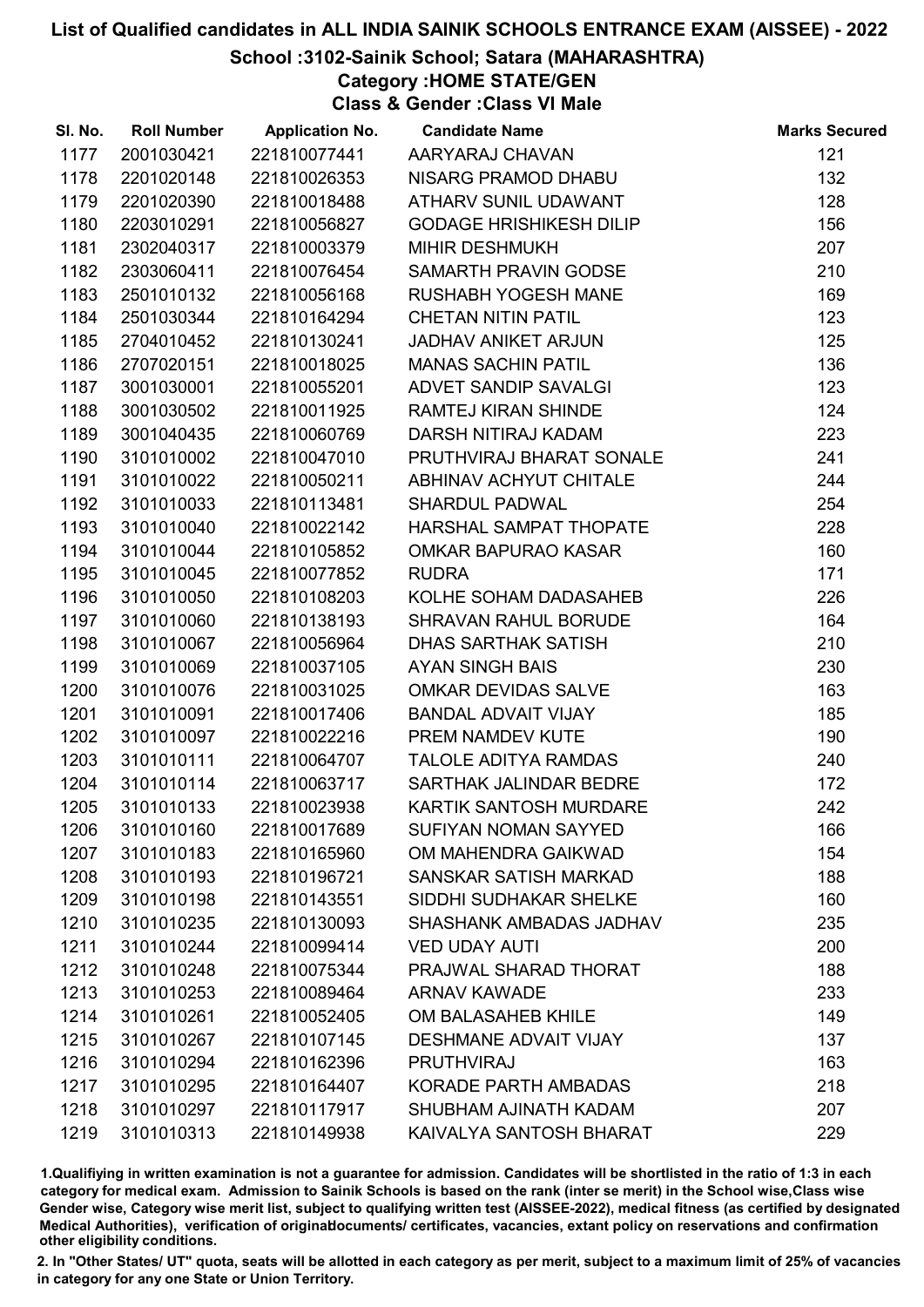## School :3102-Sainik School; Satara (MAHARASHTRA)

Category :HOME STATE/GEN

Class & Gender :Class VI Male

| SI. No. | <b>Roll Number</b> | <b>Application No.</b> | <b>Candidate Name</b>        | <b>Marks Secured</b> |
|---------|--------------------|------------------------|------------------------------|----------------------|
| 1220    | 3101010321         | 221810173998           | AKSHAT SACHIN NARSALE        | 153                  |
| 1221    | 3101010334         | 221810040679           | <b>ADITYA YOGESH SHELKE</b>  | 170                  |
| 1222    | 3101010340         | 221810116599           | ARNAV RAVINDRA ADSUL         | 213                  |
| 1223    | 3102010024         | 221810073033           | ANIRVA MAHADEO DHOTE         | 198                  |
| 1224    | 3102010029         | 221810042824           | AVIRAT BAPUSAHEB SARNAIK     | 212                  |
| 1225    | 3102010057         | 221810017777           | <b>DIVYAM SANTOSH LONE</b>   | 192                  |
| 1226    | 3103010031         | 221810143671           | RUDRA BHARAT TALEKAR         | 136                  |
| 1227    | 3103010039         | 221810173791           | KAUSTUBH NARAYAN SHINDE      | 171                  |
| 1228    | 3103010051         | 221810012542           | SARTHAK SWAPNIL SAKTEPAR     | 126                  |
| 1229    | 3103010057         | 221810153952           | <b>RUDRA VIJAY KALE</b>      | 127                  |
| 1230    | 3103010070         | 221810096563           | MUJMULE PRANAV PANDURANG     | 259                  |
| 1231    | 3103010078         | 221810141993           | YOGIRAJ AJAY GHULE           | 211                  |
| 1232    | 3103010085         | 221810105424           | <b>SARVESH SACHIN KAPSE</b>  | 146                  |
| 1233    | 3103010090         | 221810097344           | <b>JAY GANESH SABLE</b>      | 137                  |
| 1234    | 3103010099         | 221810080684           | NISHANT DADASHEB NIBE        | 124                  |
| 1235    | 3103010112         | 221810162775           | PRATHMESH SHRIRAM SAKHARE    | 200                  |
| 1236    | 3103010119         | 221810048126           | PRAJWAL DNYANESHWAR          | 173                  |
| 1237    | 3103010121         | 221810046826           | <b>SHAIKH MUSTAFA PATEL</b>  | 134                  |
| 1238    | 3103010147         | 221810095187           | SOHAM DAGADU MOGAL           | 211                  |
| 1239    | 3103010160         | 221810165428           | NARESH MANOJ SONWANE         | 206                  |
| 1240    | 3103010162         | 221810166738           | PRATIK GAJANAN JADHAV        | 164                  |
| 1241    | 3103010182         | 221810162839           | SIDDHARTH BIKRAM BISWAL      | 143                  |
| 1242    | 3103010188         | 221810040649           | ARYAN KALLYAN GAVHANE        | 154                  |
| 1243    | 3103010190         | 221810104959           | RAVIRAJ UTTARESHWAR BHATE    | 222                  |
| 1244    | 3103010217         | 221810173450           | OM ISHWAR WAGH               | 121                  |
| 1245    | 3103010226         | 221810148890           | ABHIMANYU RAJENDRA TALEKAR   | 145                  |
| 1246    | 3103010239         | 221810096961           | SOLANKE SARTHAK SADASHIV     | 194                  |
| 1247    | 3103010253         | 221810187332           | <b>VEDANT BHARAT DHAWLE</b>  | 124                  |
| 1248    | 3103010265         | 221810037482           | SHIVRAJ VITTHAL KAKDE        | 175                  |
| 1249    | 3103010266         | 221810108482           | KHELWANE VIVEK SHRIKANT      | 239                  |
| 1250    | 3103010284         | 221810147273           | PUSHKRAJ DATTA BUDHWANT      | 210                  |
| 1251    | 3103010300         | 221810046844           | <b>KUNAL ISHWAR INGLE</b>    | 188                  |
| 1252    | 3103010303         | 221810086464           | SAMARTH SANDEEP LOKHANDE     | 211                  |
| 1253    | 3103010307         | 221810006674           | ARJUN GAJANAN GHAIWAT        | 242                  |
| 1254    | 3103010321         | 221810166295           | ANAND SHIVAJI KADAM          | 151                  |
| 1255    | 3103010332         | 221810163636           | ANANYA OMPRAKASH DESHMUKH    | 140                  |
| 1256    | 3103010345         | 221810178517           | <b>SHOURYA</b>               | 234                  |
| 1257    | 3103010354         | 221810058557           | ABHISHAK RAJENDRA DHUMAL     | 185                  |
| 1258    | 3103010363         | 221810058297           | UJJWAL VISHWANATH LUTE       | 238                  |
| 1259    | 3103010375         | 221810187448           | NIKHIL MAHESH WADODKAR       | 230                  |
| 1260    | 3103010390         | 221810101229           | <b>KRUSHNA SUBHASH GAYKE</b> | 149                  |
| 1261    | 3103010396         | 221810035169           | <b>SARTHAK DATTA KUDAR</b>   | 123                  |
| 1262    | 3104010005         | 221810042450           | PARTH PANDURANG KOLHE        | 223                  |

1.Qualifiying in written examination is not a guarantee for admission. Candidates will be shortlisted in the ratio of 1:3 in each category for medical exam. Admission to Sainik Schools is based on the rank (inter se merit) in the School wise,Class wise Gender wise, Category wise merit list, subject to qualifying written test (AISSEE-2022), medical fitness (as certified by designated Medical Authorities), verification of originablocuments/ certificates, vacancies, extant policy on reservations and confirmation other eligibility conditions.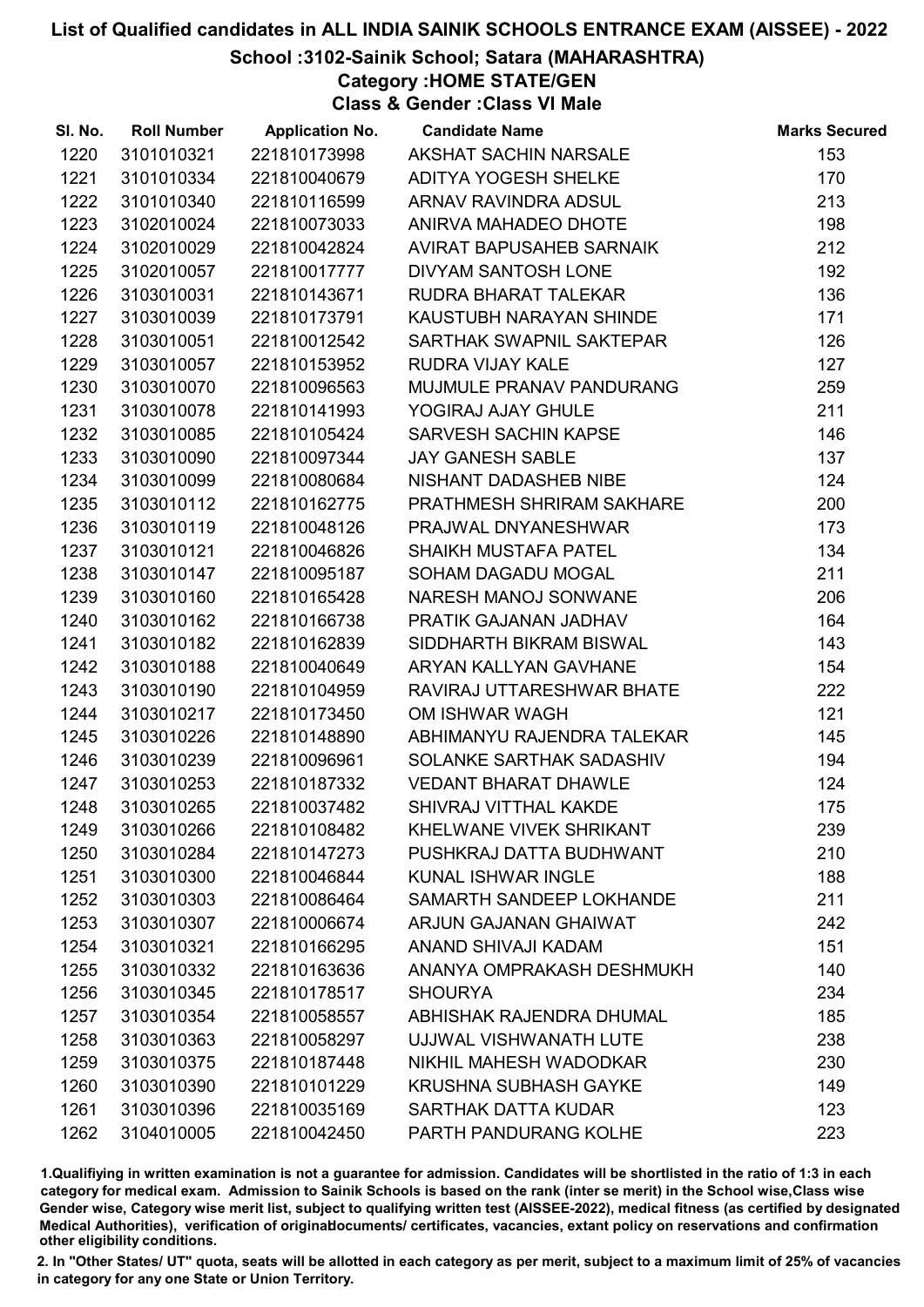## School :3102-Sainik School; Satara (MAHARASHTRA)

Category :HOME STATE/GEN

Class & Gender :Class VI Male

| SI. No. | <b>Roll Number</b> | <b>Application No.</b> | <b>Candidate Name</b>          |           | <b>Marks Secured</b> |
|---------|--------------------|------------------------|--------------------------------|-----------|----------------------|
| 1263    | 3104010012         | 221810092991           | PRANIT PRASHANT GHUMARE        |           | 133                  |
| 1264    | 3104010017         | 221810176862           | NIRAJ FULCHAND MENGDE          |           | 168                  |
| 1265    | 3104010023         | 221810153133           | <b>GHODKE PRUTHVIRAJ</b>       |           | 143                  |
| 1266    | 3104010025         | 221810043664           | <b>ATHARV ARJUN MAKODE</b>     |           | 239                  |
| 1267    | 3104010027         | 221810031294           | <b>VED UMESH ARBAD</b>         |           | 263                  |
| 1268    | 3104010031         | 221810156616           | <b>VISHWAS VIJAY PAWAR</b>     |           | 195                  |
| 1269    | 3104010032         | 221810170307           | ANKIT MAHESH JOGDAND           |           | 225                  |
| 1270    | 3104010033         | 221810159467           | <b>SHOURYA PRAVIN GIRAM</b>    |           | 145                  |
| 1271    | 3104010043         | 221810114130           | SHRAVAN CHANGDEV KADAM         |           | 144                  |
| 1272    | 3104010047         | 221810139340           | <b>SUYOG SUBHASH CHAVAN</b>    |           | 125                  |
| 1273    | 3104010053         | 221810102690           | PARTH TATYASAHEB HUMBE         |           | 206                  |
| 1274    | 3104010061         | 221810167241           | <b>SHIVAM VILAS KAKADE</b>     |           | 144                  |
| 1275    | 3104010064         | 221810046151           | <b>SAIRAJ SHANKAR SHINDE</b>   |           | 236                  |
| 1276    | 3104010070         | 221810049402           | SURWASE SANGRAM PRASHANT       |           | 249                  |
| 1277    | 3104010072         | 221810110522           | SHLOK MANOJKUMAR SAVANT        |           | 202                  |
| 1278    | 3104010080         | 221810104282           | <b>LANDGE SARTHAK AMOL</b>     |           | 165                  |
| 1279    | 3104010081         | 221810189882           | PIYUSH DATTATRAY PHAPAL        |           | 184                  |
| 1280    | 3104010100         | 221810107224           | SAIRAJ VISHNU ADNAK            |           | 234                  |
| 1281    | 3104010117         | 221810142025           | SOHAM ARJUN VARALE             |           | 131                  |
| 1282    | 3104010118         | 221810102135           | <b>PRAVIN ASHOK SABLE</b>      |           | 189                  |
| 1283    | 3104010127         | 221810161565           | <b>BACHATE SHIVRAJ</b>         |           | 247                  |
| 1284    | 3104010128         | 221810174585           | KSHIRSAGAR RUTURAJ SHIVAJI     |           | 149                  |
| 1285    | 3104010129         | 221810139585           | <b>SARVESH PRAMOD KULKARNI</b> |           | 207                  |
| 1286    | 3104010149         | 221810036086           | DHRUV SANDIP SALUNKE           |           | 189                  |
| 1287    | 3104010156         | 221810177707           | VARAD AVINASH NAGARGOJE        |           | 145                  |
| 1288    | 3104010182         | 221810164178           | <b>NALWADE ARJUN DHANAJI</b>   | <b>AR</b> | 127                  |
| 1289    | 3104010184         | 221810181788           | <b>ATAR SHOAIB SHAUKAT</b>     |           | 200                  |
| 1290    | 3104010190         | 221810189159           | ADARSH DATTATRAY JADHAV        |           | 169                  |
| 1291    | 3104010192         | 221810033079           | <b>VEDANT DAYANAND CHAVAN</b>  |           | 236                  |
| 1292    | 3104010195         | 221810183089           | DHAVARE SAMARTHA VACHISTA      |           | 129                  |
| 1293    | 3104010200         | 221810153699           | <b>KAWADE DIGVIJAYSINHA</b>    |           | 248                  |
| 1294    | 3105020142         | 221810025055           | <b>SHREYASH MISHRA</b>         |           | 178                  |
| 1295    | 3106010001         | 221810026400           | SIDDHESH VIRENDRA SOTI         |           | 127                  |
| 1296    | 3106010006         | 221810088920           | <b>MARATHE DURVESH KISHOR</b>  |           | 222                  |
| 1297    | 3106010046         | 221810172144           | PRANAV MANOJKUMAR GOAD         |           | 228                  |
| 1298    | 3106010057         | 221810196635           | ANURAJ PANKAJ THAKARE          |           | 148                  |
| 1299    | 3106010058         | 221810066355           | <b>SAMRAT RAKESH KHALANE</b>   |           | 121                  |
| 1300    | 3106010059         | 221810174175           | PATIL JAYHIND KIRAN            |           | 192                  |
| 1301    | 3106010074         | 221810143138           | <b>VEDANT SANDIP JAGDALE</b>   |           | 122                  |
| 1302    | 3106010088         | 221810022199           | ANISHWAR PRASHANT SHELAR       |           | 140                  |
| 1303    | 3106010098         | 221810014690           | <b>YASHWANT</b>                |           | 197                  |
| 1304    | 3106010100         | 221810145191           | RAJVIR DNYANESHWAR KAYASTH     |           | 138                  |
| 1305    | 3106010102         | 221810195825           | AARYAVEER SATISH RAVANDALE     |           | 152                  |

1.Qualifiying in written examination is not a guarantee for admission. Candidates will be shortlisted in the ratio of 1:3 in each category for medical exam. Admission to Sainik Schools is based on the rank (inter se merit) in the School wise,Class wise Gender wise, Category wise merit list, subject to qualifying written test (AISSEE-2022), medical fitness (as certified by designated Medical Authorities), verification of originablocuments/ certificates, vacancies, extant policy on reservations and confirmation other eligibility conditions.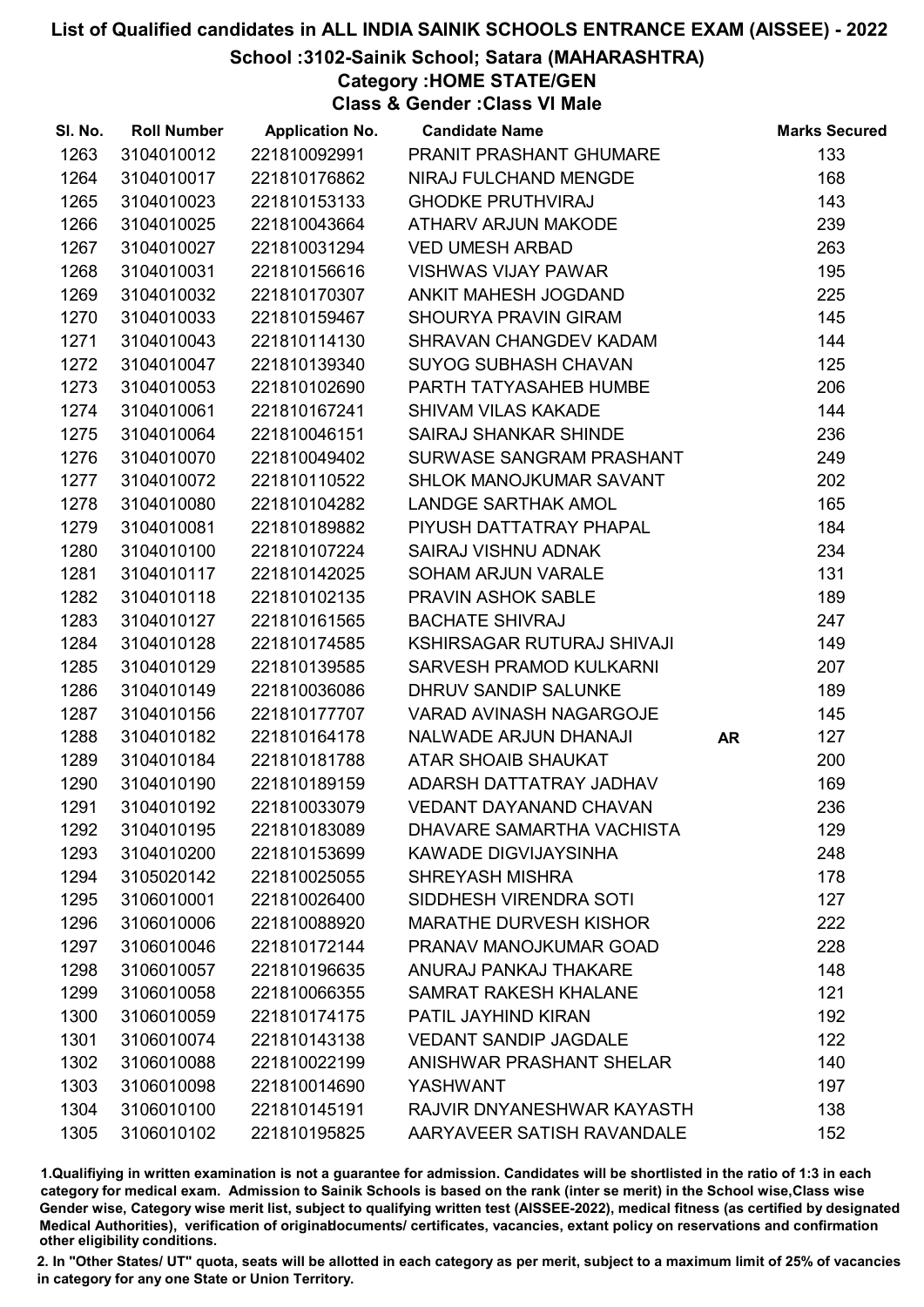## School :3102-Sainik School; Satara (MAHARASHTRA)

Category :HOME STATE/GEN

Class & Gender :Class VI Male

| SI. No. | <b>Roll Number</b> | <b>Application No.</b> | <b>Candidate Name</b>           | <b>Marks Secured</b> |
|---------|--------------------|------------------------|---------------------------------|----------------------|
| 1306    | 3106010114         | 221810073878           | AARUSH HEMANTKUMAR              | 220                  |
| 1307    | 3107010001         | 221810092100           | SURYVANSHI MAHESH BALAJI        | 203                  |
| 1308    | 3107010002         | 221810121200           | KAUSHAL SURESH KADAM            | 128                  |
| 1309    | 3107010005         | 221810134600           | <b>BAMBARE SARTHAK MAHADEV</b>  | 123                  |
| 1310    | 3107010006         | 221810085600           | RUTUJIT KISHOR JADHAV           | 201                  |
| 1311    | 3107010009         | 221810044700           | <b>SARTH SANDIP PATIL</b>       | 215                  |
| 1312    | 3107010014         | 221810078900           | SHUBHAM PANDURANG PATIL         | 233                  |
| 1313    | 3107010015         | 221810181010           | SWARAJ NANDKUMAR PATIL          | 185                  |
| 1314    | 3107010022         | 221810078410           | ATHARV MITHUN PATIL             | 139                  |
| 1315    | 3107010025         | 221810192910           | SHRIVARDHAN SHANKAR BILE        | 236                  |
| 1316    | 3107010034         | 221810078720           | PARTH PRASHANT MANE             | 138                  |
| 1317    | 3107010043         | 221810075230           | <b>CHANDRADIP SAGAR BHISE</b>   | 129                  |
| 1318    | 3107010046         | 221810102530           | <b>ATHARV ANIL CHOUGALE</b>     | 141                  |
| 1319    | 3107010049         | 221810043040           | RUSHIRAJ JAYVANT KADAM          | 154                  |
| 1320    | 3107010051         | 221810071340           | <b>RUDRA GANESH PATIL</b>       | 149                  |
| 1321    | 3107010053         | 221810142440           | <b>SHINDE PREM DIPAK</b>        | 236                  |
| 1322    | 3107010054         | 221810196440           | SAKSHAM SATAPPA MAGADUM         | 142                  |
| 1323    | 3107010056         | 221810132640           | ABHAYSINH ANNASAHEB YADAV       | 236                  |
| 1324    | 3107010057         | 221810069640           | <b>MALI YASH RAJENDRA</b>       | 194                  |
| 1325    | 3107010059         | 221810154840           | PATIL RAJVARDHAN SANJAY         | 157                  |
| 1326    | 3107010061         | 221810071940           | <b>VIGHNESH NETAJI PATIL</b>    | 219                  |
| 1327    | 3107010065         | 221810140250           | <b>SWARAJ SANJAY PATIL</b>      | 128                  |
| 1328    | 3107010074         | 221810115660           | PREET CHANDRAKANT BALIKAI       | 234                  |
| 1329    | 3107010077         | 221810163760           | <b>RUDRA AMOL BUDHALE</b>       | 206                  |
| 1330    | 3107010080         | 221810157170           | RAJVARDHAN VIJAY RANMALE        | 210                  |
| 1331    | 3107010081         | 221810160270           | <b>KAMAR OM AMOL</b>            | 229                  |
| 1332    | 3107010086         | 221810089570           | YEVALE SIDDHESH YOGESH          | 182                  |
| 1333    | 3107010094         | 221810161880           | PAVAN VINAYAK NULLE             | 191                  |
| 1334    | 3107010098         | 221810042290           | <b>VIRAJ</b>                    | 173                  |
| 1335    | 3107010101         | 221810042690           | <b>SHRIYASH SANDIP CHAVAI</b>   | 192                  |
| 1336    | 3107010102         | 221810142690           | <b>VEDANT TANAJI PATIL</b>      | 182                  |
| 1337    | 3107010104         | 221810079790           | PRAJWAL JAYWANT YADAV           | 242                  |
| 1338    | 3107010106         | 221810122990           | <b>AYUSH AMAR PATIL</b>         | 238                  |
| 1339    | 3107010107         | 221810096990           | SAYYAM SHIVAGONDA PATIL         | 161                  |
| 1340    | 3107010109         | 221810042001           | <b>VAISHNAV VINAYAK GAIKWAD</b> | 206                  |
| 1341    | 3107010119         | 221810060111           | <b>DAKSH</b>                    | 229                  |
| 1342    | 3107010129         | 221810152511           | HARSHVARDHAN JAGDISH            | 130                  |
| 1343    | 3107010136         | 221810076911           | <b>SUSHANT RAJARAM BABAR</b>    | 201                  |
| 1344    | 3107010137         | 221810084021           | <b>VEDANT NETAJI SHINDE</b>     | 159                  |
| 1345    | 3107010138         | 221810044121           | PATIL ABHINAV RAJENDRA          | 227                  |
| 1346    | 3107010139         | 221810135121           | PRUTHVIRAJ ARJUN PATIL          | 218                  |
| 1347    | 3107010141         | 221810124621           | SAMARTH SANTRAM KESARKAR        | 210                  |
| 1348    | 3107010145         | 221810102131           | PRATIK PRAVIN HATROTE           | 137                  |

1.Qualifiying in written examination is not a guarantee for admission. Candidates will be shortlisted in the ratio of 1:3 in each category for medical exam. Admission to Sainik Schools is based on the rank (inter se merit) in the School wise,Class wise Gender wise, Category wise merit list, subject to qualifying written test (AISSEE-2022), medical fitness (as certified by designated Medical Authorities), verification of originablocuments/ certificates, vacancies, extant policy on reservations and confirmation other eligibility conditions.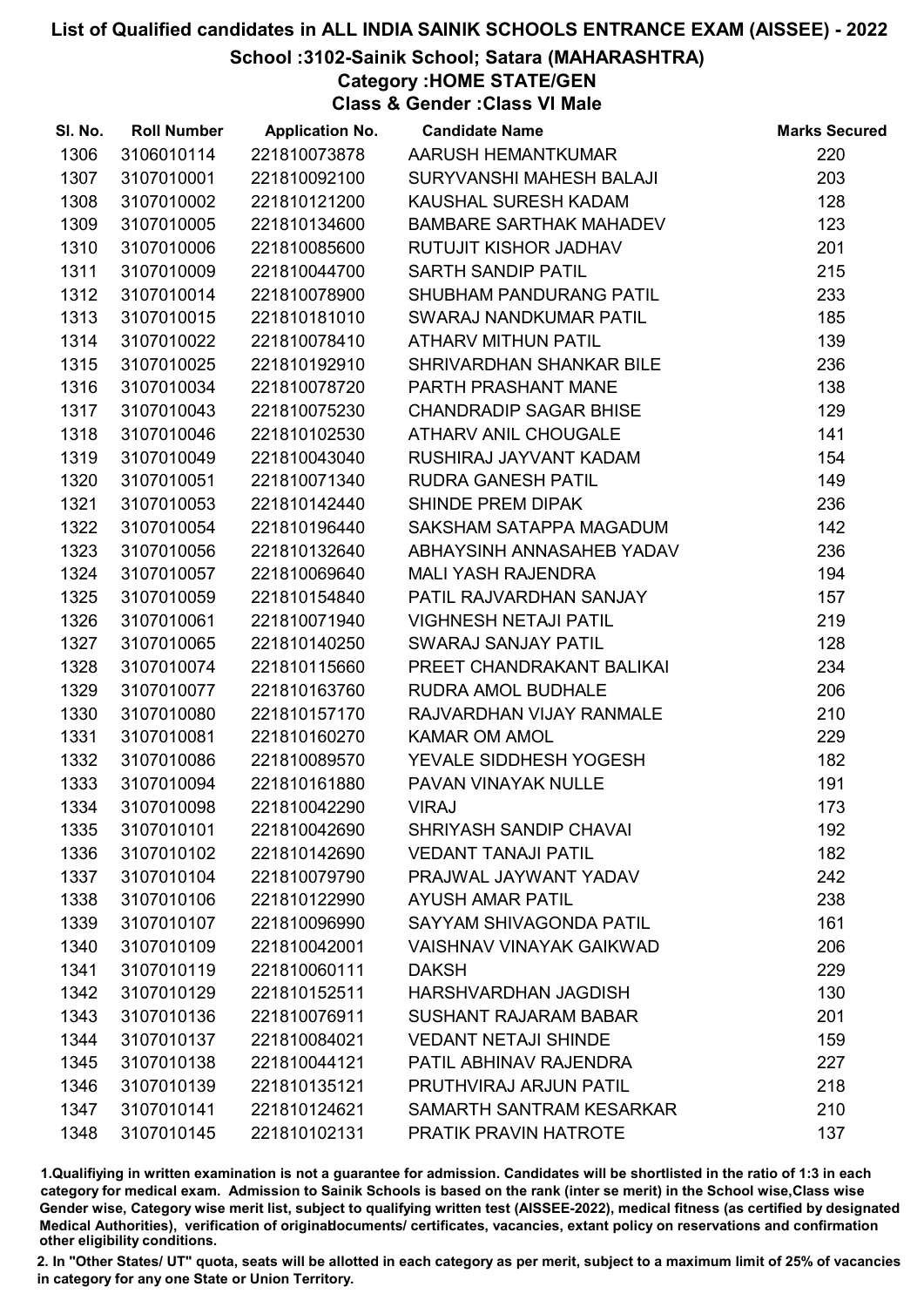## School :3102-Sainik School; Satara (MAHARASHTRA)

Category :HOME STATE/GEN

Class & Gender :Class VI Male

| SI. No. | <b>Roll Number</b> | <b>Application No.</b> | <b>Candidate Name</b>         | <b>Marks Secured</b> |
|---------|--------------------|------------------------|-------------------------------|----------------------|
| 1349    | 3107010158         | 221810050741           | SHIVRAJ SANTOSH PATIL         | 220                  |
| 1350    | 3107010159         | 221810097741           | PRITHVIRAJ SUSHILKUMAR        | 124                  |
| 1351    | 3107010167         | 221810195651           | RAJVARDHAN PANDURANG SATHE    | 204                  |
| 1352    | 3107010168         | 221810196651           | <b>SUMIT SANDIP LOHAR</b>     | 180                  |
| 1353    | 3107010170         | 221810082851           | TANMAY JOTIBA DAKARE          | 226                  |
| 1354    | 3107010172         | 221810038851           | YASHRAJ ASHOK SHIRGUPPE       | 230                  |
| 1355    | 3107010173         | 221810070261           | NALVADE ATHARV ANANDA         | 243                  |
| 1356    | 3107010174         | 221810027261           | ARYAN VITTHAL JADHAV          | 245                  |
| 1357    | 3107010181         | 221810190661           | SANSKAR SANDIP BHARMAL        | 208                  |
| 1358    | 3107010183         | 221810079761           | <b>SALUNKE OM SANDIP</b>      | 214                  |
| 1359    | 3107010187         | 221810170171           | <b>VIDIP RAYSING PATIL</b>    | 230                  |
| 1360    | 3107010188         | 221810065271           | SHRIHARSH SANJAY KUDALE       | 244                  |
| 1361    | 3107010193         | 221810114771           | AARYAN UDAYSINH THORAT        | 189                  |
| 1362    | 3107010194         | 221810101871           | PARTH BHASKAR SAVANT          | 170                  |
| 1363    | 3107010204         | 221810101191           | ARYAN SATISH HANCHNALE        | 157                  |
| 1364    | 3107010205         | 221810072191           | SIDDHARTH DADASO MOHITE       | 123                  |
| 1365    | 3107010209         | 221810077691           | SHIVRAJ DEEPAK KHOT           | 193                  |
| 1366    | 3107010211         | 221810085791           | <b>ATHARV DINESH SALUNKHE</b> | 248                  |
| 1367    | 3107010215         | 221810109502           | <b>SWARUP SAGAR KUMBHAR</b>   | 239                  |
| 1368    | 3107010228         | 221810162022           | ARYAN SANTOSH PHUTANE         | 155                  |
| 1369    | 3107010229         | 221810192022           | <b>VEDANT SANTOSH JADHAV</b>  | 149                  |
| 1370    | 3107010233         | 221810177322           | PRABHAKAR SHIVGONDA           | 177                  |
| 1371    | 3107010238         | 221810181822           | SAMARTH PRAKASH KADAM         | 179                  |
| 1372    | 3107010242         | 221810072922           | CHOUGALE WISHVAJIT SAGAR      | 241                  |
| 1373    | 3107010248         | 221810063632           | SHARVIL CHANDRAKANT SHIROLE   | 223                  |
| 1374    | 3107010250         | 221810103932           | <b>DHIRAJ SHIVAJI PATIL</b>   | 132                  |
| 1375    | 3107010253         | 221810101242           | <b>VIRAJ GANESH THAKUR</b>    | 224                  |
| 1376    | 3107010261         | 221810151842           | RAJVEERSINH SHIVRAJ PATIL     | 180                  |
| 1377    | 3107010272         | 221810084852           | SAMARTH VISHVANATH PATIL      | 178                  |
| 1378    | 3107010274         | 221810177162           | RAJVARDHAN SUDHIR CHAVAN      | 145                  |
| 1379    | 3107010276         | 221810157262           | <b>DEVANG SANDIP THORVAT</b>  | 141                  |
| 1380    | 3107010282         | 221810078072           | PATIL HARSHVARDHAN SUNIL      | 208                  |
| 1381    | 3107010284         | 221810139072           | SHELAKE JAYVARDHAN SHAHAJI    | 134                  |
| 1382    | 3107010285         | 221810127272           | PATIL ARNAV DHANWANTRAO       | 233                  |
| 1383    | 3107010293         | 221810014282           | <b>SHARDUL SACHIN PAWAR</b>   | 221                  |
| 1384    | 3107010295         | 221810125782           | SHINDE SHIVRAJ RANJEET        | 190                  |
| 1385    | 3107010296         | 221810106782           | <b>AVISHKAR ANANDA PATIL</b>  | 120                  |
| 1386    | 3107010300         | 221810135982           | SHINDE SATYAJEET SURESH       | 190                  |
| 1387    | 3107010301         | 221810040092           | SOHAM ARJUNA NALAWADE         | 219                  |
| 1388    | 3107010302         | 221810097092           | <b>VEDANT</b>                 | 260                  |
| 1389    | 3107010308         | 221810062692           | PRATHMESH SUDAM SAKHARE       | 233                  |
| 1390    | 3107010310         | 221810168992           | SIDDHANT SUNIL KHOT           | 135                  |
| 1391    | 3107010313         | 221810130103           | ABHISHEK SACHIN JAGTAP        | 172                  |

1.Qualifiying in written examination is not a guarantee for admission. Candidates will be shortlisted in the ratio of 1:3 in each category for medical exam. Admission to Sainik Schools is based on the rank (inter se merit) in the School wise,Class wise Gender wise, Category wise merit list, subject to qualifying written test (AISSEE-2022), medical fitness (as certified by designated Medical Authorities), verification of originablocuments/ certificates, vacancies, extant policy on reservations and confirmation other eligibility conditions.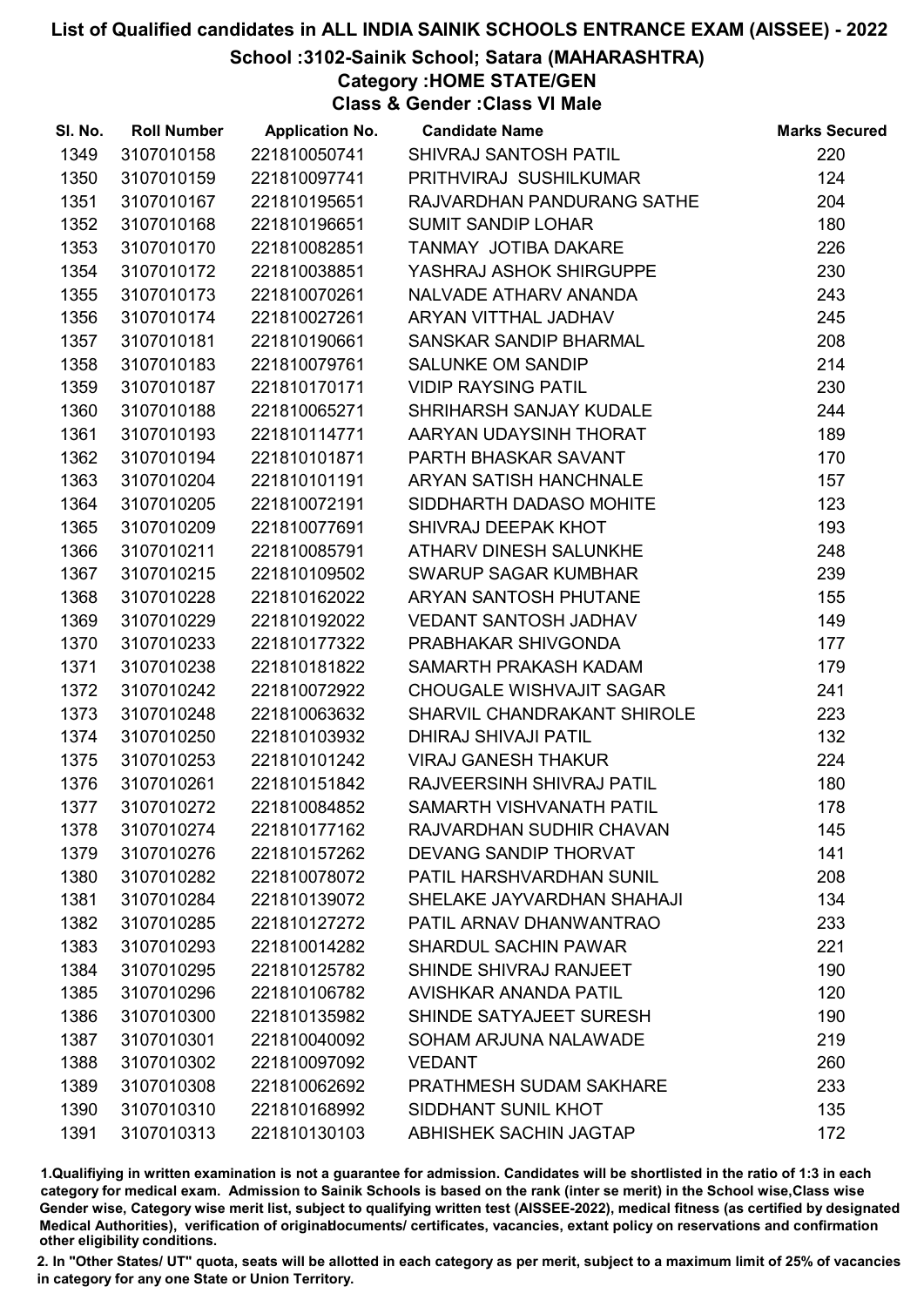## School :3102-Sainik School; Satara (MAHARASHTRA)

Category :HOME STATE/GEN

Class & Gender :Class VI Male

| SI. No. | <b>Roll Number</b> | <b>Application No.</b> | <b>Candidate Name</b>          | <b>Marks Secured</b> |
|---------|--------------------|------------------------|--------------------------------|----------------------|
| 1392    | 3107010315         | 221810058403           | ARNAV UDAY MOHITE              | 238                  |
| 1393    | 3107010319         | 221810147313           | <b>CHINMAY MAHANTESH PATIL</b> | 237                  |
| 1394    | 3107010321         | 221810053413           | ADITYA                         | 212                  |
| 1395    | 3107010323         | 221810087513           | SANSKAR CHHAGAN DESAI          | 174                  |
| 1396    | 3107010326         | 221810042913           | <b>GANESH SIDDHESHWAR</b>      | 191                  |
| 1397    | 3107010330         | 221810043123           | RAMESHWAR MANOHAR              | 218                  |
| 1398    | 3107010338         | 221810168823           | <b>CHOUGALE RITESH LAHURAJ</b> | 148                  |
| 1399    | 3107010344         | 221810120633           | <b>VEDANT SANDIP PATIL</b>     | 197                  |
| 1400    | 3107010361         | 221810127053           | SAMRTH SANJAY PATIL            | 155                  |
| 1401    | 3107010362         | 221810058153           | PATIL PRANAV SANGRAM           | 232                  |
| 1402    | 3107010367         | 221810159553           | <b>JAYDEEP TANAJI TODKAR</b>   | 209                  |
| 1403    | 3107010370         | 221810076853           | SAMARTH SANDIP PATIL           | 214                  |
| 1404    | 3107010371         | 221810096063           | SANKET SURESH BILE             | 249                  |
| 1405    | 3107010372         | 221810138063           | <b>VISHVJEET YUVARAJ PATIL</b> | 196                  |
| 1406    | 3107010373         | 221810048163           | ARYAVEER SANDIP YEVALE         | 231                  |
| 1407    | 3107010374         | 221810045263           | <b>NEELAJ SACHIN PATIL</b>     | 193                  |
| 1408    | 3107010378         | 221810108273           | <b>ATHARV ANIL PATIL</b>       | 134                  |
| 1409    | 3107010379         | 221810166373           | PATIL SUMED MARUTI             | 197                  |
| 1410    | 3107010381         | 221810013573           | <b>ATHRV</b>                   | 153                  |
| 1411    | 3107010387         | 221810157973           | KALAYAN SANGARAM SALAVI        | 224                  |
| 1412    | 3107010389         | 221810059383           | SARTHAK VIPUL PATTEKARI        | 217                  |
| 1413    | 3107010392         | 221810087583           | SWARUP SHRIKANT CHOUGULE       | 168                  |
| 1414    | 3107010393         | 221810043683           | <b>VEDANT ANANDA VARUTE</b>    | 192                  |
| 1415    | 3107010394         | 221810029683           | VEDANT VIRENDRA MAGADUM        | 227                  |
| 1416    | 3107010400         | 221810010293           | ARINJAYSINH VIJAYENDRA         | 254                  |
| 1417    | 3107010416         | 221810118504           | <b>SHLOK KAILAS BHOITE</b>     | 197                  |
| 1418    | 3107010419         | 221810171704           | SHREYAS RAJENDRA PATIL         | 122                  |
| 1419    | 3107010421         | 221810038804           | PRUTHVIRAJ PRATAP DURANDE      | 174                  |
| 1420    | 3107010425         | 221810072514           | <b>CHOUGALE RANAVEER</b>       | 163                  |
| 1421    | 3107010427         | 221810010614           | ROHAN YUVRAJ MUSALE            | 187                  |
| 1422    | 3107010429         | 221810175614           | <b>RUDRANIL SACHIN RAUT</b>    | 121                  |
| 1423    | 3107010430         | 221810024124           | <b>VIVEK DHANAJI PATIL</b>     | 222                  |
| 1424    | 3107010431         | 221810118124           | RAJVEER PANKAJRAO PATIL        | 159                  |
| 1425    | 3107010432         | 221810080224           | <b>ARNAV VISHWAS PATIL</b>     | 235                  |
| 1426    | 3107010433         | 221810179224           | <b>SALAVI SOHAM SAGAR</b>      | 165                  |
| 1427    | 3107010435         | 221810161624           | RUGVED BALAVANT PATIL          | 204                  |
| 1428    | 3107020002         | 221810165924           | AMIR ASARAT MULANI             | 246                  |
| 1429    | 3107020006         | 221810066434           | <b>TEJAS</b>                   | 136                  |
| 1430    | 3107020009         | 221810160634           | <b>AYUSH VINOD GHUGARE</b>     | 192                  |
| 1431    | 3107020013         | 221810189734           | DHANRAJ DHEERAJ KHADE          | 199                  |
| 1432    | 3107020014         | 221810100834           | PATIL RAJVARDHAN SAGAR         | 170                  |
| 1433    | 3107020016         | 221810099834           | <b>SHREYAS HINDURAV PATIL</b>  | 193                  |
| 1434    | 3107020018         | 221810096934           | <b>SWARUP KETAKALE</b>         | 187                  |

1.Qualifiying in written examination is not a guarantee for admission. Candidates will be shortlisted in the ratio of 1:3 in each category for medical exam. Admission to Sainik Schools is based on the rank (inter se merit) in the School wise,Class wise Gender wise, Category wise merit list, subject to qualifying written test (AISSEE-2022), medical fitness (as certified by designated Medical Authorities), verification of originablocuments/ certificates, vacancies, extant policy on reservations and confirmation other eligibility conditions.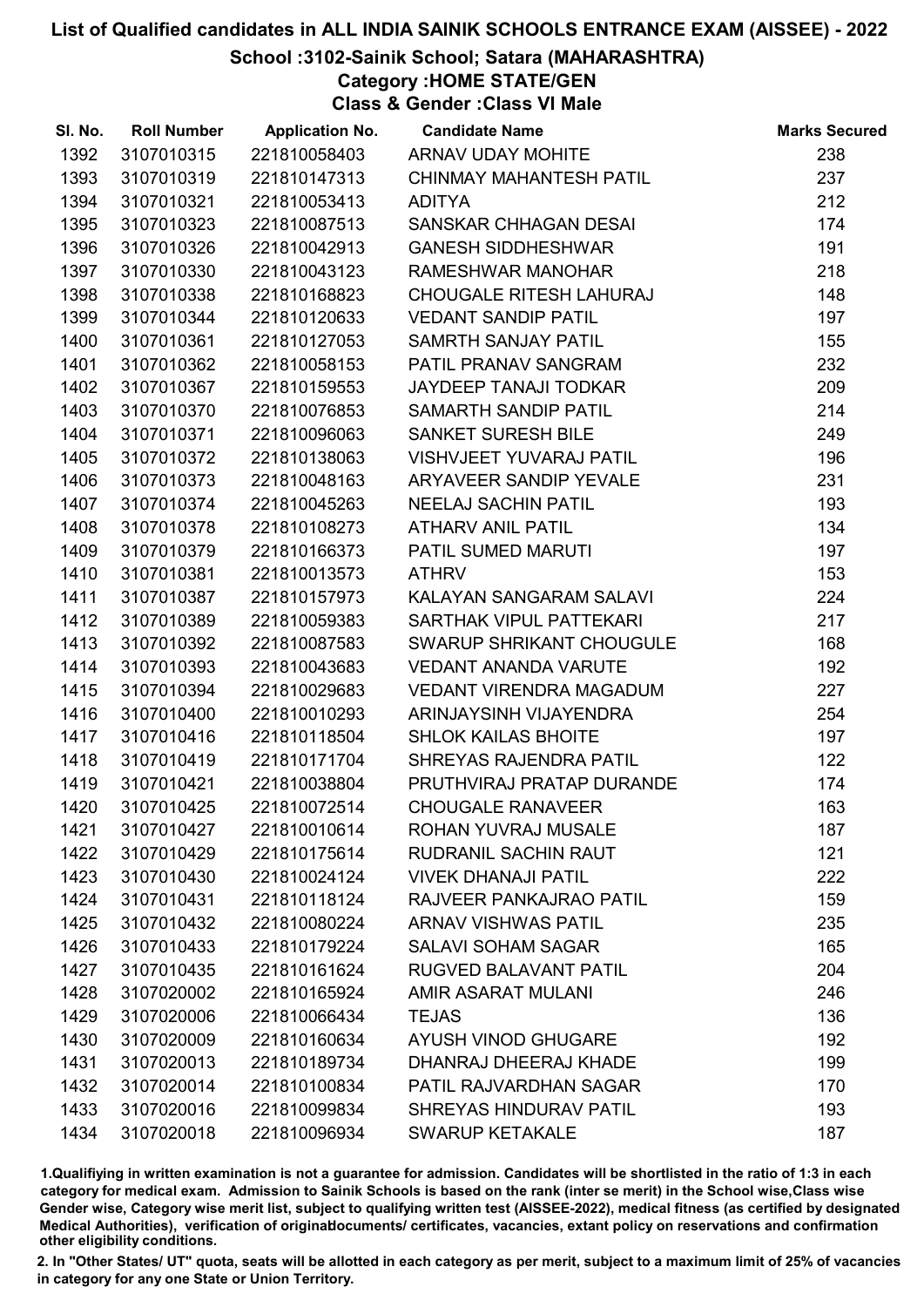## School :3102-Sainik School; Satara (MAHARASHTRA)

Category :HOME STATE/GEN

Class & Gender :Class VI Male

| SI. No. | <b>Roll Number</b> | <b>Application No.</b> | <b>Candidate Name</b>             | <b>Marks Secured</b> |
|---------|--------------------|------------------------|-----------------------------------|----------------------|
| 1435    | 3107020021         | 221810102444           | RAJVARDHAN VIKAS PATIL            | 240                  |
| 1436    | 3107020029         | 221810042844           | DHAIRYASHIL PANDURANG PATIL       | 188                  |
| 1437    | 3107020032         | 221810113354           | <b>VISHWAJEET DHARMRAJ</b>        | 263                  |
| 1438    | 3107020039         | 221810177954           | SIDDHESH BHASKAR JADHAV           | 132                  |
| 1439    | 3107020044         | 221810164464           | SANSKAR AMAR CHOUGALE             | 191                  |
| 1440    | 3107020048         | 221810078074           | <b>VEERKUMAR SAGAR PATIL</b>      | 171                  |
| 1441    | 3107020049         | 221810062174           | YASHRAJ SACHIN ABDAR              | 138                  |
| 1442    | 3107020054         | 221810104474           | HARSHVARDHAN SACHIN PAWAR         | 259                  |
| 1443    | 3107020061         | 221810013974           | LOUKIK VINOD SHINDE               | 196                  |
| 1444    | 3107020067         | 221810152584           | <b>SOHAM SACHIN PATIL</b>         | 141                  |
| 1445    | 3107020068         | 221810135584           | PRASHANT BABASAHEB WAYAL          | 238                  |
| 1446    | 3107020071         | 221810122884           | PRUTVIRAJ SANJAY PATIL            | 179                  |
| 1447    | 3107020073         | 221810104884           | <b>ARPIT NETAJI PATIL</b>         | 211                  |
| 1448    | 3107020075         | 221810088884           | <b>GHARE SHAMBHURAJE MAHADEV</b>  | 248                  |
| 1449    | 3107020076         | 221810120984           | <b>HARSHAL VIJAY PARTE</b>        | 176                  |
| 1450    | 3107020077         | 221810077984           | SAIRAJ SAGAR MANE                 | 248                  |
| 1451    | 3107020084         | 221810142594           | RAJWARDHAN NAMDEO                 | 140                  |
| 1452    | 3107020085         | 221810172594           | <b>AYUSH AJIT POWAR</b>           | 212                  |
| 1453    | 3107020086         | 221810174694           | <b>ATHARV SUNIL SHELAR</b>        | 179                  |
| 1454    | 3107020087         | 221810087694           | AARUSH AVINASH PATIL              | 167                  |
| 1455    | 3107020099         | 221810140115           | SHINDE RAJVARDHAN DATTATRAY       | 224                  |
| 1456    | 3107020102         | 221810084415           | NILESH RAJARAM REDEKAR            | 214                  |
| 1457    | 3107020105         | 221810108515           | SIDDHARTHA SANDIP PATIL           | 152                  |
| 1458    | 3107020108         | 221810176915           | <b>VIGHNESH VIJAY SHINDE</b>      | 129                  |
| 1459    | 3107020110         | 221810136025           | PRADNYESH SUHAS CHAVAN            | 214                  |
| 1460    | 3107020113         | 221810114225           | <b>KARTIK RAMESH DALAVI</b>       | 233                  |
| 1461    | 3107020114         | 221810180325           | YASH ARUN PAYAGHAN                | 191                  |
| 1462    | 3107020115         | 221810138425           | YASHARAJ SANGRAMSIH PATIL         | 182                  |
| 1463    | 3107020122         | 221810094925           | <b>ABHINAV SHIVAJI PATIL</b>      | 181                  |
| 1464    | 3107020130         | 221810166735           | YASH SUDHAKAR SHITOLE             | 206                  |
| 1465    | 3107020131         | 221810062935           | SHIVRAJ SOMNATH PATIL             | 223                  |
| 1466    | 3107020137         | 221810031545           | <b>VISHAL VIKAS MANE</b>          | 141                  |
| 1467    | 3107020138         | 221810101745           | <b>ASHVJIT BALASO SHELAKE</b>     | 203                  |
| 1468    | 3107020143         | 221810152055           | ATHARV AMIT DHAVAN                | 214                  |
| 1469    | 3107020146         | 221810050355           | PRANIT PRATAP BAGAL               | 185                  |
| 1470    | 3107020151         | 221810091955           | <b>KARTIK KISHOR AGALE</b>        | 232                  |
| 1471    | 3107020153         | 221810100165           | <b>DAKSH YUVRAJ SHETE</b>         | 196                  |
| 1472    | 3107020154         | 221810081165           | <b>VHANAGUTE SAMARTH AMAR</b>     | 123                  |
| 1473    | 3107020157         | 221810120265           | SAMARTH KRISHNAT PATIL            | 231                  |
| 1474    | 3107020158         | 221810106365           | <b>GURUPRASAD UDAYSINGH PATIL</b> | 210                  |
| 1475    | 3107020161         | 221810134665           | RUSHIKESH SAYAJIRAO PATIL         | 134                  |
| 1476    | 3107020166         | 221810011865           | <b>VEDANT BAPURAO SIRSAT</b>      | 261                  |
| 1477    | 3107020174         | 221810078575           | RAJVEER KRISHNA KOKATE            | 188                  |

1.Qualifiying in written examination is not a guarantee for admission. Candidates will be shortlisted in the ratio of 1:3 in each category for medical exam. Admission to Sainik Schools is based on the rank (inter se merit) in the School wise,Class wise Gender wise, Category wise merit list, subject to qualifying written test (AISSEE-2022), medical fitness (as certified by designated Medical Authorities), verification of originablocuments/ certificates, vacancies, extant policy on reservations and confirmation other eligibility conditions.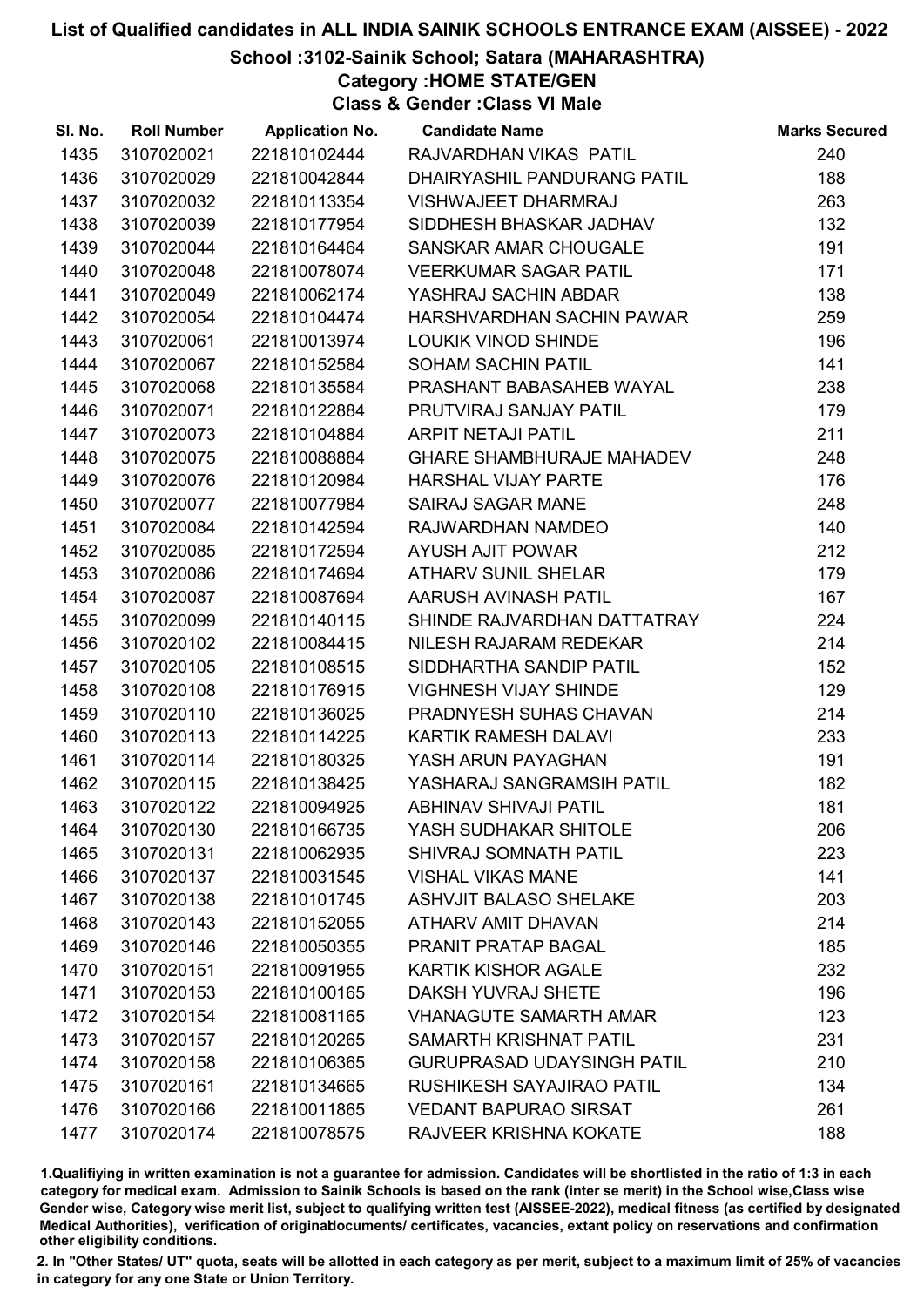## School :3102-Sainik School; Satara (MAHARASHTRA)

Category :HOME STATE/GEN

Class & Gender :Class VI Male

| SI. No. | <b>Roll Number</b> | <b>Application No.</b> | <b>Candidate Name</b>         |    | <b>Marks Secured</b> |
|---------|--------------------|------------------------|-------------------------------|----|----------------------|
| 1478    | 3107020177         | 221810076675           | SHREYASH SHANKAR NARVEKAR     |    | 150                  |
| 1479    | 3107020179         | 221810067085           | SAMARTH DNYANESHWAR           |    | 259                  |
| 1480    | 3107020180         | 221810164185           | <b>AVDHUT RANJIT MOHITE</b>   |    | 154                  |
| 1481    | 3107020184         | 221810166585           | <b>VIRAJ SHRIKANT JADHAV</b>  |    | 246                  |
| 1482    | 3107020187         | 221810169785           | DAKSH UDAY SHELAKE            |    | 194                  |
| 1483    | 3107020193         | 221810074395           | SHREYASH SHASHIKANT KHADAKE   |    | 151                  |
| 1484    | 3107020194         | 221810149495           | <b>SOHAM UTTAM KALANTRE</b>   |    | 253                  |
| 1485    | 3107020215         | 221810121326           | AYUSH PRABHAKAR PATIL         |    | 157                  |
| 1486    | 3107020222         | 221810024926           | <b>JAGADALE RUDRA AMAR</b>    |    | 236                  |
| 1487    | 3107020223         | 221810177926           | AARAV SHIRISH KULAKARNI       |    | 185                  |
| 1488    | 3107020225         | 221810099336           | AKKI KARATIK SACHIN           |    | 138                  |
| 1489    | 3107020226         | 221810148436           | <b>ABHINAV ADHIK MORE</b>     |    | 191                  |
| 1490    | 3107020228         | 221810045046           | <b>CHANDRAMOULI</b>           |    | 151                  |
| 1491    | 3107020233         | 221810072546           | CHOUGALE SAMARTH SANJAY       |    | 245                  |
| 1492    | 3107020235         | 221810038746           | <b>SHREYASH SATISH PATIL</b>  |    | 189                  |
| 1493    | 3107020237         | 221810155846           | <b>SAIRAJ SAGAR PATIL</b>     |    | 202                  |
| 1494    | 3107020240         | 221810095256           | PRUTHVIRAJ SANTOSH PATIL      |    | 184                  |
| 1495    | 3107020241         | 221810168356           | RANVEER UTTAM KARANDE         |    | 190                  |
| 1496    | 3107020245         | 221810086956           | SHREYASH DEVDAS SAVANT        |    | 224                  |
| 1497    | 3107020250         | 221810159566           | CHINMAY MADHAV GAIKWAD        |    | 193                  |
| 1498    | 3107020252         | 221810184766           | SWAGAT SATISH JADHAV          |    | 199                  |
| 1499    | 3107020261         | 221810177776           | SAHIL BHARAT CHOPADE          |    | 196                  |
| 1500    | 3107020268         | 221810125486           | SHUBHAM SANDIP VANJARE        |    | 157                  |
| 1501    | 3107020272         | 221810101786           | <b>VHARKAT SOHAM SANIP</b>    |    | 164                  |
| 1502    | 3107020273         | 221810044786           | SHUBHAM VIJAY PATIL           | CG | 255                  |
| 1503    | 3107020274         | 221810188786           | PATIL GANDHARV DHANAJI        |    | 163                  |
| 1504    | 3107020275         | 221810163886           | DARSHAN DILIP TODKAR          |    | 228                  |
| 1505    | 3107020288         | 221810129896           | <b>SHLOK UMESH CHAVAN</b>     |    | 209                  |
| 1506    | 3107020298         | 221810044417           | PATIL ARIHANT RAMESH          |    | 221                  |
| 1507    | 3107020300         | 221810054717           | NAEEM IMRAN PATTEKARI         |    | 208                  |
| 1508    | 3107020303         | 221810169917           | <b>KURUNDWADE SHRAVAN</b>     |    | 223                  |
| 1509    | 3107020305         | 221810041327           | <b>PRAYAG SHARAD PATIL</b>    |    | 181                  |
| 1510    | 3107020306         | 221810170427           | SANSKAR SAGAR KUMBHAR         |    | 162                  |
| 1511    | 3107020307         | 221810192427           | SARTHAK SACHIN MAGDUM         |    | 166                  |
| 1512    | 3107020309         | 221810072527           | <b>PATIL SHIVAM ANKUSH</b>    |    | 244                  |
| 1513    | 3107020310         | 221810104627           | <b>RUDRAKSH GAJANAN NALE</b>  |    | 217                  |
| 1514    | 3107020317         | 221810129137           | <b>ARNAV SAMBHAJI ATIGRE</b>  |    | 222                  |
| 1515    | 3107020320         | 221810096537           | <b>PRAJWAL</b>                |    | 133                  |
| 1516    | 3107020325         | 221810160347           | <b>SWANAND VILAS PATIL</b>    |    | 216                  |
| 1517    | 3107020326         | 221810084347           | <b>ANISH AVINASH PATIL</b>    |    | 167                  |
| 1518    | 3107020327         | 221810091447           | <b>ARYAN SHIVAJI PATIL</b>    |    | 197                  |
| 1519    | 3107020342         | 221810104367           | <b>VISHWAJEET VILAS PATIL</b> |    | 242                  |
| 1520    | 3107020346         | 221810114567           | <b>SARANG</b>                 |    | 179                  |

1.Qualifiying in written examination is not a guarantee for admission. Candidates will be shortlisted in the ratio of 1:3 in each category for medical exam. Admission to Sainik Schools is based on the rank (inter se merit) in the School wise,Class wise Gender wise, Category wise merit list, subject to qualifying written test (AISSEE-2022), medical fitness (as certified by designated Medical Authorities), verification of originablocuments/ certificates, vacancies, extant policy on reservations and confirmation other eligibility conditions.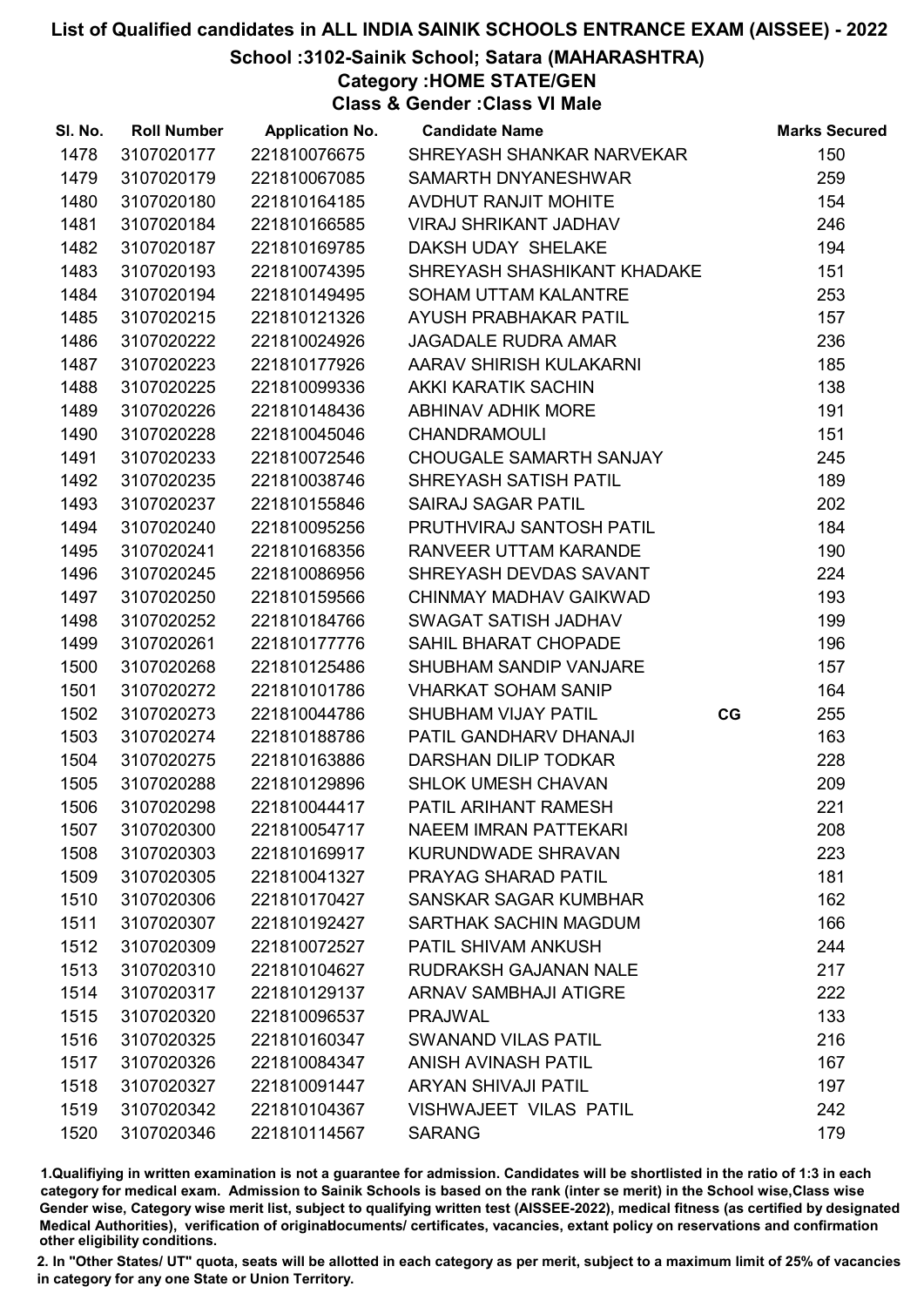# School :3102-Sainik School; Satara (MAHARASHTRA)

Category :HOME STATE/GEN

Class & Gender :Class VI Male

| SI. No. | <b>Roll Number</b> | <b>Application No.</b> | <b>Candidate Name</b>           | <b>Marks Secured</b> |
|---------|--------------------|------------------------|---------------------------------|----------------------|
| 1521    | 3107020347         | 221810149567           | SWARAJ SANJAY HARUGALE          | 170                  |
| 1522    | 3107020349         | 221810185667           | RAJWARDHAN RAMESH RAYJADE       | 203                  |
| 1523    | 3107020351         | 221810161767           | PRUTHVIRAJ DATTATRAY            | 142                  |
| 1524    | 3107020358         | 221810175177           | SHUBHAM SANDIP GAIKWAD          | 183                  |
| 1525    | 3107020372         | 221810085187           | <b>MAYUR SAGAR PATIL</b>        | 171                  |
| 1526    | 3107020373         | 221810109187           | <b>ATHARV MAGADUM</b>           | 215                  |
| 1527    | 3107020375         | 221810174587           | RAJVARDHAN DASHRATH CHAVAN      | 140                  |
| 1528    | 3107020376         | 221810180687           | ATHARV AMAR REDEKAR             | 190                  |
| 1529    | 3107020377         | 221810062687           | PRANAV PRASHANT PATIL           | 208                  |
| 1530    | 3107020378         | 221810152787           | PATIL SHIVRAJ SANJAY            | 145                  |
| 1531    | 3107020395         | 221810153108           | <b>BHUSHAN SUNIL PATIL</b>      | 211                  |
| 1532    | 3107020398         | 221810094408           | <b>HARISH ANIL GOTE</b>         | 125                  |
| 1533    | 3107020402         | 221810045708           | KAUSTUBH MARUTI PISHTE          | 227                  |
| 1534    | 3107020403         | 221810081808           | <b>RANVEER RANJIT MANE</b>      | 186                  |
| 1535    | 3107020404         | 221810066118           | PATIL VIREN SAMBHAJI            | 163                  |
| 1536    | 3107020407         | 221810136318           | SHIVTEJ TUKARAM CHOUGULE        | 173                  |
| 1537    | 3107020413         | 221810174918           | <b>SHARDUL RAVINDRA DINDE</b>   | 215                  |
| 1538    | 3107020414         | 221810117918           | <b>SHAURY PRAKASH PATIL</b>     | 159                  |
| 1539    | 3107020418         | 221810043428           | <b>MAYUR PRABHU SHELAKE</b>     | 204                  |
| 1540    | 3107020425         | 221810085828           | SUMIT SARJERAO LUGADE           | 209                  |
| 1541    | 3107020426         | 221810084038           | DEVENDRA SANJAY PATIL           | 241                  |
| 1542    | 3107020435         | 221810084938           | HARSHAD NURMAHMAD NAIK          | 240                  |
| 1543    | 3107020441         | 221810080748           | <b>SARVESH UMESH GHADGE</b>     | 194                  |
| 1544    | 3107020442         | 221810064748           | <b>BABAR AVNISH MAHESH</b>      | 223                  |
| 1545    | 3107020443         | 221810048748           | DESAVALE PUSHKARAJ AMOL         | 227                  |
| 1546    | 3107020444         | 221810077058           | <b>SOHAM AMAR SATHE</b>         | 201                  |
| 1547    | 3107020449         | 221810042758           | <b>GURUPRASAD MAHESH SAWANT</b> | 236                  |
| 1548    | 3107020456         | 221810154168           | PATIL PRANAMYA SANJAY           | 206                  |
| 1549    | 3107020462         | 221810143668           | KOUSTUBH MOHAN PATIL            | 201                  |
| 1550    | 3107020465         | 221810043968           | PATIL SAMARTH SAGAR             | 223                  |
| 1551    | 3107020466         | 221810140178           | <b>CHAVAN SARTHAK PRAMOD</b>    | 175                  |
| 1552    | 3107020469         | 221810174378           | <b>VIREN AMIT JADHAV</b>        | 199                  |
| 1553    | 3107020471         | 221810148378           | PATIL VARAD PRADIP              | 208                  |
| 1554    | 3107020474         | 221810193578           | <b>SIDDHANT</b>                 | 127                  |
| 1555    | 3107020475         | 221810084578           | <b>RUDRA AJIT PATIL</b>         | 226                  |
| 1556    | 3107030003         | 221810106400           | <b>SARTHAK SANTOSH SHINDE</b>   | 145                  |
| 1557    | 3107030007         | 221810152030           | NAITIK RAGHVENDRA REVANKAR      | 180                  |
| 1558    | 3107030015         | 221810084680           | <b>KANAD</b>                    | 209                  |
| 1559    | 3107030019         | 221810118101           | RAJVARDHAN AJIT PATIL           | 213                  |
| 1560    | 3107030028         | 221810110551           | PATIL CHINMAY SACHIN            | 170                  |
| 1561    | 3107030037         | 221810124632           | ABHAY DILIPKUMAR PATIL          | 167                  |
| 1562    | 3107030048         | 221810033982           | ARNAV SANJAY DESHMUKH           | 145                  |
| 1563    | 3107030053         | 221810116813           | <b>AHAN</b>                     | 242                  |

1.Qualifiying in written examination is not a guarantee for admission. Candidates will be shortlisted in the ratio of 1:3 in each category for medical exam. Admission to Sainik Schools is based on the rank (inter se merit) in the School wise,Class wise Gender wise, Category wise merit list, subject to qualifying written test (AISSEE-2022), medical fitness (as certified by designated Medical Authorities), verification of originablocuments/ certificates, vacancies, extant policy on reservations and confirmation other eligibility conditions.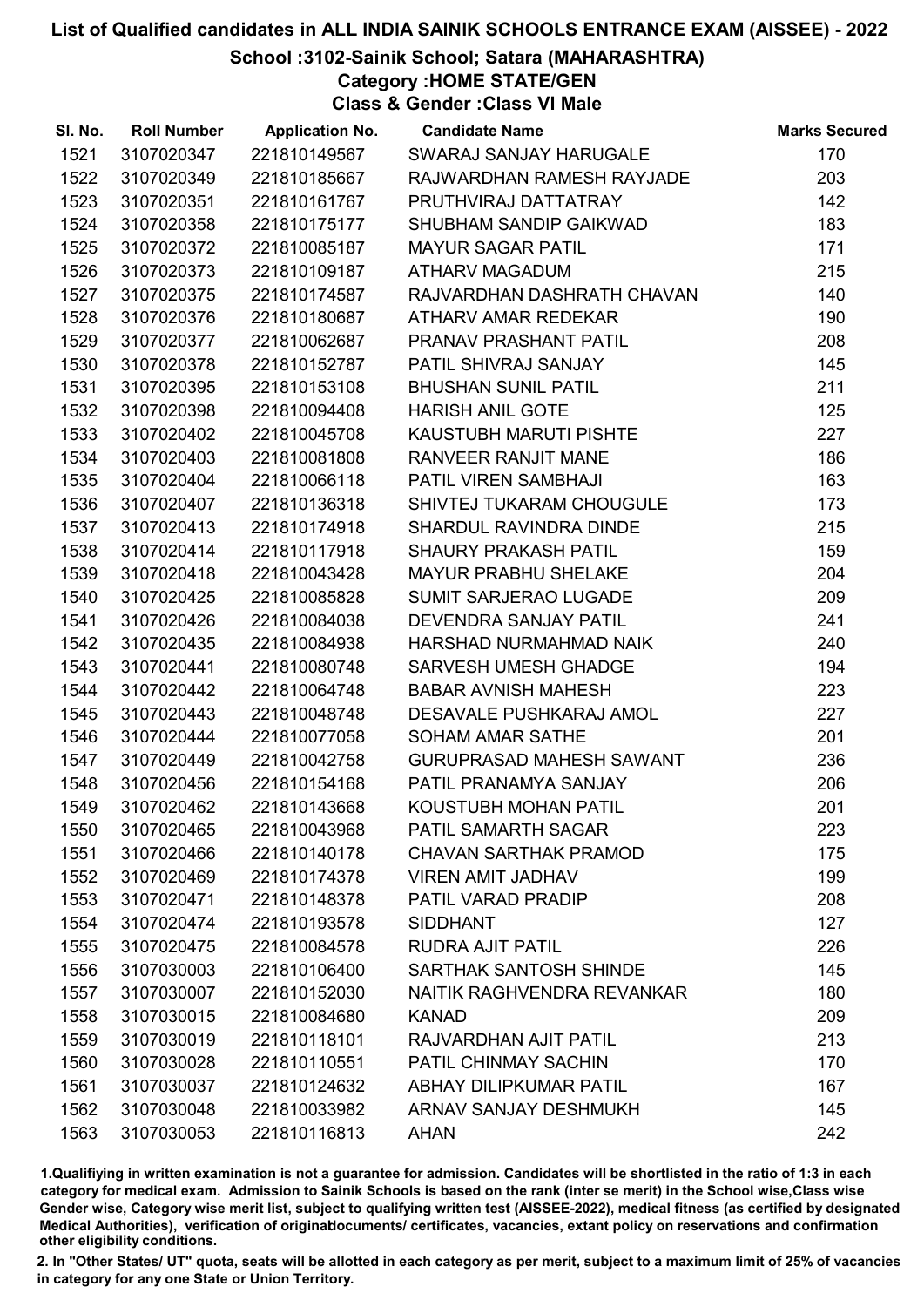# School :3102-Sainik School; Satara (MAHARASHTRA)

Category :HOME STATE/GEN

Class & Gender :Class VI Male

| SI. No. | <b>Roll Number</b> | <b>Application No.</b> | <b>Candidate Name</b>            | <b>Marks Secured</b> |
|---------|--------------------|------------------------|----------------------------------|----------------------|
| 1564    | 3107030055         | 221810038823           | SOHAM SACHITANAND PATIL          | 265                  |
| 1565    | 3107030071         | 221810124493           | RAJVEER SANTOSH GHATAGE          | 150                  |
| 1566    | 3107030078         | 221810103834           | TRIGYA VIKRANT AGARWAL           | 184                  |
| 1567    | 3107030079         | 221810101144           | <b>VEDANT AMOL PAWAR</b>         | 173                  |
| 1568    | 3107030085         | 221810111964           | SOHAM SATISH NIKAM               | 135                  |
| 1569    | 3107030090         | 221810131294           | SUDHANSHU SANDIP PATIL           | 241                  |
| 1570    | 3107030091         | 221810154894           | SHREEYASH MANIK PAL              | 156                  |
| 1571    | 3107030093         | 221810081405           | <b>BHARGAV SHIVAGONDA PATIL</b>  | 146                  |
| 1572    | 3107030096         | 221810124705           | <b>SUMIT DURDUNDI TONAPI</b>     | 143                  |
| 1573    | 3107030098         | 221810052215           | <b>SUDARSHAN PRAVINKUMAR</b>     | 243                  |
| 1574    | 3107030114         | 221810164295           | <b>VIKRANT VIJAYKUMAR KANADE</b> | 202                  |
| 1575    | 3107030123         | 221810192836           | <b>ARNAV SUHAS PATIL</b>         | 176                  |
| 1576    | 3107030127         | 221810073166           | SANDUGADE DIGVIJAY VIJAY         | 141                  |
| 1577    | 3107030141         | 221810115867           | PATIL HARSHVARDHAN SANDIP        | 137                  |
| 1578    | 3107030142         | 221810131577           | AAYUSH SANDIP PATIL              | 132                  |
| 1579    | 3107030144         | 221810075308           | <b>ANANT SAMBHAJI MANE</b>       | 121                  |
| 1580    | 3107030148         | 221810070528           | <b>TANMAY NANASO DUBAL</b>       | 191                  |
| 1581    | 3107030163         | 221810107609           | SHARDUL JEEVAN JADHAV            | 176                  |
| 1582    | 3107030166         | 221810092809           | <b>GANESH ANTESHWAR PATIL</b>    | 192                  |
| 1583    | 3107030173         | 221810095369           | MOHAMMAD ARMAN AKBAR MULLA       | 164                  |
| 1584    | 3107030177         | 221810052699           | SHOURYA RAJESH JADHAV            | 126                  |
| 1585    | 3107030183         | 221810126388           | <b>VISHWAJEET SACHIN MANE</b>    | 177                  |
| 1586    | 3107030187         | 221810031588           | NAITIK KESHAV NALAWADE           | 216                  |
| 1587    | 3107030188         | 221810109888           | <b>MAHIND SHREYAS DHANAJI</b>    | 196                  |
| 1588    | 3107030189         | 221810033988           | <b>KARAN</b>                     | 237                  |
| 1589    | 3107030192         | 221810141298           | PIYUSH PRAKASH PATIL             | 183                  |
| 1590    | 3107030197         | 221810122009           | AYUSH RAJENDRA TIKODE            | 196                  |
| 1591    | 3107030205         | 221810162709           | NITESH NILESH TALEKAR            | 170                  |
| 1592    | 3107030206         | 221810164709           | <b>OM PATIL</b>                  | 178                  |
| 1593    | 3107030207         | 221810069709           | HARSHVARDHAN SUBHASH YADAV       | 162                  |
| 1594    | 3107030212         | 221810140219           | <b>JADHAV RUGVED RAJENDRA</b>    | 241                  |
| 1595    | 3107030217         | 221810102519           | PATIL ANUJ SUDARSHAN             | 201                  |
| 1596    | 3107030224         | 221810016529           | DNYANESH SATISH TEMBEKAR         | 197                  |
| 1597    | 3107030228         | 221810107829           | SHINDE SANCHIT SHIVRAJ           | 182                  |
| 1598    | 3107030230         | 221810069039           | <b>MAGDUM SHRI AMAR</b>          | 194                  |
| 1599    | 3107030231         | 221810143339           | HARSHVARDHAN SHIVAJI DESAI       | 164                  |
| 1600    | 3107030242         | 221810037249           | SHREYAS MAHESH SALUNKHE          | 182                  |
| 1601    | 3107030245         | 221810046349           | OM MAHESH CHOUGALE               | 141                  |
| 1602    | 3107030246         | 221810095449           | <b>MAYANK MAHENDRA MALI</b>      | 146                  |
| 1603    | 3107030258         | 221810045859           | <b>RISHABH SUNIL DESAI</b>       | 211                  |
| 1604    | 3107030263         | 221810159469           | HARSHVARDHAN SHASHIKANT          | 167                  |
| 1605    | 3107030266         | 221810042769           | <b>SHOURYA BAJIRAO SHENAVI</b>   | 174                  |
| 1606    | 3107030272         | 221810165579           | SAMARTH SHITAL ADAKE             | 235                  |

1.Qualifiying in written examination is not a guarantee for admission. Candidates will be shortlisted in the ratio of 1:3 in each category for medical exam. Admission to Sainik Schools is based on the rank (inter se merit) in the School wise,Class wise Gender wise, Category wise merit list, subject to qualifying written test (AISSEE-2022), medical fitness (as certified by designated Medical Authorities), verification of originablocuments/ certificates, vacancies, extant policy on reservations and confirmation other eligibility conditions.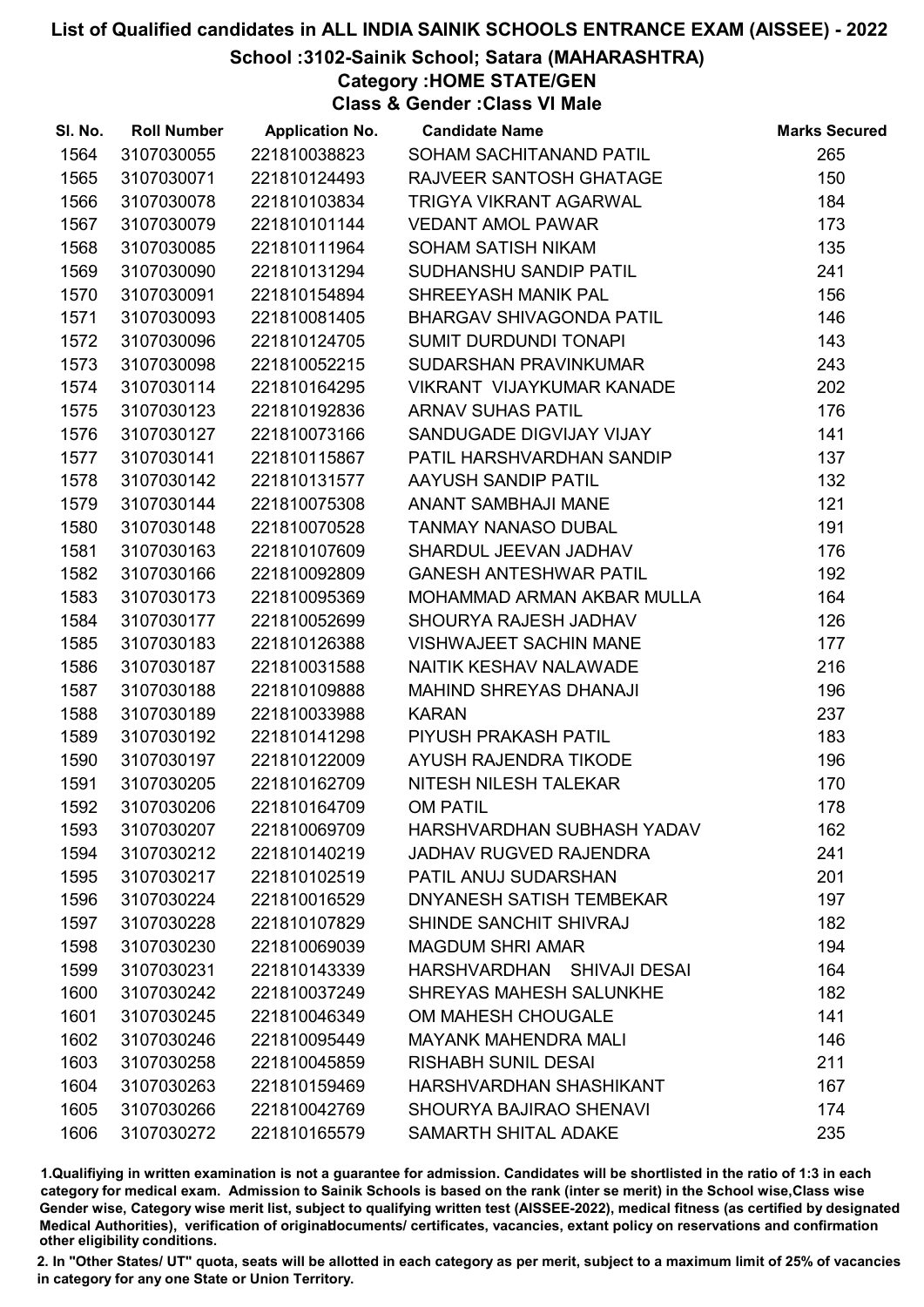# School :3102-Sainik School; Satara (MAHARASHTRA)

Category :HOME STATE/GEN

Class & Gender :Class VI Male

| SI. No. | <b>Roll Number</b> | <b>Application No.</b> | <b>Candidate Name</b>         | <b>Marks Secured</b> |
|---------|--------------------|------------------------|-------------------------------|----------------------|
| 1607    | 3107030273         | 221810099679           | YASH GOPAL DEVARDEKAR         | 122                  |
| 1608    | 3107030274         | 221810098779           | <b>ARCHIT SHAILESH NARADE</b> | 228                  |
| 1609    | 3107030279         | 221810186289           | ANUBHAV SANDIP JADHAV         | 134                  |
| 1610    | 3107030282         | 221810175689           | <b>GANJAVE SOHAM SAGAR</b>    | 165                  |
| 1611    | 3107030289         | 221810058399           | SARVESH SUNIL THORAT          | 245                  |
| 1612    | 3107030290         | 221810099399           | PHASE SHARDUL MAHENDRA        | 224                  |
| 1613    | 3107030291         | 221810084499           | RAJVARDHAN SAGAR SALOKHE      | 222                  |
| 1614    | 3107030293         | 221810100699           | PRADHYUMAN DNYANESHWAR        | 134                  |
| 1615    | 3107030294         | 221810050699           | SHIVRAJSINH RAJENDRA AWARE    | 220                  |
| 1616    | 3107030296         | 221810121899           | SOHAM JOTIBA KOKITKAR         | 196                  |
| 1617    | 3107030297         | 221810091899           | <b>SOHAM</b>                  | 214                  |
| 1618    | 3108010004         | 221810107960           | PRIYANSHU PRASHANT JAWALE     | 213                  |
| 1619    | 3108010005         | 221810170670           | AAYAN RAJEBHAI SHAIKH         | 165                  |
| 1620    | 3108010019         | 221810085691           | <b>GAJANAN SALUNKE</b>        | 153                  |
| 1621    | 3108010021         | 221810140202           | HARSHWARDHAN GANESH           | 120                  |
| 1622    | 3108010025         | 221810142652           | <b>VIRAJ RAJKUMAR KADAM</b>   | 125                  |
| 1623    | 3108010038         | 221810042124           | NAITIK ATUL BHOSALE           | 169                  |
| 1624    | 3108010039         | 221810111354           | SIDDHARTHA ABAJI GAIKWAD      | 203                  |
| 1625    | 3108010064         | 221810141927           | <b>SAIRISH JANAPURE</b>       | 148                  |
| 1626    | 3108010066         | 221810052247           | <b>TEJAS SANTOSH TODKAR</b>   | 131                  |
| 1627    | 3108010075         | 221810116528           | SOHAM AMOL KORE               | 244                  |
| 1628    | 3108010077         | 221810000438           | <b>CHAITANYA</b>              | 199                  |
| 1629    | 3108010084         | 221810039969           | SHIVAM SANTOSH HALLALE        | 186                  |
| 1630    | 3108010095         | 221810038310           | PATIL TEJAS AJIT              | 185                  |
| 1631    | 3108010102         | 221810094330           | ABHIRAJE PRABHAKAR PAWAR      | 267                  |
| 1632    | 3108010106         | 221810102930           | KUNAL SANTOSH MORE            | 247                  |
| 1633    | 3108010109         | 221810077240           | PATIL PRANAV BALAJI           | 251                  |
| 1634    | 3108010111         | 221810096940           | <b>RUDRAKSH ARUN PATIL</b>    | 248                  |
| 1635    | 3108010113         | 221810028250           | RUPANURE TUSHAR OMPRAKASH     | 237                  |
| 1636    | 3108010117         | 221810098550           | <b>ATHARE VISHVJEET SUNIL</b> | 160                  |
| 1637    | 3108010122         | 221810126960           | <b>VEDANT BALAJI HALANGE</b>  | 160                  |
| 1638    | 3108010123         | 221810084170           | SAMARTH SANTOSH SURSHETTE     | 179                  |
| 1639    | 3108010127         | 221810064180           | SAIRAJ RATAN JADHAV           | 165                  |
| 1640    | 3108010128         | 221810189280           | <b>ABHINAV</b>                | 222                  |
| 1641    | 3108010131         | 221810092580           | <b>NIRANJAN SOPAN PATIL</b>   | 261                  |
| 1642    | 3108010132         | 221810110680           | <b>VEDANT SHASHIKANT MORE</b> | 264                  |
| 1643    | 3108010135         | 221810024980           | SHRINIVAS VITTHAL JADHAV      | 214                  |
| 1644    | 3108010143         | 221810086790           | PRANAV TANAJI SHINDE          | 184                  |
| 1645    | 3108010151         | 221810077801           | LENDOLE PATIL KIRAN TRAMBAK   | 127                  |
| 1646    | 3108010153         | 221810033411           | <b>ADITYA AVINASH PATIL</b>   | 197                  |
| 1647    | 3108010162         | 221810099541           | RUDRAKSH SANJAYKUMAR          | 120                  |
| 1648    | 3108010175         | 221810139561           | <b>NISARG BALAJI WALSE</b>    | 125                  |
| 1649    | 3108010187         | 221810146881           | PRANAV GADGE                  | 181                  |

1.Qualifiying in written examination is not a guarantee for admission. Candidates will be shortlisted in the ratio of 1:3 in each category for medical exam. Admission to Sainik Schools is based on the rank (inter se merit) in the School wise,Class wise Gender wise, Category wise merit list, subject to qualifying written test (AISSEE-2022), medical fitness (as certified by designated Medical Authorities), verification of originablocuments/ certificates, vacancies, extant policy on reservations and confirmation other eligibility conditions.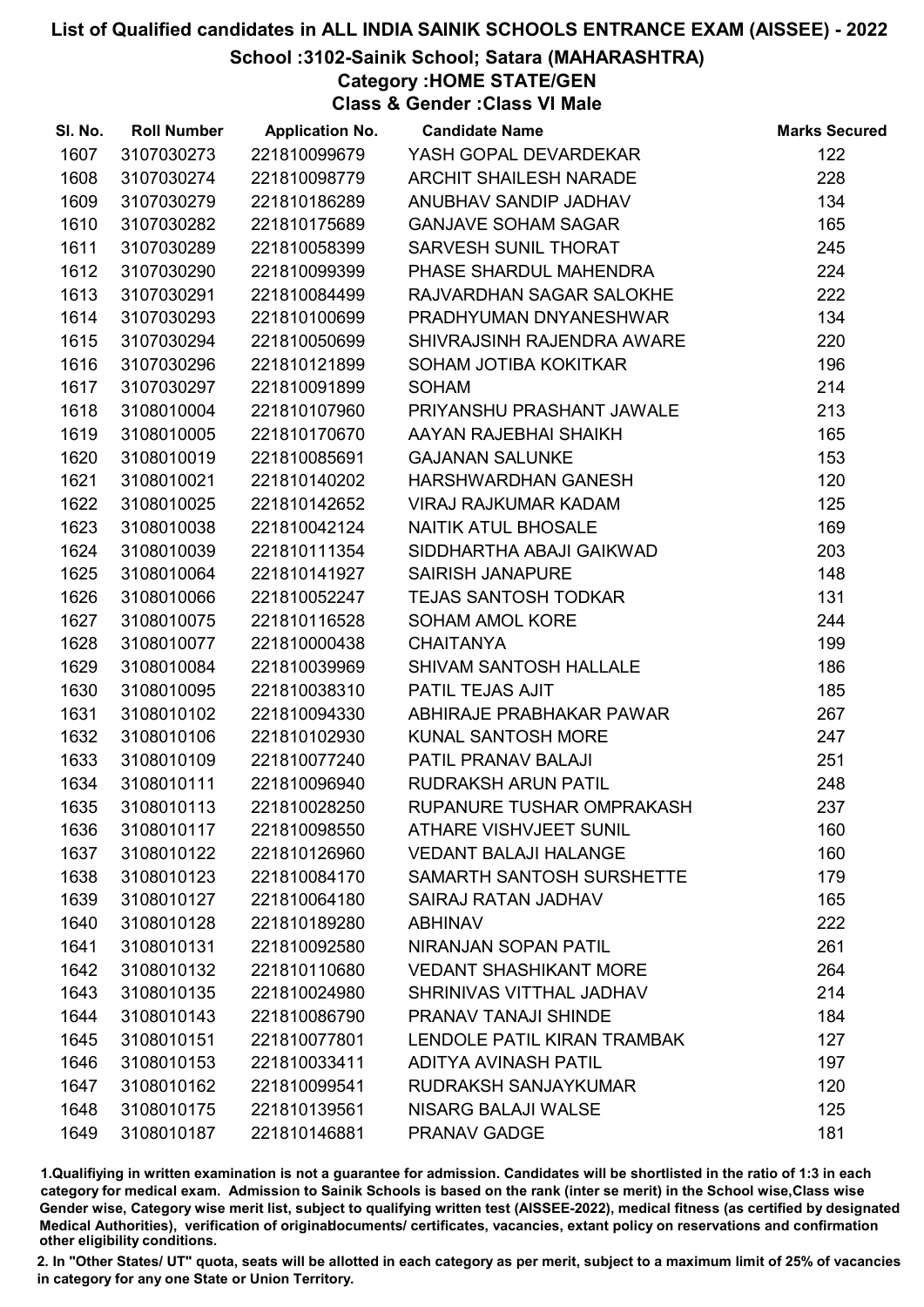# School :3102-Sainik School; Satara (MAHARASHTRA)

Category :HOME STATE/GEN

Class & Gender :Class VI Male

| SI. No. | <b>Roll Number</b> | <b>Application No.</b> | <b>Candidate Name</b>             | <b>Marks Secured</b> |
|---------|--------------------|------------------------|-----------------------------------|----------------------|
| 1650    | 3108010199         | 221810075902           | PARIKSHIT DATTA MULJE             | 251                  |
| 1651    | 3108010206         | 221810041422           | AINWALE PARIMAL SHRIPAD           | 154                  |
| 1652    | 3108010207         | 221810036522           | DANGE SANKET SHARAD               | 165                  |
| 1653    | 3108010214         | 221810028142           | <b>GAVANE DIGGAJ KAMLAKAR</b>     | 204                  |
| 1654    | 3108010219         | 221810100052           | SHIVAM DINESH KHANAPURE           | 136                  |
| 1655    | 3108010226         | 221810036662           | <b>GANGATHADE ATHARVA HARIDAS</b> | 206                  |
| 1656    | 3108010227         | 221810147662           | SAMARTH SOMANATH SHINDE           | 180                  |
| 1657    | 3108010232         | 221810128172           | <b>LAXMAN SANJAY SHINDE</b>       | 155                  |
| 1658    | 3108010235         | 221810034282           | ADARSH AMOL BAWALE                | 223                  |
| 1659    | 3108010264         | 221810032323           | SHETE SAURABH SOMNATH             | 193                  |
| 1660    | 3108010265         | 221810162523           | <b>JAMADAR SAINATH RAM</b>        | 145                  |
| 1661    | 3108010266         | 221810097523           | VISHWJEET DATTATRYA SAGARE        | 188                  |
| 1662    | 3108010267         | 221810197523           | MOGARGE SOHAM DIPAK               | 224                  |
| 1663    | 3108010278         | 221810031933           | <b>BHOLE SAIRAJ SACHIN</b>        | 143                  |
| 1664    | 3108010296         | 221810036863           | PATIL CHAITANYA VIKAS             | 214                  |
| 1665    | 3108010300         | 221810054283           | SHREYASH PRATAP PATIL             | 199                  |
| 1666    | 3108010305         | 221810105193           | DESHMUKH VISHWAJIT MAHESH         | 225                  |
| 1667    | 3108010307         | 221810040693           | MOHITE SWARAJ DATTATRAYA          | 169                  |
| 1668    | 3108010313         | 221810138504           | <b>MORTALE SHREYASH SHIVAJI</b>   | 257                  |
| 1669    | 3108010315         | 221810169704           | KENDRE OMKAR BHAUSAHEB            | 217                  |
| 1670    | 3108010320         | 221810147514           | CHELKAR VIRAT DNYANESHWAR         | 208                  |
| 1671    | 3108010333         | 221810098734           | <b>JAMADAR ASHISH SHRISHAIL</b>   | 165                  |
| 1672    | 3108010362         | 221810087394           | SOMNATH VILAS SHINE               | 129                  |
| 1673    | 3108010367         | 221810148705           | <b>MANISH MANGESH PATIL</b>       | 220                  |
| 1674    | 3108010368         | 221810094805           | <b>VEDANT ASHOK GUND</b>          | 199                  |
| 1675    | 3108010377         | 221810023915           | <b>VISHWAJEET KAPILESHWAR</b>     | 229                  |
| 1676    | 3108010379         | 221810114025           | HARSHAD SURESH SHIDORE            | 183                  |
| 1677    | 3108010391         | 221810082145           | <b>MANE BALIRAM BALAJI</b>        | 207                  |
| 1678    | 3108010422         | 221810161775           | <b>TAKEKAR RAHUL RAJKUMAR</b>     | 144                  |
| 1679    | 3108010424         | 221810046975           | <b>GOGAVE KRUSHNA AMOL</b>        | 191                  |
| 1680    | 3108010427         | 221810083685           | PARADE AARYAN VIJAYKUMAR          | 245                  |
| 1681    | 3108010428         | 221810127785           | <b>SWARIT MAHAJAN</b>             | 225                  |
| 1682    | 3108010439         | 221810162516           | <b>JADHAV SARTHAK SACHIN</b>      | 124                  |
| 1683    | 3108010441         | 221810051916           | RUTURAJ GANESH CHOUDHARI          | 240                  |
| 1684    | 3108010445         | 221810111526           | <b>BONDGE PATIL ATHARV ANANT</b>  | 151                  |
| 1685    | 3108010456         | 221810111546           | <b>MANE PRANAV RAJPAL</b>         | 137                  |
| 1686    | 3108010458         | 221810094846           | <b>BONDAGE PATIL PRATHMESH</b>    | 125                  |
| 1687    | 3108010462         | 221810041356           | <b>BIRADAR RANVEER ANANDRAO</b>   | 225                  |
| 1688    | 3108010473         | 221810038276           | CHAUDHARI DHIRAJ OMPRAKASH        | 202                  |
| 1689    | 3108010474         | 221810073476           | <b>RAMANRAJ VILAS NITURE</b>      | 200                  |
| 1690    | 3108010492         | 221810073117           | SAMRTH SANTOSH SONTAKKE           | 174                  |
| 1691    | 3108010533         | 221810020787           | KRUSHNAKANT SHAHAJI JADHAV        | 202                  |
| 1692    | 3108010534         | 221810070787           | PARTH SUNIL WADIKAR               | 161                  |

1.Qualifiying in written examination is not a guarantee for admission. Candidates will be shortlisted in the ratio of 1:3 in each category for medical exam. Admission to Sainik Schools is based on the rank (inter se merit) in the School wise,Class wise Gender wise, Category wise merit list, subject to qualifying written test (AISSEE-2022), medical fitness (as certified by designated Medical Authorities), verification of originablocuments/ certificates, vacancies, extant policy on reservations and confirmation other eligibility conditions.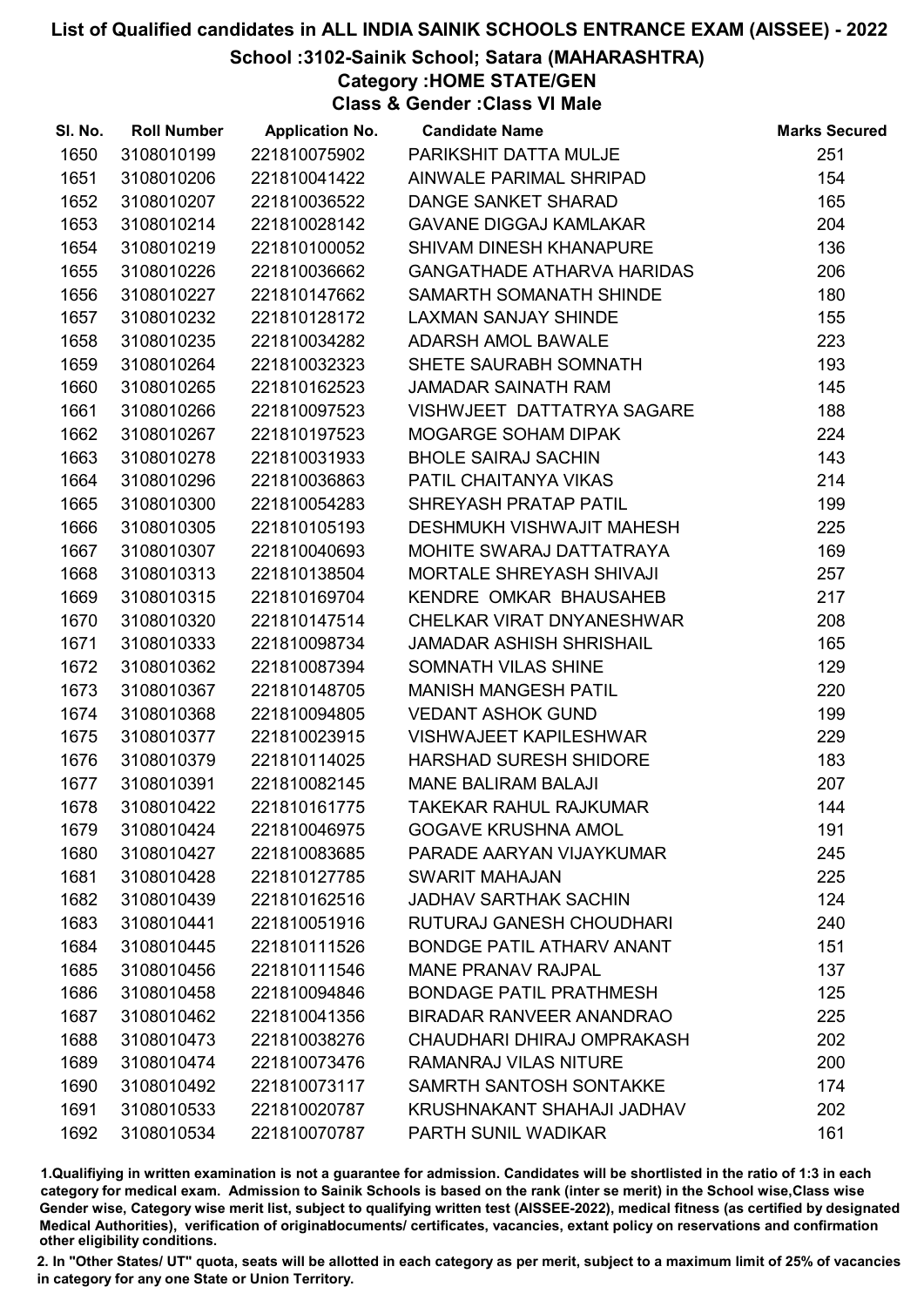# School :3102-Sainik School; Satara (MAHARASHTRA)

Category :HOME STATE/GEN

Class & Gender :Class VI Male

| SI. No. | <b>Roll Number</b> | <b>Application No.</b> | <b>Candidate Name</b>         | <b>Marks Secured</b> |
|---------|--------------------|------------------------|-------------------------------|----------------------|
| 1693    | 3108010544         | 221810170418           | RAMESHWAR ARUN GAIKWAD        | 164                  |
| 1694    | 3108010567         | 221810059968           | <b>VIRNATH</b>                | 179                  |
| 1695    | 3108010568         | 221810149278           | PRASAD AMOL DUMANE            | 220                  |
| 1696    | 3108010574         | 221810031388           | <b>MULE SAMRTH SANTOSH</b>    | 212                  |
| 1697    | 3108010575         | 221810055688           | PRASAD UMAKANT SURYAWANSHI    | 216                  |
| 1698    | 3108010591         | 221810146319           | PATHAN JUNAIDKHAN             | 248                  |
| 1699    | 3108010600         | 221810167339           | <b>VINAY RAJABHAU SHINDE</b>  | 197                  |
| 1700    | 3108010612         | 221810175949           | SALUNKE KRUSHNA SANTOSH       | 239                  |
| 1701    | 3110010010         | 221810067600           | <b>SASHREEK</b>               | 149                  |
| 1702    | 3110010017         | 221810097220           | <b>VED PRAKASH</b>            | 255                  |
| 1703    | 3110010020         | 221810181720           | AADITYA KHAPANE               | 145                  |
| 1704    | 3110010022         | 221810002820           | NAMAN VAISHNNO JETLEY         | 149                  |
| 1705    | 3110010056         | 221810102460           | KRISHNA SHASHANK BAGAL        | 149                  |
| 1706    | 3110010061         | 221810018170           | <b>KRISHAV YADAV</b>          | 158                  |
| 1707    | 3110010064         | 221810087970           | AARUSH SANTOSH MATHE          | 180                  |
| 1708    | 3110010075         | 221810029590           | <b>DEWANSH SANTOSH SHITRE</b> | 152                  |
| 1709    | 3110010077         | 221810012790           | <b>SAHIL YADAV</b>            | 132                  |
| 1710    | 3110010081         | 221810109990           | SMIT SANDEEP SABALE           | 181                  |
| 1711    | 3110010085         | 221810063401           | <b>GOURAV ASHOK AHER</b>      | 140                  |
| 1712    | 3110010094         | 221810131621           | <b>SHREYAS</b>                | 155                  |
| 1713    | 3110010095         | 221810117821           | AARAADHYA UMESH ALIBAGKAR     | 134                  |
| 1714    | 3110010102         | 221810121831           | AALOK SACCHIDANAND SHEWALE    | 131                  |
| 1715    | 3110010106         | 221810003141           | PARTH DHEERENDRA SINGH        | 181                  |
| 1716    | 3110010111         | 221810120741           | ATHARV GANPATRAO MOHITE       | 131                  |
| 1717    | 3110010115         | 221810043051           | <b>PRAKHAR</b>                | 212                  |
| 1718    | 3110010124         | 221810185751           | <b>MOHD BILAL KHAN</b>        | 220                  |
| 1719    | 3110010128         | 221810030661           | <b>DAKSH SINGH</b>            | 218                  |
| 1720    | 3110010130         | 221810168761           | AARUSH AMIT NAIK              | 159                  |
| 1721    | 3110010138         | 221810115571           | <b>TANMAY AVINASH RALE</b>    | 159                  |
| 1722    | 3110010165         | 221810027212           | <b>ATHARV GANPAT PATIL</b>    | 153                  |
| 1723    | 3110010168         | 221810050712           | PARTH DNYANDEO GHODAKE        | 132                  |
| 1724    | 3110010183         | 221810041632           | <b>SHARVIN</b>                | 134                  |
| 1725    | 3110010185         | 221810067632           | <b>MRUDUL RAHUL RANE</b>      | 189                  |
| 1726    | 3110010191         | 221810109342           | <b>VIRAJ R SACHAN</b>         | 170                  |
| 1727    | 3110010193         | 221810186442           | <b>UJESH NAYAK</b>            | 158                  |
| 1728    | 3110010195         | 221810004542           | <b>SHIVAM KUMBHAR</b>         | 172                  |
| 1729    | 3110010202         | 221810041552           | NAMAN DURVIJAY SINGH          | 183                  |
| 1730    | 3110010203         | 221810119752           | ANURAG MANOJ YADAV            | 165                  |
| 1731    | 3110010218         | 221810148872           | <b>ASHWIN TIWARI</b>          | 120                  |
| 1732    | 3110010237         | 221810177503           | <b>AAVISHKAR</b>              | 215                  |
| 1733    | 3110010238         | 221810131703           | <b>AMRIT SINGH SAINI</b>      | 122                  |
| 1734    | 3110010239         | 221810053600           | <b>PIYUSH KUMAR</b>           | 140                  |
| 1735    | 3110010247         | 221810025054           | ABHIDNYAN MRITYUNJAY JHA      | 215                  |

1.Qualifiying in written examination is not a guarantee for admission. Candidates will be shortlisted in the ratio of 1:3 in each category for medical exam. Admission to Sainik Schools is based on the rank (inter se merit) in the School wise,Class wise Gender wise, Category wise merit list, subject to qualifying written test (AISSEE-2022), medical fitness (as certified by designated Medical Authorities), verification of originablocuments/ certificates, vacancies, extant policy on reservations and confirmation other eligibility conditions.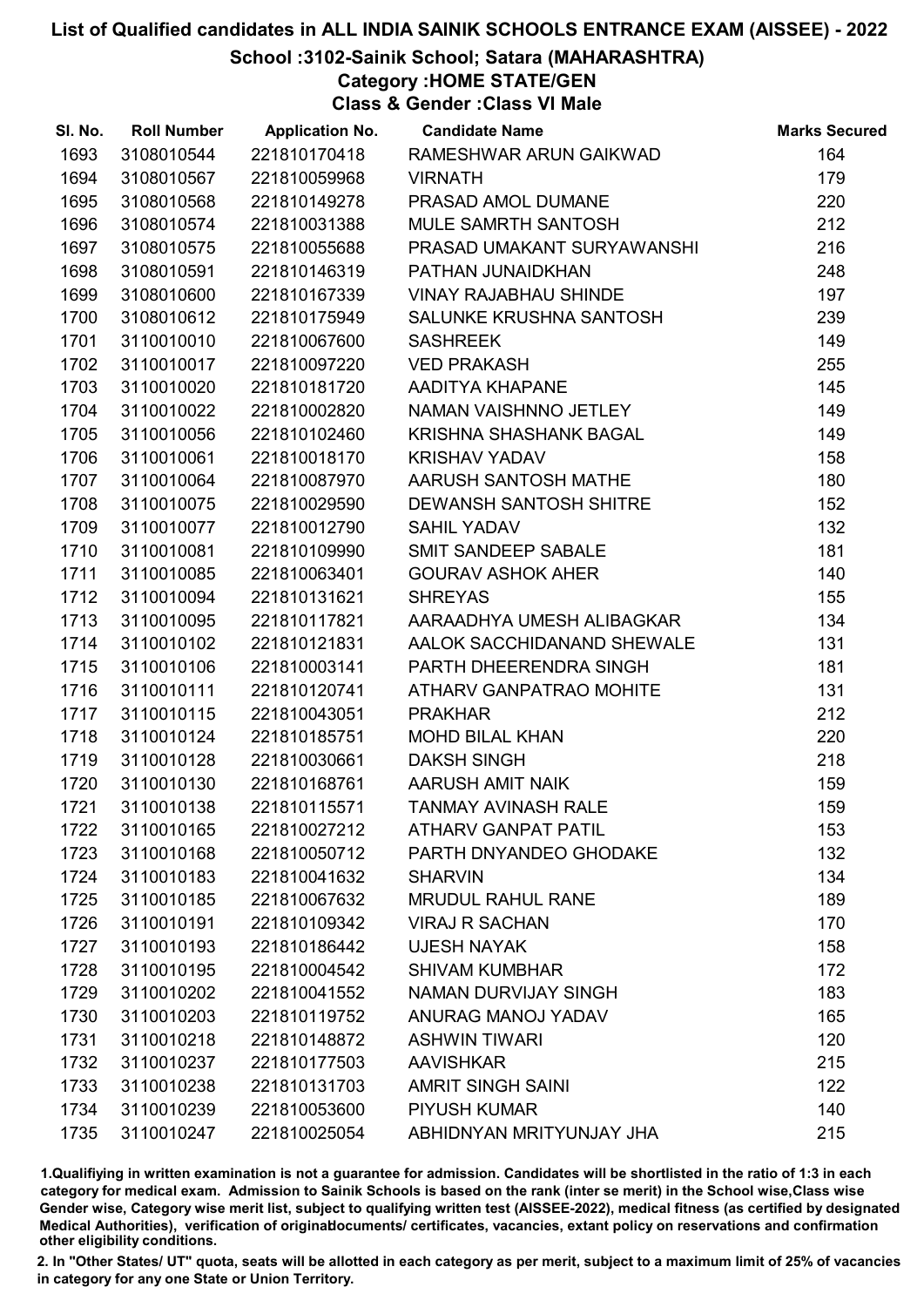# School :3102-Sainik School; Satara (MAHARASHTRA)

Category :HOME STATE/GEN

Class & Gender :Class VI Male

| SI. No. | <b>Roll Number</b> | <b>Application No.</b> | <b>Candidate Name</b>          | <b>Marks Secured</b> |
|---------|--------------------|------------------------|--------------------------------|----------------------|
| 1736    | 3110010258         | 221810132681           | SARVESH SAWANT                 | 135                  |
| 1737    | 3110010263         | 221810035332           | <b>TAWARE YASH SANTOSH</b>     | 122                  |
| 1738    | 3110020011         | 221810054033           | <b>B.G.JAIVEER VYAS</b>        | 140                  |
| 1739    | 3110020040         | 221810009463           | SOHAM SANTOSH PARAGE           | 252                  |
| 1740    | 3110020047         | 221810154473           | AARAV SACHIN NAIK              | 209                  |
| 1741    | 3110020058         | 221810067093           | PRANAV MANISH PANDEY           | 134                  |
| 1742    | 3110020068         | 221810119214           | ADITYA VITTHAL PHADTARE        | 157                  |
| 1743    | 3110020080         | 221810013324           | SOHAM CHANDRAKANT PATIL        | 215                  |
| 1744    | 3110020081         | 221810005424           | ADITYA NADAR                   | 146                  |
| 1745    | 3110020093         | 221810088934           | <b>TANUSH SUNIL PULATE</b>     | 138                  |
| 1746    | 3110020099         | 221810032444           | <b>SOHAM</b>                   | 121                  |
| 1747    | 3110020100         | 221810187644           | <b>SHARDUL KIRAN SABLE</b>     | 215                  |
| 1748    | 3110020107         | 221810011654           | YUVRAJ PRITAM PATKAR           | 187                  |
| 1749    | 3110020108         | 221810081064           | SIDDHESH SHREENARAYAN          | 247                  |
| 1750    | 3110020114         | 221810104764           | NISHCHAY DEEPAK PAWAR          | 148                  |
| 1751    | 3110020121         | 221810047374           | <b>VEER HARSHAL DALVI</b>      | 135                  |
| 1752    | 3110020125         | 221810000384           | AARUSH KIRAN MALEKAR           | 147                  |
| 1753    | 3110020127         | 221810065684           | <b>ISHAN ARUN AWATE</b>        | 133                  |
| 1754    | 3110020155         | 221810031635           | <b>ISHAAN DATTATRAY JATHAR</b> | 134                  |
| 1755    | 3110020157         | 221810012935           | AADIKESHAV KAMILA              | 150                  |
| 1756    | 3110020166         | 221810116845           | KAIWALYA SHANTARAM             | 139                  |
| 1757    | 3110020173         | 221810029365           | <b>ARYAN PAWAR</b>             | 122                  |
| 1758    | 3110020189         | 221810000395           | <b>TANISHK</b>                 | 152                  |
| 1759    | 3110020200         | 221810077416           | <b>MAYANAK KUMAR</b>           | 235                  |
| 1760    | 3110020212         | 221810070436           | PARTH MAURYA                   | 125                  |
| 1761    | 3110020217         | 221810136936           | SHREEJAY BHIMRAO SHELAKE       | 158                  |
| 1762    | 3110020226         | 221810130256           | RAKSHIT VINOD GHADIGAONKAR     | 242                  |
| 1763    | 3110020230         | 221810022656           | <b>AMEYA</b>                   | 199                  |
| 1764    | 3110020233         | 221810025856           | <b>SHAURYA SINGH</b>           | 186                  |
| 1765    | 3110020248         | 221810044086           | <b>JAI UMESH WARRIER</b>       | 236                  |
| 1766    | 3110020261         | 221810003696           | <b>SWARAJ CHAVAN</b>           | 241                  |
| 1767    | 3110020268         | 221810150507           | AARADHYA AMOL TANAVADE         | 192                  |
| 1768    | 3110020272         | 221810055117           | <b>VEDATMAN</b>                | 217                  |
| 1769    | 3110020274         | 221810006617           | <b>SMARAN SHASHIKANT PATRE</b> | 236                  |
| 1770    | 3110020285         | 221810011037           | <b>SAGAR PRAKASH RANE</b>      | 208                  |
| 1771    | 3110020290         | 221810016437           | <b>ARNAV RAJU GAWANDE</b>      | 142                  |
| 1772    | 3110020300         | 221810119747           | SARTHAK PRATEEK LOKARE         | 192                  |
| 1773    | 3110020302         | 221810091947           | <b>AMEY DHAMAL</b>             | 139                  |
| 1774    | 3110020303         | 221810002947           | YATHARTH                       | 216                  |
| 1775    | 3110020304         | 221810008057           | <b>SAKET KIRAN SAMTANI</b>     | 223                  |
| 1776    | 3110020307         | 221810089157           | <b>VIVEK CHANDRAKANT NAIK</b>  | 126                  |
| 1777    | 3110020309         | 221810033257           | PARTHRAJE SHAILENDRA           | 168                  |
| 1778    | 3110020333         | 221810115877           | ATHARVA MANOHAR BARGUDE        | 135                  |

1.Qualifiying in written examination is not a guarantee for admission. Candidates will be shortlisted in the ratio of 1:3 in each category for medical exam. Admission to Sainik Schools is based on the rank (inter se merit) in the School wise,Class wise Gender wise, Category wise merit list, subject to qualifying written test (AISSEE-2022), medical fitness (as certified by designated Medical Authorities), verification of originablocuments/ certificates, vacancies, extant policy on reservations and confirmation other eligibility conditions.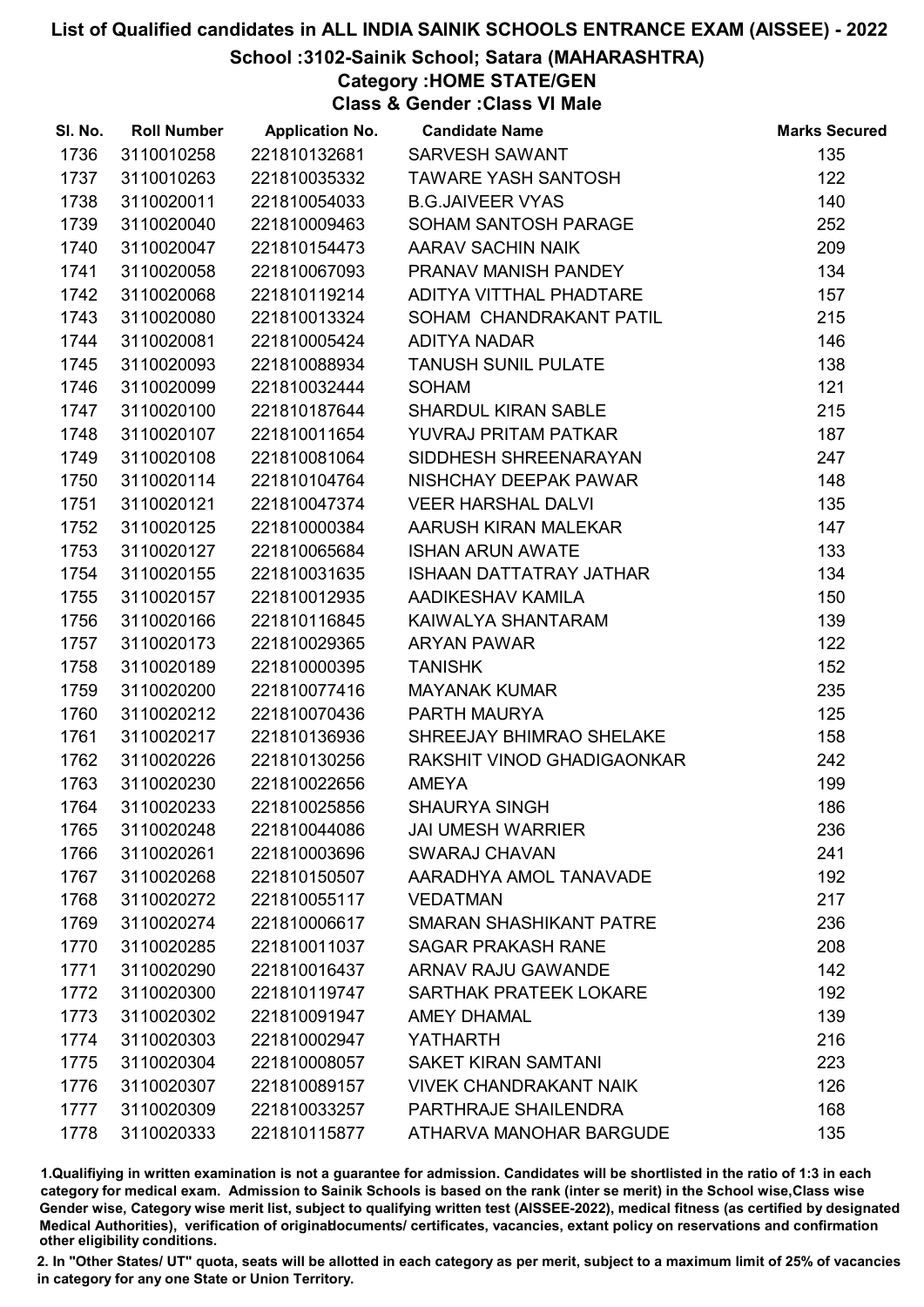# School :3102-Sainik School; Satara (MAHARASHTRA)

Category :HOME STATE/GEN

Class & Gender :Class VI Male

| SI. No. | <b>Roll Number</b> | <b>Application No.</b> | <b>Candidate Name</b>             | <b>Marks Secured</b> |
|---------|--------------------|------------------------|-----------------------------------|----------------------|
| 1779    | 3110020338         | 221810006387           | <b>VISMAY</b>                     | 158                  |
| 1780    | 3110020344         | 221810009297           | <b>BRAHMAWALE VEDANT PRASHANT</b> | 216                  |
| 1781    | 3110020364         | 221810159818           | <b>KRISHNA SINGH</b>              | 241                  |
| 1782    | 3110020377         | 221810013238           | <b>NEIL SANDEEP GUPTA</b>         | 235                  |
| 1783    | 3110020388         | 221810085548           | <b>VEDANT RAWATE</b>              | 122                  |
| 1784    | 3110020398         | 221810088958           | SWARAJ ABHISHEK TAWDE             | 153                  |
| 1785    | 3110020405         | 221810025078           | SARVESH VITTHAL YEWALE            | 123                  |
| 1786    | 3110020406         | 221810083378           | <b>TARE DEV GANESH</b>            | 145                  |
| 1787    | 3110020420         | 221810026998           | <b>GRISHMIT BAKHEDI</b>           | 196                  |
| 1788    | 3110020423         | 221810062509           | SHREYASH MANOJ AWATE              | 123                  |
| 1789    | 3110020425         | 221810121809           | ARADHYA DEVENDRA BHATUSE          | 145                  |
| 1790    | 3110020428         | 221810075019           | <b>AARUSH VERMA</b>               | 213                  |
| 1791    | 3110020437         | 221810180129           | <b>WALIA SAHIL SANJEEV</b>        | 162                  |
| 1792    | 3110020439         | 221810158429           | MEET RAVINDER SINGH               | 180                  |
| 1793    | 3110020447         | 221810091349           | YATHARTH NITIN SHARMA             | 161                  |
| 1794    | 3110020450         | 221810067649           | SHRVAN DINESH SALUNKHE            | 153                  |
| 1795    | 3110020456         | 221810012359           | <b>AKARSH KUMAR RAI</b>           | 228                  |
| 1796    | 3110020464         | 221810029669           | <b>AYUSH TAKLE</b>                | 150                  |
| 1797    | 3110020466         | 221810033969           | SHREE SUHAS SALUNKHE              | 148                  |
| 1798    | 3110020469         | 221810168779           | <b>DURVESH</b>                    | 157                  |
| 1799    | 3110020479         | 221810011999           | OM MANOJ BAGLE                    | 125                  |
| 1800    | 3111010024         | 221810086280           | <b>CHAITANYA BAWANKAR</b>         | 219                  |
| 1801    | 3111020070         | 221810123262           | RAGHAV RAHUL BADAR                | 231                  |
| 1802    | 3111020087         | 221810050713           | SIDDHESH JAYAVANT PATIL           | 203                  |
| 1803    | 3111020167         | 221810039835           | <b>ARNAV RAJESH BADE</b>          | 241                  |
| 1804    | 3111020281         | 221810029178           | AYUSH ANIL KAKADE                 | 164                  |
| 1805    | 3111020316         | 221810083949           | PRIYADARSHI MAHENDRAKUMAR         | 139                  |
| 1806    | 3112010006         | 221810180210           | <b>VISHWAJIT MAROTI KADAM</b>     | 157                  |
| 1807    | 3112010021         | 221810081560           | <b>VEDANT MUKUNDRAJ PATIL</b>     | 232                  |
| 1808    | 3112010023         | 221810130370           | AARYAN GYANBARAO KADAM            | 123                  |
| 1809    | 3112010033         | 221810015011           | <b>VARAD KISHOR SOLANKE</b>       | 170                  |
| 1810    | 3112010051         | 221810019512           | <b>BENDE PARIKSHIT SHIVAJIRAO</b> | 135                  |
| 1811    | 3112010062         | 221810124272           | ARJUN BALASAHEB KADAM             | 122                  |
| 1812    | 3112010084         | 221810125453           | SOHAM DAJIRAO KADAM               | 138                  |
| 1813    | 3112010085         | 221810111653           | SOHAM DNYANESHWAR KADAM           | 133                  |
| 1814    | 3112010086         | 221810167063           | <b>ARPIT BHASKAR DHONDGE</b>      | 153                  |
| 1815    | 3112010091         | 221810125773           | ATHARV NARAYAN PANCHAL            | 224                  |
| 1816    | 3112010092         | 221810099873           | KARTAVYA KRUSHNA SAWANT           | 228                  |
| 1817    | 3112010096         | 221810113783           | <b>SATYAM BALASAHEB BELE</b>      | 250                  |
| 1818    | 3112010100         | 221810134293           | <b>RUSHIKESH RAVINDRA GHATE</b>   | 171                  |
| 1819    | 3112010104         | 221810045404           | ADITYA GAJANAN JADHAV             | 143                  |
| 1820    | 3112010118         | 221810172644           | PRADUM LAXMAN JAGTAP              | 171                  |
| 1821    | 3112010128         | 221810182594           | SWARAJ BHAGWAN MUNGAL             | 128                  |

1.Qualifiying in written examination is not a guarantee for admission. Candidates will be shortlisted in the ratio of 1:3 in each category for medical exam. Admission to Sainik Schools is based on the rank (inter se merit) in the School wise,Class wise Gender wise, Category wise merit list, subject to qualifying written test (AISSEE-2022), medical fitness (as certified by designated Medical Authorities), verification of originablocuments/ certificates, vacancies, extant policy on reservations and confirmation other eligibility conditions.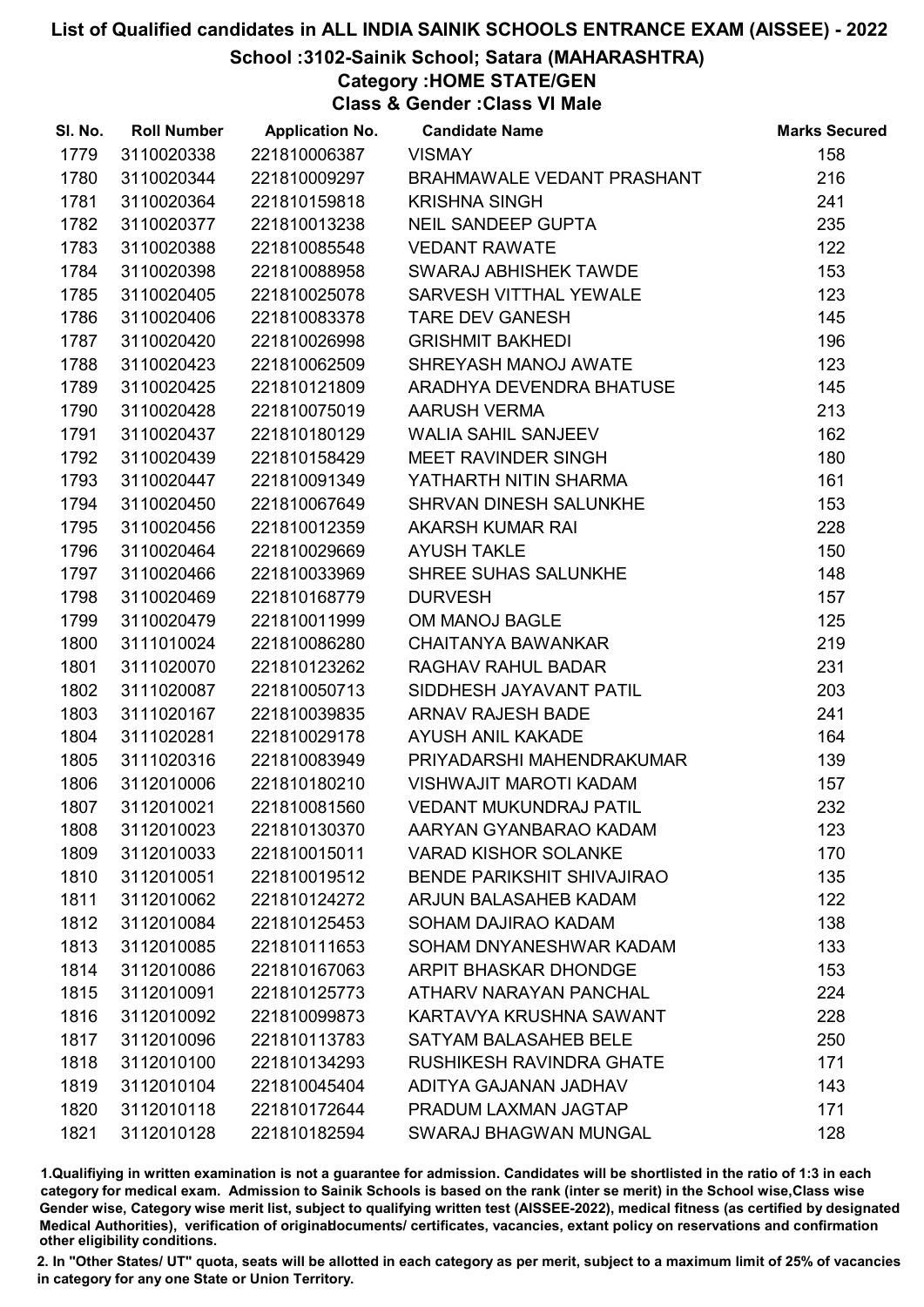# School :3102-Sainik School; Satara (MAHARASHTRA)

Category :HOME STATE/GEN

Class & Gender :Class VI Male

| SI. No. | <b>Roll Number</b> | <b>Application No.</b> | <b>Candidate Name</b>          | <b>Marks Secured</b> |
|---------|--------------------|------------------------|--------------------------------|----------------------|
| 1822    | 3112010135         | 221810144325           | <b>SHANKAR</b>                 | 155                  |
| 1823    | 3112010138         | 221810029635           | KRISHNA PRABHAKAR KADAM        | 171                  |
| 1824    | 3112010143         | 221810124755           | ANUJ SHIVLING HERE             | 199                  |
| 1825    | 3112010150         | 221810124206           | <b>GAURAV BALAJI AVCHAR</b>    | 194                  |
| 1826    | 3112020005         | 221810175610           | YASH VAIBHAV DESHMUKH          | 148                  |
| 1827    | 3112020014         | 221810094201           | SWARAJ HANMANTRAO NEVALE       | 220                  |
| 1828    | 3112020021         | 221810154341           | SURYAWANSHI ADITYA ANGAD       | 224                  |
| 1829    | 3112020033         | 221810159852           | <b>ADARSH GANESH BAMNE</b>     | 191                  |
| 1830    | 3112020035         | 221810011382           | PANKAJ MANIK KASAPURIKAR       | 216                  |
| 1831    | 3112020038         | 221810102103           | SHRIHARI RAMRAO YADAV          | 134                  |
| 1832    | 3112020048         | 221810023893           | <b>SHLOK SHIVAJI RAUT</b>      | 202                  |
| 1833    | 3112020085         | 221810083876           | SWARAJ KIRAN DONGLIKAR         | 164                  |
| 1834    | 3112020110         | 221810163398           | <b>ADITYA ANIL SHIRFULE</b>    | 191                  |
| 1835    | 3112020113         | 221810093919           | HARSHVARDHAN BALAJI            | 190                  |
| 1836    | 3112020118         | 221810170459           | <b>VISHVRAJ PANDIT KAWALE</b>  | 170                  |
| 1837    | 3112020127         | 221810155046           | GUNJAKAR NARAYAN RAMA          | 211                  |
| 1838    | 3112020134         | 221810186256           | KARTIK LAXMAN TAMBILE          | 177                  |
| 1839    | 3112020151         | 221810173596           | AKASH BHAGWAN SAWANT           | 232                  |
| 1840    | 3112020153         | 221810094207           | <b>SOHAM KAILAS PAWAR</b>      | 192                  |
| 1841    | 3112020160         | 221810124127           | DNYANESHWAR SUNIL PATANGE      | 193                  |
| 1842    | 3112020162         | 221810077137           | SARTHAK KAMLAKAR KURE          | 226                  |
| 1843    | 3112020168         | 221810092667           | <b>SAMARTH RAWTE</b>           | 213                  |
| 1844    | 3112020180         | 221810164518           | SWARAJ SHARAD ADKINE           | 140                  |
| 1845    | 3112020206         | 221810094898           | <b>PRATIK PARMESHWAR FAJGE</b> | 232                  |
| 1846    | 3112020210         | 221810049439           | KARAN ANANTA DUBE              | 193                  |
| 1847    | 3112020224         | 221810131199           | PARTH SANTOSH DAVNE            | 135                  |
| 1848    | 3113010017         | 221810187670           | KAPISH PAVAN AGRAWAL           | 190                  |
| 1849    | 3113010021         | 221810039780           | PRASANNA PRALHAD PATIL         | 227                  |
| 1850    | 3113010046         | 221810091861           | KAUSTUBH HEMANT ADHAV          | 254                  |
| 1851    | 3113010048         | 221810087481           | <b>ARNAV</b>                   | 165                  |
| 1852    | 3113010074         | 221810096792           | <b>ADITYA KUMAR JHA</b>        | 176                  |
| 1853    | 3113010100         | 221810047963           | SIDDHARTH SINGH                | 235                  |
| 1854    | 3113010103         | 221810078573           | PATIL SANSKAR CHARUDATTA       | 231                  |
| 1855    | 3113010107         | 221810012104           | ABHIRAJ BIRENDRA TIWARI        | 134                  |
| 1856    | 3113010132         | 221810085484           | <b>RITVIK GAURAV MAID</b>      | 127                  |
| 1857    | 3113010143         | 221810116855           | <b>MOHAMMED WASIM JHADWALE</b> | 186                  |
| 1858    | 3113010147         | 221810085265           | <b>JAY NAVNATH KHANDVE</b>     | 147                  |
| 1859    | 3113010159         | 221810082716           | <b>ANANT BHASKAR DAGALE</b>    | 160                  |
| 1860    | 3113010166         | 221810029066           | <b>ATHARVA</b>                 | 226                  |
| 1861    | 3113010173         | 221810130186           | PRAJWAL DINESH JAIN            | 206                  |
| 1862    | 3113010177         | 221810077607           | <b>KUNJ ROY</b>                | 157                  |
| 1863    | 3113010202         | 221810135397           | AADITYA UMAKANT PATIL          | 162                  |
| 1864    | 3113010208         | 221810074518           | <b>INDRANEEL RAHUL BORSE</b>   | 182                  |

1.Qualifiying in written examination is not a guarantee for admission. Candidates will be shortlisted in the ratio of 1:3 in each category for medical exam. Admission to Sainik Schools is based on the rank (inter se merit) in the School wise,Class wise Gender wise, Category wise merit list, subject to qualifying written test (AISSEE-2022), medical fitness (as certified by designated Medical Authorities), verification of originablocuments/ certificates, vacancies, extant policy on reservations and confirmation other eligibility conditions.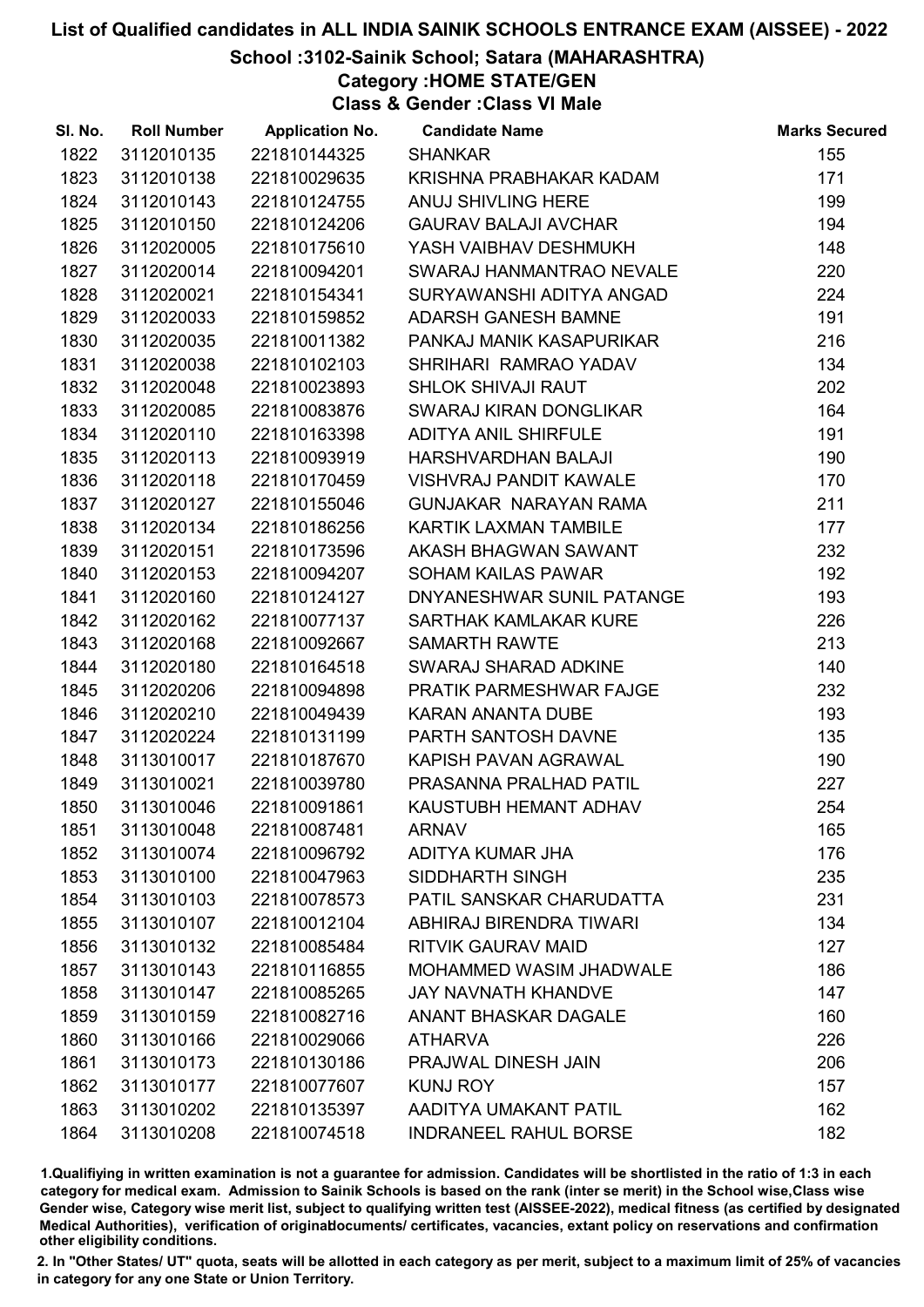# School :3102-Sainik School; Satara (MAHARASHTRA)

Category :HOME STATE/GEN

Class & Gender :Class VI Male

| SI. No. | <b>Roll Number</b> | <b>Application No.</b> | <b>Candidate Name</b>             | <b>Marks Secured</b> |
|---------|--------------------|------------------------|-----------------------------------|----------------------|
| 1865    | 3113010229         | 221810185109           | LOKESH PRASHANT SAPKAL            | 130                  |
| 1866    | 3113010265         | 221810130450           | <b>GITESH MAHENDRA JAIN</b>       | 125                  |
| 1867    | 3113010279         | 221810173012           | SAI BHAUPATIL MUNGASE             | 241                  |
| 1868    | 3113010302         | 221810034334           | DNYANDIP SATISH THAKARE           | 228                  |
| 1869    | 3113010306         | 221810102454           | <b>JADHAV AVISHKAR DAULAT</b>     | 156                  |
| 1870    | 3113010311         | 221810175284           | KORADE PARSHURAM SOPAN            | 156                  |
| 1871    | 3113010313         | 221810148984           | ANVAY AMBADAS SALPURE             | 220                  |
| 1872    | 3113010330         | 221810165565           | ADITYA BAPU PAGAR                 | 136                  |
| 1873    | 3113010347         | 221810157687           | PARTH RAVINDRA MAHANGARE          | 160                  |
| 1874    | 3114010002         | 221810050010           | <b>SHLOK PRAVIN POMAN</b>         | 251                  |
| 1875    | 3114010003         | 221810083010           | <b>GADSING PRANAV PRASHANT</b>    | 197                  |
| 1876    | 3114010015         | 221810143970           | RUDRA ARUN BABHULGAONKAR          | 225                  |
| 1877    | 3114010023         | 221810155211           | <b>RUDRA SANTOSH SHINDE</b>       | 151                  |
| 1878    | 3114010027         | 221810123121           | PRIYANSHU DATTATRAY               | 183                  |
| 1879    | 3114010038         | 221810038291           | <b>VIREN SANDIP CHACHAR</b>       | 240                  |
| 1880    | 3114010041         | 221810151002           | SARVADNYA SANTOSH WAGH            | 234                  |
| 1881    | 3114010045         | 221810119922           | <b>VIRAJ SANTOSH PADWAL</b>       | 250                  |
| 1882    | 3114010048         | 221810137932           | KACHARE VINAY ASHOK               | 245                  |
| 1883    | 3114010052         | 221810136052           | <b>VARADRAJ MAHADEV SOMARDE</b>   | 167                  |
| 1884    | 3114010062         | 221810062292           | ADARSH SANTOSH YADAV              | 163                  |
| 1885    | 3114010065         | 221810134203           | ZADE ADITYA NITIN                 | 181                  |
| 1886    | 3114010080         | 221810190743           | UTKARSH SANJAY LAVHARE            | 196                  |
| 1887    | 3114010083         | 221810184653           | <b>YADNESH</b>                    | 169                  |
| 1888    | 3114010084         | 221810177163           | <b>ANAND MANOJ KATE</b>           | 235                  |
| 1889    | 3114010090         | 221810197093           | <b>GANDHARV ANIL WAVHAL</b>       | 153                  |
| 1890    | 3114010092         | 221810164793           | <b>SATYAM GANESH PAWAR</b>        | 261                  |
| 1891    | 3114010095         | 221810196804           | JAMDAR SIDDHARATH SOMNATH         | 123                  |
| 1892    | 3114010101         | 221810149924           | SHOURYA DATTATRAYA CHASKAR        | 226                  |
| 1893    | 3114010102         | 221810038334           | PRANAV PRABHAKAR SATHE            | 170                  |
| 1894    | 3114010113         | 221810196074           | <b>JADHAV SHREERAJ SURAYAKANT</b> | 142                  |
| 1895    | 3114010117         | 221810093205           | <b>DURKAR SARTHAK SAMPAT</b>      | 128                  |
| 1896    | 3114010123         | 221810137155           | <b>RUGVED ARUN GODASE</b>         | 224                  |
| 1897    | 3114010128         | 221810157085           | <b>MISKIN PRUTHVIRAJ</b>          | 201                  |
| 1898    | 3114010133         | 221810110306           | <b>KUNAL SHEKHAR ERANDE</b>       | 212                  |
| 1899    | 3114010134         | 221810176306           | <b>VIRAJ RAJESH DAUNDKAR</b>      | 226                  |
| 1900    | 3114010141         | 221810163236           | <b>GAIKWAD SOHAM BALIBA</b>       | 140                  |
| 1901    | 3114020002         | 221810036100           | <b>SHIOM TANAJI KADAM</b>         | 162                  |
| 1902    | 3114020011         | 221810051800           | <b>MALHAR ASHOK BALKAWADE</b>     | 240                  |
| 1903    | 3114020021         | 221810010710           | <b>VEERPRATAPSINGH</b>            | 183                  |
| 1904    | 3114020051         | 221810096450           | <b>ATHARVA SATISH PATIL</b>       | 252                  |
| 1905    | 3114020053         | 221810153950           | PARTH UDAY KALASE                 | 146                  |
| 1906    | 3114020061         | 221810070860           | <b>KRISHNA RAMDAS BALWAD</b>      | 210                  |
| 1907    | 3114020088         | 221810045390           | <b>SACHIN THOMBARE</b>            | 130                  |

1.Qualifiying in written examination is not a guarantee for admission. Candidates will be shortlisted in the ratio of 1:3 in each category for medical exam. Admission to Sainik Schools is based on the rank (inter se merit) in the School wise,Class wise Gender wise, Category wise merit list, subject to qualifying written test (AISSEE-2022), medical fitness (as certified by designated Medical Authorities), verification of originablocuments/ certificates, vacancies, extant policy on reservations and confirmation other eligibility conditions.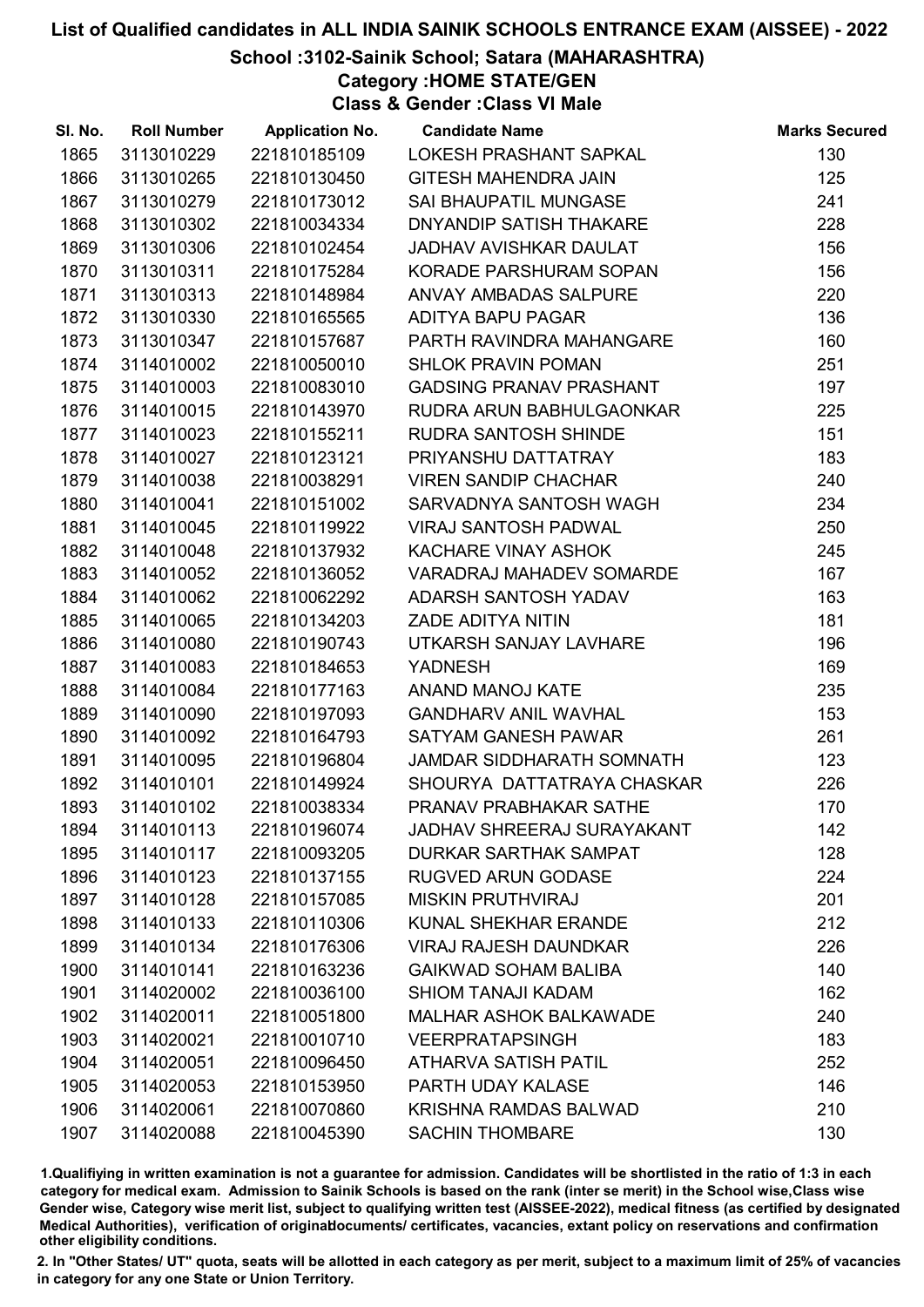# School :3102-Sainik School; Satara (MAHARASHTRA)

Category :HOME STATE/GEN

Class & Gender :Class VI Male

| SI. No. | <b>Roll Number</b> | <b>Application No.</b> | <b>Candidate Name</b>        | <b>Marks Secured</b> |
|---------|--------------------|------------------------|------------------------------|----------------------|
| 1908    | 3114020091         | 221810106590           | ARNAV KULDIP SHINDE          | 201                  |
| 1909    | 3114020096         | 221810142401           | <b>ADWAIT HEMANT PATIL</b>   | 129                  |
| 1910    | 3114020099         | 221810090701           | <b>DIGVIJAY PATIL</b>        | 218                  |
| 1911    | 3114020104         | 221810052211           | OM MAHENDRA SAWANT           | 230                  |
| 1912    | 3114020114         | 221810049021           | <b>SHOURYAN PRITAM KALE</b>  | 131                  |
| 1913    | 3114020127         | 221810109131           | <b>VEDANT VIJAY DABHADE</b>  | 246                  |
| 1914    | 3114020128         | 221810037331           | ADKAR DIGGAJ KISHORKUMAR     | 256                  |
| 1915    | 3114020131         | 221810085731           | SNEHAN SANTOSH HONAP         | 195                  |
| 1916    | 3114020135         | 221810148241           | ANUJ ABHIJEET PATIL          | 158                  |
| 1917    | 3114020139         | 221810029641           | <b>DABHADE DHAIRYASHIL</b>   | 236                  |
| 1918    | 3114020143         | 221810046941           | <b>MADHAV SHARMA</b>         | 169                  |
| 1919    | 3114020144         | 221810008941           | <b>SHAURYA BHALWAR</b>       | 258                  |
| 1920    | 3114020145         | 221810034051           | <b>ISHAAN YOGESH SUDRIK</b>  | 252                  |
| 1921    | 3114020169         | 221810133071           | <b>ONKAR DHERE</b>           | 165                  |
| 1922    | 3114020171         | 221810159371           | SAMARJEET DNYANESH LONDHE    | 123                  |
| 1923    | 3114020173         | 221810060571           | <b>JAYESH JHURIA</b>         | 171                  |
| 1924    | 3114020174         | 221810151571           | PRIYANSHU RANJAN SINHA       | 155                  |
| 1925    | 3114020180         | 221810104381           | RUTUJ RAVIKIRAN KULKARNI     | 197                  |
| 1926    | 3114020190         | 221810053791           | KUSHAL BHADORIYA             | 217                  |
| 1927    | 3114020196         | 221810020902           | <b>ARNAV RANE</b>            | 209                  |
| 1928    | 3114020198         | 221810024012           | SIDDHARTH SANJAY MORE        | 129                  |
| 1929    | 3114020216         | 221810133722           | SHAMBHURAJ PRASHANT PISAL    | 142                  |
| 1930    | 3114020220         | 221810115822           | <b>RUDRA</b>                 | 249                  |
| 1931    | 3114020228         | 221810061832           | PRITHVIJEET HIMMAT JADHAV    | 140                  |
| 1932    | 3114020239         | 221810034052           | VIVAAN UDAYAN MAJUMDAR       | 257                  |
| 1933    | 3114020247         | 221810082652           | <b>JAY SANDEEP KADAM</b>     | 179                  |
| 1934    | 3114020249         | 221810048062           | SHREYASH SUDARSHAN BHOSALE   | 134                  |
| 1935    | 3114020270         | 221810063182           | RUDRARAJE RAJEBHONSLE        | 157                  |
| 1936    | 3114020272         | 221810102382           | SPARSH MANGESH TARALKAR      | 180                  |
| 1937    | 3114020273         | 221810187382           | AARUSH VIKAS DESHMUKH        | 231                  |
| 1938    | 3114020274         | 221810001482           | <b>JANAK MAHESWARI</b>       | 191                  |
| 1939    | 3114020293         | 221810089103           | AYUSH ADINATH NARAWADE       | 162                  |
| 1940    | 3114020303         | 221810017313           | <b>RUSHIL KULKARNI</b>       | 183                  |
| 1941    | 3114020305         | 221810043613           | <b>KARTHIK PANKAJ WARKE</b>  | 212                  |
| 1942    | 3114020310         | 221810017913           | <b>SHUBHAM ASHISH</b>        | 243                  |
| 1943    | 3114020312         | 221810000123           | <b>AVANEESH SANDEEP PISE</b> | 179                  |
| 1944    | 3114020327         | 221810149833           | <b>VRUSHABH</b>              | 191                  |
| 1945    | 3114020329         | 221810163933           | <b>ARAV</b>                  | 173                  |
| 1946    | 3114020336         | 221810061743           | <b>ADITYA BHOITE</b>         | 127                  |
| 1947    | 3114020343         | 221810059353           | <b>KRISHNA SHAILESH MANE</b> | 199                  |
| 1948    | 3114020347         | 221810002163           | <b>ARSH MAGDUM</b>           | 127                  |
| 1949    | 3114020349         | 221810159363           | SHREYASH RAMDAS KASHID       | 151                  |
| 1950    | 3114020368         | 221810073683           | <b>SWAROOP DIPAK BHOSALE</b> | 176                  |

1.Qualifiying in written examination is not a guarantee for admission. Candidates will be shortlisted in the ratio of 1:3 in each category for medical exam. Admission to Sainik Schools is based on the rank (inter se merit) in the School wise,Class wise Gender wise, Category wise merit list, subject to qualifying written test (AISSEE-2022), medical fitness (as certified by designated Medical Authorities), verification of originablocuments/ certificates, vacancies, extant policy on reservations and confirmation other eligibility conditions.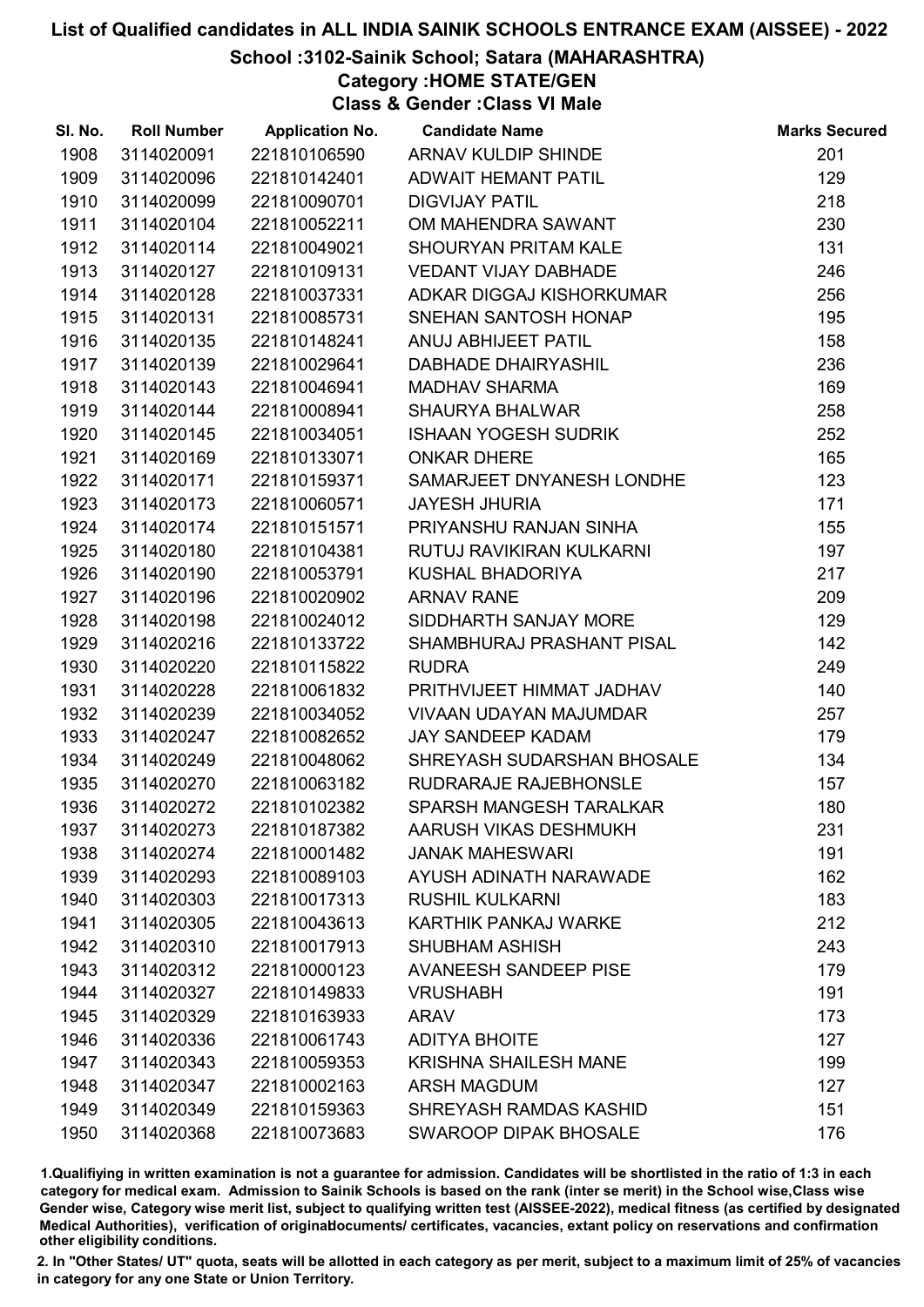# School :3102-Sainik School; Satara (MAHARASHTRA)

Category :HOME STATE/GEN

Class & Gender :Class VI Male

| SI. No. | <b>Roll Number</b> | <b>Application No.</b> | <b>Candidate Name</b>             |           | <b>Marks Secured</b> |
|---------|--------------------|------------------------|-----------------------------------|-----------|----------------------|
| 1951    | 3114020370         | 221810115883           | AMOGH RAHUL SURYAWANSHI           |           | 198                  |
| 1952    | 3114020371         | 221810066883           | <b>NIHAR</b>                      |           | 129                  |
| 1953    | 3114020379         | 221810023493           | ANISH WADNERKAR                   |           | 207                  |
| 1954    | 3114020389         | 221810117893           | <b>AKSHAT DUBEY</b>               |           | 161                  |
| 1955    | 3114020418         | 221810110334           | KARANDE AYUSH SOMNATH             |           | 144                  |
| 1956    | 3114020425         | 221810070834           | <b>SUTEJ</b>                      |           | 135                  |
| 1957    | 3114020444         | 221810000154           | ARNAV HARISH GAIKWAD              |           | 165                  |
| 1958    | 3114020472         | 221810142046           | <b>GAIKWAD UTKARSH SAMBHAJI</b>   |           | 179                  |
| 1959    | 3114020474         | 221810117546           | <b>SUSHANT PANKAJ BATHE</b>       |           | 127                  |
| 1960    | 3114020481         | 221810143386           | <b>VEDANT RAHUL TAKALKAR</b>      |           | 197                  |
| 1961    | 3114020508         | 221810086208           | SHOURYA PRAKASH SAWANT            |           | 203                  |
| 1962    | 3114020524         | 221810056768           | <b>BHAGAT SHREYASH YUVRAJ</b>     |           | 207                  |
| 1963    | 3114020529         | 221810022288           | YASHRAJE SANTOSH GAIKWAD          |           | 255                  |
| 1964    | 3114020549         | 221810110239           | PRATHAM PRADIP DHOKALE            |           | 256                  |
| 1965    | 3114020551         | 221810014539           | <b>SANSKAR</b>                    |           | 159                  |
| 1966    | 3114020558         | 221810183569           | <b>GAVHANE RAMESHWAR</b>          |           | 208                  |
| 1967    | 3114020560         | 221810054179           | <b>VIRAJ DATTATRAY BHOSALE</b>    |           | 255                  |
| 1968    | 3114030004         | 221810188654           | <b>ARYAN NITIN PAWAR</b>          |           | 147                  |
| 1969    | 3114030023         | 221810001174           | <b>VIVAN AMOL MANE</b>            |           | 269                  |
| 1970    | 3114030033         | 221810007774           | <b>SHRAWIL NAGRIKAR</b>           |           | 161                  |
| 1971    | 3114030046         | 221810154784           | SPARSH SAMPAT WADEKAR             |           | 224                  |
| 1972    | 3114030051         | 221810013594           | <b>AARAV RAWAL</b>                |           | 251                  |
| 1973    | 3114030056         | 221810111005           | ADITYA RAJENDRA SHINDE            |           | 206                  |
| 1974    | 3114030059         | 221810119005           | SOHAM BHAIRAV WADNE               |           | 151                  |
| 1975    | 3114030070         | 221810053615           | <b>SHLOK</b>                      |           | 141                  |
| 1976    | 3114030071         | 221810128715           | <b>VEDANT DADA BHOSALE</b>        |           | 155                  |
| 1977    | 3114030075         | 221810082025           | <b>KSHITIJ</b>                    |           | 255                  |
| 1978    | 3114030076         | 221810005225           | <b>SHRIRAJ GAWADE</b>             | <b>AR</b> | 155                  |
| 1979    | 3114030085         | 221810049135           | YATHARTH SANTOSH BANDAL           |           | 139                  |
| 1980    | 3114030088         | 221810010935           | SPARSH JIGNESH BHOSALE            |           | 275                  |
| 1981    | 3114030089         | 221810106045           | <b>MANAS ANIL PATIL</b>           |           | 143                  |
| 1982    | 3114030135         | 221810072295           | <b>CHAITANYA PRAKASH WAGHMARE</b> |           | 189                  |
| 1983    | 3114030140         | 221810149795           | <b>SAMARTH LONARI</b>             |           | 122                  |
| 1984    | 3114030154         | 221810085816           | <b>VIRAT</b>                      |           | 174                  |
| 1985    | 3114030177         | 221810045846           | <b>BABAR SHRAVAN SACHIN</b>       |           | 137                  |
| 1986    | 3114030190         | 221810056166           | PALASH JOSHI                      |           | 224                  |
| 1987    | 3114030208         | 221810123386           | <b>BHIKAN MANOJ YAWALKAR</b>      |           | 189                  |
| 1988    | 3114030232         | 221810048117           | ARADHYA ADITYA KURLEKAR           |           | 120                  |
| 1989    | 3114030250         | 221810110737           | <b>RISHIT MAHTO</b>               |           | 202                  |
| 1990    | 3114030256         | 221810066547           | AAYUSH JEETU PARDESHI             |           | 163                  |
| 1991    | 3114030269         | 221810072557           | AYUSH ASHOK BHOR                  |           | 136                  |
| 1992    | 3114030270         | 221810107557           | SIDDHARTH RAHUL MANE              |           | 146                  |
| 1993    | 3114030272         | 221810174657           | <b>SHARWIN PATIL</b>              |           | 149                  |

1.Qualifiying in written examination is not a guarantee for admission. Candidates will be shortlisted in the ratio of 1:3 in each category for medical exam. Admission to Sainik Schools is based on the rank (inter se merit) in the School wise,Class wise Gender wise, Category wise merit list, subject to qualifying written test (AISSEE-2022), medical fitness (as certified by designated Medical Authorities), verification of originablocuments/ certificates, vacancies, extant policy on reservations and confirmation other eligibility conditions.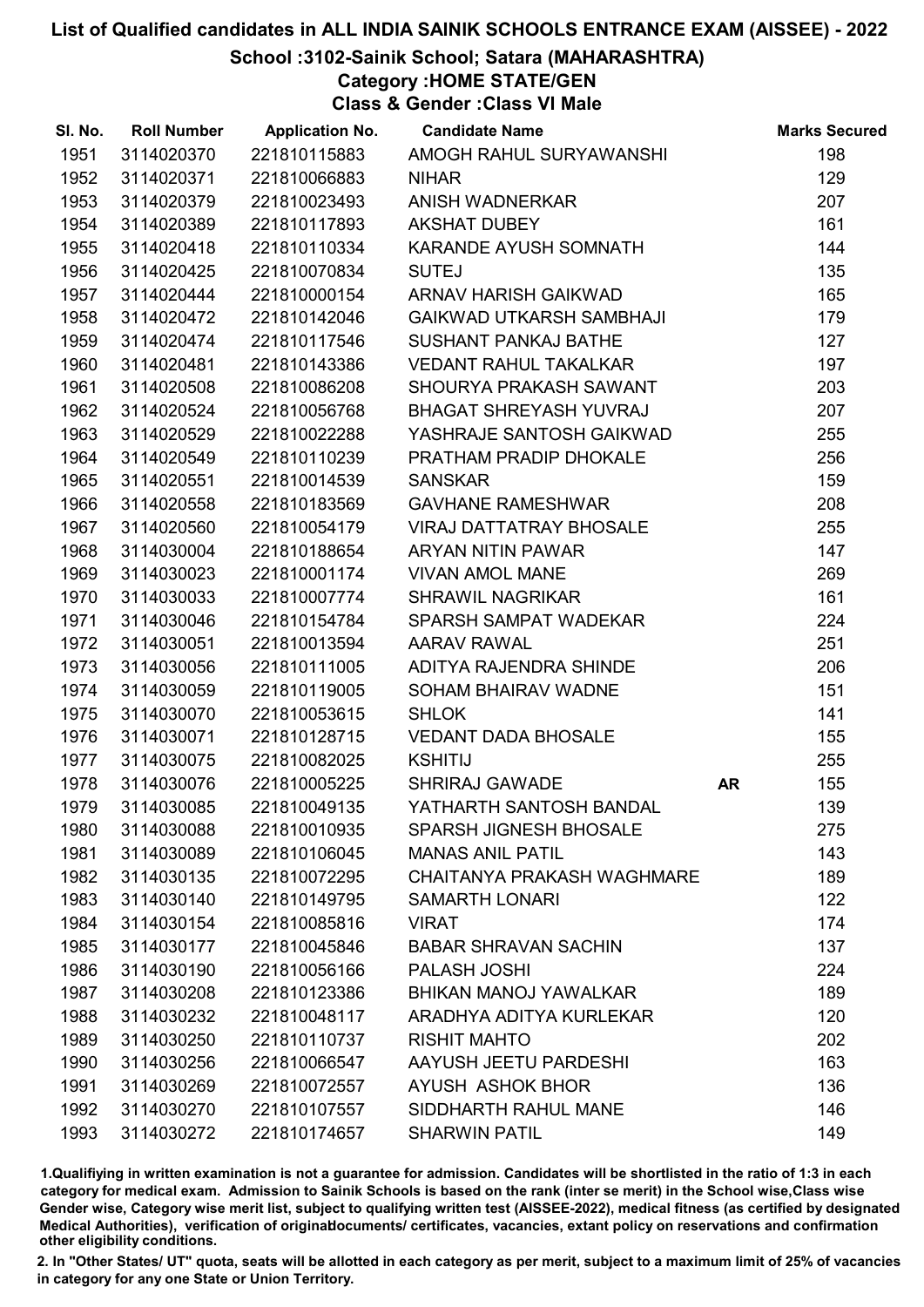# School :3102-Sainik School; Satara (MAHARASHTRA)

Category :HOME STATE/GEN

Class & Gender :Class VI Male

| SI. No. | <b>Roll Number</b> | <b>Application No.</b> | <b>Candidate Name</b>           | <b>Marks Secured</b> |
|---------|--------------------|------------------------|---------------------------------|----------------------|
| 1994    | 3114030277         | 221810022367           | SARTHAK JEEVAN GHODKE           | 232                  |
| 1995    | 3114030278         | 221810066367           | OM DATTATRAY KHESE              | 140                  |
| 1996    | 3114030286         | 221810049767           | ARNAV MAHADEV BAWAGE            | 210                  |
| 1997    | 3114030288         | 221810042967           | AARYAN SUNIL CHOUGULE           | 227                  |
| 1998    | 3114030295         | 221810180777           | <b>SAMARTH RASTOGI</b>          | 228                  |
| 1999    | 3114030299         | 221810053977           | <b>PRATHMESH</b>                | 152                  |
| 2000    | 3114030308         | 221810044887           | AYUSH KUMAR OJHA                | 158                  |
| 2001    | 3114030311         | 221810025397           | SARVESH VIJAY KARHEKAR          | 169                  |
| 2002    | 3114030320         | 221810121108           | NIKAM ARYAN NILESH              | 155                  |
| 2003    | 3114030332         | 221810156318           | <b>HETANSH JITENDRA BAVALE</b>  | 263                  |
| 2004    | 3114030338         | 221810138038           | <b>KAUSHAL RAJESH PATIL</b>     | 146                  |
| 2005    | 3114030349         | 221810053448           | KSHITIJ VISHAL DESHMUKH         | 150                  |
| 2006    | 3114030365         | 221810091278           | NEERAJ NILESH SHEVATE           | 131                  |
| 2007    | 3114030373         | 221810180978           | <b>CHAITANYA SANDIP PAWAR</b>   | 169                  |
| 2008    | 3114030377         | 221810042988           | AYUSH KUMAR SINGH               | 202                  |
| 2009    | 3114030380         | 221810025098           | <b>NISARG ANIL PAWAR</b>        | 221                  |
| 2010    | 3114030384         | 221810092698           | VARAD DHANKUMAR SHINDE          | 167                  |
| 2011    | 3114030389         | 221810098998           | <b>SWAMIRAJ PASALKAR</b>        | 167                  |
| 2012    | 3114030391         | 221810058309           | ANIRUDDHA MANISH GANAGE         | 152                  |
| 2013    | 3114030400         | 221810006019           | <b>SHLOK VIKAS KALE</b>         | 160                  |
| 2014    | 3114030401         | 221810033519           | ANKUR CHANDRASHEKHAR            | 265                  |
| 2015    | 3114030421         | 221810197239           | NITHILAN NITIN PATIL            | 187                  |
| 2016    | 3114030423         | 221810066439           | PARTH CHANDRAKANT PATIL         | 145                  |
| 2017    | 3114030447         | 221810047569           | RANVEER JALINDAR KADAM          | 159                  |
| 2018    | 3114030449         | 221810113769           | <b>RUDRA JANKAR</b>             | 135                  |
| 2019    | 3114030455         | 221810150079           | ARNAV RAJENDRA GAIKWAD          | 129                  |
| 2020    | 3114030458         | 221810122679           | ARJUN YOGESH LADKAT             | 134                  |
| 2021    | 3114030459         | 221810009779           | <b>SHADAB SAMEER SHAIKH</b>     | 123                  |
| 2022    | 3114030471         | 221810058199           | KULKARNI PRANAY SAGAR           | 182                  |
| 2023    | 3114030477         | 221810143899           | SHREE SANDEEP GHEWARI           | 163                  |
| 2024    | 3115010001         | 221810034100           | <b>TANMAY RAMCHANDRA GAWADE</b> | 259                  |
| 2025    | 3115010015         | 221810078120           | <b>ATHARV NITIN GAIKWAD</b>     | 129                  |
| 2026    | 3115010016         | 221810162030           | <b>VARADRAJ VINAYAK KADAM</b>   | 174                  |
| 2027    | 3115010017         | 221810057030           | <b>VEER JAYDEEP PRAVIN</b>      | 225                  |
| 2028    | 3115010018         | 221810170330           | DEVRAJ LAKSHMAN GHADGE          | 120                  |
| 2029    | 3115010020         | 221810105430           | <b>VEDANT MACHINDRA KAMTHE</b>  | 247                  |
| 2030    | 3115010028         | 221810094550           | <b>MANE SUMIT SACHIN</b>        | 192                  |
| 2031    | 3115010031         | 221810048060           | <b>MORE ABHAY VIJAY</b>         | 236                  |
| 2032    | 3115010034         | 221810143560           | RUDRA SACHIN JADHAV             | 229                  |
| 2033    | 3115010036         | 221810140660           | KADAM SHIVRAJ UMESH             | 263                  |
| 2034    | 3115010038         | 221810057660           | <b>ARYAN BHAGWAN PATIL</b>      | 197                  |
| 2035    | 3115010042         | 221810094570           | PATIL DHAIRYASHIL RAJENDRA      | 144                  |
| 2036    | 3115010043         | 221810037870           | YASHWARDHAN MAHESH              | 215                  |

1.Qualifiying in written examination is not a guarantee for admission. Candidates will be shortlisted in the ratio of 1:3 in each category for medical exam. Admission to Sainik Schools is based on the rank (inter se merit) in the School wise,Class wise Gender wise, Category wise merit list, subject to qualifying written test (AISSEE-2022), medical fitness (as certified by designated Medical Authorities), verification of originablocuments/ certificates, vacancies, extant policy on reservations and confirmation other eligibility conditions.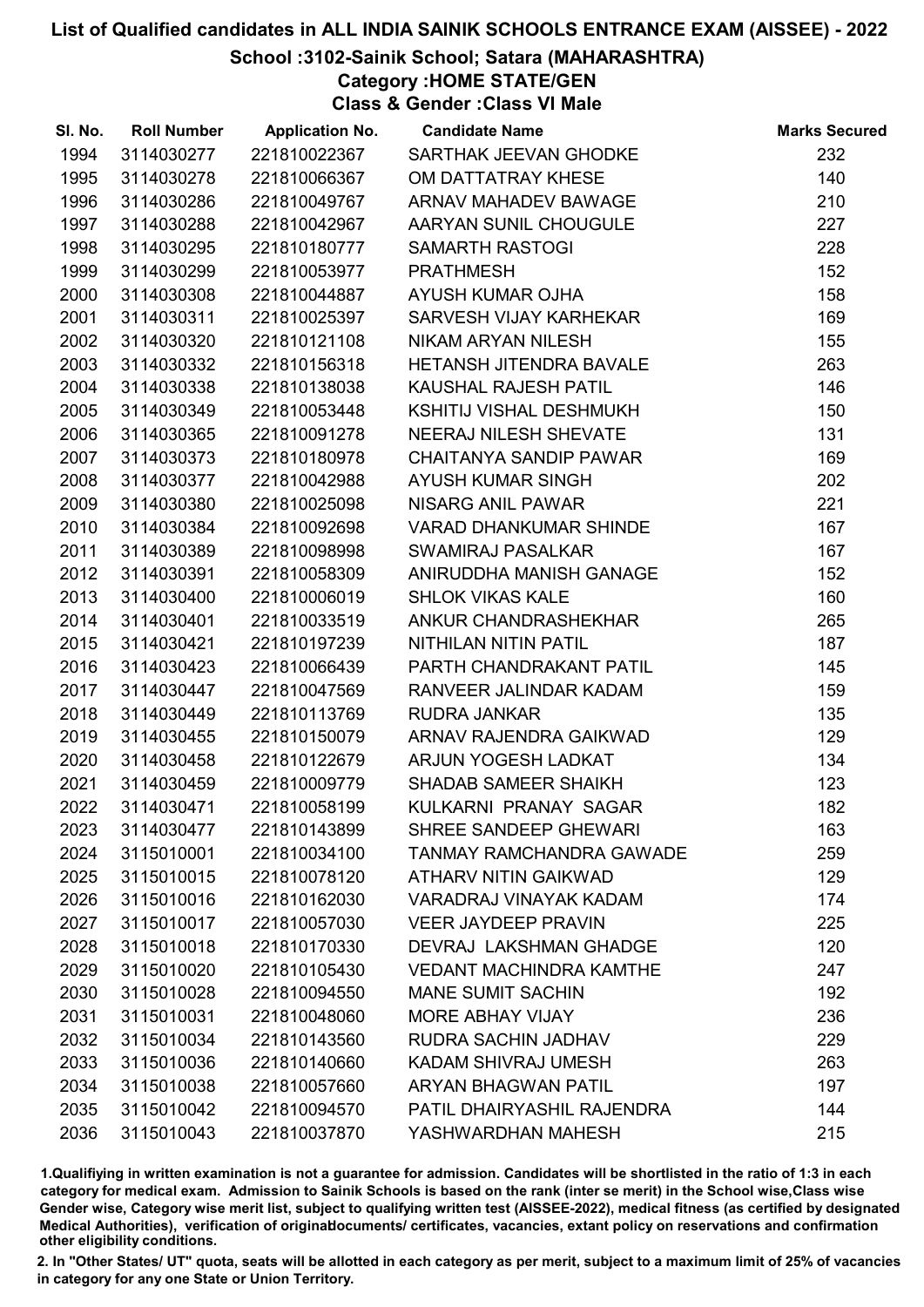# School :3102-Sainik School; Satara (MAHARASHTRA)

Category :HOME STATE/GEN

Class & Gender :Class VI Male

| SI. No. | <b>Roll Number</b> | <b>Application No.</b> | <b>Candidate Name</b>          |    | <b>Marks Secured</b> |
|---------|--------------------|------------------------|--------------------------------|----|----------------------|
| 2037    | 3115010047         | 221810034180           | <b>KSHITIJ AJIT HINGE</b>      |    | 230                  |
| 2038    | 3115010059         | 221810139890           | <b>VINAY SHARAD CHAVAN</b>     | CG | 156                  |
| 2039    | 3115010061         | 221810034101           | KAUSTUBH RAJENDRA MAGAR        |    | 264                  |
| 2040    | 3115010062         | 221810163201           | <b>SHAH SUBODH SANKET</b>      |    | 149                  |
| 2041    | 3115010068         | 221810172811           | RAJVARDHAN ANIL MANE           |    | 256                  |
| 2042    | 3115010075         | 221810011921           | NEEL SHIVPRASAD KAMERIKAR      |    | 206                  |
| 2043    | 3115010078         | 221810170031           | PRUTHVIRAJ VIJAY DHANAWADE     |    | 164                  |
| 2044    | 3115010081         | 221810062531           | AYUSH SANTOSH MORE             |    | 159                  |
| 2045    | 3115010082         | 221810124531           | <b>GAIKWAD HARSH SUNIL</b>     |    | 168                  |
| 2046    | 3115010084         | 221810095141           | SARTHAK RAJENDRA INGAWALE      |    | 245                  |
| 2047    | 3115010093         | 221810109751           | SWARAJ MAHENDRA PAWAR          |    | 184                  |
| 2048    | 3115010095         | 221810126261           | PRAJWAL PRAMOD PATIL           |    | 138                  |
| 2049    | 3115010099         | 221810165761           | PUSHKAR DEEPAK PIMPALE         |    | 224                  |
| 2050    | 3115010105         | 221810110671           | ANISH MADAN NALAWADE           |    | 166                  |
| 2051    | 3115010113         | 221810153781           | <b>JADHAV SIDDHARTH AJIT</b>   |    | 226                  |
| 2052    | 3115010114         | 221810196881           | <b>BABAR PRAGANYA VINOD</b>    |    | 227                  |
| 2053    | 3115010123         | 221810111791           | SHAHURAJ PRAMOD PHARANDE       |    | 152                  |
| 2054    | 3115010129         | 221810098502           | ANUJ MANGESH MANE              |    | 143                  |
| 2055    | 3115010131         | 221810077702           | <b>MAYANK MOHAN PAWAR</b>      |    | 133                  |
| 2056    | 3115010136         | 221810048112           | <b>OMKAR SATISH YADAV</b>      |    | 167                  |
| 2057    | 3115010137         | 221810034212           | SHRIMAY SHRIKANT PHADTARE      |    | 209                  |
| 2058    | 3115010139         | 221810092312           | AYUSH SUNIL NIMBALKAR          |    | 149                  |
| 2059    | 3115010141         | 221810163512           | AHAD ZAHIRABBAS SHAIKH         |    | 198                  |
| 2060    | 3115010143         | 221810088812           | <b>SANSKAR SHANKAR</b>         |    | 175                  |
| 2061    | 3115010155         | 221810034132           | ADITYA GORAKHNATH JADHAV       |    | 257                  |
| 2062    | 3115010167         | 221810060642           | SARTHAK ADHIKRAO NIKAM         |    | 242                  |
| 2063    | 3115010171         | 221810121942           | SHIVRAJ ARVIND BHOSALE         |    | 227                  |
| 2064    | 3115010177         | 221810028752           | SHIVAM DNYANDEO NIMBALKAR      |    | 256                  |
| 2065    | 3115010179         | 221810047852           | HARSHVARDHAN MADHAV DANGE      |    | 252                  |
| 2066    | 3115010182         | 221810131562           | <b>SARTHAK SAYAJI BABAR</b>    |    | 156                  |
| 2067    | 3115020005         | 221810161272           | RAJVARDHAN SAGAR SHINDE        |    | 150                  |
| 2068    | 3115020007         | 221810050472           | SHAMBHURAJ VILAS MASAL         |    | 189                  |
| 2069    | 3115020016         | 221810056482           | <b>SOHAM VILAS SABALE</b>      |    | 166                  |
| 2070    | 3115020026         | 221810034203           | PARTH TANAJI SARADE            |    | 259                  |
| 2071    | 3115020043         | 221810141813           | AARYA VIJAY NIMJE              |    | 130                  |
| 2072    | 3115020046         | 221810134913           | <b>RUDRA SAURABH PAWAR</b>     |    | 187                  |
| 2073    | 3115020061         | 221810111533           | KADAM SHANTANU HEMANT          |    | 136                  |
| 2074    | 3115020062         | 221810090043           | <b>ARJUN DHIRAJ PAWAR</b>      |    | 141                  |
| 2075    | 3115020072         | 221810192163           | <b>SAIRAJ SACHIN MAHANGADE</b> |    | 126                  |
| 2076    | 3115020078         | 221810130663           | <b>AYUSH SANTOSH GHADGE</b>    |    | 221                  |
| 2077    | 3115020080         | 221810120763           | <b>VIRAJ RAJARAM BAJUGADE</b>  |    | 180                  |
| 2078    | 3115020081         | 221810080763           | DHANRAJ KHANDERAO BHOSALE      |    | 210                  |
| 2079    | 3115020096         | 221810108783           | PATIL AYUSH APPASO             |    | 238                  |

1.Qualifiying in written examination is not a guarantee for admission. Candidates will be shortlisted in the ratio of 1:3 in each category for medical exam. Admission to Sainik Schools is based on the rank (inter se merit) in the School wise,Class wise Gender wise, Category wise merit list, subject to qualifying written test (AISSEE-2022), medical fitness (as certified by designated Medical Authorities), verification of originablocuments/ certificates, vacancies, extant policy on reservations and confirmation other eligibility conditions.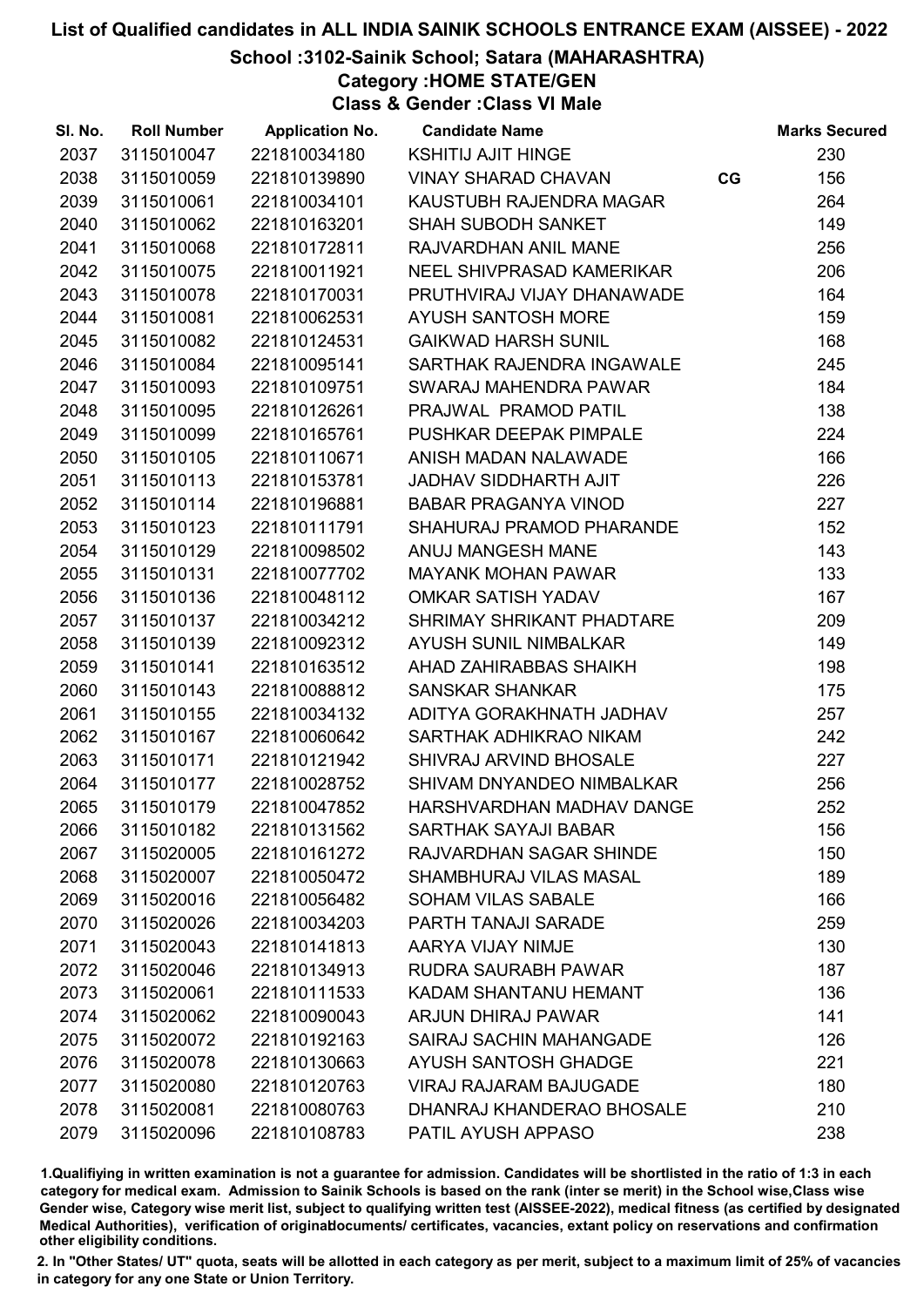# School :3102-Sainik School; Satara (MAHARASHTRA)

Category :HOME STATE/GEN

Class & Gender :Class VI Male

| 2080<br>3115020103<br>SOHAM VITTHAL SHIRKE<br>183<br>221810067193<br>2081<br>3115020113<br>221810088704<br>AVNISH ANIL SURYAWANSHI<br>159<br>2082<br>3115020115<br>221810044014<br>221<br>SUYASH CHANDRAKANT<br>2083<br>3115020118<br>251<br>221810034114<br><b>SHLOK ANIL NAGNE</b><br>256<br>2084<br>3115020123<br>SANSKAR SANTOSH PAWAR<br>221810136814<br>204<br>2085<br>3115020128<br>221810060324<br>AAYUSH YOGESH NIMBALKAR<br>2086<br>3115020133<br>221810051924<br>245<br>ANSHUMAN AMOL PAWAR<br>181<br>2087<br>3115020137<br>221810176734<br><b>ANMOL</b><br>2088<br>3115020140<br>MITRA ABHIJIT KULKARNI<br>172<br>221810058834<br>2089<br>3115020158<br>SHAMBHURAJ SHANKAR THORAT<br>130<br>221810134754<br>3115020163<br>ARNAV SAMADHAN INGAWALE<br>199<br>2090<br>221810037864<br>2091<br>187<br>3115020165<br>221810035174<br>ARNAV MAHESH KHARADE PATIL<br>150<br>2092<br>3115020172<br>221810093874<br>SULKE SARTHAK CHANDRAKANT<br>2093<br>3115020183<br>221810034094<br>247<br>SOHAM NANASO SHINDE<br>2094<br>3115020186<br>221810091494<br>201<br>SHAMBHURAJ GANESH DHADVE<br>2095<br>179<br>3115020188<br>221810073594<br><b>ARJUN AJIT RANAWARE</b><br>250<br>2096<br>3115020196<br>221810034105<br>SWAYAM MANOJ PAWAR<br>123<br>2097<br>3115020201<br>221810131505<br>MOHITE BHOUMIK GANESH<br>2098<br>3115020207<br>221810126415<br>122<br><b>SOHAM ANIL PATIL</b><br>2099<br>3115020209<br>135<br>221810012815<br><b>ARNAV AMOL MANE</b><br>212<br>2100<br>3115020215<br>221810090425<br>AAYUSH SACHIN POL<br>2101<br>3115020228<br>221810049545<br>148<br>ADHYAYAN DHUMAL<br>2102<br>3115020231<br>253<br>221810035745<br>RAJDEEP SANDEEP PATIL<br>2103<br>210<br>3115020232<br>221810146155<br><b>ARY ANIL BHANAGE</b><br>161<br>2104<br>3115020241<br>ADITYA RAMESHWAR CHAVAN<br>221810100265<br>2105<br>3115020263<br>197<br>221810063095<br>PRASANNA PRASHANT<br>2106<br>3115020264<br>SAISH TANAJI JADHAV<br>154<br>221810144095<br><b>BHOSALE RUDRANIL MAHESH</b><br>242<br>2107<br>3115020268<br>221810024395<br>224<br>2108<br>3115020271<br>221810085406<br><b>TANISH VISHNU PACHANGANE</b><br>2109<br><b>SHRITEJ MAHENDRA MOHITE</b><br>3115020278<br>221810124116<br>165<br>2110<br>246<br>3115020279<br>221810037116<br>ARYAN SAMBHAJI PAWAR<br>171<br>2111<br>3115020280<br>221810064616<br><b>SHIVAM HARIBHAU SASTE</b><br>2112<br>123<br>3115020290<br>221810061626<br><b>MANE YASHVARDHAN SANDEEP</b><br>2113<br>3115020299<br>221810130936<br>SHREENATH SHIVAJI RASKAR<br>189<br>2114<br>223<br>3115020315<br>221810014756<br><b>MAHADIK VEDANT HINDURAO</b><br>153<br>2115<br>3115020317<br>221810144956<br>SAMARTH MOHAN NIKAM<br>2116<br>3115020323<br>221810022966<br>SHREYASH DIPAK KADAM<br>148<br>2117<br>3115020340<br>221810142886<br>ANURAG SURYAKANT DABHADE<br>135<br>2118<br>225<br>3115020343<br>221810170096<br>PATIL RISHABH RAMESH<br>239<br>2119<br>3115020344<br>221810034096<br>ARYAN SAMADHAN THORAT<br>2120<br>3115020347<br>221810127196<br><b>CHINMAY DIPAK SAGARE</b><br>158<br>2121<br>3115020350<br>221810188596<br>ATHARV VISHWAS HINDULE<br>142 | SI. No. | <b>Roll Number</b> | <b>Application No.</b> | <b>Candidate Name</b> | <b>Marks Secured</b> |
|-------------------------------------------------------------------------------------------------------------------------------------------------------------------------------------------------------------------------------------------------------------------------------------------------------------------------------------------------------------------------------------------------------------------------------------------------------------------------------------------------------------------------------------------------------------------------------------------------------------------------------------------------------------------------------------------------------------------------------------------------------------------------------------------------------------------------------------------------------------------------------------------------------------------------------------------------------------------------------------------------------------------------------------------------------------------------------------------------------------------------------------------------------------------------------------------------------------------------------------------------------------------------------------------------------------------------------------------------------------------------------------------------------------------------------------------------------------------------------------------------------------------------------------------------------------------------------------------------------------------------------------------------------------------------------------------------------------------------------------------------------------------------------------------------------------------------------------------------------------------------------------------------------------------------------------------------------------------------------------------------------------------------------------------------------------------------------------------------------------------------------------------------------------------------------------------------------------------------------------------------------------------------------------------------------------------------------------------------------------------------------------------------------------------------------------------------------------------------------------------------------------------------------------------------------------------------------------------------------------------------------------------------------------------------------------------------------------------------------------------------------------------------------------------------------------------------------------------------------------------------------------------------------------------------------------------------------------------------------------------------------------------------------------------------------------------------------------------------------------------------|---------|--------------------|------------------------|-----------------------|----------------------|
|                                                                                                                                                                                                                                                                                                                                                                                                                                                                                                                                                                                                                                                                                                                                                                                                                                                                                                                                                                                                                                                                                                                                                                                                                                                                                                                                                                                                                                                                                                                                                                                                                                                                                                                                                                                                                                                                                                                                                                                                                                                                                                                                                                                                                                                                                                                                                                                                                                                                                                                                                                                                                                                                                                                                                                                                                                                                                                                                                                                                                                                                                                                         |         |                    |                        |                       |                      |
|                                                                                                                                                                                                                                                                                                                                                                                                                                                                                                                                                                                                                                                                                                                                                                                                                                                                                                                                                                                                                                                                                                                                                                                                                                                                                                                                                                                                                                                                                                                                                                                                                                                                                                                                                                                                                                                                                                                                                                                                                                                                                                                                                                                                                                                                                                                                                                                                                                                                                                                                                                                                                                                                                                                                                                                                                                                                                                                                                                                                                                                                                                                         |         |                    |                        |                       |                      |
|                                                                                                                                                                                                                                                                                                                                                                                                                                                                                                                                                                                                                                                                                                                                                                                                                                                                                                                                                                                                                                                                                                                                                                                                                                                                                                                                                                                                                                                                                                                                                                                                                                                                                                                                                                                                                                                                                                                                                                                                                                                                                                                                                                                                                                                                                                                                                                                                                                                                                                                                                                                                                                                                                                                                                                                                                                                                                                                                                                                                                                                                                                                         |         |                    |                        |                       |                      |
|                                                                                                                                                                                                                                                                                                                                                                                                                                                                                                                                                                                                                                                                                                                                                                                                                                                                                                                                                                                                                                                                                                                                                                                                                                                                                                                                                                                                                                                                                                                                                                                                                                                                                                                                                                                                                                                                                                                                                                                                                                                                                                                                                                                                                                                                                                                                                                                                                                                                                                                                                                                                                                                                                                                                                                                                                                                                                                                                                                                                                                                                                                                         |         |                    |                        |                       |                      |
|                                                                                                                                                                                                                                                                                                                                                                                                                                                                                                                                                                                                                                                                                                                                                                                                                                                                                                                                                                                                                                                                                                                                                                                                                                                                                                                                                                                                                                                                                                                                                                                                                                                                                                                                                                                                                                                                                                                                                                                                                                                                                                                                                                                                                                                                                                                                                                                                                                                                                                                                                                                                                                                                                                                                                                                                                                                                                                                                                                                                                                                                                                                         |         |                    |                        |                       |                      |
|                                                                                                                                                                                                                                                                                                                                                                                                                                                                                                                                                                                                                                                                                                                                                                                                                                                                                                                                                                                                                                                                                                                                                                                                                                                                                                                                                                                                                                                                                                                                                                                                                                                                                                                                                                                                                                                                                                                                                                                                                                                                                                                                                                                                                                                                                                                                                                                                                                                                                                                                                                                                                                                                                                                                                                                                                                                                                                                                                                                                                                                                                                                         |         |                    |                        |                       |                      |
|                                                                                                                                                                                                                                                                                                                                                                                                                                                                                                                                                                                                                                                                                                                                                                                                                                                                                                                                                                                                                                                                                                                                                                                                                                                                                                                                                                                                                                                                                                                                                                                                                                                                                                                                                                                                                                                                                                                                                                                                                                                                                                                                                                                                                                                                                                                                                                                                                                                                                                                                                                                                                                                                                                                                                                                                                                                                                                                                                                                                                                                                                                                         |         |                    |                        |                       |                      |
|                                                                                                                                                                                                                                                                                                                                                                                                                                                                                                                                                                                                                                                                                                                                                                                                                                                                                                                                                                                                                                                                                                                                                                                                                                                                                                                                                                                                                                                                                                                                                                                                                                                                                                                                                                                                                                                                                                                                                                                                                                                                                                                                                                                                                                                                                                                                                                                                                                                                                                                                                                                                                                                                                                                                                                                                                                                                                                                                                                                                                                                                                                                         |         |                    |                        |                       |                      |
|                                                                                                                                                                                                                                                                                                                                                                                                                                                                                                                                                                                                                                                                                                                                                                                                                                                                                                                                                                                                                                                                                                                                                                                                                                                                                                                                                                                                                                                                                                                                                                                                                                                                                                                                                                                                                                                                                                                                                                                                                                                                                                                                                                                                                                                                                                                                                                                                                                                                                                                                                                                                                                                                                                                                                                                                                                                                                                                                                                                                                                                                                                                         |         |                    |                        |                       |                      |
|                                                                                                                                                                                                                                                                                                                                                                                                                                                                                                                                                                                                                                                                                                                                                                                                                                                                                                                                                                                                                                                                                                                                                                                                                                                                                                                                                                                                                                                                                                                                                                                                                                                                                                                                                                                                                                                                                                                                                                                                                                                                                                                                                                                                                                                                                                                                                                                                                                                                                                                                                                                                                                                                                                                                                                                                                                                                                                                                                                                                                                                                                                                         |         |                    |                        |                       |                      |
|                                                                                                                                                                                                                                                                                                                                                                                                                                                                                                                                                                                                                                                                                                                                                                                                                                                                                                                                                                                                                                                                                                                                                                                                                                                                                                                                                                                                                                                                                                                                                                                                                                                                                                                                                                                                                                                                                                                                                                                                                                                                                                                                                                                                                                                                                                                                                                                                                                                                                                                                                                                                                                                                                                                                                                                                                                                                                                                                                                                                                                                                                                                         |         |                    |                        |                       |                      |
|                                                                                                                                                                                                                                                                                                                                                                                                                                                                                                                                                                                                                                                                                                                                                                                                                                                                                                                                                                                                                                                                                                                                                                                                                                                                                                                                                                                                                                                                                                                                                                                                                                                                                                                                                                                                                                                                                                                                                                                                                                                                                                                                                                                                                                                                                                                                                                                                                                                                                                                                                                                                                                                                                                                                                                                                                                                                                                                                                                                                                                                                                                                         |         |                    |                        |                       |                      |
|                                                                                                                                                                                                                                                                                                                                                                                                                                                                                                                                                                                                                                                                                                                                                                                                                                                                                                                                                                                                                                                                                                                                                                                                                                                                                                                                                                                                                                                                                                                                                                                                                                                                                                                                                                                                                                                                                                                                                                                                                                                                                                                                                                                                                                                                                                                                                                                                                                                                                                                                                                                                                                                                                                                                                                                                                                                                                                                                                                                                                                                                                                                         |         |                    |                        |                       |                      |
|                                                                                                                                                                                                                                                                                                                                                                                                                                                                                                                                                                                                                                                                                                                                                                                                                                                                                                                                                                                                                                                                                                                                                                                                                                                                                                                                                                                                                                                                                                                                                                                                                                                                                                                                                                                                                                                                                                                                                                                                                                                                                                                                                                                                                                                                                                                                                                                                                                                                                                                                                                                                                                                                                                                                                                                                                                                                                                                                                                                                                                                                                                                         |         |                    |                        |                       |                      |
|                                                                                                                                                                                                                                                                                                                                                                                                                                                                                                                                                                                                                                                                                                                                                                                                                                                                                                                                                                                                                                                                                                                                                                                                                                                                                                                                                                                                                                                                                                                                                                                                                                                                                                                                                                                                                                                                                                                                                                                                                                                                                                                                                                                                                                                                                                                                                                                                                                                                                                                                                                                                                                                                                                                                                                                                                                                                                                                                                                                                                                                                                                                         |         |                    |                        |                       |                      |
|                                                                                                                                                                                                                                                                                                                                                                                                                                                                                                                                                                                                                                                                                                                                                                                                                                                                                                                                                                                                                                                                                                                                                                                                                                                                                                                                                                                                                                                                                                                                                                                                                                                                                                                                                                                                                                                                                                                                                                                                                                                                                                                                                                                                                                                                                                                                                                                                                                                                                                                                                                                                                                                                                                                                                                                                                                                                                                                                                                                                                                                                                                                         |         |                    |                        |                       |                      |
|                                                                                                                                                                                                                                                                                                                                                                                                                                                                                                                                                                                                                                                                                                                                                                                                                                                                                                                                                                                                                                                                                                                                                                                                                                                                                                                                                                                                                                                                                                                                                                                                                                                                                                                                                                                                                                                                                                                                                                                                                                                                                                                                                                                                                                                                                                                                                                                                                                                                                                                                                                                                                                                                                                                                                                                                                                                                                                                                                                                                                                                                                                                         |         |                    |                        |                       |                      |
|                                                                                                                                                                                                                                                                                                                                                                                                                                                                                                                                                                                                                                                                                                                                                                                                                                                                                                                                                                                                                                                                                                                                                                                                                                                                                                                                                                                                                                                                                                                                                                                                                                                                                                                                                                                                                                                                                                                                                                                                                                                                                                                                                                                                                                                                                                                                                                                                                                                                                                                                                                                                                                                                                                                                                                                                                                                                                                                                                                                                                                                                                                                         |         |                    |                        |                       |                      |
|                                                                                                                                                                                                                                                                                                                                                                                                                                                                                                                                                                                                                                                                                                                                                                                                                                                                                                                                                                                                                                                                                                                                                                                                                                                                                                                                                                                                                                                                                                                                                                                                                                                                                                                                                                                                                                                                                                                                                                                                                                                                                                                                                                                                                                                                                                                                                                                                                                                                                                                                                                                                                                                                                                                                                                                                                                                                                                                                                                                                                                                                                                                         |         |                    |                        |                       |                      |
|                                                                                                                                                                                                                                                                                                                                                                                                                                                                                                                                                                                                                                                                                                                                                                                                                                                                                                                                                                                                                                                                                                                                                                                                                                                                                                                                                                                                                                                                                                                                                                                                                                                                                                                                                                                                                                                                                                                                                                                                                                                                                                                                                                                                                                                                                                                                                                                                                                                                                                                                                                                                                                                                                                                                                                                                                                                                                                                                                                                                                                                                                                                         |         |                    |                        |                       |                      |
|                                                                                                                                                                                                                                                                                                                                                                                                                                                                                                                                                                                                                                                                                                                                                                                                                                                                                                                                                                                                                                                                                                                                                                                                                                                                                                                                                                                                                                                                                                                                                                                                                                                                                                                                                                                                                                                                                                                                                                                                                                                                                                                                                                                                                                                                                                                                                                                                                                                                                                                                                                                                                                                                                                                                                                                                                                                                                                                                                                                                                                                                                                                         |         |                    |                        |                       |                      |
|                                                                                                                                                                                                                                                                                                                                                                                                                                                                                                                                                                                                                                                                                                                                                                                                                                                                                                                                                                                                                                                                                                                                                                                                                                                                                                                                                                                                                                                                                                                                                                                                                                                                                                                                                                                                                                                                                                                                                                                                                                                                                                                                                                                                                                                                                                                                                                                                                                                                                                                                                                                                                                                                                                                                                                                                                                                                                                                                                                                                                                                                                                                         |         |                    |                        |                       |                      |
|                                                                                                                                                                                                                                                                                                                                                                                                                                                                                                                                                                                                                                                                                                                                                                                                                                                                                                                                                                                                                                                                                                                                                                                                                                                                                                                                                                                                                                                                                                                                                                                                                                                                                                                                                                                                                                                                                                                                                                                                                                                                                                                                                                                                                                                                                                                                                                                                                                                                                                                                                                                                                                                                                                                                                                                                                                                                                                                                                                                                                                                                                                                         |         |                    |                        |                       |                      |
|                                                                                                                                                                                                                                                                                                                                                                                                                                                                                                                                                                                                                                                                                                                                                                                                                                                                                                                                                                                                                                                                                                                                                                                                                                                                                                                                                                                                                                                                                                                                                                                                                                                                                                                                                                                                                                                                                                                                                                                                                                                                                                                                                                                                                                                                                                                                                                                                                                                                                                                                                                                                                                                                                                                                                                                                                                                                                                                                                                                                                                                                                                                         |         |                    |                        |                       |                      |
|                                                                                                                                                                                                                                                                                                                                                                                                                                                                                                                                                                                                                                                                                                                                                                                                                                                                                                                                                                                                                                                                                                                                                                                                                                                                                                                                                                                                                                                                                                                                                                                                                                                                                                                                                                                                                                                                                                                                                                                                                                                                                                                                                                                                                                                                                                                                                                                                                                                                                                                                                                                                                                                                                                                                                                                                                                                                                                                                                                                                                                                                                                                         |         |                    |                        |                       |                      |
|                                                                                                                                                                                                                                                                                                                                                                                                                                                                                                                                                                                                                                                                                                                                                                                                                                                                                                                                                                                                                                                                                                                                                                                                                                                                                                                                                                                                                                                                                                                                                                                                                                                                                                                                                                                                                                                                                                                                                                                                                                                                                                                                                                                                                                                                                                                                                                                                                                                                                                                                                                                                                                                                                                                                                                                                                                                                                                                                                                                                                                                                                                                         |         |                    |                        |                       |                      |
|                                                                                                                                                                                                                                                                                                                                                                                                                                                                                                                                                                                                                                                                                                                                                                                                                                                                                                                                                                                                                                                                                                                                                                                                                                                                                                                                                                                                                                                                                                                                                                                                                                                                                                                                                                                                                                                                                                                                                                                                                                                                                                                                                                                                                                                                                                                                                                                                                                                                                                                                                                                                                                                                                                                                                                                                                                                                                                                                                                                                                                                                                                                         |         |                    |                        |                       |                      |
|                                                                                                                                                                                                                                                                                                                                                                                                                                                                                                                                                                                                                                                                                                                                                                                                                                                                                                                                                                                                                                                                                                                                                                                                                                                                                                                                                                                                                                                                                                                                                                                                                                                                                                                                                                                                                                                                                                                                                                                                                                                                                                                                                                                                                                                                                                                                                                                                                                                                                                                                                                                                                                                                                                                                                                                                                                                                                                                                                                                                                                                                                                                         |         |                    |                        |                       |                      |
|                                                                                                                                                                                                                                                                                                                                                                                                                                                                                                                                                                                                                                                                                                                                                                                                                                                                                                                                                                                                                                                                                                                                                                                                                                                                                                                                                                                                                                                                                                                                                                                                                                                                                                                                                                                                                                                                                                                                                                                                                                                                                                                                                                                                                                                                                                                                                                                                                                                                                                                                                                                                                                                                                                                                                                                                                                                                                                                                                                                                                                                                                                                         |         |                    |                        |                       |                      |
|                                                                                                                                                                                                                                                                                                                                                                                                                                                                                                                                                                                                                                                                                                                                                                                                                                                                                                                                                                                                                                                                                                                                                                                                                                                                                                                                                                                                                                                                                                                                                                                                                                                                                                                                                                                                                                                                                                                                                                                                                                                                                                                                                                                                                                                                                                                                                                                                                                                                                                                                                                                                                                                                                                                                                                                                                                                                                                                                                                                                                                                                                                                         |         |                    |                        |                       |                      |
|                                                                                                                                                                                                                                                                                                                                                                                                                                                                                                                                                                                                                                                                                                                                                                                                                                                                                                                                                                                                                                                                                                                                                                                                                                                                                                                                                                                                                                                                                                                                                                                                                                                                                                                                                                                                                                                                                                                                                                                                                                                                                                                                                                                                                                                                                                                                                                                                                                                                                                                                                                                                                                                                                                                                                                                                                                                                                                                                                                                                                                                                                                                         |         |                    |                        |                       |                      |
|                                                                                                                                                                                                                                                                                                                                                                                                                                                                                                                                                                                                                                                                                                                                                                                                                                                                                                                                                                                                                                                                                                                                                                                                                                                                                                                                                                                                                                                                                                                                                                                                                                                                                                                                                                                                                                                                                                                                                                                                                                                                                                                                                                                                                                                                                                                                                                                                                                                                                                                                                                                                                                                                                                                                                                                                                                                                                                                                                                                                                                                                                                                         |         |                    |                        |                       |                      |
|                                                                                                                                                                                                                                                                                                                                                                                                                                                                                                                                                                                                                                                                                                                                                                                                                                                                                                                                                                                                                                                                                                                                                                                                                                                                                                                                                                                                                                                                                                                                                                                                                                                                                                                                                                                                                                                                                                                                                                                                                                                                                                                                                                                                                                                                                                                                                                                                                                                                                                                                                                                                                                                                                                                                                                                                                                                                                                                                                                                                                                                                                                                         |         |                    |                        |                       |                      |
|                                                                                                                                                                                                                                                                                                                                                                                                                                                                                                                                                                                                                                                                                                                                                                                                                                                                                                                                                                                                                                                                                                                                                                                                                                                                                                                                                                                                                                                                                                                                                                                                                                                                                                                                                                                                                                                                                                                                                                                                                                                                                                                                                                                                                                                                                                                                                                                                                                                                                                                                                                                                                                                                                                                                                                                                                                                                                                                                                                                                                                                                                                                         |         |                    |                        |                       |                      |
|                                                                                                                                                                                                                                                                                                                                                                                                                                                                                                                                                                                                                                                                                                                                                                                                                                                                                                                                                                                                                                                                                                                                                                                                                                                                                                                                                                                                                                                                                                                                                                                                                                                                                                                                                                                                                                                                                                                                                                                                                                                                                                                                                                                                                                                                                                                                                                                                                                                                                                                                                                                                                                                                                                                                                                                                                                                                                                                                                                                                                                                                                                                         |         |                    |                        |                       |                      |
|                                                                                                                                                                                                                                                                                                                                                                                                                                                                                                                                                                                                                                                                                                                                                                                                                                                                                                                                                                                                                                                                                                                                                                                                                                                                                                                                                                                                                                                                                                                                                                                                                                                                                                                                                                                                                                                                                                                                                                                                                                                                                                                                                                                                                                                                                                                                                                                                                                                                                                                                                                                                                                                                                                                                                                                                                                                                                                                                                                                                                                                                                                                         |         |                    |                        |                       |                      |
|                                                                                                                                                                                                                                                                                                                                                                                                                                                                                                                                                                                                                                                                                                                                                                                                                                                                                                                                                                                                                                                                                                                                                                                                                                                                                                                                                                                                                                                                                                                                                                                                                                                                                                                                                                                                                                                                                                                                                                                                                                                                                                                                                                                                                                                                                                                                                                                                                                                                                                                                                                                                                                                                                                                                                                                                                                                                                                                                                                                                                                                                                                                         |         |                    |                        |                       |                      |
|                                                                                                                                                                                                                                                                                                                                                                                                                                                                                                                                                                                                                                                                                                                                                                                                                                                                                                                                                                                                                                                                                                                                                                                                                                                                                                                                                                                                                                                                                                                                                                                                                                                                                                                                                                                                                                                                                                                                                                                                                                                                                                                                                                                                                                                                                                                                                                                                                                                                                                                                                                                                                                                                                                                                                                                                                                                                                                                                                                                                                                                                                                                         |         |                    |                        |                       |                      |
|                                                                                                                                                                                                                                                                                                                                                                                                                                                                                                                                                                                                                                                                                                                                                                                                                                                                                                                                                                                                                                                                                                                                                                                                                                                                                                                                                                                                                                                                                                                                                                                                                                                                                                                                                                                                                                                                                                                                                                                                                                                                                                                                                                                                                                                                                                                                                                                                                                                                                                                                                                                                                                                                                                                                                                                                                                                                                                                                                                                                                                                                                                                         |         |                    |                        |                       |                      |
|                                                                                                                                                                                                                                                                                                                                                                                                                                                                                                                                                                                                                                                                                                                                                                                                                                                                                                                                                                                                                                                                                                                                                                                                                                                                                                                                                                                                                                                                                                                                                                                                                                                                                                                                                                                                                                                                                                                                                                                                                                                                                                                                                                                                                                                                                                                                                                                                                                                                                                                                                                                                                                                                                                                                                                                                                                                                                                                                                                                                                                                                                                                         |         |                    |                        |                       |                      |
|                                                                                                                                                                                                                                                                                                                                                                                                                                                                                                                                                                                                                                                                                                                                                                                                                                                                                                                                                                                                                                                                                                                                                                                                                                                                                                                                                                                                                                                                                                                                                                                                                                                                                                                                                                                                                                                                                                                                                                                                                                                                                                                                                                                                                                                                                                                                                                                                                                                                                                                                                                                                                                                                                                                                                                                                                                                                                                                                                                                                                                                                                                                         |         |                    |                        |                       |                      |
|                                                                                                                                                                                                                                                                                                                                                                                                                                                                                                                                                                                                                                                                                                                                                                                                                                                                                                                                                                                                                                                                                                                                                                                                                                                                                                                                                                                                                                                                                                                                                                                                                                                                                                                                                                                                                                                                                                                                                                                                                                                                                                                                                                                                                                                                                                                                                                                                                                                                                                                                                                                                                                                                                                                                                                                                                                                                                                                                                                                                                                                                                                                         |         |                    |                        |                       |                      |
|                                                                                                                                                                                                                                                                                                                                                                                                                                                                                                                                                                                                                                                                                                                                                                                                                                                                                                                                                                                                                                                                                                                                                                                                                                                                                                                                                                                                                                                                                                                                                                                                                                                                                                                                                                                                                                                                                                                                                                                                                                                                                                                                                                                                                                                                                                                                                                                                                                                                                                                                                                                                                                                                                                                                                                                                                                                                                                                                                                                                                                                                                                                         | 2122    | 3115020351         | 221810069696           | PHALKE SHLOK RAVINDRA | 182                  |

1.Qualifiying in written examination is not a guarantee for admission. Candidates will be shortlisted in the ratio of 1:3 in each category for medical exam. Admission to Sainik Schools is based on the rank (inter se merit) in the School wise,Class wise Gender wise, Category wise merit list, subject to qualifying written test (AISSEE-2022), medical fitness (as certified by designated Medical Authorities), verification of originablocuments/ certificates, vacancies, extant policy on reservations and confirmation other eligibility conditions.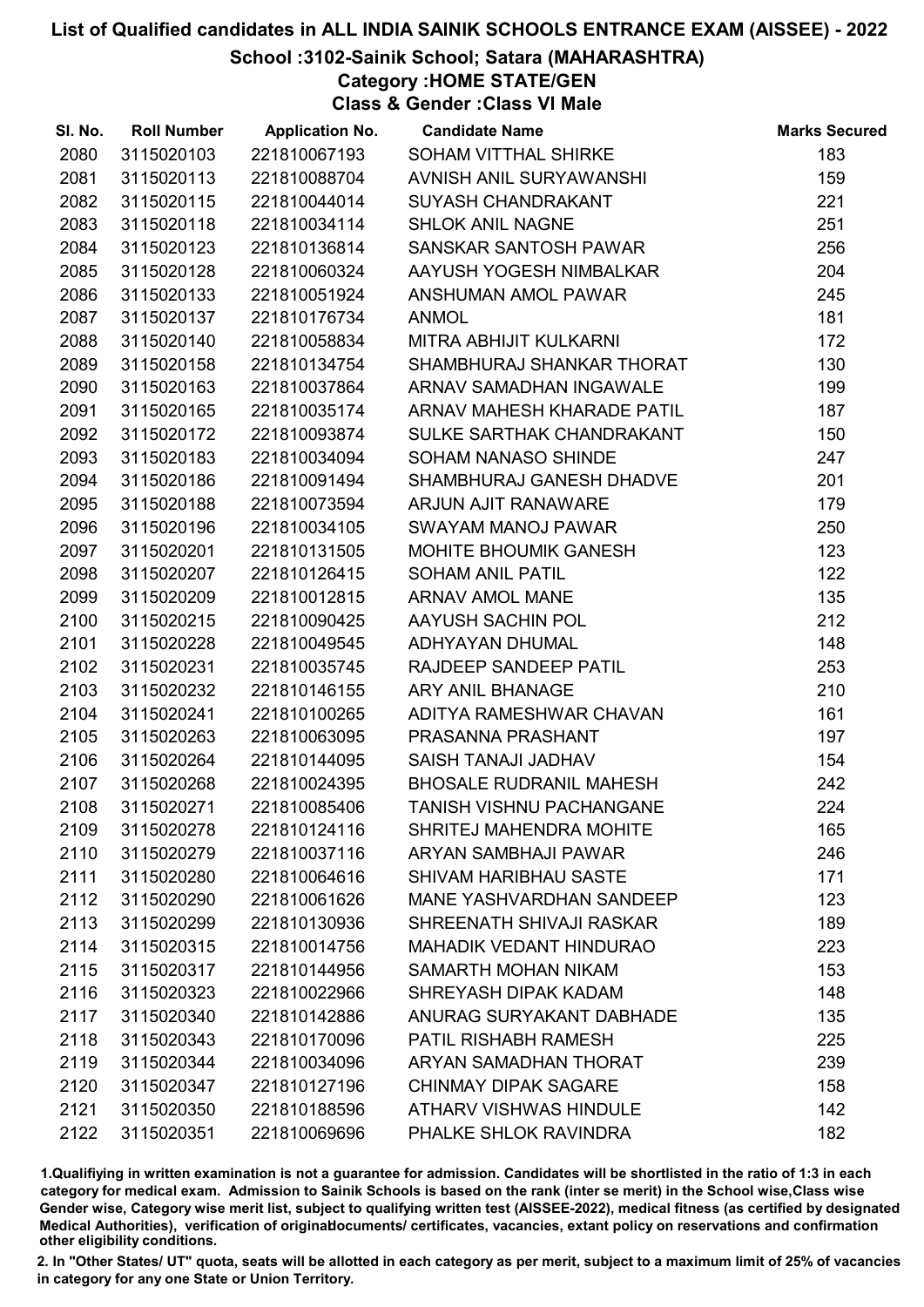# School :3102-Sainik School; Satara (MAHARASHTRA)

Category :HOME STATE/GEN

Class & Gender :Class VI Male

| SI. No. | <b>Roll Number</b> | <b>Application No.</b> | <b>Candidate Name</b>             |            | <b>Marks Secured</b> |
|---------|--------------------|------------------------|-----------------------------------|------------|----------------------|
| 2123    | 3115020371         | 221810034227           | SHREYASH NILESH SHINDE            |            | 135                  |
| 2124    | 3115020380         | 221810069637           | ADIRAJ SANTOSH RANAWARE           |            | 272                  |
| 2125    | 3115020397         | 221810034157           | SANKET BANDU KAMATE               |            | 213                  |
| 2126    | 3115020400         | 221810140757           | <b>MANTHAN MAHENDRA THORAT</b>    |            | 215                  |
| 2127    | 3115020404         | 221810083467           | PRATHAMESH AJIT CHATURE           |            | 197                  |
| 2128    | 3115020422         | 221810136387           | ARIHANT BHALCHANDRA PATIL         |            | 129                  |
| 2129    | 3115020430         | 221810034097           | DEVDATT SAINATH KADAM             |            | 268                  |
| 2130    | 3115020437         | 221810115897           | RATNARAJ VIJAY GAIKWAD            |            | 228                  |
| 2131    | 3115020439         | 221810138008           | OM SUDHIR PAWAR                   |            | 157                  |
| 2132    | 3115020440         | 221810038208           | KUNAL NILESH GOLE                 |            | 199                  |
| 2133    | 3115020442         | 221810063408           | <b>VEDANT SATISH SATHE</b>        |            | 225                  |
| 2134    | 3115020450         | 221810065218           | <b>JADHAV OM RAJKUMAR</b>         |            | 207                  |
| 2135    | 3115020458         | 221810138918           | <b>GOSAVI JAY APPASAHEB</b>       |            | 129                  |
| 2136    | 3115020466         | 221810174038           | <b>SHREYAS MAHESHKUMAR</b>        |            | 202                  |
| 2137    | 3115020475         | 221810086938           | <b>VEDANT SHRIDHAR JADHAV</b>     |            | 234                  |
| 2138    | 3115020489         | 221810033568           | <b>RAJVEER UTTAM BHOITE</b>       |            | 247                  |
| 2139    | 3115020492         | 221810173868           | <b>VEDANT DHANSING SHINDE</b>     |            | 123                  |
| 2140    | 3115030005         | 221810141300           | DURGESH DHANRAJ DEVARE            |            | 134                  |
| 2141    | 3115030013         | 221810154020           | SACHIN SAMADHAN JADHAV            |            | 190                  |
| 2142    | 3115030017         | 221810041030           | <b>BHOITE RAJVARDHAN PRASHANT</b> |            | 227                  |
| 2143    | 3115030018         | 221810004030           | RISHANT RAMCHANDRA KADAM          |            | 195                  |
| 2144    | 3115030022         | 221810034430           | SWARAJ RANJEET PATIL              |            | 172                  |
| 2145    | 3115030023         | 221810075530           | PARTH SANJAY PHADATARE            |            | 131                  |
| 2146    | 3115030025         | 221810034830           | <b>ADITYA DESHMUKH</b>            |            | 138                  |
| 2147    | 3115030044         | 221810025660           | NITESH RAHUL PISAL                |            | 257                  |
| 2148    | 3115030046         | 221810140860           | <b>VARUN KHUSHAL BHOSALE</b>      |            | 133                  |
| 2149    | 3115030048         | 221810184070           | <b>MANE ASHISH VIVEK</b>          |            | 219                  |
| 2150    | 3115030051         | 221810082570           | ADITYA AMIT POTEKAR               |            | 247                  |
| 2151    | 3115030066         | 221810071701           | <b>AARAV PRAMOD PATIL</b>         | <b>WOS</b> | 181                  |
| 2152    | 3115030067         | 221810076801           | JAYRAJ MANOJKUMAR BHOSALE         |            | 133                  |
| 2153    | 3115030075         | 221810070711           | RUDRA PRASHANT SHINGATE           |            | 169                  |
| 2154    | 3115030093         | 221810044731           | AMEY SACHIN JAGDALE               |            | 169                  |
| 2155    | 3115030096         | 221810001931           | SARTHAK SHIVAJI NANAWARE          |            | 202                  |
| 2156    | 3115030097         | 221810163931           | NIRANJAN YOGESH KULKARNI          |            | 137                  |
| 2157    | 3115030106         | 221810018841           | ONKAR RAMRAO ALAWEKAR             |            | 260                  |
| 2158    | 3115030118         | 221810029551           | <b>RAJWARDHAN</b>                 |            | 193                  |
| 2159    | 3115030120         | 221810120751           | SHINDE VEDANT VIJAY               |            | 234                  |
| 2160    | 3115030123         | 221810078851           | NIKAM ATHARVA VIKAS               |            | 211                  |
| 2161    | 3115030128         | 221810013361           | DEEP SANTOSH JADHAV               |            | 188                  |
| 2162    | 3115030137         | 221810082871           | <b>TEJAS PRAVIN JADHAV</b>        |            | 188                  |
| 2163    | 3115030145         | 221810128891           | <b>BABAR OM ARVIND</b>            |            | 250                  |
| 2164    | 3115030148         | 221810083502           | <b>DEVRAJ ARUN CHAVAN</b>         |            | 120                  |
| 2165    | 3115030168         | 221810050932           | <b>RUSHIKESH</b>                  |            | 151                  |

1.Qualifiying in written examination is not a guarantee for admission. Candidates will be shortlisted in the ratio of 1:3 in each category for medical exam. Admission to Sainik Schools is based on the rank (inter se merit) in the School wise,Class wise Gender wise, Category wise merit list, subject to qualifying written test (AISSEE-2022), medical fitness (as certified by designated Medical Authorities), verification of originablocuments/ certificates, vacancies, extant policy on reservations and confirmation other eligibility conditions.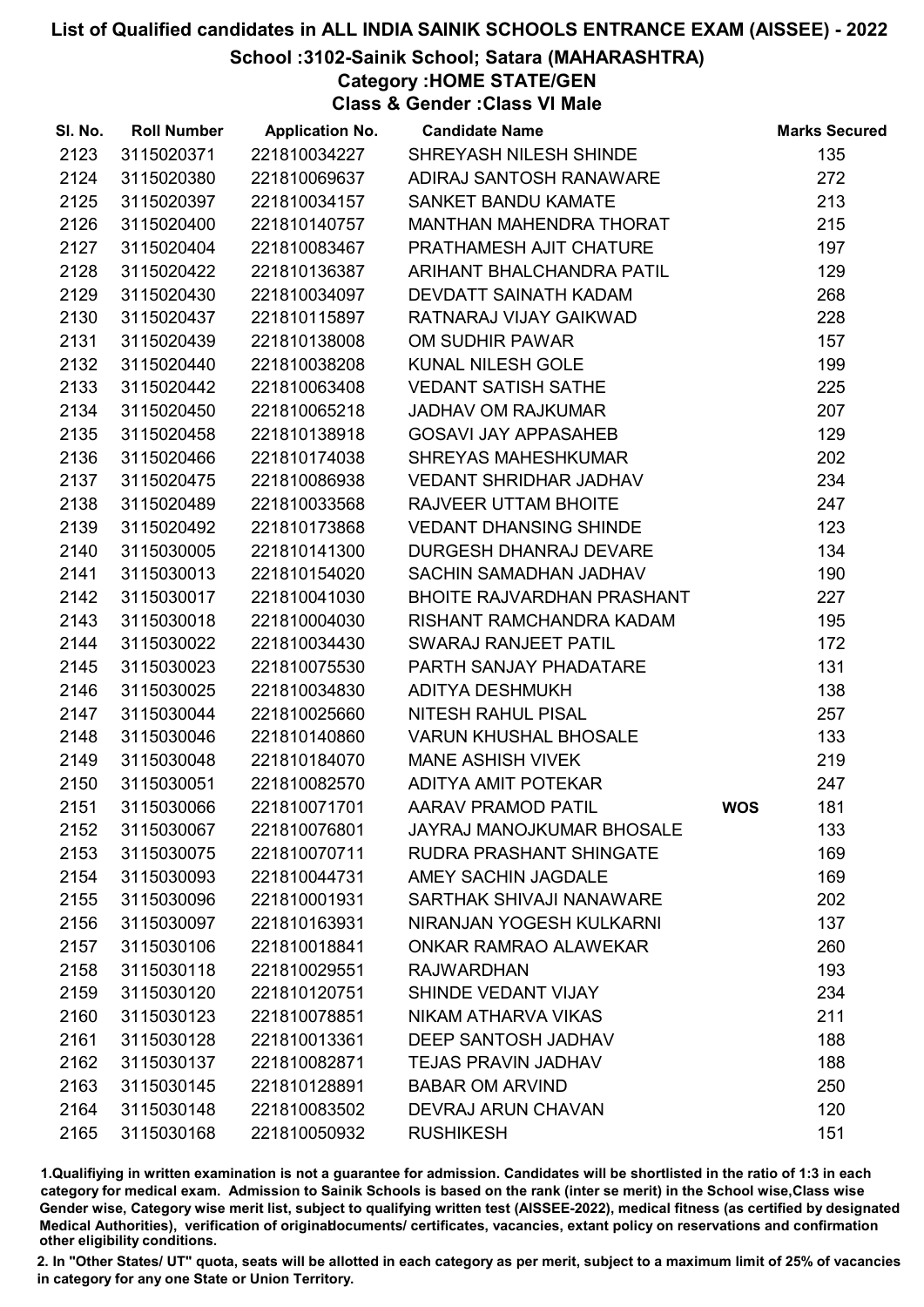# School :3102-Sainik School; Satara (MAHARASHTRA)

Category :HOME STATE/GEN

Class & Gender :Class VI Male

| SI. No. | <b>Roll Number</b> | <b>Application No.</b> | <b>Candidate Name</b>             | <b>Marks Secured</b> |
|---------|--------------------|------------------------|-----------------------------------|----------------------|
| 2166    | 3115030171         | 221810050442           | DHAME ATHARVA DHANAJI             | 272                  |
| 2167    | 3115030174         | 221810108052           | BHANDVALKAR HARSH YUVRAJ          | 216                  |
| 2168    | 3115030175         | 221810070152           | SARTHAK YOGESH PAWAR              | 121                  |
| 2169    | 3115030203         | 221810129892           | PRANAV SATISH JADHAV              | 131                  |
| 2170    | 3115030211         | 221810087903           | YASH DATTATRAY GHARGE             | 219                  |
| 2171    | 3115030212         | 221810122013           | JADHAV NIRANJAN VIJAYRAO          | 243                  |
| 2172    | 3115030217         | 221810044513           | <b>ABHIJEET KASTURE</b>           | 245                  |
| 2173    | 3115030221         | 221810019323           | ADITYA BALKRISHNA SALUNKHE        | 155                  |
| 2174    | 3115030231         | 221810080933           | <b>GHATGE HRISHIKESH PRASHANT</b> | 162                  |
| 2175    | 3115030246         | 221810132553           | <b>SAIRAJ SHIVTHARE</b>           | 135                  |
| 2176    | 3115030251         | 221810004163           | YASHRAJ ABHIJIT JADHAV            | 171                  |
| 2177    | 3115030259         | 221810073573           | LAVAND AVADOOT MANSING            | 135                  |
| 2178    | 3115030266         | 221810035383           | KADAM CHANAKYA JAYANT             | 244                  |
| 2179    | 3115030268         | 221810117483           | AADARSH UMESH GAIKWAD             | 121                  |
| 2180    | 3115030277         | 221810074993           | RAJVARDHAN SANTOSH GAIKWAD        | 173                  |
| 2181    | 3115030289         | 221810067714           | RUDRA YUVRAJ MOHITE               | 248                  |
| 2182    | 3115030298         | 221810056110           | SHREYASH BHAUSO GURAV             | 128                  |
| 2183    | 3115030305         | 221810000862           | SHIVAJI DATTATRAY LAVAND          | 163                  |
| 2184    | 3115030313         | 221810078897           | PAWAR PRUTHVIRAJ SHRIRANG         | 122                  |
| 2185    | 3115030327         | 221810086088           | <b>VIVEK DHANANJAY GAIKWAD</b>    | 256                  |
| 2186    | 3115030331         | 221810108388           | <b>SUPARSHV BANDU DESAI</b>       | 177                  |
| 2187    | 3115030337         | 221810016298           | SOHAM VISHNU DHEBE                | 208                  |
| 2188    | 3115030340         | 221810109898           | ANUJ PRAMOD RANAWARE              | 213                  |
| 2189    | 3115030348         | 221810173509           | SHRIKANT VITTHAL DHANE            | 224                  |
| 2190    | 3115030350         | 221810073709           | SHAMBHURAJ AMARSINH YADAV         | 161                  |
| 2191    | 3115030352         | 221810134809           | <b>SWARAJ VIKAS BABAR</b>         | 179                  |
| 2192    | 3115030355         | 221810025219           | SHRIRAJ RAMCHANDRA SHEDGE         | 171                  |
| 2193    | 3115030365         | 221810091729           | SABALE SARVESH AJIT               | 203                  |
| 2194    | 3115030378         | 221810174649           | DHUMAL RAJVEER PARASNATH          | 197                  |
| 2195    | 3115030387         | 221810164759           | <b>VIGHNESH RAJARAM PATIL</b>     | 120                  |
| 2196    | 3115030393         | 221810157369           | <b>GHADGE SARANSH PRAMOD</b>      | 137                  |
| 2197    | 3115030400         | 221810016769           | <b>RAJVEER PATIL</b>              | 174                  |
| 2198    | 3115030401         | 221810158079           | PAWAR ARYAVEER PRAVIN             | 167                  |
| 2199    | 3115030402         | 221810104379           | SAMARTH SANTOSH KADAM             | 130                  |
| 2200    | 3115030403         | 221810095479           | DHANRAJ SANJAY KADAM              | 180                  |
| 2201    | 3115030404         | 221810153579           | <b>RAJ RAMESH CHAVAN</b>          | 120                  |
| 2202    | 3115030407         | 221810051879           | SAMARTH RAJENDRA BHOSALE          | 166                  |
| 2203    | 3115030408         | 221810109979           | SHRIRAJ RAMESH MAHADIK            | 213                  |
| 2204    | 3115030409         | 221810034089           | <b>SANVED SACHIN GHORPADE</b>     | 250                  |
| 2205    | 3115030414         | 221810118589           | <b>KRUSHNA SOMNATH PAWAR</b>      | 233                  |
| 2206    | 3115030416         | 221810034099           | <b>SHARDUL SAMIR SASTE</b>        | 268                  |
| 2207    | 3115040004         | 221810110234           | <b>SAMARTH</b>                    | 158                  |
| 2208    | 3115040016         | 221810113364           | PRAJWAL PRADIP SURYAWANSHI        | 129                  |

1.Qualifiying in written examination is not a guarantee for admission. Candidates will be shortlisted in the ratio of 1:3 in each category for medical exam. Admission to Sainik Schools is based on the rank (inter se merit) in the School wise,Class wise Gender wise, Category wise merit list, subject to qualifying written test (AISSEE-2022), medical fitness (as certified by designated Medical Authorities), verification of originablocuments/ certificates, vacancies, extant policy on reservations and confirmation other eligibility conditions.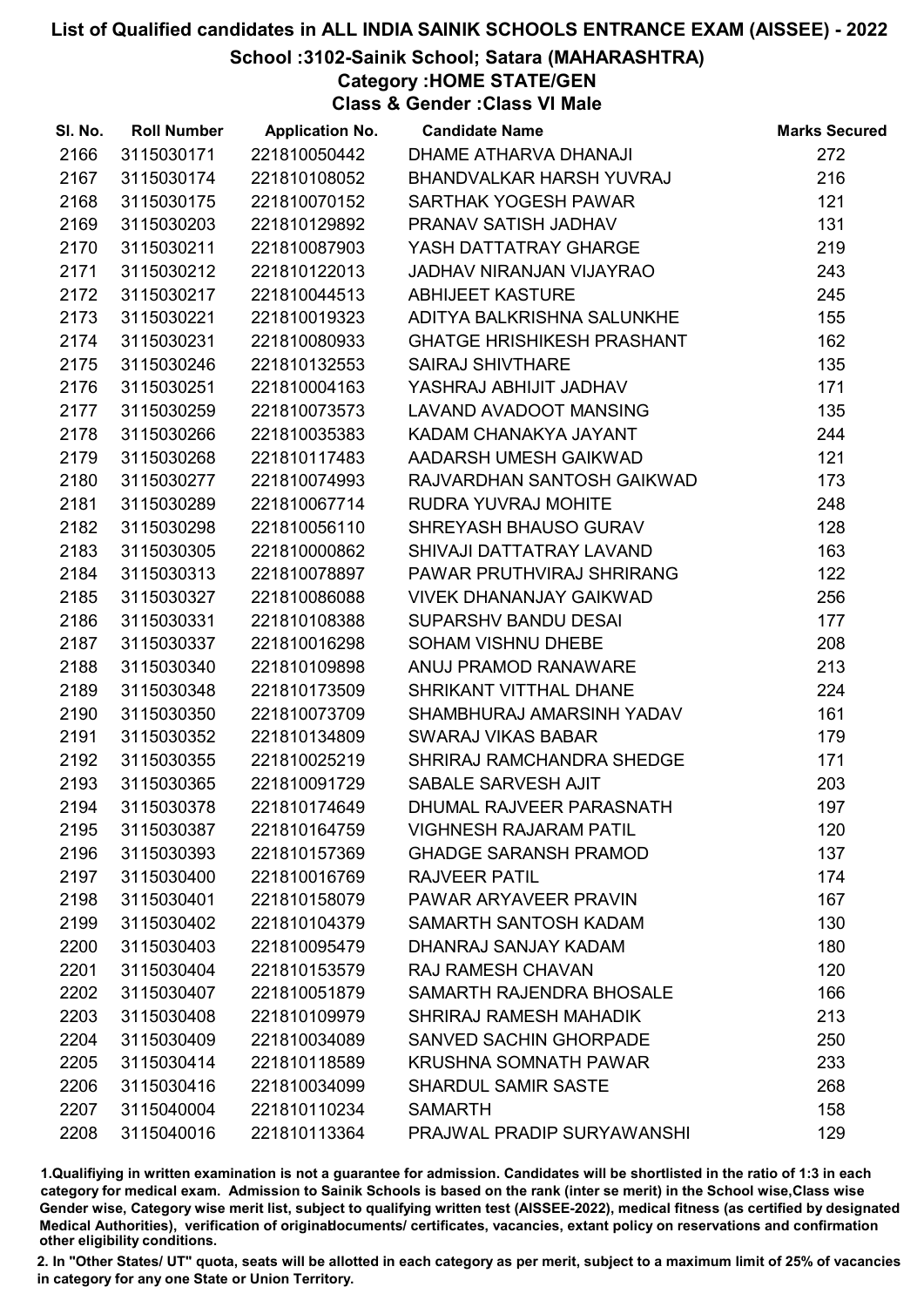# School :3102-Sainik School; Satara (MAHARASHTRA)

Category :HOME STATE/GEN

Class & Gender :Class VI Male

| SI. No. | <b>Roll Number</b> | <b>Application No.</b> | <b>Candidate Name</b>            | <b>Marks Secured</b> |
|---------|--------------------|------------------------|----------------------------------|----------------------|
| 2209    | 3115040017         | 221810196364           | <b>SAMARTH</b>                   | 229                  |
| 2210    | 3115040031         | 221810084284           | <b>ADITYA</b>                    | 133                  |
| 2211    | 3115040048         | 221810036105           | <b>CHAVAN ADARSH SUNIL</b>       | 122                  |
| 2212    | 3115040055         | 221810050805           | VISHWAJEET AJIT NANAWARE         | 161                  |
| 2213    | 3115040057         | 221810108905           | AARYANSH SACHIN BARGE            | 162                  |
| 2214    | 3115040060         | 221810123215           | <b>SAUKHYA AMOL PATIL</b>        | 201                  |
| 2215    | 3115040062         | 221810086515           | <b>VEER NILESH DHANAWADE</b>     | 137                  |
| 2216    | 3115040068         | 221810043425           | RAJVARDHAN RAVINDRA              | 228                  |
| 2217    | 3115040072         | 221810172135           | SHRAVAN SUKHADEV GHANAWAT        | 132                  |
| 2218    | 3115040089         | 221810005645           | PRASAD SAMBHAJI BHOSALE          | 187                  |
| 2219    | 3115040091         | 221810047745           | RANVEER MAHADEV MANE             | 205                  |
| 2220    | 3115040092         | 221810079845           | <b>MANE VEDANT SACHIN</b>        | 218                  |
| 2221    | 3115040111         | 221810102075           | <b>VIRAJ KIRAN KALE</b>          | 151                  |
| 2222    | 3115040112         | 221810105075           | <b>RUGVED PRAVIN BHUJBAL</b>     | 262                  |
| 2223    | 3115040113         | 221810146175           | <b>BHUTKAR YASHRAJ NRUPEN</b>    | 203                  |
| 2224    | 3115040119         | 221810032585           | <b>INDRAJIT ANIL BHOSALE</b>     | 192                  |
| 2225    | 3115040122         | 221810089885           | SATYAM ASHUTOSH CHAVAN           | 207                  |
| 2226    | 3115040124         | 221810134595           | ARNAV MAHESH BABAR               | 152                  |
| 2227    | 3115040125         | 221810126795           | PIYUSH PRASHANT YEWALE           | 151                  |
| 2228    | 3115040134         | 221810099606           | SALUNKHE OMKAR MAHENDRA          | 137                  |
| 2229    | 3115040137         | 221810008016           | YADAV ANUJ JAYAVANT              | 199                  |
| 2230    | 3115040141         | 221810067716           | <b>VIGHNESH SHAILENDRA DESAI</b> | 127                  |
| 2231    | 3115040146         | 221810083326           | SIDDHARTH PRATAP PAWAR           | 246                  |
| 2232    | 3115040150         | 221810077626           | SHAMBHURAJ KASHINATH             | 133                  |
| 2233    | 3115040151         | 221810176826           | <b>KRISHNA</b>                   | 123                  |
| 2234    | 3115040158         | 221810038836           | <b>VEDANT SANTOSH SAWANT</b>     | 122                  |
| 2235    | 3115040170         | 221810176056           | VISHWAJEET ABHIJIT JADHAV        | 224                  |
| 2236    | 3115040178         | 221810169466           | <b>VANSH</b>                     | 149                  |
| 2237    | 3115040189         | 221810085776           | <b>SHREERANG SAPANKUMAR</b>      | 140                  |
| 2238    | 3115040195         | 221810131486           | SAMARJEET VYANKAT MOLAWADE       | 131                  |
| 2239    | 3115040206         | 221810105596           | ONKAR BHAGAVAN MAHANGADE         | 149                  |
| 2240    | 3115040212         | 221810033307           | <b>SMIT JAYANT ABHANG</b>        | 125                  |
| 2241    | 3115040214         | 221810021707           | <b>SHRAVAN</b>                   | 157                  |
| 2242    | 3115040215         | 221810005707           | PARANTAK ABHAY PATIL             | 149                  |
| 2243    | 3115040216         | 221810101807           | ADITYA VIJAY KADAM               | 150                  |
| 2244    | 3115040240         | 221810185157           | KRUSHNA MAHESH DESHMUKH          | 191                  |
| 2245    | 3115040255         | 221810014867           | <b>VEDANG JAGDISH JADHAV</b>     | 175                  |
| 2246    | 3115040271         | 221810101897           | <b>AVANISH PRAKASH MANE</b>      | 142                  |
| 2247    | 3115040275         | 221810066308           | AYUSH RAJENDRA PAWAR             | 178                  |
| 2248    | 3115040295         | 221810173138           | <b>CHAVAN SAMRTH SANJAY</b>      | 120                  |
| 2249    | 3115040297         | 221810045238           | <b>SUYASH SANDEEP MORE</b>       | 238                  |
| 2250    | 3115040301         | 221810062838           | <b>SHLOK PRASHANT PAWAR</b>      | 229                  |
| 2251    | 3115040335         | 221810117688           | KARTIK SACHIN KADAM              | 170                  |

1.Qualifiying in written examination is not a guarantee for admission. Candidates will be shortlisted in the ratio of 1:3 in each category for medical exam. Admission to Sainik Schools is based on the rank (inter se merit) in the School wise,Class wise Gender wise, Category wise merit list, subject to qualifying written test (AISSEE-2022), medical fitness (as certified by designated Medical Authorities), verification of originablocuments/ certificates, vacancies, extant policy on reservations and confirmation other eligibility conditions.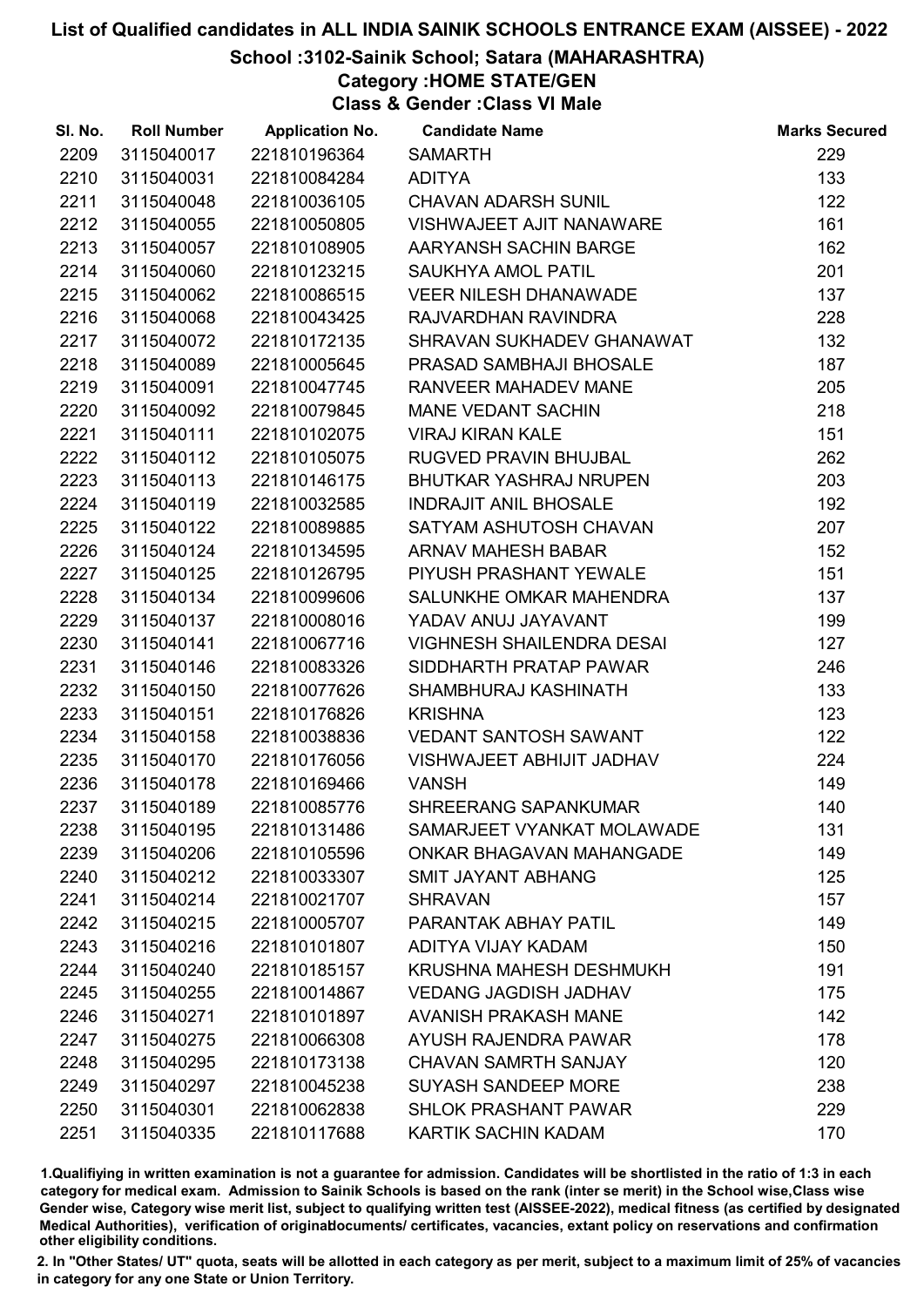# School :3102-Sainik School; Satara (MAHARASHTRA)

Category :HOME STATE/GEN

Class & Gender :Class VI Male

| SI. No. | <b>Roll Number</b> | <b>Application No.</b> | <b>Candidate Name</b>           | <b>Marks Secured</b> |
|---------|--------------------|------------------------|---------------------------------|----------------------|
| 2252    | 3115040345         | 221810058298           | <b>RUDRA</b>                    | 227                  |
| 2253    | 3115040356         | 221810064509           | <b>INDRANIL SANTOSH TARANGE</b> | 160                  |
| 2254    | 3115040360         | 221810045419           | SATATYA MANE                    | 151                  |
| 2255    | 3115040362         | 221810119229           | SHIVAM ABHIJIT RAJMANE          | 134                  |
| 2256    | 3115040369         | 221810095239           | PAWAR RAJVEER NINAD             | 125                  |
| 2257    | 3115040370         | 221810028239           | <b>GHODAKE ATHARV VIJAY</b>     | 223                  |
| 2258    | 3115040383         | 221810057559           | SARTHAK SUNIL JAMBHALE          | 250                  |
| 2259    | 3115040385         | 221810093759           | AARUSH AMOL GAIKWAD             | 167                  |
| 2260    | 3115040399         | 221810169179           | SWARAJ UDDHAV SALUNKHE          | 144                  |
| 2261    | 3115040417         | 221810030399           | <b>WANDRE SIDDHARTH VINOD</b>   | 218                  |
| 2262    | 3116010001         | 221810169000           | SOMNATH SANTNATH PANKE          | 133                  |
| 2263    | 3116010002         | 221810169500           | <b>RAUT RUDRA SUDHIR</b>        | 136                  |
| 2264    | 3116010017         | 221810190650           | ATHARV SUJITKUMAR SATPUTE       | 163                  |
| 2265    | 3116010034         | 221810153421           | <b>KULDIP TANAJI LANDAGE</b>    | 233                  |
| 2266    | 3116010037         | 221810170231           | VISHWAJEET SHARAD INAMDAR       | 169                  |
| 2267    | 3116010038         | 221810136041           | <b>LENDAVE AMIT GAJANAN</b>     | 242                  |
| 2268    | 3116010041         | 221810148841           | <b>BHARGAV SUDHIR LONDHE</b>    | 235                  |
| 2269    | 3116010044         | 221810105851           | KULKARNI SARVESH SUHAS          | 234                  |
| 2270    | 3116010045         | 221810107851           | YOGIRAJ SHIVAJI JAHAGIRDAR      | 208                  |
| 2271    | 3116010054         | 221810078871           | KAIVALYA NAMDEV YADAV           | 217                  |
| 2272    | 3116010056         | 221810160381           | <b>GOVINDARJUN PRAKASH</b>      | 165                  |
| 2273    | 3116010057         | 221810121481           | SHARAN RAJENDRA CHILOBA         | 132                  |
| 2274    | 3116010059         | 221810108581           | RAMKRUSHNA BALASAHEB MALI       | 171                  |
| 2275    | 3116010062         | 221810127502           | ADITYA RAMESHWAR PUJARI         | 189                  |
| 2276    | 3116010073         | 221810095732           | HARSHWARDHAN SANDEEP            | 242                  |
| 2277    | 3116010087         | 221810014572           | DHRUVA PRAMOD KALE              | 190                  |
| 2278    | 3116010089         | 221810109572           | <b>VISHWAJIT GANESH ASABE</b>   | 219                  |
| 2279    | 3116010107         | 221810037123           | <b>TEJAS KAILAS MORE</b>        | 252                  |
| 2280    | 3116010108         | 221810149323           | <b>MEGHRAJ SHRIRAM GHUGE</b>    | 207                  |
| 2281    | 3116010111         | 221810073943           | PRINCE MAHENDRASHING            | 188                  |
| 2282    | 3116010115         | 221810036653           | ADITYA RAJENDRA PATIL           | 217                  |
| 2283    | 3116010116         | 221810156753           | ATHRAV DIGAMBAR TODAKARI        | 149                  |
| 2284    | 3116010119         | 221810169663           | PRANIT CHANGDEV YADAV           | 158                  |
| 2285    | 3116010124         | 221810087873           | PIYUSH PRADEEP KOKATE           | 235                  |
| 2286    | 3116010143         | 221810082654           | <b>RITESH</b>                   | 203                  |
| 2287    | 3116010168         | 221810170735           | PRATHAMESH PRAVIN SIRSAT        | 172                  |
| 2288    | 3116010169         | 221810079045           | <b>SAIRAJ TANAJI DHAVANE</b>    | 194                  |
| 2289    | 3116010180         | 221810086375           | <b>ANISH AMOL MADAL</b>         | 257                  |
| 2290    | 3116010186         | 221810082485           | DIGVIJAY NAGANNATH HEMBADE      | 161                  |
| 2291    | 3116010189         | 221810082095           | <b>BHUSHANKUMAR BHARAT</b>      | 214                  |
| 2292    | 3116010201         | 221810148826           | <b>ATHARV ANIL TATE</b>         | 218                  |
| 2293    | 3116010202         | 221810154136           | SHINAGARE UTKARSH SANJAY        | 194                  |
| 2294    | 3116010203         | 221810159336           | <b>TUSHAR YOGESH PATANGE</b>    | 170                  |

1.Qualifiying in written examination is not a guarantee for admission. Candidates will be shortlisted in the ratio of 1:3 in each category for medical exam. Admission to Sainik Schools is based on the rank (inter se merit) in the School wise,Class wise Gender wise, Category wise merit list, subject to qualifying written test (AISSEE-2022), medical fitness (as certified by designated Medical Authorities), verification of originablocuments/ certificates, vacancies, extant policy on reservations and confirmation other eligibility conditions.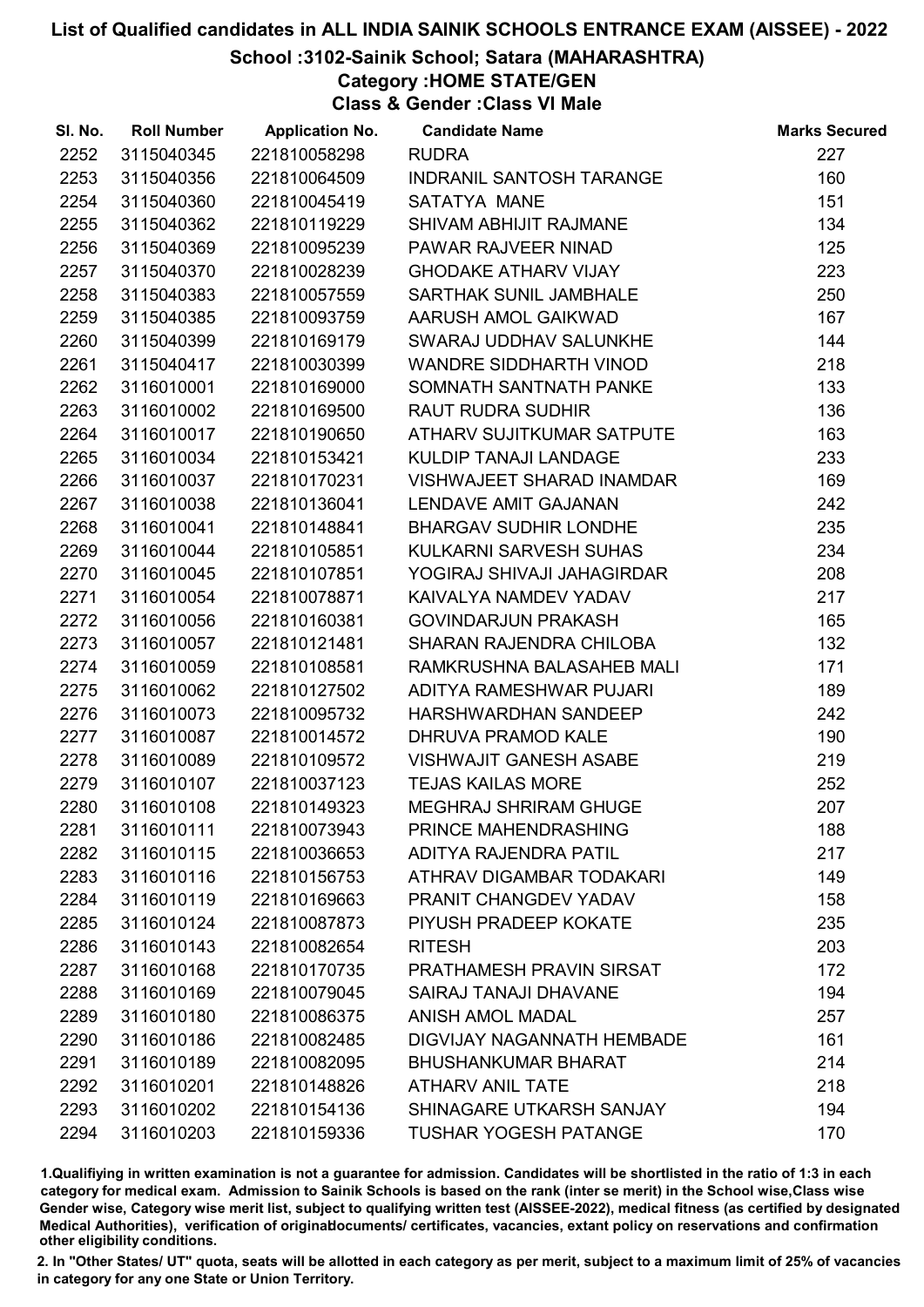# School :3102-Sainik School; Satara (MAHARASHTRA)

Category :HOME STATE/GEN

Class & Gender :Class VI Male

| SI. No. | <b>Roll Number</b> | <b>Application No.</b> | <b>Candidate Name</b>        | <b>Marks Secured</b> |
|---------|--------------------|------------------------|------------------------------|----------------------|
| 2295    | 3116010205         | 221810055046           | MEGHRAJ BABRUWAN SHINDE      | 205                  |
| 2296    | 3116010210         | 221810114856           | <b>ONKAR MAHADEV SHINDE</b>  | 145                  |
| 2297    | 3116010212         | 221810081366           | SHREYASH SANJAY CHOUGULE     | 186                  |
| 2298    | 3116010218         | 221810092276           | KRUSHNA BHARAT KARANDE       | 260                  |
| 2299    | 3116010220         | 221810032676           | <b>OMPRASAD DHAVAN</b>       | 204                  |
| 2300    | 3116010221         | 221810118676           | TANISHK DADASAHEB SARADE     | 128                  |
| 2301    | 3116010228         | 221810082007           | SHREYASH PRAVIN PAWAR        | 196                  |
| 2302    | 3116020023         | 221810020921           | RAJWARDHAN ANANT PATIL       | 225                  |
| 2303    | 3116020066         | 221810088592           | <b>PARTH</b>                 | 145                  |
| 2304    | 3116020071         | 221810096803           | MORE JIDNYESH SACHIN         | 178                  |
| 2305    | 3116020082         | 221810028853           | AYUSH JADHAV                 | 207                  |
| 2306    | 3116020109         | 221810076525           | <b>TANISHQ BUNG</b>          | 184                  |
| 2307    | 3116020112         | 221810101735           | ATHARV                       | 163                  |
| 2308    | 3116020116         | 221810063465           | <b>ATHARV</b>                | 160                  |
| 2309    | 3116020150         | 221810140857           | KULKARNI ARNAV MILIND        | 153                  |
| 2310    | 3116020153         | 221810019787           | SHIVRAJ DIPAK JAGTAP         | 133                  |
| 2311    | 3116020157         | 221810136997           | ADITYA MALLAYYA SWAMI        | 143                  |
| 2312    | 3116020158         | 221810064418           | RUSHIKESH RAVIKUMAR WALE     | 131                  |
| 2313    | 3116020181         | 221810094589           | SOHAM ANIL GHADAGE           | 216                  |
| 2314    | 3116020192         | 221810169427           | SAVANT YASHRAJ ANANDRAV      | 215                  |
| 2315    | 3116020194         | 221810137927           | <b>VIRAJ ALANDEEP TAPARE</b> | 212                  |
| 2316    | 3116020199         | 221810177057           | SARTHAK ANNASO MAGAR         | 165                  |
| 2317    | 3116020201         | 221810127857           | SHREYASH SAMBHAJI NAGANE     | 195                  |
| 2318    | 3116020219         | 221810161118           | <b>SAMRTH DHANAJI ARKILE</b> | 135                  |
| 2319    | 3116020223         | 221810160228           | <b>SOHAM BHAIRU ARKILE</b>   | 194                  |
| 2320    | 3116020229         | 221810154138           | KASHID SHREYASH MAHESH       | 224                  |
| 2321    | 3116020238         | 221810128458           | <b>MANE SHRIRAM MALHARI</b>  | 223                  |
| 2322    | 3116020241         | 221810142478           | SAIRAJ GANESH JADHAV         | 212                  |
| 2323    | 3116020262         | 221810060799           | SHRIVARDHAN PRASHANT LIGADE  | 150                  |
| 2324    | 3116020265         | 221810098899           | <b>VIRAJ RAMESH SATHE</b>    | 157                  |
| 2325    | 4001010006         | 221810147452           | <b>AYUSH YOGESH UPADHYE</b>  | 182                  |
| 2326    | 4201020321         | 221810084840           | <b>AADIT</b>                 | 152                  |
| 2327    | 4201040184         | 221810115953           | <b>MALI SHOURYAJEET</b>      | 158                  |
| 2328    | 4201040259         | 221810149083           | <b>KAUSHIK REDDY</b>         | 132                  |
| 2329    | 4201050393         | 221810089736           | <b>JAY BANDGAR</b>           | 235                  |

<sup>1.</sup>Qualifiying in written examination is not a guarantee for admission. Candidates will be shortlisted in the ratio of 1:3 in each category for medical exam. Admission to Sainik Schools is based on the rank (inter se merit) in the School wise,Class wise Gender wise, Category wise merit list, subject to qualifying written test (AISSEE-2022), medical fitness (as certified by designated Medical Authorities), verification of originablocuments/ certificates, vacancies, extant policy on reservations and confirmation other eligibility conditions.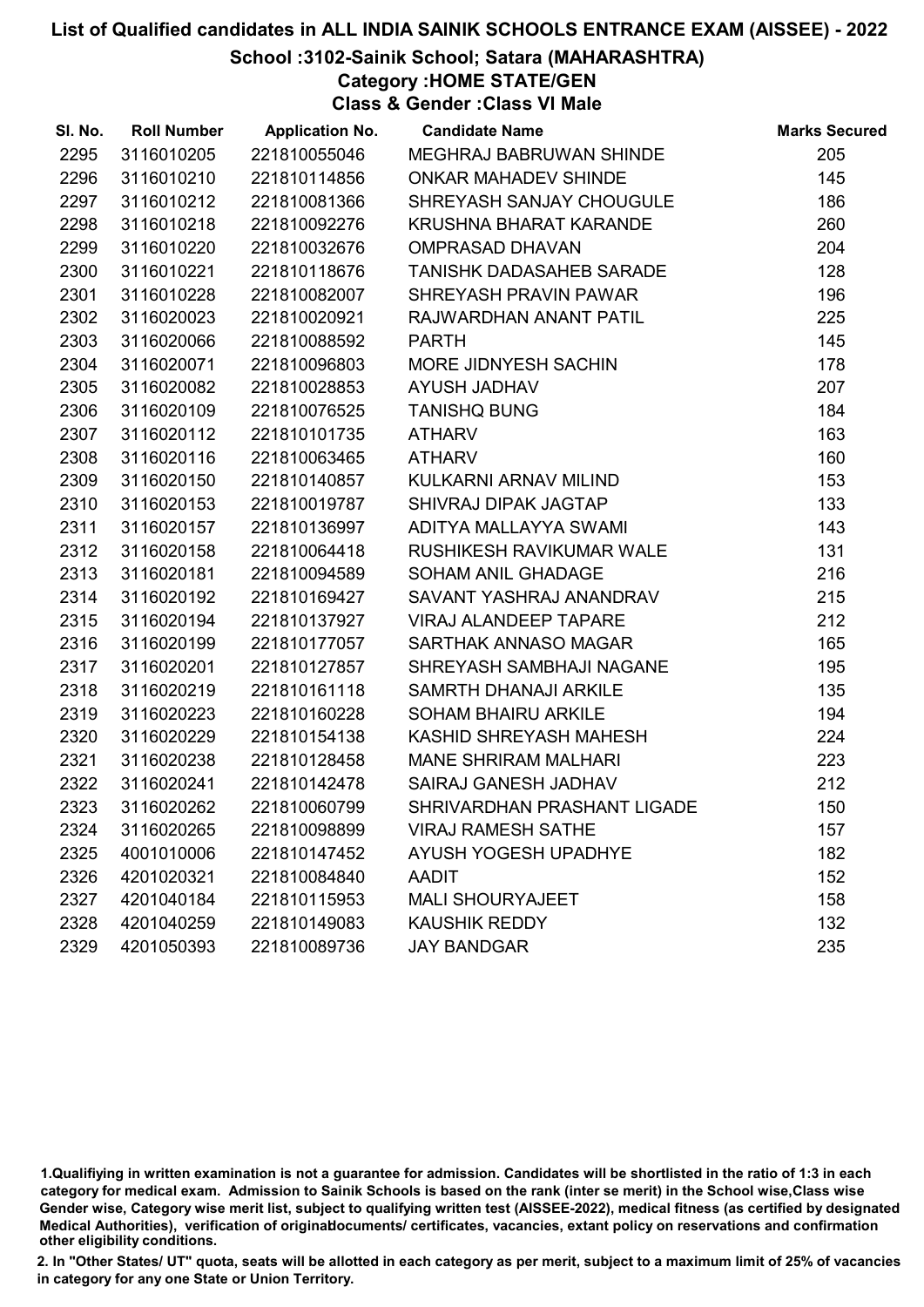# School :3102-Sainik School; Satara (MAHARASHTRA)

Category :OTHER STATE/SC

Class & Gender :Class VI Male

| SI. No. | <b>Roll Number</b> | <b>Application No.</b> | <b>Candidate Name</b>         |    | <b>Marks Secured</b> |
|---------|--------------------|------------------------|-------------------------------|----|----------------------|
| 2330    | 1210050243         | 221810104279           | G AJAY SIMHA                  |    | 149                  |
| 2331    | 1511020331         | 221810124013           | <b>MAYANK RAJ</b>             |    | 224                  |
| 2332    | 1511040330         | 221810170568           | <b>ABHINAV KUMAR</b>          |    | 231                  |
| 2333    | 1513010015         | 221810120630           | <b>CHANDESHWAR KUMAR TREY</b> |    | 106                  |
| 2334    | 1513020198         | 221810111496           | <b>ANIKET KUMAR</b>           |    | 184                  |
| 2335    | 1513020207         | 221810111537           | <b>KUMAR NAVIN</b>            |    | 137                  |
| 2336    | 1513020267         | 221810108409           | <b>AYUSH RAJ</b>              |    | 235                  |
| 2337    | 2001050888         | 221810015716           | NAVEEN TK                     |    | 135                  |
| 2338    | 2304050036         | 221810002236           | <b>ANURAG PORIA</b>           |    | 109                  |
| 2339    | 2708020422         | 221810054124           | ADITYA JADHAV                 |    | 135                  |
| 2340    | 2708030287         | 221810111078           | <b>DAKSH</b>                  |    | 196                  |
| 2341    | 3001020116         | 221810162490           | <b>AKSHAT BILLORE</b>         |    | 124                  |
| 2342    | 3001020147         | 221810093850           | <b>PRINCE NAGLE</b>           | CG | 84                   |
| 2343    | 3003020014         | 221810005210           | <b>SWASTIK SAHARE</b>         |    | 249                  |
| 2344    | 3107030084         | 221810125764           | SAMARTH SURESH MAVARKAR       |    | 134                  |
| 2345    | 3110020074         | 221810062814           | PIYUSH N ARVIND               |    | 94                   |
| 2346    | 3115020243         | 221810068565           | <b>ROHAN KUMAR</b>            |    | 186                  |
| 2347    | 4201040412         | 221810124824           | <b>E.HAREESH TEJA</b>         |    | 117                  |
| 2348    | 4202020750         | 221810192037           | <b>GONEKAR AJAY</b>           |    | 59                   |

1.Qualifiying in written examination is not a guarantee for admission. Candidates will be shortlisted in the ratio of 1:3 in each category for medical exam. Admission to Sainik Schools is based on the rank (inter se merit) in the School wise,Class wise Gender wise, Category wise merit list, subject to qualifying written test (AISSEE-2022), medical fitness (as certified by designated Medical Authorities), verification of originablocuments/ certificates, vacancies, extant policy on reservations and confirmation other eligibility conditions.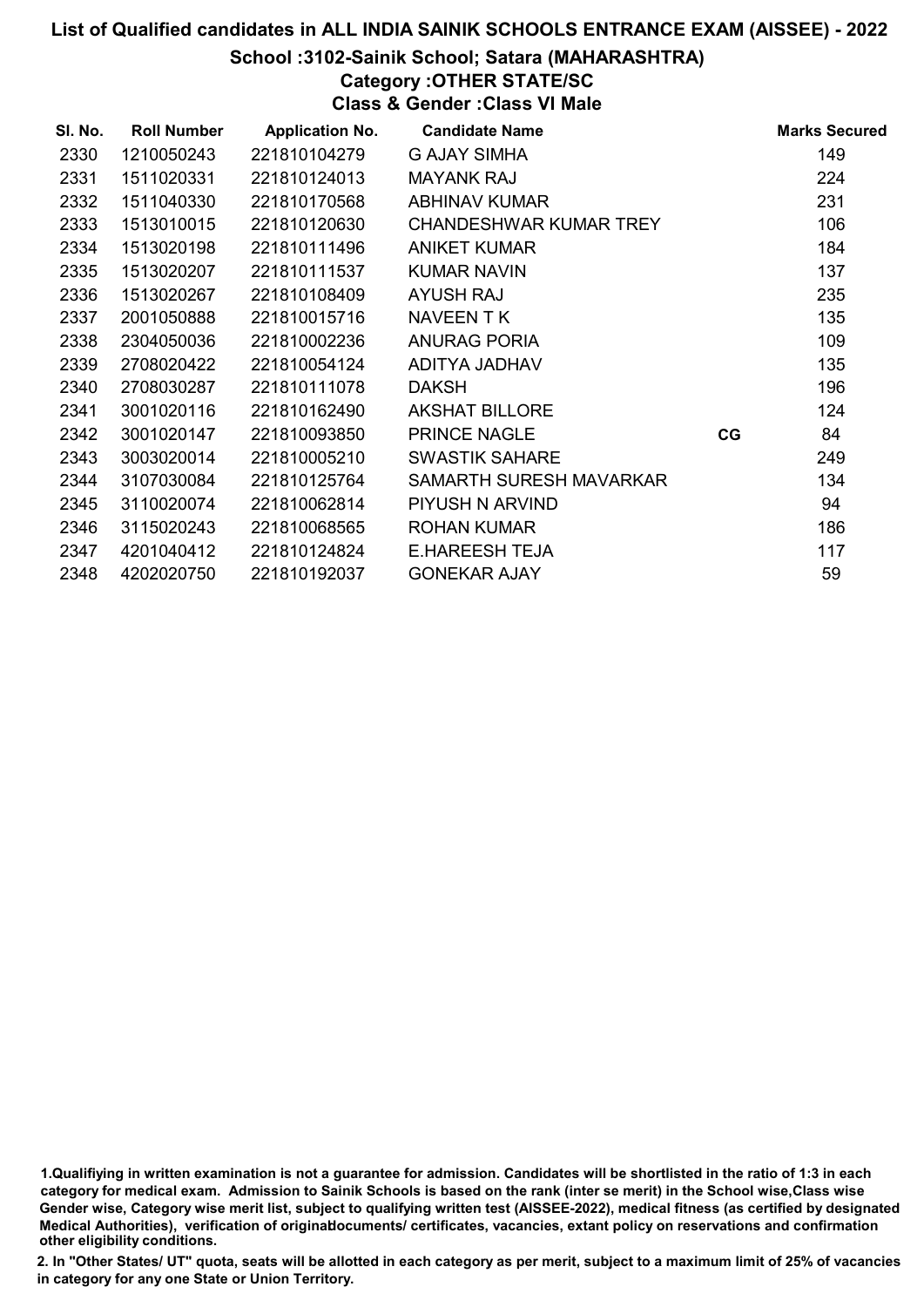# List of Qualified candidates in ALL INDIA SAINIK SCHOOLS ENTRANCE EXAM (AISSEE) - 2022 School :3102-Sainik School; Satara (MAHARASHTRA) Category :OTHER STATE/ST Class & Gender :Class VI Male

| SI. No. | <b>Roll Number</b> | <b>Application No.</b> | <b>Candidate Name</b>          | <b>Marks Secured</b> |
|---------|--------------------|------------------------|--------------------------------|----------------------|
| 2349    | 2301020174         | 221810033743           | KRITESH PUNYALAL BHILAVEKAR    | 150                  |
| 2350    | 2708020052         | 221810086380           | <b>ADITYA</b>                  | 226                  |
| 2351    | 2708020188         | 221810122991           | PRASANNA B METHRE              | 114                  |
| 2352    | 2708020481         | 221810117284           | <b>CHETAN</b>                  | 116                  |
| 2353    | 2708030358         | 221810041739           | <b>SHREYASH</b>                | 138                  |
| 2354    | 2711010092         | 221810119561           | ARYAN R AGASIMANI URF          | 173                  |
| 2355    | 4201030313         | 221810048371           | RATHOD LOVEKESH NAIK           | 85                   |
| 2356    | 4201070456         | 221810026499           | <b>SREE KERE JAIDEV RATHOD</b> | 119                  |

1.Qualifiying in written examination is not a guarantee for admission. Candidates will be shortlisted in the ratio of 1:3 in each category for medical exam. Admission to Sainik Schools is based on the rank (inter se merit) in the School wise,Class wise Gender wise, Category wise merit list, subject to qualifying written test (AISSEE-2022), medical fitness (as certified by designated Medical Authorities), verification of originablocuments/ certificates, vacancies, extant policy on reservations and confirmation other eligibility conditions.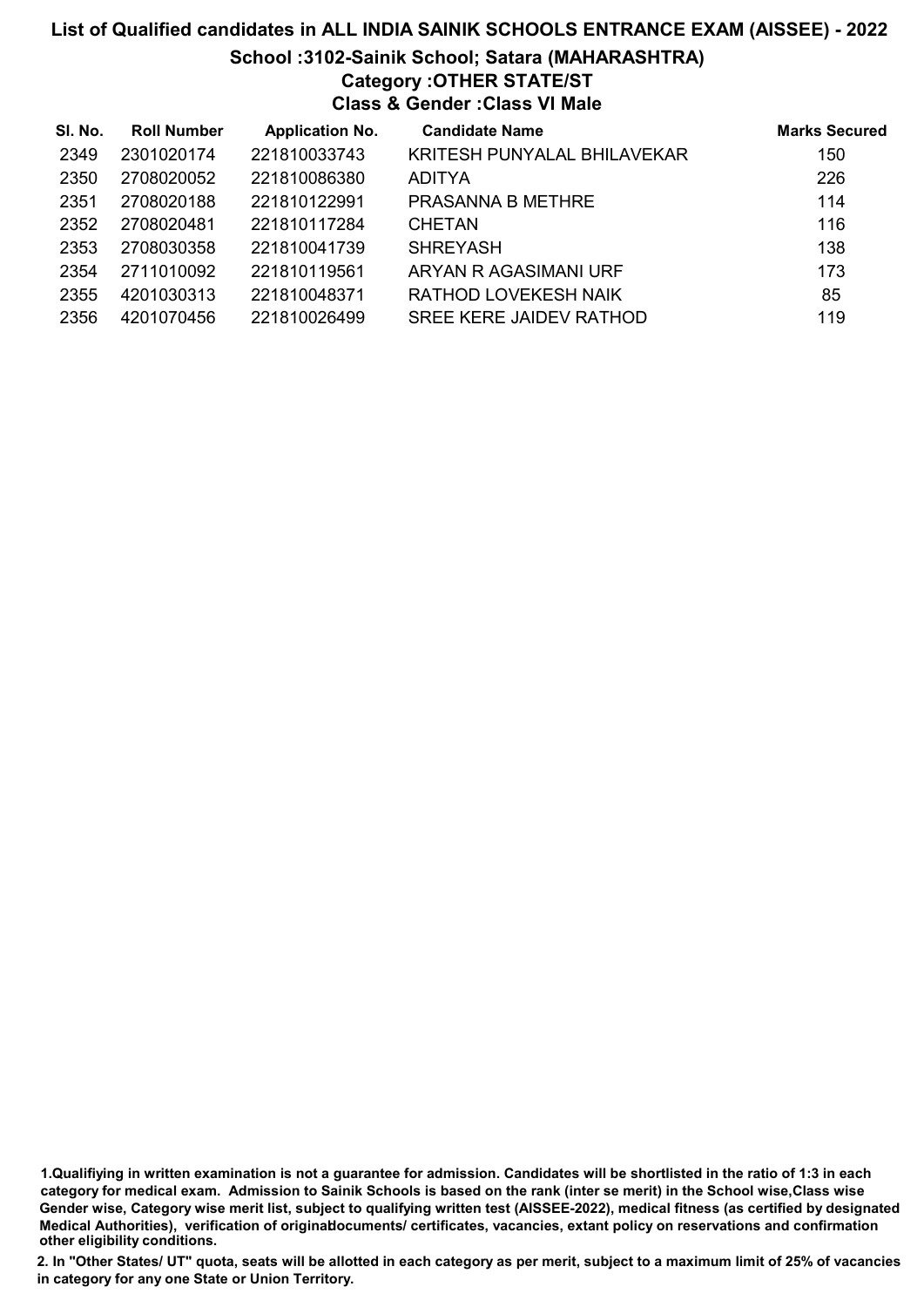# School :3102-Sainik School; Satara (MAHARASHTRA)

Category :OTHER STATE/OBC

Class & Gender :Class VI Male

| SI. No. | <b>Roll Number</b> | <b>Application No.</b> | <b>Candidate Name</b>          | <b>Marks Secured</b> |
|---------|--------------------|------------------------|--------------------------------|----------------------|
| 2357    | 1210010358         | 221810150631           | PSV MAADHAV                    | 213                  |
| 2358    | 1210050029         | 221810116558           | <b>K R HARI CHARAN</b>         | 168                  |
| 2359    | 1502010204         | 221810025089           | MD.AHAD                        | 132                  |
| 2360    | 1506010002         | 221810160200           | <b>ARAYAN RAJ</b>              | 195                  |
| 2361    | 1506010083         | 221810150481           | PRAKASH KUMAR                  | 225                  |
| 2362    | 1506010242         | 221810164015           | <b>VERMA PAL</b>               | 131                  |
| 2363    | 1509010006         | 221810158710           | <b>PRIYANK KUMAR</b>           | 262                  |
| 2364    | 1510020121         | 221810153822           | <b>ANIMESH ANAND</b>           | 247                  |
| 2365    | 1511020154         | 221810112041           | <b>AMAN KUMAR</b>              | 159                  |
| 2366    | 1511020188         | 221810161371           | <b>SAGAR KUMAR</b>             | 157                  |
| 2367    | 1511020223         | 221810111702           | HIMANSHU KUMAR YADAV           | 230                  |
| 2368    | 1511030157         | 221810150595           | <b>SHIVANSH RAJ</b>            | 234                  |
| 2369    | 1511040386         | 221810015809           | <b>VEER BIJENDRA</b>           | 146                  |
| 2370    | 1511050453         | 221810022705           | ABHISHEKH KUMAR SINGH          | 145                  |
| 2371    | 1513010003         | 221810116600           | <b>AKHILESH KUMAR</b>          | 156                  |
| 2372    | 1513010034         | 221810112760           | <b>ANKIT KUMAR SINGH</b>       | 212                  |
| 2373    | 1513010070         | 221810111551           | <b>DHIRAJ KUMAR</b>            | 211                  |
| 2374    | 1513010112         | 221810112252           | <b>NIKHIL KUMAR</b>            | 252                  |
| 2375    | 1513010201         | 221810115904           | <b>RITESH KUMAR</b>            | 197                  |
| 2376    | 1513020231         | 221810143097           | <b>BAJRANGI KUMAR</b>          | 164                  |
| 2377    | 1513020243         | 221810109848           | PRINCE RAJ GUPTA               | 249                  |
| 2378    | 2001030195         | 221810017760           | <b>EKAGRA KUNTAL</b>           | 247                  |
| 2379    | 2708020027         | 221810186850           | SWARIT TANDLE                  | 204                  |
| 2380    | 2708030258         | 221810076148           | <b>ADITYA</b>                  | 140                  |
| 2381    | 3001020097         | 221810119180           | <b>DIVYAM HARNE</b>            | 150                  |
| 2382    | 3001040210         | 221810091887           | <b>ARJUN PATIDAR</b>           | 122                  |
| 2383    | 3002020040         | 221810053603           | <b>OPESH DHAKAR</b>            | 207                  |
| 2384    | 3106010092         | 221810064274           | <b>HEMANT RAJ</b>              | 177                  |
| 2385    | 3107010100         | 221810088390           | <b>JAYVARDHAN TANAJI KHOT</b>  | 180                  |
| 2386    | 3107010121         | 221810117111           | RIDDHESH DATTATRAY SHINDE      | 249                  |
| 2387    | 3107010201         | 221810089881           | PRAJWAL ARUN KHOT              | 213                  |
| 2388    | 3110010024         | 221810089920           | <b>CHARITRA JITENDRA SAINI</b> | 216                  |
| 2389    | 3110020041         | 221810125663           | <b>PRASHANT RAJ</b>            | 148                  |
| 2390    | 3111010032         | 221810003790           | <b>GEETANSH DABALE</b>         | 167                  |
| 2391    | 3112020106         | 221810169768           | <b>SHIVPRASAD GAOKHORE</b>     | 176                  |
| 2392    | 3113010212         | 221810155448           | <b>MD DILSHAD ANSARI</b>       | 187                  |
| 2393    | 3114020118         | 221810059421           | HARENDRA CHAUDHARY             | 137                  |
| 2394    | 3114030086         | 221810026235           | PARTH NAMDEO                   | 228                  |
| 2395    | 3114030476         | 221810014799           | <b>SANSKAR SAHU</b>            | 159                  |
| 2396    | 3115030307         | 221810103734           | <b>SHIVANSHU SHARMA</b>        | 198                  |
| 2397    | 3115040005         | 221810131434           | RAUNAK RAVINDRA PAWAR          | 214                  |
| 2398    | 3901010115         | 221810145522           | <b>SUSHANT CHOUDHARY</b>       | 137                  |
| 2399    | 3901020299         | 221810143187           | <b>KISHAN</b>                  | 169                  |

1.Qualifiying in written examination is not a guarantee for admission. Candidates will be shortlisted in the ratio of 1:3 in each category for medical exam. Admission to Sainik Schools is based on the rank (inter se merit) in the School wise,Class wise Gender wise, Category wise merit list, subject to qualifying written test (AISSEE-2022), medical fitness (as certified by designated Medical Authorities), verification of originablocuments/ certificates, vacancies, extant policy on reservations and confirmation other eligibility conditions.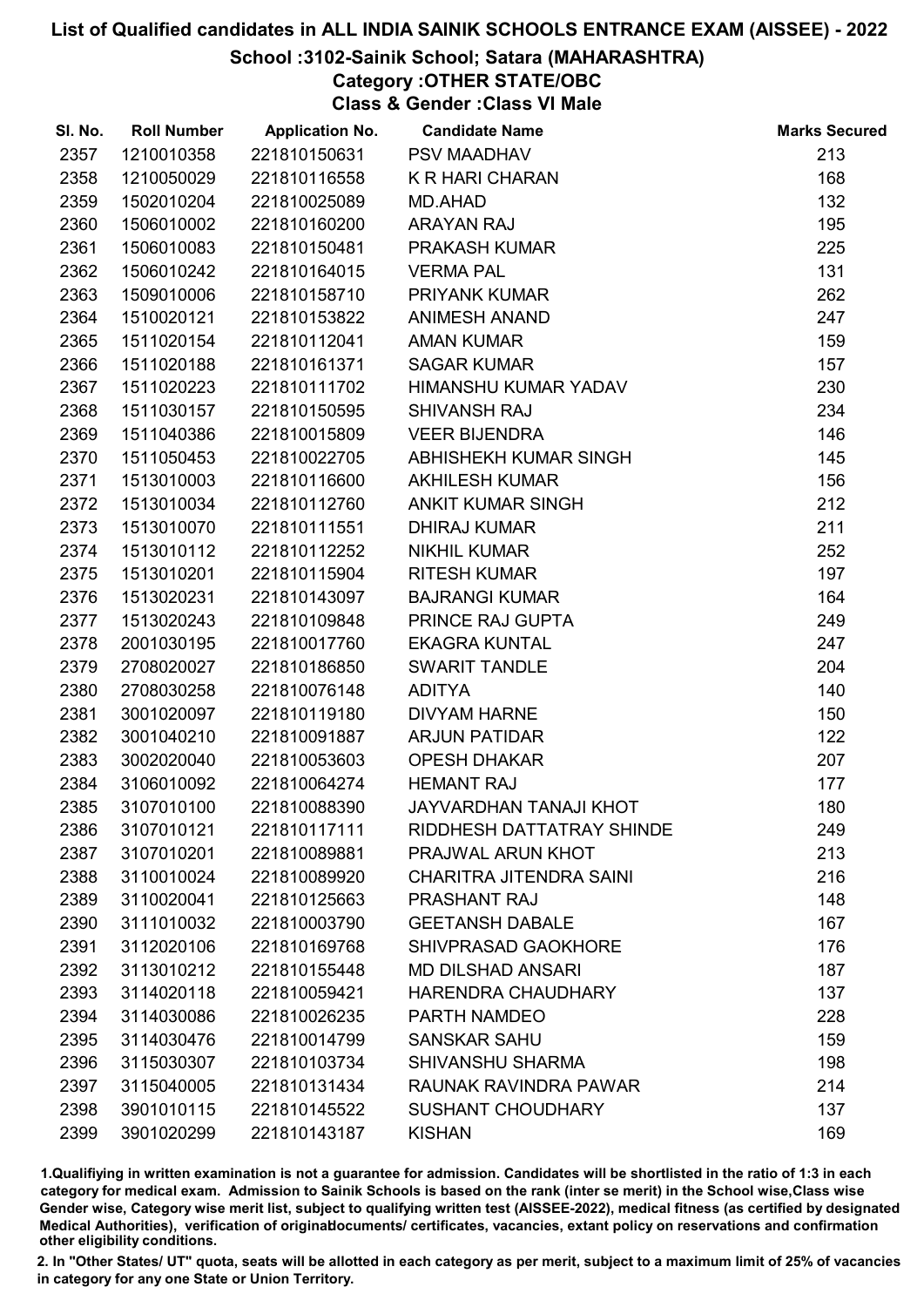# School :3102-Sainik School; Satara (MAHARASHTRA)

# Category :OTHER STATE/OBC

Class & Gender :Class VI Male

| SI. No. | <b>Roll Number</b> | <b>Application No.</b> | <b>Candidate Name</b>   | <b>Marks Secured</b> |
|---------|--------------------|------------------------|-------------------------|----------------------|
| 2400    | 3902010176         | 221810129492           | NIVEK KUMAR             | 237                  |
| 2401    | 3904041176         | 221810123199           | <b>VAIDIK YADAV</b>     | 237                  |
| 2402    | 3905030146         | 221810104587           | <b>VASHU TETARWAL</b>   | 232                  |
| 2403    | 4201070323         | 221810029559           | <b>BODIGE BADRINATH</b> | 146                  |
| 2404    | 4401040289         | 221810025908           | SAURABH YADAV           | 240                  |
| 2405    | 4402010374         | 221810176369           | <b>SANKLAP</b>          | 192                  |
| 2406    | 4406030261         | 221810002027           | <b>DIVYANSH</b>         | 177                  |
| 2407    | 4406030455         | 221810059779           | NITIN KUMAR             | 184                  |
| 2408    | 4411020262         | 221810111618           | <b>ANKUSH</b>           | 235                  |
| 2409    | 4411020317         | 221810097709           | <b>NIRBHAY</b>          | 124                  |
| 2410    | 4412020191         | 221810024115           | <b>ISHANT SINGH</b>     | 185                  |

1.Qualifiying in written examination is not a guarantee for admission. Candidates will be shortlisted in the ratio of 1:3 in each category for medical exam. Admission to Sainik Schools is based on the rank (inter se merit) in the School wise,Class wise Gender wise, Category wise merit list, subject to qualifying written test (AISSEE-2022), medical fitness (as certified by designated Medical Authorities), verification of originablocuments/ certificates, vacancies, extant policy on reservations and confirmation other eligibility conditions.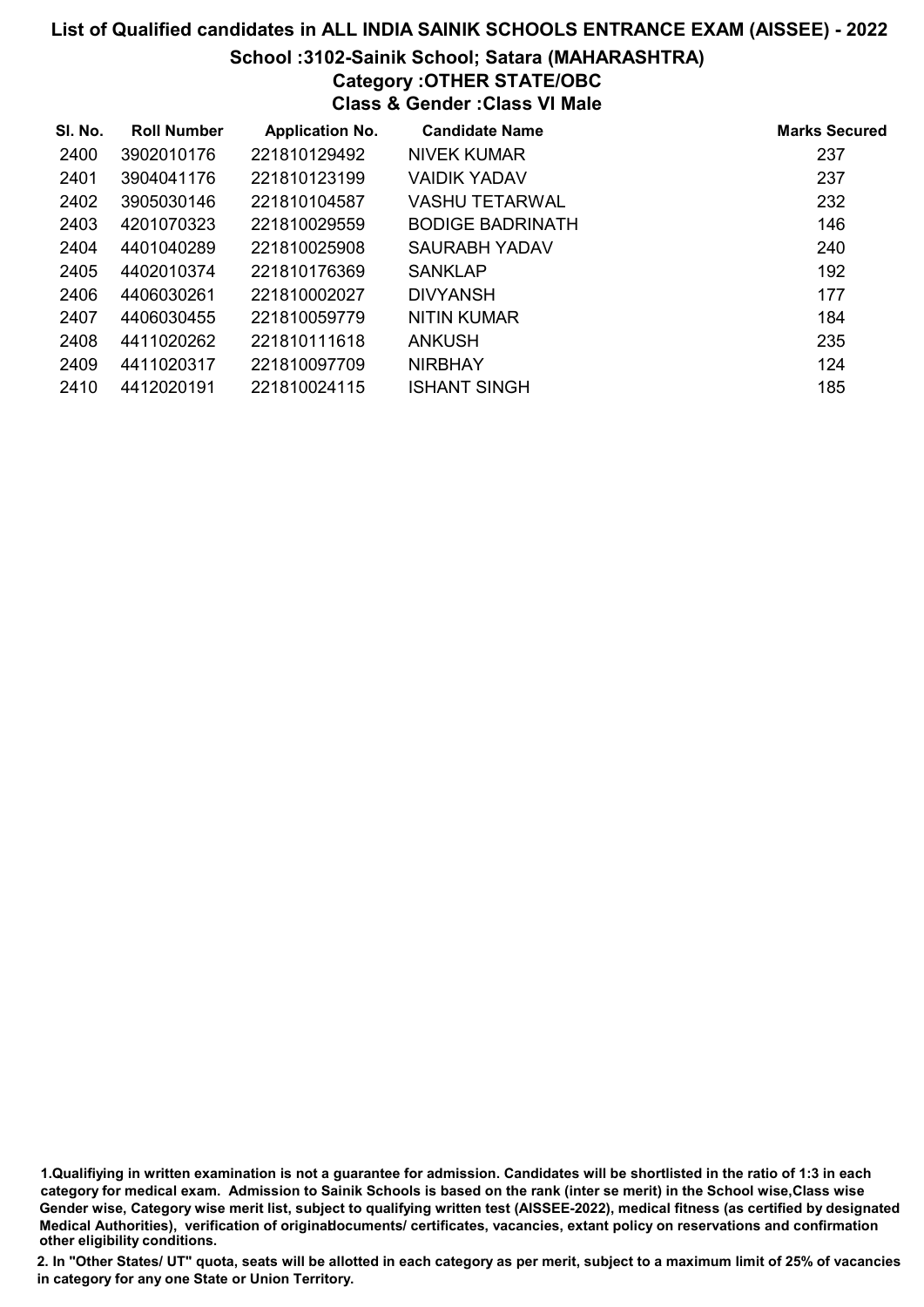# School :3102-Sainik School; Satara (MAHARASHTRA)

# Category :OTHER STATE/DEF

Class & Gender :Class VI Male

| SI. No. | <b>Roll Number</b> | <b>Application No.</b> | <b>Candidate Name</b>     | <b>Marks Secured</b> |
|---------|--------------------|------------------------|---------------------------|----------------------|
| 2411    | 1507010414         | 221810012998           | SHAURYA VARDHAN SINGH     | 241                  |
| 2412    | 1511050233         | 221810004373           | <b>SATISH KUMAR</b>       | 178                  |
| 2413    | 1511050452         | 221810111705           | <b>SAURAV KUMAR</b>       | 201                  |
| 2414    | 1511060097         | 221810033895           | <b>RISHABH CHAUHAN</b>    | 171                  |
| 2415    | 1511060149         | 221810171336           | <b>ANIY RAJ</b>           | 210                  |
| 2416    | 1511070213         | 221810104179           | <b>HARSH KUMAR</b>        | 196                  |
| 2417    | 2001060763         | 221810149419           | <b>PRIYANSHU KUMAR</b>    | 149                  |
| 2418    | 2702030076         | 221810004285           | PRATHAMESH SARJERAO PATIL | 148                  |
| 2419    | 2711020059         | 221810118665           | <b>SANDESH BELLAGI</b>    | 137                  |
| 2420    | 3001040182         | 221810064867           | <b>AAKASH PATEL</b>       | 161                  |
| 2421    | 3002020022         | 221810150192           | KARTIK BHADORIA           | 249                  |
| 2422    | 3002020668         | 221810024268           | ANIRUDR SINGH JADOUN      | 244                  |
| 2423    | 3101010117         | 221810122827           | <b>SADARSAN SHAHI</b>     | 174                  |
| 2424    | 3113010005         | 221810026930           | <b>VIVEK PANDEY</b>       | 193                  |
| 2425    | 3114020133         | 221810177041           | SAKSHAM DWIVEDI           | 177                  |
| 2426    | 3114020210         | 221810100222           | <b>ADITYA KUMAR</b>       | 151                  |
| 2427    | 3115040304         | 221810103148           | NISHIKANT SAINEE          | 180                  |
| 2428    | 3905060135         | 221810046149           | <b>SIDHARTH GUPTA</b>     | 241                  |
| 2429    | 3906010060         | 221810025590           | <b>ARNAV SINGH</b>        | 219                  |
| 2430    | 3908010079         | 221810189654           | ABHI                      | 244                  |
| 2431    | 4201050377         | 221810028336           | K JASHVANT                | 128                  |
| 2432    | 4401010104         | 221810098001           | <b>AKSHAT GAUTAM</b>      | 231                  |
| 2433    | 4401020126         | 221810021603           | <b>HIMANSHU</b>           | 195                  |
| 2434    | 4401020381         | 221810055495           | <b>BIJAY KUMAR</b>        | 144                  |
| 2435    | 4409010442         | 221810117309           | PARITOSH SUNIL GURAV      | 193                  |

<sup>1.</sup>Qualifiying in written examination is not a guarantee for admission. Candidates will be shortlisted in the ratio of 1:3 in each category for medical exam. Admission to Sainik Schools is based on the rank (inter se merit) in the School wise,Class wise Gender wise, Category wise merit list, subject to qualifying written test (AISSEE-2022), medical fitness (as certified by designated Medical Authorities), verification of originablocuments/ certificates, vacancies, extant policy on reservations and confirmation other eligibility conditions.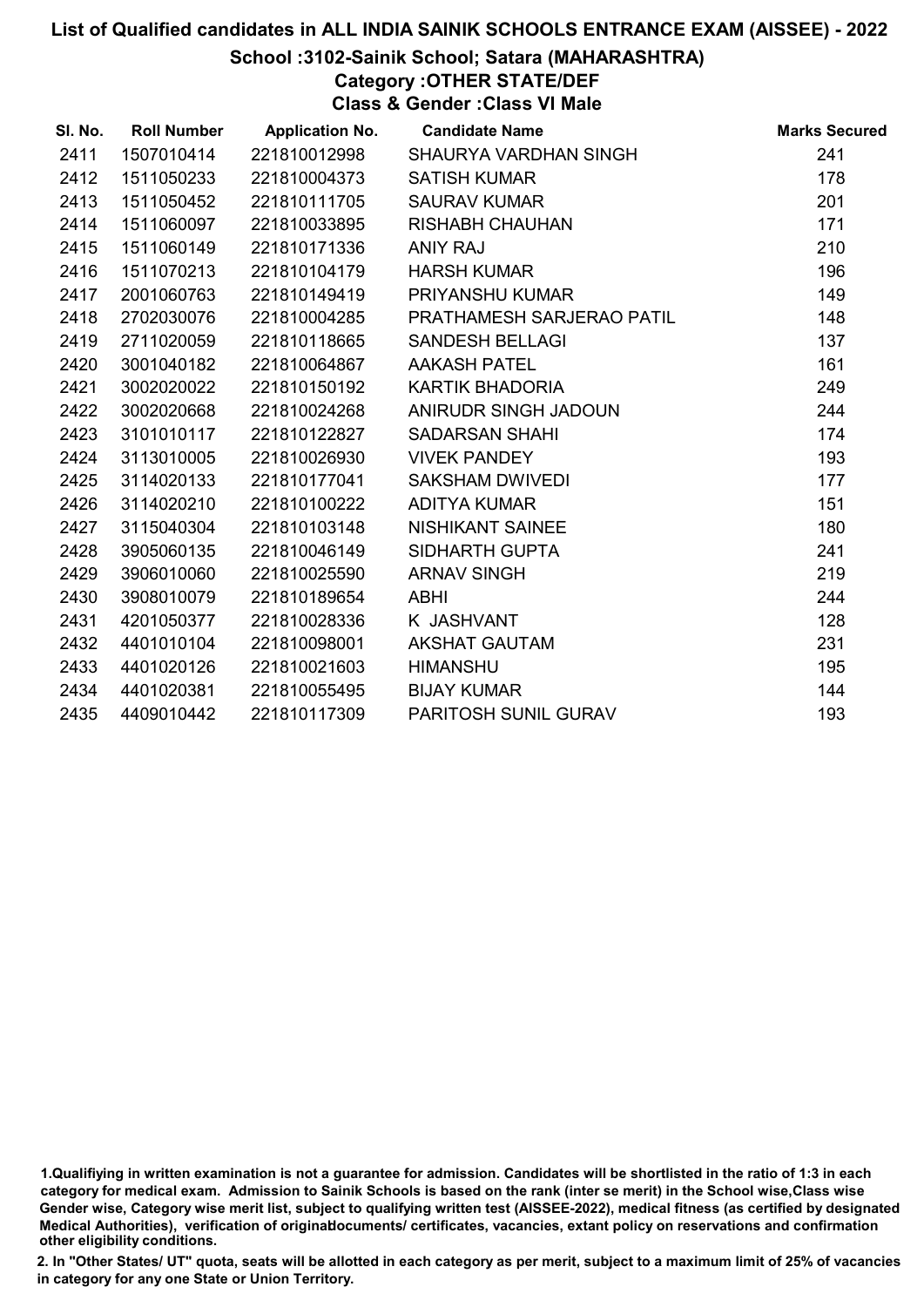# School :3102-Sainik School; Satara (MAHARASHTRA)

Category :OTHER STATE/GEN

Class & Gender :Class VI Male

| SI. No. | <b>Roll Number</b> | <b>Application No.</b> | <b>Candidate Name</b>             | <b>Marks Secured</b> |
|---------|--------------------|------------------------|-----------------------------------|----------------------|
| 2436    | 1201010141         | 221810058860           | <b>BAITINI LALITH CHOWDARY</b>    | 216                  |
| 2437    | 1201010377         | 221810075663           | PAYYAVULA ARJUN SIMHA             | 139                  |
| 2438    | 1201020132         | 221810085566           | <b>SAMARTH</b>                    | 135                  |
| 2439    | 1403010113         | 221810180302           | SHARDOOL WAGH                     | 215                  |
| 2440    | 1503010306         | 221810150278           | <b>SHIVAM PANDEY</b>              | 194                  |
| 2441    | 1504020119         | 221810004075           | <b>DIGAMBER SIDDHESHWAR</b>       | 176                  |
| 2442    | 1509020177         | 221810149141           | <b>ANURAG KUMAR</b>               | 195                  |
| 2443    | 1510030284         | 221810023268           | <b>ANKIT KUMAR</b>                | 195                  |
| 2444    | 1511020098         | 221810112980           | DIVYANSHU KUMAR SINHA             | 200                  |
| 2445    | 1511020260         | 221810082932           | <b>LUCKY KUMAR</b>                | 238                  |
| 2446    | 1511020344         | 221810038123           | <b>AKASH KUMAR</b>                | 239                  |
| 2447    | 1511040295         | 221810053981           | PARAMVIR SHYAM GIRI               | 203                  |
| 2448    | 1511050442         | 221810013105           | <b>SAHIL KUMAR</b>                | 238                  |
| 2449    | 1705010059         | 221810000211           | <b>ISHAN BHONSLE</b>              | 167                  |
| 2450    | 2001020044         | 221810018331           | <b>AADI RATHI</b>                 | 207                  |
| 2451    | 2001050035         | 221810032533           | SAMARTH SINGH KATHERIA            | 182                  |
| 2452    | 2001060008         | 221810132266           | <b>HIMALAYA THAKUR</b>            | 167                  |
| 2453    | 2202020451         | 221810001104           | <b>JYOT DHIRAJLAL PATEL</b>       | 155                  |
| 2454    | 2202020596         | 221810077538           | <b>TAKSH MAHESH PATEL</b>         | 162                  |
| 2455    | 2701020417         | 221810085674           | VEER VISHWAS JAGIRDAR             | 193                  |
| 2456    | 2701030054         | 221810147155           | SHREYANSH SINGH CHANDEL           | 185                  |
| 2457    | 2702020235         | 221810095573           | VIKAS MAHANTAYYA NANDIMATH        | 228                  |
| 2458    | 2704040953         | 221810108459           | <b>SARANG SIDDUBA LANDAGE</b>     | 260                  |
| 2459    | 2708020084         | 221810118701           | <b>SID BASWA</b>                  | 148                  |
| 2460    | 2708020342         | 221810059833           | <b>ATHARVA</b>                    | 191                  |
| 2461    | 2708020359         | 221810117453           | ADITYA PARMA                      | 140                  |
| 2462    | 2708030095         | 221810085876           | <b>NAITIK BIRADAR</b>             | 127                  |
| 2463    | 2711010016         | 221810031920           | <b>ABHISHEK PATHAK</b>            | 137                  |
| 2464    | 3001030151         | 221810027322           | <b>LAKSHYA CHAVAN</b>             | 198                  |
| 2465    | 3001040185         | 221810144177           | <b>RUDRA PRATAP SINGH CHAUHAN</b> | 209                  |
| 2466    | 3002020245         | 221810064594           | <b>ABHIJIT SINGH DHAKAD</b>       | 127                  |
| 2467    | 3002020306         | 221810061455           | SIDDHARTH SINGH RAJAWAT           | 217                  |
| 2468    | 3002030312         | 221810025794           | YOGITYARAJ SINGH RATHORE          | 228                  |
| 2469    | 3004010163         | 221810086233           | <b>HIEMANK SHARMA</b>             | 202                  |
| 2470    | 3106010028         | 221810020103           | SAKSHAM SANJEET JHA               | 206                  |
| 2471    | 3107020020         | 221810089144           | PRITAM SUDHAKAR LOHAR             | 203                  |
| 2472    | 3107030058         | 221810012833           | <b>RAUNAK KUMAR SINGH</b>         | 121                  |
| 2473    | 3107030094         | 221810128405           | <b>G.MAHASVIN</b>                 | 184                  |
| 2474    | 3108010190         | 221810034291           | <b>BABALSURE SHANTANU</b>         | 224                  |
| 2475    | 3108010387         | 221810116535           | SHREYASH SUHAS NAWADE             | 150                  |
| 2476    | 3108010485         | 221810129307           | PRANAV RANJIT SAGAVE              | 233                  |
| 2477    | 3110010143         | 221810172081           | <b>ABHINAV KUMAR</b>              | 244                  |
| 2478    | 3110010174         | 221810003222           | <b>KEERTAN KALITA</b>             | 247                  |

1.Qualifiying in written examination is not a guarantee for admission. Candidates will be shortlisted in the ratio of 1:3 in each category for medical exam. Admission to Sainik Schools is based on the rank (inter se merit) in the School wise,Class wise Gender wise, Category wise merit list, subject to qualifying written test (AISSEE-2022), medical fitness (as certified by designated Medical Authorities), verification of originablocuments/ certificates, vacancies, extant policy on reservations and confirmation other eligibility conditions.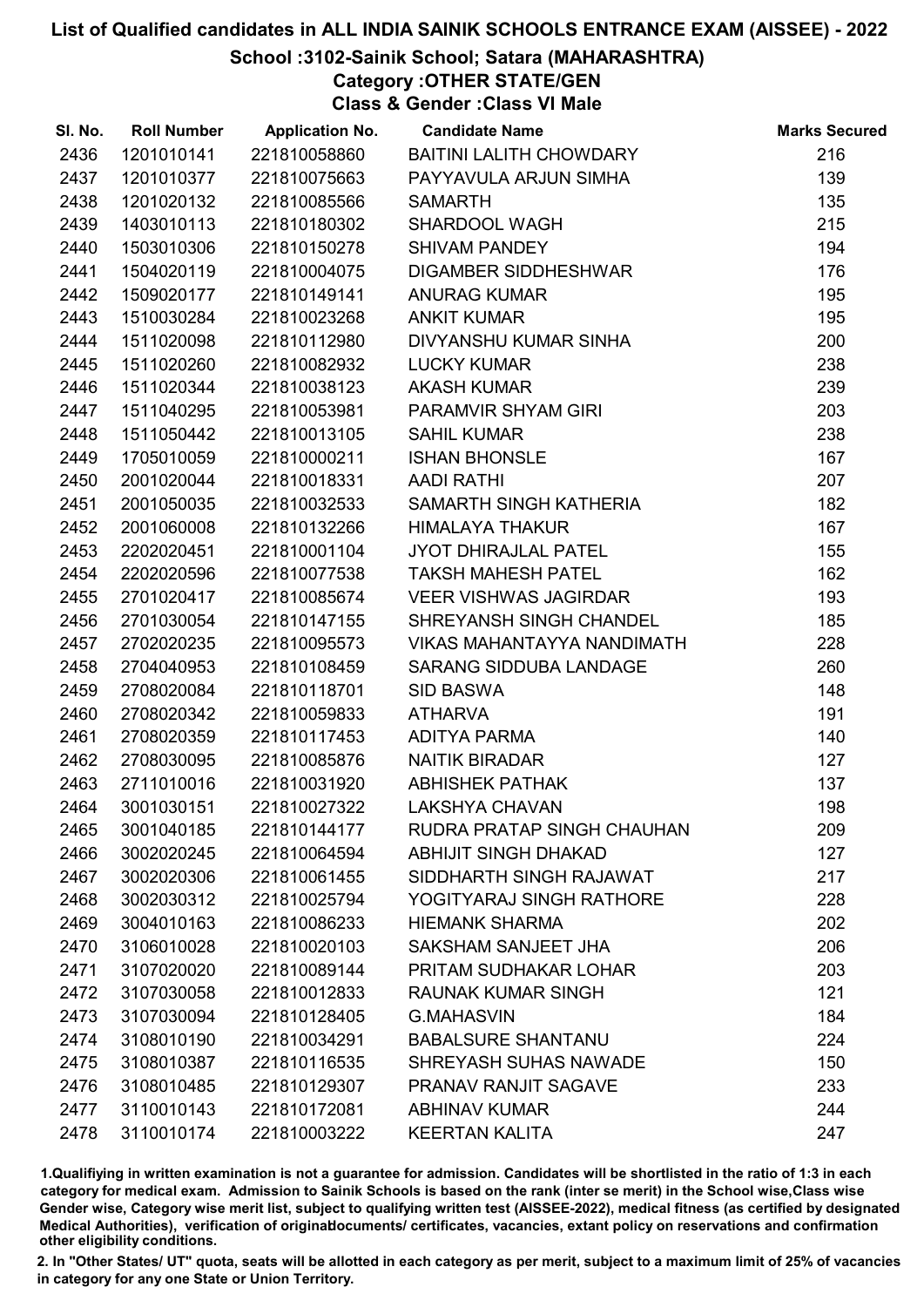# School :3102-Sainik School; Satara (MAHARASHTRA)

Category :OTHER STATE/GEN

Class & Gender :Class VI Male

| SI. No. | <b>Roll Number</b> | <b>Application No.</b> | <b>Candidate Name</b>    | <b>Marks Secured</b> |
|---------|--------------------|------------------------|--------------------------|----------------------|
| 2479    | 3110010225         | 221810045382           | PONNADA CHARAN SAI       | 250                  |
| 2480    | 3110020009         | 221810098423           | AARAV BANAY SINGH        | 144                  |
| 2481    | 3110020014         | 221810117233           | KANISHK RAJU PATEL       | 154                  |
| 2482    | 3110020052         | 221810047083           | <b>ADHYVIK</b>           | 173                  |
| 2483    | 3110020151         | 221810115915           | ARSH GUPTA               | 198                  |
| 2484    | 3110020434         | 221810131919           | <b>UDDIPAN BISWAS</b>    | 173                  |
| 2485    | 3113010053         | 221810059502           | <b>GHODASARA JIYAN</b>   | 203                  |
| 2486    | 3113010180         | 221810045317           | <b>AKHAJA HEET</b>       | 174                  |
| 2487    | 3114020152         | 221810122651           | <b>SHRI PRAKASH RAI</b>  | 257                  |
| 2488    | 3114030014         | 221810175264           | ANSHUMAN DEWVEDI         | 156                  |
| 2489    | 3114030084         | 221810123135           | <b>VAIBHAV SIVADAS</b>   | 143                  |
| 2490    | 3114030170         | 221810096246           | SAI DAYANAND SAWANT      | 160                  |
| 2491    | 3114030241         | 221810009727           | <b>ARYAN PANDEY</b>      | 163                  |
| 2492    | 3114030257         | 221810122647           | AAYUSH BORGOHAIN         | 228                  |
| 2493    | 3114030394         | 221810183709           | AAYUSH PANDEY            | 204                  |
| 2494    | 3115040182         | 221810038076           | AMOGH SACHIN PURANIK     | 237                  |
| 2495    | 3201020176         | 221810105688           | <b>MONISH WAIKHOM</b>    | 146                  |
| 2496    | 3602010094         | 221810067914           | <b>NITIN KUMAR SINGH</b> | 206                  |
| 2497    | 3901020258         | 221810127407           | SHAURYA DHAKREY          | 154                  |
| 2498    | 3901020342         | 221810013368           | <b>RAJ PATHAK</b>        | 152                  |
| 2499    | 3905020405         | 221810126805           | ASHUTOSH VAJPEYEE        | 227                  |
| 2500    | 4103030296         | 221810035448           | SHYAM MANSING JADHAV     | 251                  |
| 2501    | 4201020313         | 221810122640           | <b>RUTHVIK KUMAR</b>     | 197                  |
| 2502    | 4201060570         | 221810077068           | <b>CHAKRIDHAR GUTHA</b>  | 241                  |
| 2503    | 4401010051         | 221810054840           | <b>TANMEY GAUTAM</b>     | 144                  |
| 2504    | 4401020097         | 221810111682           | <b>ABHISHEK MITTAL</b>   | 216                  |
| 2505    | 4401020271         | 221810111664           | <b>HEMANT DIXIT</b>      | 220                  |
| 2506    | 4406030012         | 221810086004           | <b>VANSH KUMAR</b>       | 193                  |
| 2507    | 4411030141         | 221810007678           | <b>VIRAT SHARMA</b>      | 178                  |

<sup>1.</sup>Qualifiying in written examination is not a guarantee for admission. Candidates will be shortlisted in the ratio of 1:3 in each category for medical exam. Admission to Sainik Schools is based on the rank (inter se merit) in the School wise,Class wise Gender wise, Category wise merit list, subject to qualifying written test (AISSEE-2022), medical fitness (as certified by designated Medical Authorities), verification of originablocuments/ certificates, vacancies, extant policy on reservations and confirmation other eligibility conditions.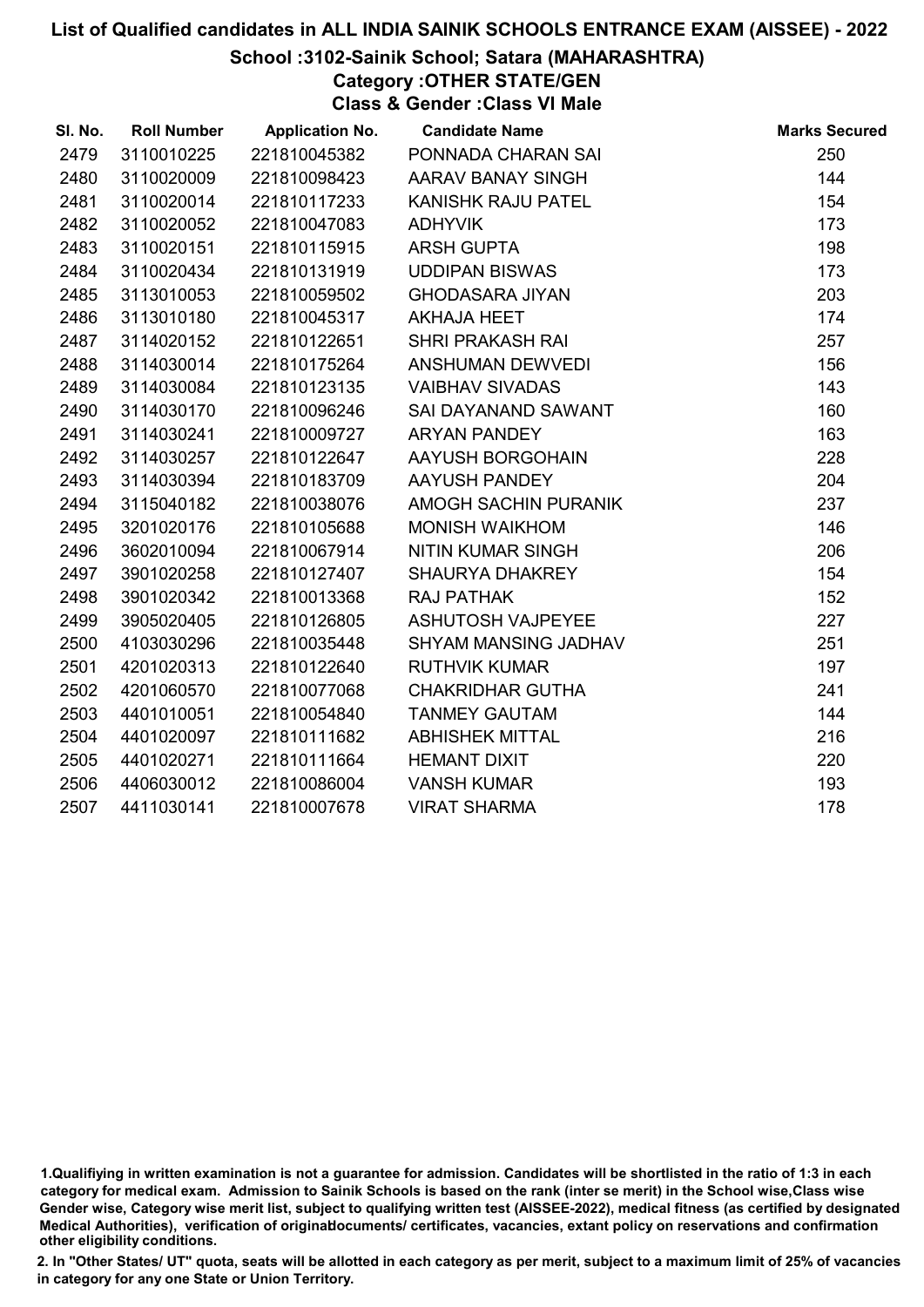### School :3102-Sainik School; Satara (MAHARASHTRA)

Category :HOME STATE/SC

Class & Gender :Class VI Female

| SI. No. | <b>Roll Number</b> | <b>Application No.</b> | <b>Candidate Name</b>            | <b>Marks Secured</b> |
|---------|--------------------|------------------------|----------------------------------|----------------------|
| 2508    | 3101010071         | 221810067215           | <b>RITU</b>                      | 124                  |
| 2509    | 3101010086         | 221810102295           | <b>BHALERAO ANUSHKA SIMON</b>    | 118                  |
| 2510    | 3101010181         | 221810047650           | PRIYAL PRAVIN SALVE              | 133                  |
| 2511    | 3101010266         | 221810149045           | <b>BHUMIKA SANTOSH SALUNKE</b>   | 104                  |
| 2512    | 3101010281         | 221810173316           | <b>SHREYA SACHIN KEDAR</b>       | 157                  |
| 2513    | 3102010070         | 221810009509           | ANUSHKA ANANDA WANKHADE          | 113                  |
| 2514    | 3103010081         | 221810122314           | <b>MADNE RUTUJA DEVIDAS</b>      | 144                  |
| 2515    | 3103010213         | 221810157430           | <b>THORAT AKSHARA GULAB</b>      | 192                  |
| 2516    | 3103010322         | 221810168395           | <b>JIVEEKA MAROTI KHANDARE</b>   | 96                   |
| 2517    | 3103010341         | 221810019496           | <b>GAYATRI RAVINDRA HIREKAR</b>  | 152                  |
| 2518    | 3104010054         | 221810171101           | PRANITA VINOD JANRAO             | 120                  |
| 2519    | 3104010083         | 221810169592           | PRAMITA VINOD JANRAO             | 136                  |
| 2520    | 3104010108         | 221810115484           | <b>KRUTIKA</b>                   | 148                  |
| 2521    | 3105020118         | 221810156584           | ANGEL KHUSHAB ALONE              | 106                  |
| 2522    | 3106010051         | 221810059005           | PANPATIL SHUBHANGI PRAKASH       | 121                  |
| 2523    | 3107010125         | 221810044311           | SHIVALI KRISHNA SHINDE           | 215                  |
| 2524    | 3107010155         | 221810087241           | SRUSHTI SAKHARAM MALKARI         | 167                  |
| 2525    | 3107010197         | 221810038181           | SAMIKSHA SANTOSH JAGTAP          | 162                  |
| 2526    | 3107010265         | 221810084252           | MRUNMAYI AVINASH YADAV           | 191                  |
| 2527    | 3107010360         | 221810098943           | <b>RUJAL RANJEET MORE</b>        | 268                  |
| 2528    | 3107010388         | 221810069083           | KAMBLE PRATIKSHA DILIP           | 158                  |
| 2529    | 3107020090         | 221810049005           | KAMBLE DHANASHREE BAJIRAO        | 249                  |
| 2530    | 3107020096         | 221810134605           | <b>JANHAVI DEEPAK MADHALE</b>    | 224                  |
| 2531    | 3107020128         | 221810069435           | PANDAV SWARNALI SANDIP           | 213                  |
| 2532    | 3107020148         | 221810107555           | <b>VEDIKA VIJAY TADE</b>         | 135                  |
| 2533    | 3107020256         | 221810044476           | SHIVANJALI KRISHNA SHINDE        | 222                  |
| 2534    | 3107020336         | 221810152657           | KAMBLE NIRAJA NIWANT             | 190                  |
| 2535    | 3107020415         | 221810038128           | SAMRUDDHI SANTOSH JAGTAP         | 213                  |
| 2536    | 3107020430         | 221810037638           | ASHLESHA SANTOSH KAMBLE          | 198                  |
| 2537    | 3107030054         | 221810168223           | <b>TRUSHA AMOL POWAR</b>         | 130                  |
| 2538    | 3107030119         | 221810076226           | <b>DIKSHA SACHIN GHOLAP</b>      | 121                  |
| 2539    | 3108010186         | 221810181181           | <b>JANHAVI PARMESHWAR KAMBLE</b> | 96                   |
| 2540    | 3108010306         | 221810054293           | <b>GAIKWAD ANANYA KESHAV</b>     | 146                  |
| 2541    | 3108010308         | 221810077993           | SHINDE VAISHNAVI LAXMAN          | 91                   |
| 2542    | 3108010503         | 221810078227           | <b>ECHHA SHIVAJI GAIKWAD</b>     | 155                  |
| 2543    | 3108010537         | 221810019097           | PRERANA RAJENDRA SONKAMBLE       | 98                   |
| 2544    | 3110010004         | 221810178200           | <b>KHUSHI</b>                    | 131                  |
| 2545    | 3110010034         | 221810066930           | <b>TRISHA AMOL ZELE</b>          | 156                  |
| 2546    | 3110010097         | 221810136431           | <b>JADHAV JEEVIKA SWAPNIL</b>    | 122                  |
| 2547    | 3110010098         | 221810020531           | <b>BHARGAVI</b>                  | 40                   |
| 2548    | 3110010255         | 221810000901           | <b>TEJASWINI GANESH SANKAPAL</b> | 88                   |
| 2549    | 3110020036         | 221810160553           | SHREJAL SHRIDHAR HONDULE         | 108                  |
| 2550    | 3110020055         | 221810003683           | AARYA                            | 81                   |

1.Qualifiying in written examination is not a guarantee for admission. Candidates will be shortlisted in the ratio of 1:3 in each category for medical exam. Admission to Sainik Schools is based on the rank (inter se merit) in the School wise,Class wise Gender wise, Category wise merit list, subject to qualifying written test (AISSEE-2022), medical fitness (as certified by designated Medical Authorities), verification of originablocuments/ certificates, vacancies, extant policy on reservations and confirmation other eligibility conditions.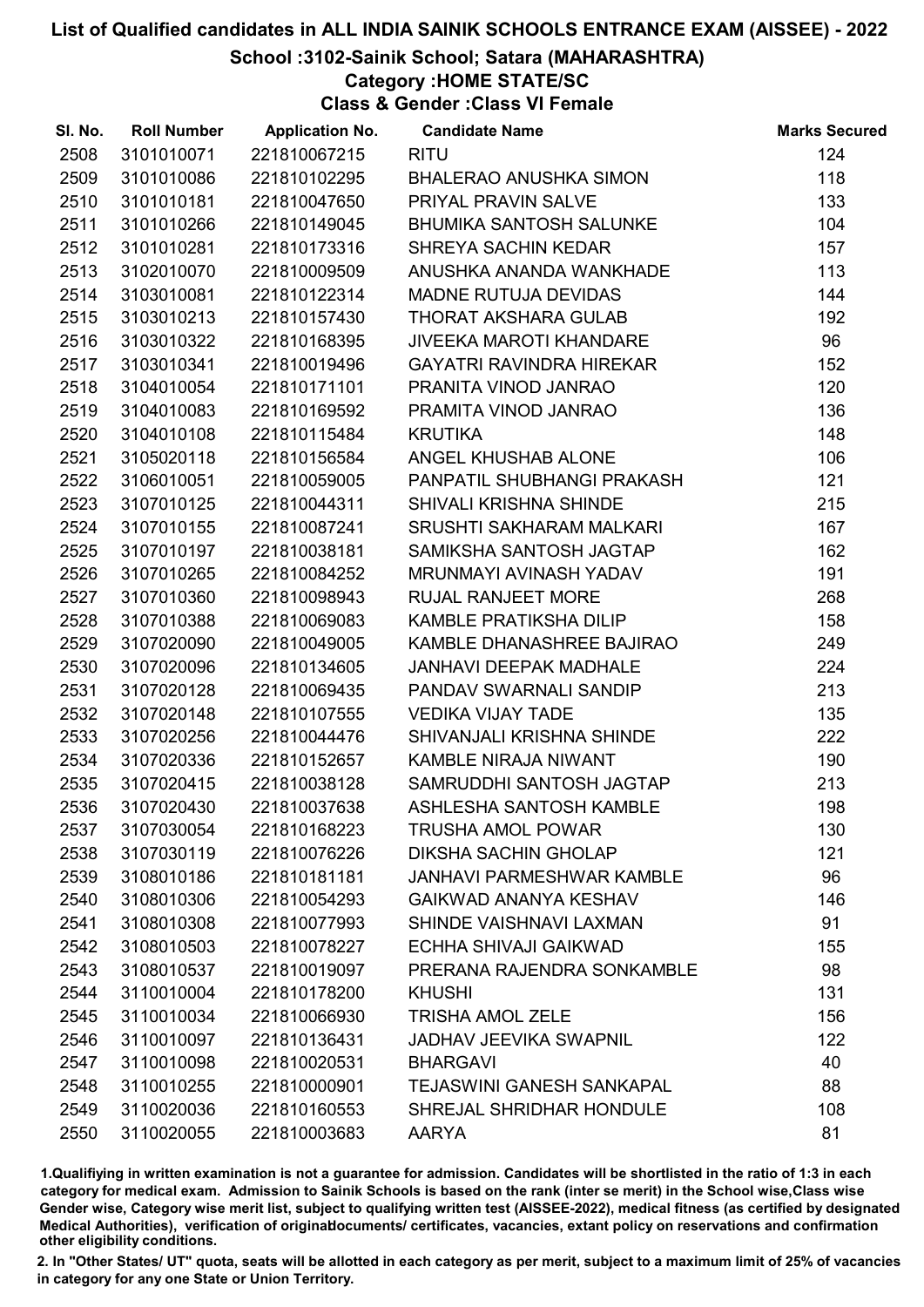# School :3102-Sainik School; Satara (MAHARASHTRA)

#### Category :HOME STATE/SC

Class & Gender :Class VI Female

| SI. No. | <b>Roll Number</b> | <b>Application No.</b> | <b>Candidate Name</b>          | <b>Marks Secured</b> |
|---------|--------------------|------------------------|--------------------------------|----------------------|
| 2551    | 3110020124         | 221810102674           | <b>KIARA TRIVEDI</b>           | 203                  |
| 2552    | 3110020148         | 221810101615           | NEERJA BALU WAGHMARE           | 98                   |
| 2553    | 3110020215         | 221810075736           | SHAURYA MAHENDRAKUMAR          | 222                  |
| 2554    | 3110020216         | 221810097836           | <b>VIPPASSHANA</b>             | 90                   |
| 2555    | 3110020235         | 221810056956           | SANCHI RAJENDRA MESHRAM        | 130                  |
| 2556    | 3110020260         | 221810159396           | RUCHI ARJUN SONAWANE           | 135                  |
| 2557    | 3110020454         | 221810123059           | SAIEE RAHUL DHIWARE            | 130                  |
| 2558    | 3110020459         | 221810120269           | ARCHANA DADABHAU NIKAM         | 61                   |
| 2559    | 3111020032         | 221810170891           | <b>SHRUSHTI SHRAMANKUMAR</b>   | 195                  |
| 2560    | 3111020035         | 221810163002           | PRASHABDI DNYANENDRA           | 165                  |
| 2561    | 3111020223         | 221810083596           | HARSHEETA SANDEEP TELANG       | 176                  |
| 2562    | 3112010029         | 221810071190           | <b>ARPITA</b>                  | 159                  |
| 2563    | 3112020204         | 221810075798           | KANIKA BALASAHEB LAMTURE       | 145                  |
| 2564    | 3112020208         | 221810116129           | <b>SALVE RAGINI GAJANAN</b>    | 99                   |
| 2565    | 3113010359         | 221810188788           | <b>KHARE NIDHI JAGDISH</b>     | 84                   |
| 2566    | 3113010372         | 221810034069           | MUGDHA SADASHIV MUKANE         | 94                   |
| 2567    | 3114020049         | 221810166350           | <b>SALVE TEJASWINI DILIP</b>   | 204                  |
| 2568    | 3114020090         | 221810165490           | <b>RITKRITI AWALE</b>          | 147                  |
| 2569    | 3114020154         | 221810158651           | URVI SATISH GAVALI             | 67                   |
| 2570    | 3114020172         | 221810078471           | <b>CHAITRALI</b>               | 200                  |
| 2571    | 3114020237         | 221810083642           | <b>SHREYA</b>                  | 101                  |
| 2572    | 3114020248         | 221810114752           | <b>SAYUNKTA MANE</b>           | 132                  |
| 2573    | 3114020283         | 221810097882           | RIYA SUDHAKAR BANSODE          | 28                   |
| 2574    | 3114020535         | 221810097198           | <b>VEDA SACHIN KAMBLE</b>      | 197                  |
| 2575    | 3114030063         | 221810140505           | ADVAITA SANDEEP HIWALE         | 106                  |
| 2576    | 3114030141         | 221810112895           | AAROHI SANTOSH KHARAT          | 136                  |
| 2577    | 3114030146         | 221810168406           | TEJASWINI GAUTAM DAWAKARE      | 91                   |
| 2578    | 3114030195         | 221810049566           | SONAL MARUTI SALAVI            | 96                   |
| 2579    | 3114030275         | 221810035267           | <b>AARYA</b>                   | 85                   |
| 2580    | 3114030296         | 221810045777           | <b>SAMIDHA KSHIRSAGAR</b>      | 198                  |
| 2581    | 3114030418         | 221810032039           | <b>TRISHA SATISH PASWAN</b>    | 81                   |
| 2582    | 3115010051         | 221810113480           | PRITI RAJENDRA SURYAWANSHI     | 213                  |
| 2583    | 3115010090         | 221810191151           | KARTIKI SACHIN KHUNTE          | 159                  |
| 2584    | 3115010092         | 221810146751           | <b>SHARANYA</b>                | 107                  |
| 2585    | 3115010109         | 221810123281           | ANUSHKA VINOD RITE             | 88                   |
| 2586    | 3115010119         | 221810099291           | <b>MAHI MANGESH MOHITE</b>     | 115                  |
| 2587    | 3115020041         | 221810075613           | <b>SHREYA SANJU INGALE</b>     | 125                  |
| 2588    | 3115020057         | 221810194033           | <b>SWARALI</b>                 | 159                  |
| 2589    | 3115020267         | 221810171295           | <b>BALLAL RACHANA RAVINDRA</b> | 161                  |
| 2590    | 3115020403         | 221810182467           | SAMBODHI SHRIPATI PAWAR        | 173                  |
| 2591    | 3115020456         | 221810064818           | <b>ADWAITA DEEPAK BHISE</b>    | 238                  |
| 2592    | 3115020473         | 221810000838           | SHREYA VIJAY AWAGHADE          | 263                  |
| 2593    | 3115030004         | 221810141200           | <b>AVNI AMIT KAMBLE</b>        | 124                  |

1.Qualifiying in written examination is not a guarantee for admission. Candidates will be shortlisted in the ratio of 1:3 in each category for medical exam. Admission to Sainik Schools is based on the rank (inter se merit) in the School wise,Class wise Gender wise, Category wise merit list, subject to qualifying written test (AISSEE-2022), medical fitness (as certified by designated Medical Authorities), verification of originablocuments/ certificates, vacancies, extant policy on reservations and confirmation other eligibility conditions.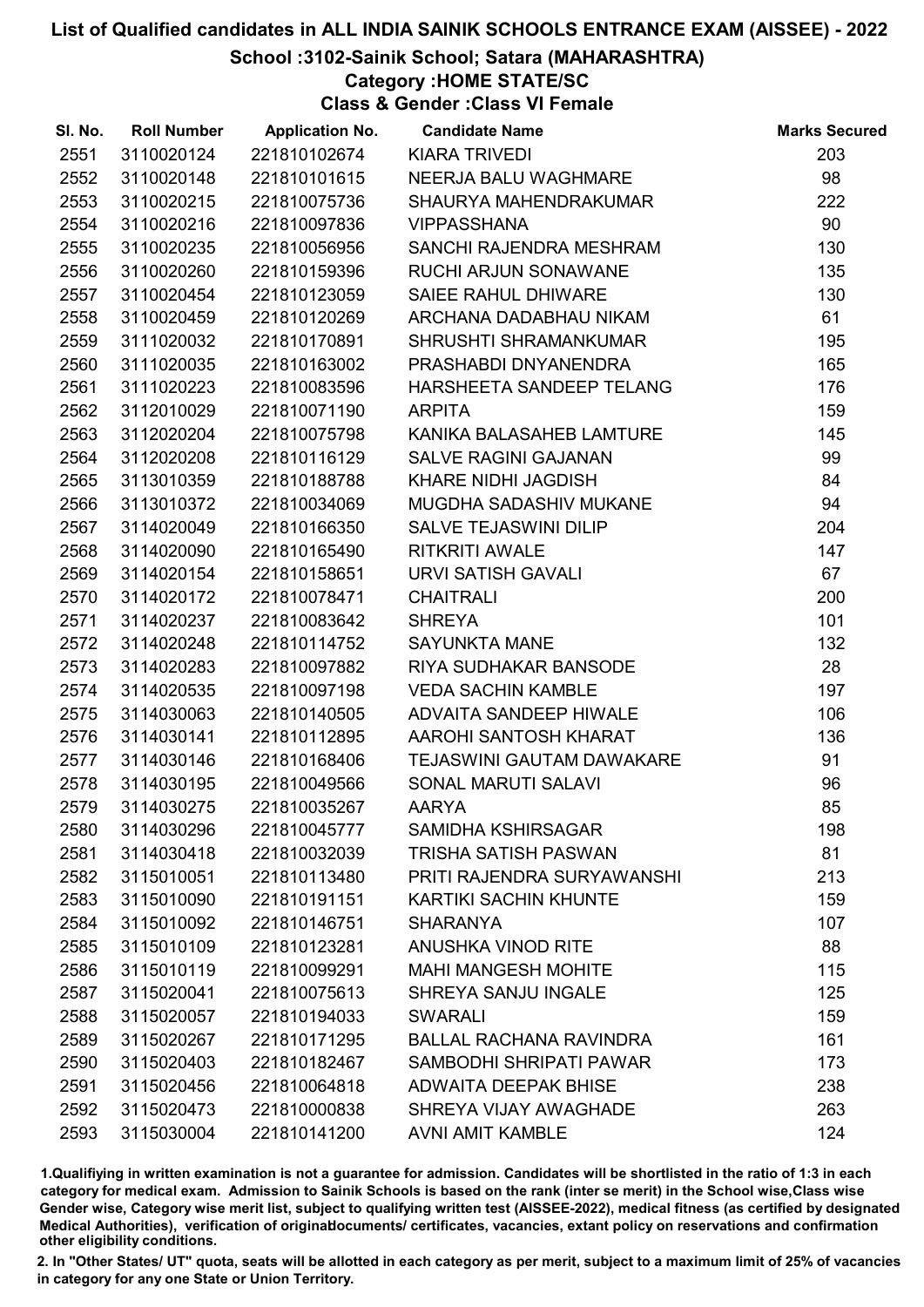#### School :3102-Sainik School; Satara (MAHARASHTRA)

#### Category :HOME STATE/SC

Class & Gender :Class VI Female

| SI. No. | <b>Roll Number</b> | <b>Application No.</b> | <b>Candidate Name</b>            | <b>Marks Secured</b> |
|---------|--------------------|------------------------|----------------------------------|----------------------|
| 2594    | 3115030014         | 221810159220           | KHARAT ADITI DINESH              | 76                   |
| 2595    | 3115030024         | 221810195630           | SAKSHI RAMDAS GAIKWAD            | 70                   |
| 2596    | 3115030138         | 221810174181           | SHRIYA MANGESH KADAM             | 89                   |
| 2597    | 3115030197         | 221810053482           | <b>SRUSHTI</b>                   | 97                   |
| 2598    | 3115030329         | 221810164288           | GADKARI SANSKRUTI SUNIL          | 164                  |
| 2599    | 3115030386         | 221810118659           | SANKISHA SAGAR SORATE            | 110                  |
| 2600    | 3115040106         | 221810092465           | <b>MANASVI</b>                   | 93                   |
| 2601    | 3115040359         | 221810091419           | ANANYA HEMANT AWADE              | 154                  |
| 2602    | 3115040386         | 221810075759           | <b>GARGI NITINKUMAR MANE</b>     | 181                  |
| 2603    | 3115040388         | 221810165959           | <b>BOTALJEE SANYOGITA DEEPAK</b> | 220                  |
| 2604    | 3116010081         | 221810186062           | ANKITA UTRESHWAR BANSODE         | 98                   |
| 2605    | 3116010085         | 221810139962           | <b>MANE SRUSHTI SHANKAR</b>      | 157                  |
| 2606    | 3116010130         | 221810038604           | ARATI RAVINDRA WAGHMARE          | 77                   |
| 2607    | 3116010207         | 221810124746           | SAMRUDDHI SANTOSH                | 161                  |
| 2608    | 3116010224         | 221810186686           | ANANYA ASHISH SONWANE            | 147                  |
| 2609    | 3116020050         | 221810004352           | AMOLI SHASHIKANT BHALERAO        | 85                   |
| 2610    | 3116020176         | 221810150959           | <b>MANASVI VIJAY MANE</b>        | 153                  |
| 2611    | 3116020210         | 221810145487           | <b>ARPITA SUNIL SATAPUTE</b>     | 220                  |

1.Qualifiying in written examination is not a guarantee for admission. Candidates will be shortlisted in the ratio of 1:3 in each category for medical exam. Admission to Sainik Schools is based on the rank (inter se merit) in the School wise,Class wise Gender wise, Category wise merit list, subject to qualifying written test (AISSEE-2022), medical fitness (as certified by designated Medical Authorities), verification of originablocuments/ certificates, vacancies, extant policy on reservations and confirmation other eligibility conditions.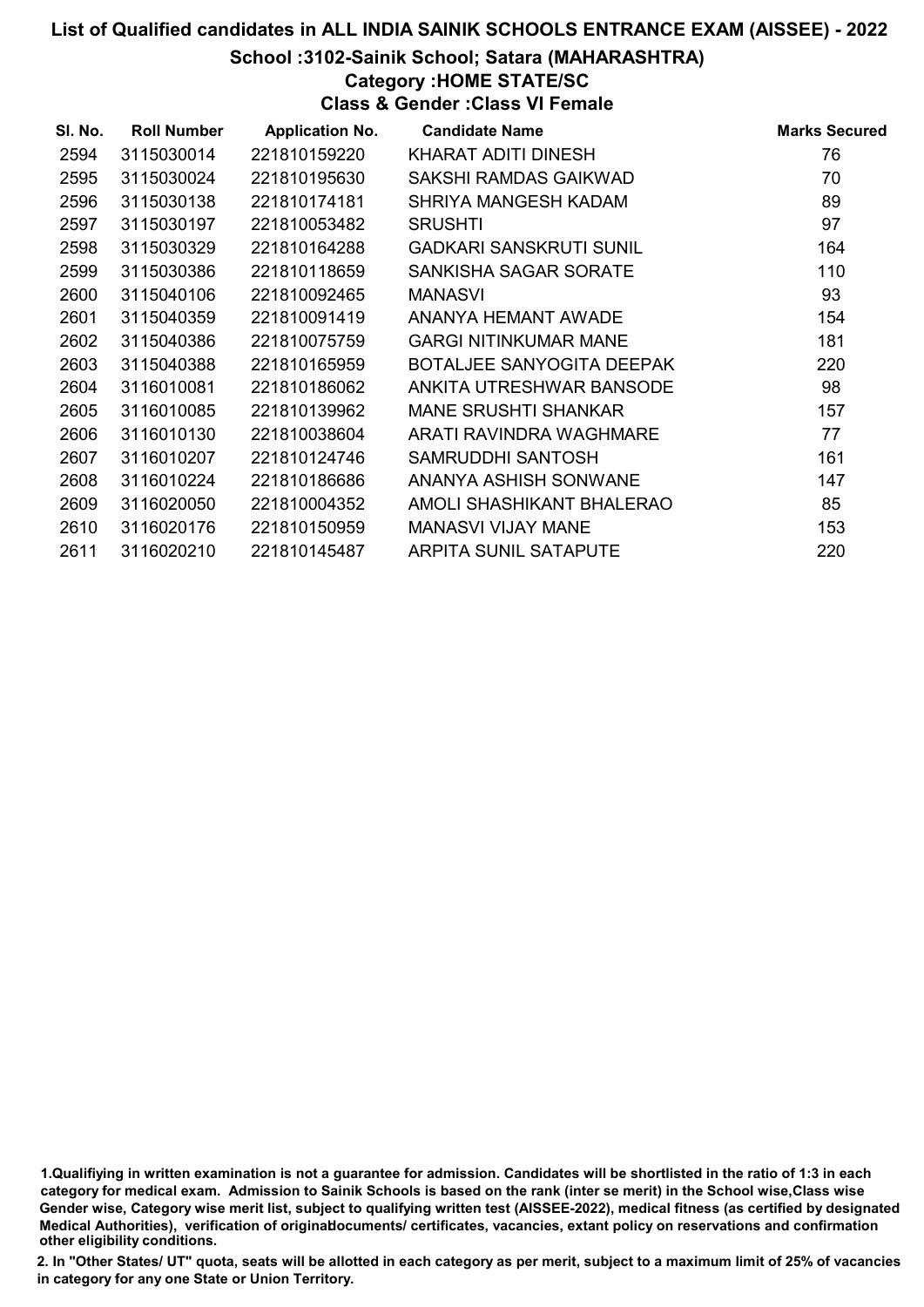### School :3102-Sainik School; Satara (MAHARASHTRA)

Category :HOME STATE/ST

Class & Gender :Class VI Female

| SI. No. | <b>Roll Number</b> | <b>Application No.</b> | <b>Candidate Name</b>              | <b>Marks Secured</b> |
|---------|--------------------|------------------------|------------------------------------|----------------------|
| 2612    | 3103010069         | 221810166653           | SANSKRUTI JEEVANSING BEDWAL        | 76                   |
| 2613    | 3103010210         | 221810172910           | <b>TRUPTI EKNATH TAYDE</b>         | 83                   |
| 2614    | 3103010373         | 221810166938           | RENUKA SAMBHAJI KALE               | 82                   |
| 2615    | 3106010052         | 221810043705           | ANUSHKA SANJAY MEHATA              | 158                  |
| 2616    | 3107020001         | 221810151924           | <b>BHISE TANAYA LOBHAJI</b>        | 198                  |
| 2617    | 3107020338         | 221810142167           | <b>MANTUTE SIDDHISHRI RAMDAS</b>   | 163                  |
| 2618    | 3108010252         | 221810100503           | SURYAWAD JYOTI SHIVAJI             | 68                   |
| 2619    | 3108010366         | 221810086505           | SOMIKA MARUTI GODGE                | 127                  |
| 2620    | 3108010430         | 221810106295           | JANGILWAR MANASI RAVINDRA          | 217                  |
| 2621    | 3108010607         | 221810040549           | <b>GENDEWAD SANSKRUTI</b>          | 202                  |
| 2622    | 3108010622         | 221810136869           | <b>IBATTE SANIKA SACHIN</b>        | 245                  |
| 2623    | 3112010019         | 221810086450           | SHREEYASHI NAGNATH BHURKE          | 97                   |
| 2624    | 3112010079         | 221810165133           | <b>DIVYA CHIMNAJI BURKULE</b>      | 82                   |
| 2625    | 3112010106         | 221810086604           | SHREEYA NAGNATH BHURKE             | 84                   |
| 2626    | 3112010116         | 221810130444           | AKSHARA PARMESHWAR BELE            | 81                   |
| 2627    | 3112020146         | 221810168676           | <b>GAYATRI MAROTI WANOLE</b>       | 76                   |
| 2628    | 3113010062         | 221810014342           | DESHMUKH YATISHA MOTIRAM           | 124                  |
| 2629    | 3113010086         | 221810117533           | <b>CHAURE MAYURI RAGHUNATH</b>     | 96                   |
| 2630    | 3113010193         | 221810088467           | <b>BHAGYASHA DIWAN CHAURE</b>      | 158                  |
| 2631    | 3113010283         | 221810099332           | BHAGYASHRI SHIVAJI VASAVE          | 50                   |
| 2632    | 3113010295         | 221810055853           | PRADNYA RAMDAS GAVANDE             | 102                  |
| 2633    | 3113010321         | 221810078035           | SONAWANE NEHA VISHNU               | 141                  |
| 2634    | 3113010323         | 221810142745           | AHIRE SHIVANYA ANIL                | 113                  |
| 2635    | 3113010351         | 221810135938           | PALLAVI MAGAN VALAVI               | 108                  |
| 2636    | 3113010373         | 221810135169           | CHAVAN VISHAKHA NIMBA              | 106                  |
| 2637    | 3114010104         | 221810108044           | <b>VISHAKHA SOMNATH BANGAR</b>     | 246                  |
| 2638    | 3114020082         | 221810158880           | <b>YOCHANA</b>                     | 165                  |
| 2639    | 3114020211         | 221810062222           | SANDHYA SURESH BHOKATE             | 146                  |
| 2640    | 3114020242         | 221810031252           | <b>SHAURYA SAMBHAJI SABLE</b>      | 108                  |
| 2641    | 3114020512         | 221810105438           | <b>VAISHNAVI SOMNATH BANGAR</b>    | 239                  |
| 2642    | 3114030464         | 221810044589           | PARINEETA SUNIL MANDAVE            | 142                  |
| 2643    | 3115020052         | 221810176623           | <b>AROHI VILAS KOLI</b>            | 91                   |
| 2644    | 3115020222         | 221810044045           | ANUSHKA DNYANESHWAR                | 189                  |
| 2645    | 3116010015         | 221810079040           | SAMIKSHA RAVSAHEB GAVALI           | 144                  |
| 2646    | 3116020204         | 221810043667           | <b>TAJASWINI PRABHATSING PADVI</b> | 76                   |

1.Qualifiying in written examination is not a guarantee for admission. Candidates will be shortlisted in the ratio of 1:3 in each category for medical exam. Admission to Sainik Schools is based on the rank (inter se merit) in the School wise,Class wise Gender wise, Category wise merit list, subject to qualifying written test (AISSEE-2022), medical fitness (as certified by designated Medical Authorities), verification of originablocuments/ certificates, vacancies, extant policy on reservations and confirmation other eligibility conditions.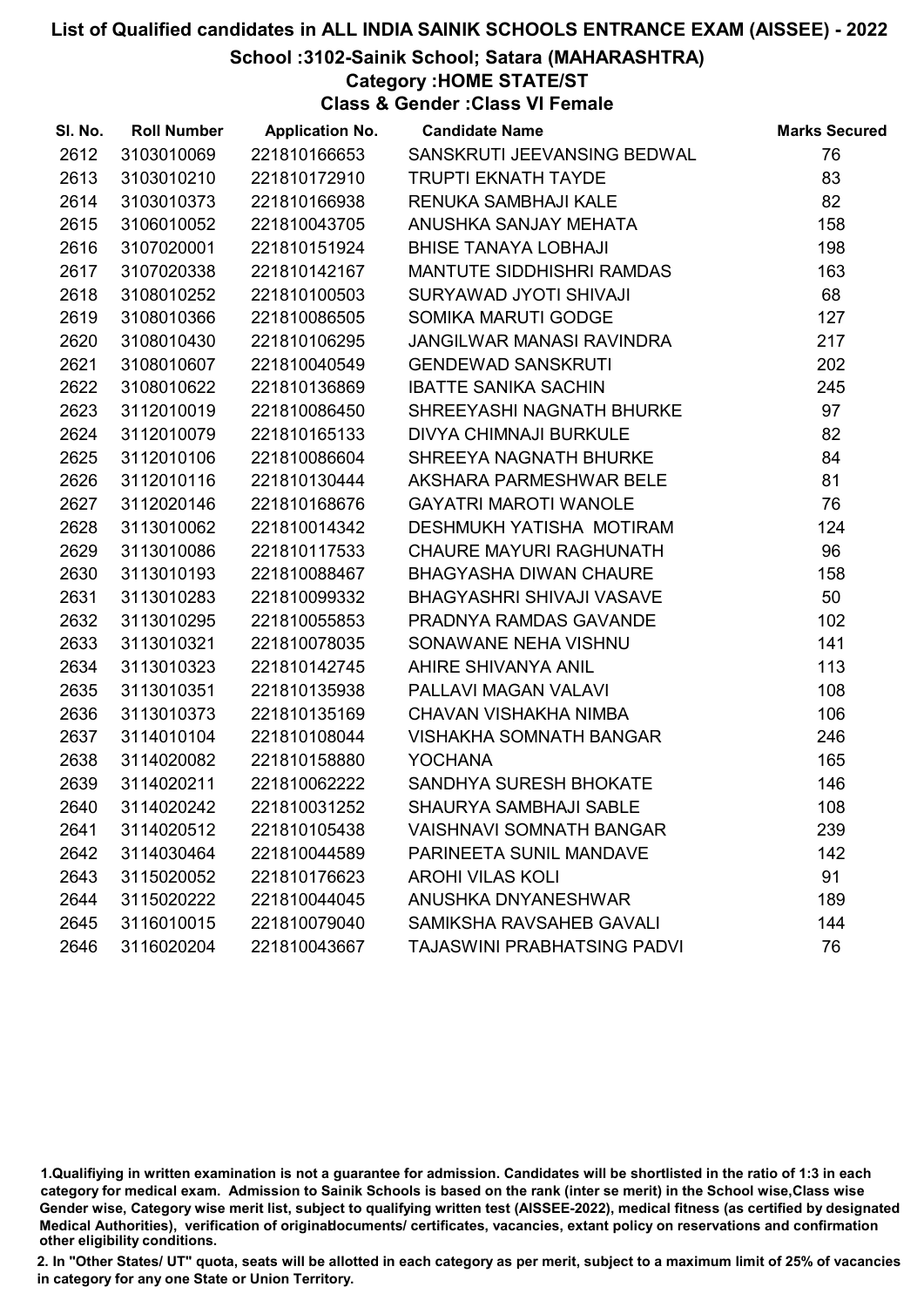# School :3102-Sainik School; Satara (MAHARASHTRA)

Category :HOME STATE/OBC

Class & Gender :Class VI Female

| SI. No. | <b>Roll Number</b> | <b>Application No.</b> | <b>Candidate Name</b>             | <b>Marks Secured</b> |
|---------|--------------------|------------------------|-----------------------------------|----------------------|
| 2647    | 1402010148         | 221810009084           | <b>OVI NITIN GAIKWAD</b>          | 128                  |
| 2648    | 3101010016         | 221810036970           | ANVI SANJAY LOKHANDE              | 207                  |
| 2649    | 3101010197         | 221810118641           | <b>JAMBE SWARANGI SACHIN</b>      | 196                  |
| 2650    | 3101010242         | 221810197104           | <b>KHEDKAR SWARALI</b>            | 173                  |
| 2651    | 3101010278         | 221810085795           | YASHASHREE AMOL BADE              | 141                  |
| 2652    | 3101010287         | 221810098356           | ARYA SANTOSH AKOLKAR              | 169                  |
| 2653    | 3101010298         | 221810127027           | <b>VEDANTI</b>                    | 198                  |
| 2654    | 3101010301         | 221810080737           | <b>BHAND RUSHIKA SUBHASH</b>      | 229                  |
| 2655    | 3101010303         | 221810136167           | <b>GAWANDE SIDDHI JANARDHAN</b>   | 230                  |
| 2656    | 3101010306         | 221810034387           | PRANJAL ATMARAM KEDAR             | 158                  |
| 2657    | 3101010312         | 221810140338           | SANSKRUTI SANTOSH SABALE          | 205                  |
| 2658    | 3101010328         | 221810084639           | <b>CHOBHE SRUSHTI RAJENDRA</b>    | 260                  |
| 2659    | 3101010331         | 221810153159           | SHREYA RAVINDRA KALASANE          | 222                  |
| 2660    | 3102010072         | 221810179519           | AMBULKAR DEVSHRUTI SUNIL          | 125                  |
| 2661    | 3103010029         | 221810136371           | PRAPTI ASHOK KADAM                | 162                  |
| 2662    | 3103010134         | 221810091207           | AKSHADA JITENDRA THORAT           | 130                  |
| 2663    | 3103010150         | 221810186997           | RASHI MUKESH GHAYAL               | 140                  |
| 2664    | 3103010155         | 221810009918           | YASHASVI RAJESH RATHOD            | 246                  |
| 2665    | 3103010156         | 221810101028           | <b>TANVI SANTOSH KHANDARE</b>     | 133                  |
| 2666    | 3103010219         | 221810038660           | PRIYANKA MANGESH SATAV            | 148                  |
| 2667    | 3103010250         | 221810008412           | <b>TANUSHREE</b>                  | 152                  |
| 2668    | 3103010331         | 221810168036           | PRAJAKTA VITTHAL GHULE            | 155                  |
| 2669    | 3103010338         | 221810003276           | <b>ADITI</b>                      | 212                  |
| 2670    | 3103010365         | 221810187108           | SHRISHTI GOKUL SHINKAR            | 193                  |
| 2671    | 3104010035         | 221810107088           | <b>VRUSHALI VIKAS MULE</b>        | 265                  |
| 2672    | 3104010077         | 221810134372           | SAMRUDHI PANDHARI SHEP            | 120                  |
| 2673    | 3104010079         | 221810088182           | <b>MAYURI RAGHUNATH</b>           | 228                  |
| 2674    | 3104010111         | 221810033205           | <b>ANUSHKA ANKUSH TIDKE</b>       | 126                  |
| 2675    | 3104010125         | 221810077265           | SHIVANJALI SHIVAHAR DHAGE         | 243                  |
| 2676    | 3104010150         | 221810099686           | <b>MUNDE SHRDHHA ISHWARRAO</b>    | 175                  |
| 2677    | 3104010181         | 221810074768           | <b>RISHIKA RAJKUMAR SUL</b>       | 168                  |
| 2678    | 3105010019         | 221810015040           | <b>BHAGYALAXMI KAILASH BHOYAR</b> | 206                  |
| 2679    | 3106010050         | 221810049284           | <b>ARYA RANJAN</b>                | 142                  |
| 2680    | 3107010117         | 221810140901           | SAMPADA GOPINATH KHOMANE          | 182                  |
| 2681    | 3107010152         | 221810037041           | <b>JANHAVI SUSHANT BELVALE</b>    | 216                  |
| 2682    | 3107010156         | 221810166341           | <b>MRUNALI BHAGWAN KUWAR</b>      | 142                  |
| 2683    | 3107010163         | 221810094251           | <b>SEJAL ASHOK GURAV</b>          | 142                  |
| 2684    | 3107010222         | 221810075212           | <b>BARBOLE TRIVEDIKA VAIBHAV</b>  | 239                  |
| 2685    | 3107010249         | 221810105832           | DABAKE ANUSHKA BALASO             | 197                  |
| 2686    | 3107010316         | 221810114603           | SOUSHRUTI AMIT PUNDPAL            | 265                  |
| 2687    | 3107020058         | 221810156774           | <b>ANJALI BABASO PATIL</b>        | 194                  |
| 2688    | 3107020089         | 221810113994           | <b>JIDNYASA PRAVINKUMAR</b>       | 246                  |
| 2689    | 3107020117         | 221810065725           | PATIL SHREYA SACHIN               | 149                  |

1.Qualifiying in written examination is not a guarantee for admission. Candidates will be shortlisted in the ratio of 1:3 in each category for medical exam. Admission to Sainik Schools is based on the rank (inter se merit) in the School wise,Class wise Gender wise, Category wise merit list, subject to qualifying written test (AISSEE-2022), medical fitness (as certified by designated Medical Authorities), verification of originablocuments/ certificates, vacancies, extant policy on reservations and confirmation other eligibility conditions.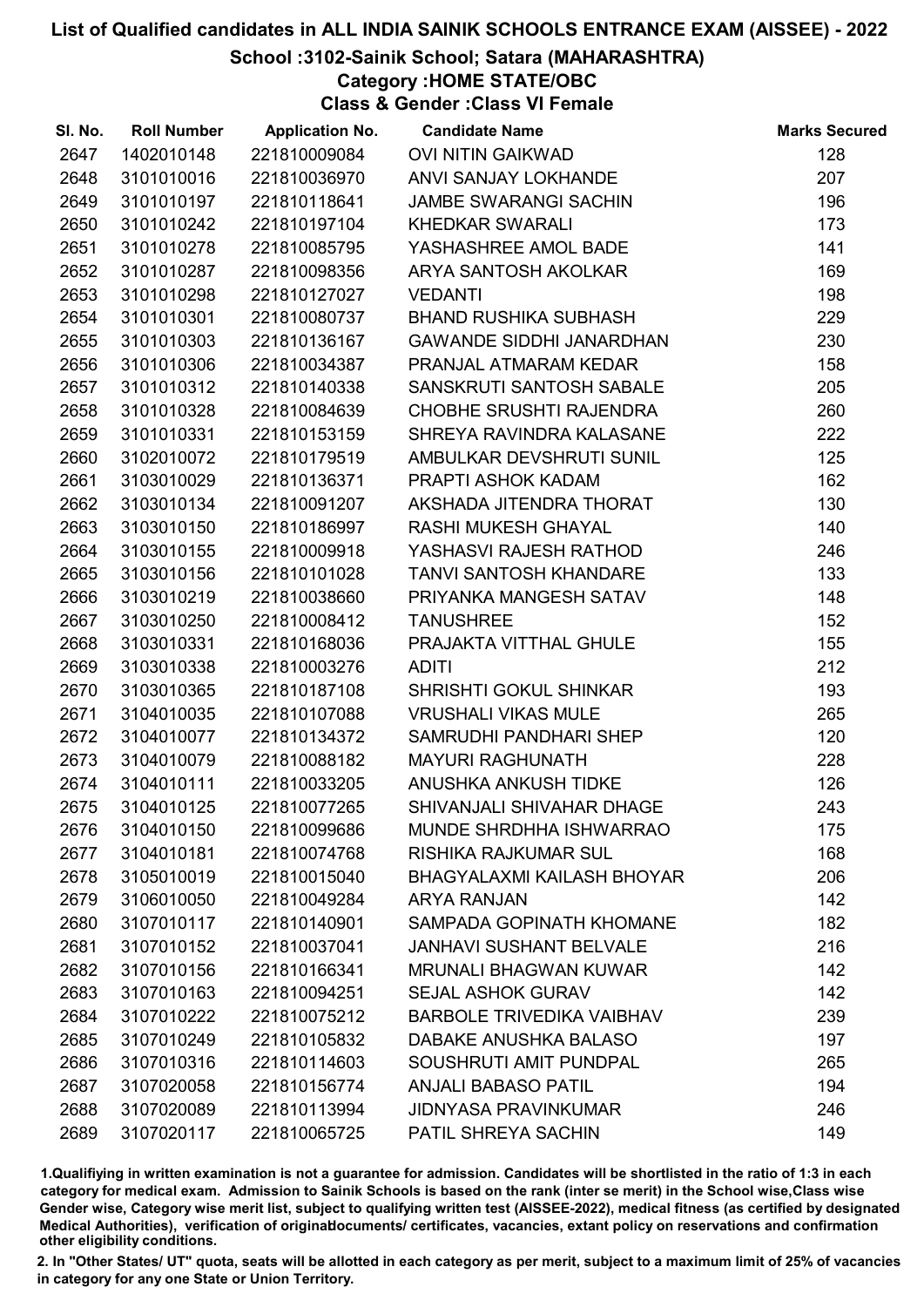# School :3102-Sainik School; Satara (MAHARASHTRA)

Category :HOME STATE/OBC

Class & Gender :Class VI Female

| SI. No. | <b>Roll Number</b> | <b>Application No.</b> | <b>Candidate Name</b>              | <b>Marks Secured</b> |
|---------|--------------------|------------------------|------------------------------------|----------------------|
| 2690    | 3107020171         | 221810058275           | JEETVARDHAN KIRAN MHETRE           | 218                  |
| 2691    | 3107020175         | 221810165675           | PANDIT SALONI SAJAWAL              | 148                  |
| 2692    | 3107020264         | 221810051286           | KINJAL KIRAN BHILAWADE             | 201                  |
| 2693    | 3107020284         | 221810135696           | SHARVARI SACHIN DEVADE             | 184                  |
| 2694    | 3107020291         | 221810074607           | SANYOGITA SANDIP BADE              | 218                  |
| 2695    | 3107020293         | 221810155807           | ANNAPURNA TANAJI HULAGE            | 122                  |
| 2696    | 3107020323         | 221810158047           | KALDHONE HARSHITA SANTOSH          | 252                  |
| 2697    | 3107020331         | 221810140157           | <b>AGRAJA GANESH GURAV</b>         | 240                  |
| 2698    | 3107020339         | 221810162267           | KETAKI NAMDEV MARDANE              | 215                  |
| 2699    | 3107020390         | 221810187597           | PATIL SIDDHI UDDHAV                | 156                  |
| 2700    | 3107020396         | 221810156108           | KARTIKI PANDURANG MADANE           | 186                  |
| 2701    | 3107030017         | 221810105880           | <b>ANANYA RAMESH BAVALE</b>        | 192                  |
| 2702    | 3107030034         | 221810163691           | SANCHITEE SAGAR JANGAM             | 139                  |
| 2703    | 3107030042         | 221810155362           | <b>EKATA ARVIND KHAPRE</b>         | 129                  |
| 2704    | 3107030152         | 221810125148           | ANGEL RAMCHANDRA GURAV             | 213                  |
| 2705    | 3107030156         | 221810160678           | KUNJAL SIDDHESHWAR LAKADE          | 175                  |
| 2706    | 3107030190         | 221810125988           | SHRAVANI VIKAS SAKHARE             | 194                  |
| 2707    | 3107030194         | 221810079298           | <b>SWARA TANAJI MANE</b>           | 196                  |
| 2708    | 3107030195         | 221810182498           | SANIYA RAFIK MULLA                 | 146                  |
| 2709    | 3107030264         | 221810067569           | RIYA CHANDRKANT PARIT              | 200                  |
| 2710    | 3107030268         | 221810092969           | <b>SHWETA KRISHNA BHOSALE</b>      | 243                  |
| 2711    | 3107030278         | 221810168979           | SAMRUDDHI DARVAPPA GODE            | 233                  |
| 2712    | 3108010008         | 221810035890           | <b>SHRUTI SURESH KOKANE</b>        | 130                  |
| 2713    | 3108010014         | 221810125811           | SHARVARI BALASAHEB BAYAS           | 186                  |
| 2714    | 3108010018         | 221810049781           | <b>TOKALE ANANDI NAMDEV</b>        | 190                  |
| 2715    | 3108010034         | 221810033973           | <b>ADITI VISHNUDAS SHINDE</b>      | 253                  |
| 2716    | 3108010041         | 221810039664           | <b>GAURI MOHAN BANSODE</b>         | 227                  |
| 2717    | 3108010054         | 221810052136           | SANIDHI BALAJI SHELKE              | 175                  |
| 2718    | 3108010070         | 221810125887           | DIVYANGI RAMESH THORMOTE           | 186                  |
| 2719    | 3108010110         | 221810128440           | SANSRUTI SAMBHAJI WALSE            | 151                  |
| 2720    | 3108010116         | 221810160450           | SUVARNA GANGADHAR SAGAR            | 162                  |
| 2721    | 3108010141         | 221810137490           | <b>GIRI MANSI ISHWAR</b>           | 192                  |
| 2722    | 3108010173         | 221810182161           | <b>TEJSWINI PARMESHWAR BAIKARE</b> | 130                  |
| 2723    | 3108010203         | 221810148612           | SURABHI PRATAPSINGH NAIK           | 203                  |
| 2724    | 3108010302         | 221810112093           | SIDDHI ASHOK SHINDE                | 174                  |
| 2725    | 3108010332         | 221810064734           | <b>BHUMI CHANDRAKANT KOKATE</b>    | 162                  |
| 2726    | 3108010399         | 221810125455           | PRITI RAM SURWASE                  | 150                  |
| 2727    | 3108010442         | 221810111026           | <b>KARTIKI NAGNATH MALI</b>        | 188                  |
| 2728    | 3108010541         | 221810194218           | SHINDE PRANALI NARAYAN             | 157                  |
| 2729    | 3108010558         | 221810047458           | <b>VAISHNAVI BASAVARAJ</b>         | 218                  |
| 2730    | 3108010602         | 221810071639           | ARYA RAJKUMAR BHADANGE             | 226                  |
| 2731    | 3108010606         | 221810185249           | <b>ANUSHKA</b>                     | 184                  |
| 2732    | 3110010219         | 221810021972           | <b>DHAIRYA ABHAY PATIL</b>         | 168                  |

1.Qualifiying in written examination is not a guarantee for admission. Candidates will be shortlisted in the ratio of 1:3 in each category for medical exam. Admission to Sainik Schools is based on the rank (inter se merit) in the School wise,Class wise Gender wise, Category wise merit list, subject to qualifying written test (AISSEE-2022), medical fitness (as certified by designated Medical Authorities), verification of originablocuments/ certificates, vacancies, extant policy on reservations and confirmation other eligibility conditions.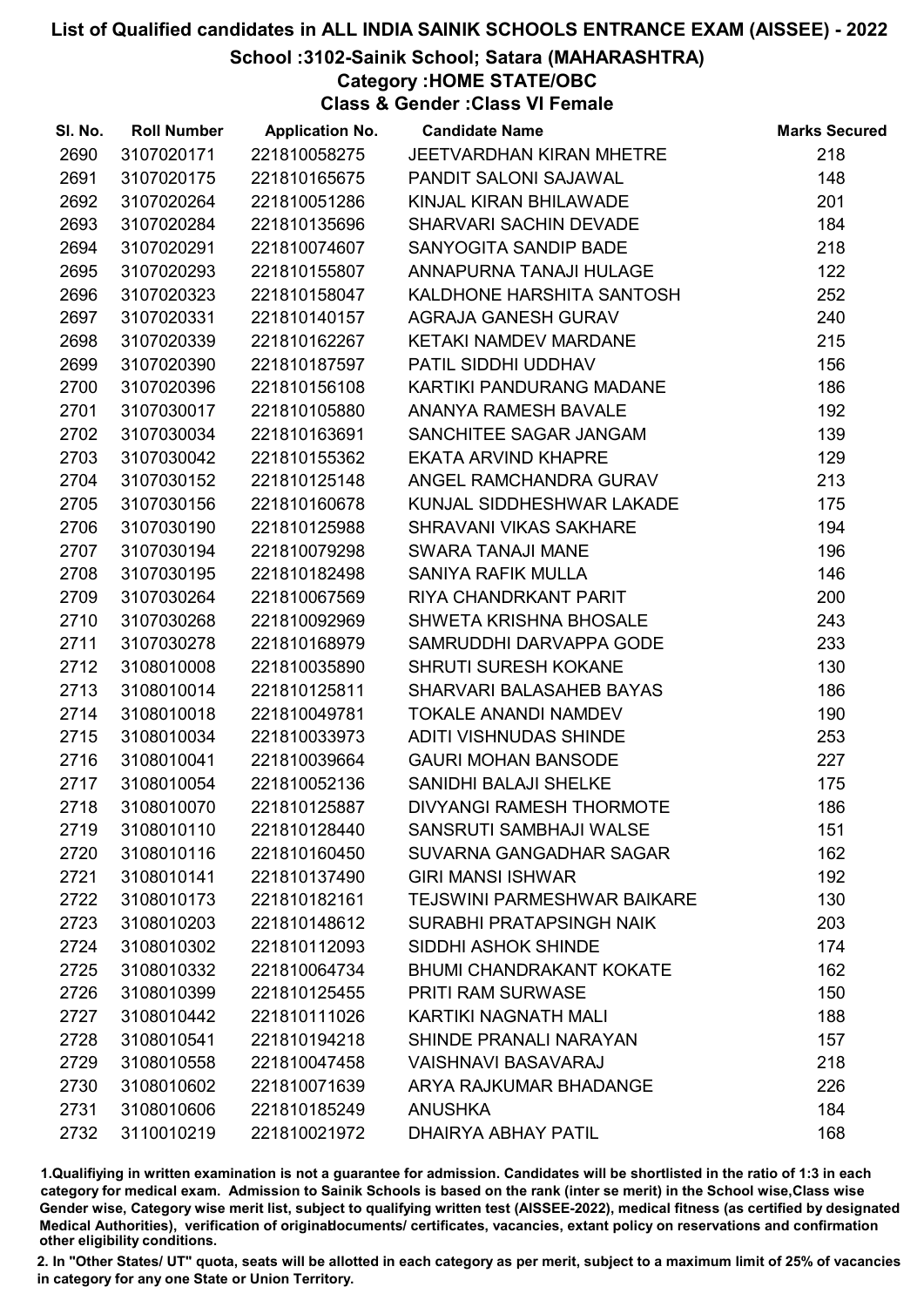# School :3102-Sainik School; Satara (MAHARASHTRA)

Category :HOME STATE/OBC

Class & Gender :Class VI Female

| SI. No. | <b>Roll Number</b> | <b>Application No.</b> | <b>Candidate Name</b>         | <b>Marks Secured</b> |
|---------|--------------------|------------------------|-------------------------------|----------------------|
| 2733    | 3110010276         | 221810171567           | <b>TRUPTI MADAN SALVI</b>     | 140                  |
| 2734    | 3110010283         | 221810012039           | SHARWARI YOGESHWAR MHATRE     | 141                  |
| 2735    | 3110020001         | 221810023113           | <b>KAMINI</b>                 | 161                  |
| 2736    | 3110020022         | 221810023933           | <b>KRITIKA RAMDAS GITE</b>    | 181                  |
| 2737    | 3110020067         | 221810018114           | SWARDA SACHIN PATIL           | 189                  |
| 2738    | 3110020094         | 221810011044           | <b>SAMPADA</b>                | 134                  |
| 2739    | 3110020132         | 221810014094           | PRADNYA VITTHAL GHULE         | 133                  |
| 2740    | 3110020249         | 221810129286           | SAMRUDHI GAJANAN AMBEKAR      | 156                  |
| 2741    | 3110020329         | 221810051577           | SHARVARI KALYAN JADHAV        | 128                  |
| 2742    | 3110020383         | 221810116048           | ANSHIKA ANAND HIRAVE          | 187                  |
| 2743    | 3110020384         | 221810027048           | SARAKSHI SAWANKAR             | 153                  |
| 2744    | 3110020413         | 221810116888           | <b>AVANI ASHOK VISHE</b>      | 152                  |
| 2745    | 3110020436         | 221810108919           | E HIMANI NARESH               | 144                  |
| 2746    | 3111020107         | 221810106953           | <b>SURYASTHARACHNA</b>        | 145                  |
| 2747    | 3111020146         | 221810185484           | AKSHARA GULAB AMBONE          | 215                  |
| 2748    | 3112020028         | 221810061102           | <b>TANVI</b>                  | 244                  |
| 2749    | 3112020063         | 221810178305           | <b>SHARYU BALAJI MUNDHE</b>   | 216                  |
| 2750    | 3112020114         | 221810084829           | SNEHA NILKANTH SONTAKKE       | 222                  |
| 2751    | 3112020138         | 221810106166           | <b>ADITI RAMDAS KENDRE</b>    | 227                  |
| 2752    | 3113010035         | 221810158521           | SHARVARI SHARAD DEORE         | 123                  |
| 2753    | 3113010089         | 221810092343           | <b>ANANYA</b>                 | 134                  |
| 2754    | 3113010123         | 221810046854           | SALUNKHE VEDANTTEE SUNIL      | 165                  |
| 2755    | 3113010126         | 221810062074           | <b>GAURI JAGDISH DEORE</b>    | 250                  |
| 2756    | 3113010168         | 221810179076           | SHREYA CHUDAMAN AMRUTKAR      | 143                  |
| 2757    | 3113010213         | 221810052548           | SHRAVANI HANUMANT MAHALE      | 129                  |
| 2758    | 3113010246         | 221810114589           | DIPANKSHA PANDITRAO PATIL     | 136                  |
| 2759    | 3113010271         | 221810047501           | SHRAVYA HEMANT SONAWANE       | 207                  |
| 2760    | 3113010285         | 221810048732           | AVISHKA KIRAN SHIRSATH        | 226                  |
| 2761    | 3113010307         | 221810179654           | ANUSHKA ANIL SURYAWANSHI      | 235                  |
| 2762    | 3113010308         | 221810173664           | ANANYA KUNAL PALEKAR          | 170                  |
| 2763    | 3113010350         | 221810110818           | <b>KAVYA</b>                  | 205                  |
| 2764    | 3114010009         | 221810112350           | DHANASHRI RAHUL LAMBATE       | 208                  |
| 2765    | 3114010029         | 221810011831           | KARTIKI PRADEEP SHEDAGE       | 169                  |
| 2766    | 3114010036         | 221810196661           | RAUT ARYA YASHWANT            | 204                  |
| 2767    | 3114010053         | 221810113252           | TANISHKA SURAJ KADAM          | 125                  |
| 2768    | 3114010106         | 221810110444           | ABHAVYA SUHAS DHARMADHIKARI   | 221                  |
| 2769    | 3114010120         | 221810154135           | PRATIKSHA RAVINDRA SALUNKHE   | 123                  |
| 2770    | 3114010132         | 221810151106           | <b>ISHWARI NILESH NALE</b>    | 158                  |
| 2771    | 3114020150         | 221810041451           | <b>SHRAVANI KISHOR GAWALI</b> | 131                  |
| 2772    | 3114020316         | 221810015623           | <b>DIYA ASHOK MAHAJAN</b>     | 146                  |
| 2773    | 3114020485         | 221810107196           | PAYAL SUNIL KITE              | 120                  |
| 2774    | 3114020494         | 221810188737           | <b>MULANI KASHAF SHAMIR</b>   | 188                  |
| 2775    | 3114020498         | 221810168847           | <b>KALE SWARA VIKAS</b>       | 176                  |

1.Qualifiying in written examination is not a guarantee for admission. Candidates will be shortlisted in the ratio of 1:3 in each category for medical exam. Admission to Sainik Schools is based on the rank (inter se merit) in the School wise,Class wise Gender wise, Category wise merit list, subject to qualifying written test (AISSEE-2022), medical fitness (as certified by designated Medical Authorities), verification of originablocuments/ certificates, vacancies, extant policy on reservations and confirmation other eligibility conditions.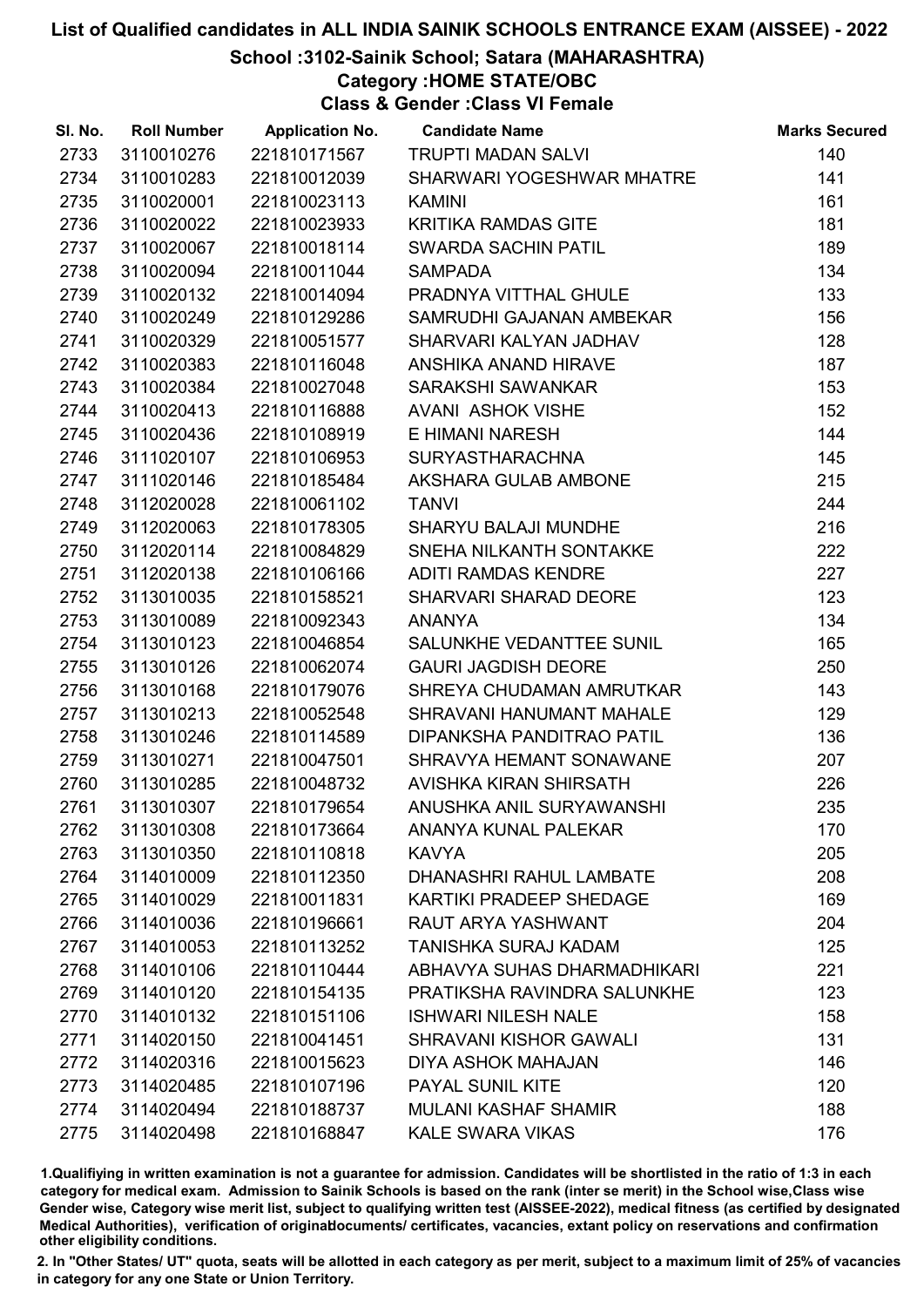# School :3102-Sainik School; Satara (MAHARASHTRA)

Category :HOME STATE/OBC

Class & Gender :Class VI Female

| SI. No. | <b>Roll Number</b> | <b>Application No.</b> | <b>Candidate Name</b>              | <b>Marks Secured</b> |
|---------|--------------------|------------------------|------------------------------------|----------------------|
| 2776    | 3114020526         | 221810140978           | MUGDHA VISHAL KALEKAR              | 159                  |
| 2777    | 3114030015         | 221810162364           | RASIKA RAJENDRA BATTE              | 151                  |
| 2778    | 3114030155         | 221810118326           | SWARANJALI AVINASH                 | 194                  |
| 2779    | 3114030238         | 221810138327           | <b>GARDE RITISHA VITTHAL</b>       | 215                  |
| 2780    | 3114030239         | 221810026427           | SWARA JAGDISH DEORE                | 220                  |
| 2781    | 3114030317         | 221810158897           | KRITIKA KRISHNABAHADUR YADAV       | 193                  |
| 2782    | 3114030366         | 221810136278           | <b>OSHIN DINESH ZADE</b>           | 225                  |
| 2783    | 3115010002         | 221810174100           | ROSHANI SATISH DADAS               | 171                  |
| 2784    | 3115010007         | 221810151210           | SAEE SACHIN SAJAGANE               | 250                  |
| 2785    | 3115010022         | 221810173540           | TANUJA RAJENDRA DALAVI             | 131                  |
| 2786    | 3115010026         | 221810133450           | SAUMYA MANOJ NEWASE                | 185                  |
| 2787    | 3115010029         | 221810143650           | PURVI TUKARAM NALE                 | 200                  |
| 2788    | 3115010032         | 221810115160           | SWARA SANTOSH BHOJANE              | 221                  |
| 2789    | 3115010033         | 221810186360           | MEENAKSHI SANJAY DADAS             | 166                  |
| 2790    | 3115010041         | 221810141370           | SANIKA DATTATRAY SHELKE            | 214                  |
| 2791    | 3115010049         | 221810114380           | SANSKRUTI AMOL HUME                | 233                  |
| 2792    | 3115010058         | 221810078590           | KAVYA SACHIN PATIL                 | 157                  |
| 2793    | 3115010063         | 221810168401           | NEVASE RIDDHI RAJENDRA             | 193                  |
| 2794    | 3115010071         | 221810160421           | <b>VEDANTI SURESH CHANGAN</b>      | 229                  |
| 2795    | 3115010096         | 221810060661           | ANANYA SACHIN KARNE                | 206                  |
| 2796    | 3115010144         | 221810034122           | ADITI HANUMANT GHADAGE             | 245                  |
| 2797    | 3115010146         | 221810084522           | SAKSHI SANDIP JADHAV               | 221                  |
| 2798    | 3115010147         | 221810109522           | SAMRUDDHI BALASAHEB PATIL          | 166                  |
| 2799    | 3115010175         | 221810108552           | PARNAVI VITTHAL TAMBAVE            | 205                  |
| 2800    | 3115020009         | 221810176572           | HANSVI NILESH SAPKAL               | 147                  |
| 2801    | 3115020013         | 221810089082           | SWARA RAJENDRA JADHAV              | 146                  |
| 2802    | 3115020015         | 221810104182           | SAMIKSHA MAHENDRA NACHAN           | 207                  |
| 2803    | 3115020038         | 221810190513           | <b>SHRAVANI SUNIL NALE</b>         | 141                  |
| 2804    | 3115020042         | 221810156713           | <b>DNYANDA SUDHIR DEOKATE</b>      | 124                  |
| 2805    | 3115020055         | 221810102923           | ANWITA RAVINDRA PARMALE            | 262                  |
| 2806    | 3115020111         | 221810081604           | <b>VISHALAKSHI KISHOR KHEDKAR</b>  | 224                  |
| 2807    | 3115020144         | 221810090744           | <b>VISHWAJA DHANANJAY BHISE</b>    | 198                  |
| 2808    | 3115020151         | 221810034154           | <b>VAISHANVI DATTATRAY GURSALE</b> | 199                  |
| 2809    | 3115020168         | 221810073574           | <b>SRUSHTI SACHIN KARANDE</b>      | 258                  |
| 2810    | 3115020179         | 221810197684           | <b>ADWIKA</b>                      | 251                  |
| 2811    | 3115020198         | 221810136305           | ANUSHKA ASHISH SHEVATE             | 169                  |
| 2812    | 3115020226         | 221810094245           | AARYA HEMANT ABDAGIRE              | 219                  |
| 2813    | 3115020251         | 221810113185           | RIYA RAMCHANDRA KORDE              | 229                  |
| 2814    | 3115020270         | 221810026306           | AARYA SANJAY DHAYGUDE              | 243                  |
| 2815    | 3115020273         | 221810064506           | PRANJALI ASHOKKUMAR AGHAV          | 163                  |
| 2816    | 3115020302         | 221810073546           | <b>BHARATI SUDHIR RAUT</b>         | 135                  |
| 2817    | 3115020329         | 221810169776           | SWARA MAHESH PAWAR                 | 211                  |
| 2818    | 3115020331         | 221810064976           | PRAGATI PRASHANT JADHAV            | 217                  |

1.Qualifiying in written examination is not a guarantee for admission. Candidates will be shortlisted in the ratio of 1:3 in each category for medical exam. Admission to Sainik Schools is based on the rank (inter se merit) in the School wise,Class wise Gender wise, Category wise merit list, subject to qualifying written test (AISSEE-2022), medical fitness (as certified by designated Medical Authorities), verification of originablocuments/ certificates, vacancies, extant policy on reservations and confirmation other eligibility conditions.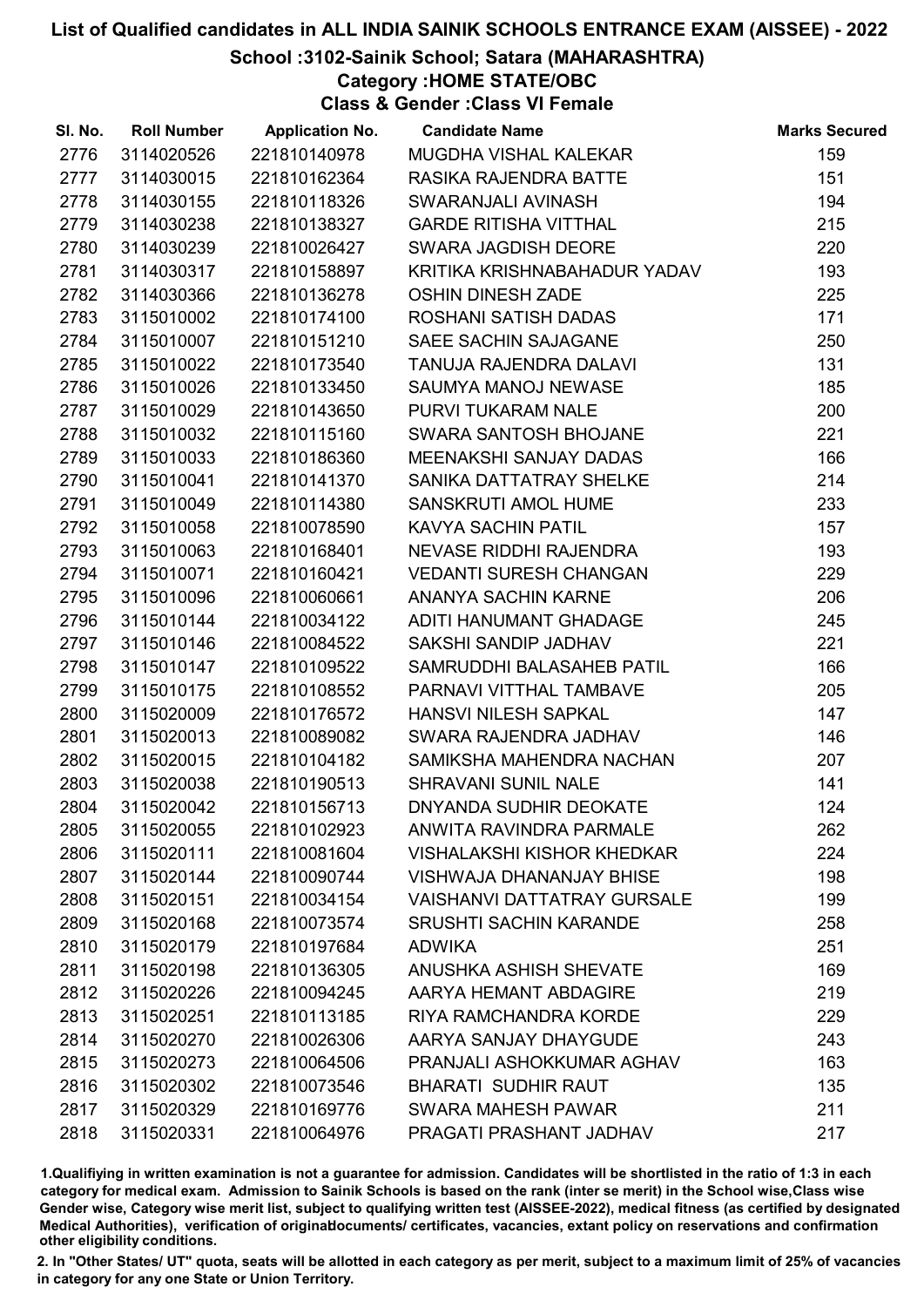# School :3102-Sainik School; Satara (MAHARASHTRA)

Category :HOME STATE/OBC

Class & Gender :Class VI Female

| SI. No. | <b>Roll Number</b> | <b>Application No.</b> | <b>Candidate Name</b>              | <b>Marks Secured</b> |
|---------|--------------------|------------------------|------------------------------------|----------------------|
| 2819    | 3115020333         | 221810034086           | MRUDUL SANDIP KSHIRSAGAR           | 162                  |
| 2820    | 3115020364         | 221810137117           | PRADNYA SHRIKRUSHNA RAUT           | 164                  |
| 2821    | 3115020372         | 221810117327           | ARSHADA SHARAD NALE                | 162                  |
| 2822    | 3115020383         | 221810180047           | <b>TANVI MAHEN BHUTKAR</b>         | 176                  |
| 2823    | 3115020401         | 221810013167           | ANUSHKA SHIVHAR CHIWADE            | 242                  |
| 2824    | 3115020407         | 221810074667           | <b>SWARA RAKESH PHASE</b>          | 176                  |
| 2825    | 3115020419         | 221810104977           | TANISHKA PANDURANG KHATAL          | 216                  |
| 2826    | 3115020424         | 221810082587           | SHREYA SANTOSH KOLEKAR             | 183                  |
| 2827    | 3115020426         | 221810135787           | <b>VAIDEHI PRADIP JADHAV</b>       | 129                  |
| 2828    | 3115020436         | 221810093797           | SNEHA BALU JADHAV                  | 186                  |
| 2829    | 3115020445         | 221810063708           | DNYANDA PRAVIN PAWAR               | 237                  |
| 2830    | 3115020487         | 221810150468           | SIDDHI SATISH JADHAV               | 221                  |
| 2831    | 3115030083         | 221810046621           | <b>MANE ROHINI RAJENDRA</b>        | 188                  |
| 2832    | 3115030141         | 221810194981           | <b>ADITI</b>                       | 124                  |
| 2833    | 3115030232         | 221810134043           | DIPTI RAMCHANDRA PADASALAGI        | 208                  |
| 2834    | 3115030335         | 221810135198           | <b>KARTIKI GANESH GARDI</b>        | 172                  |
| 2835    | 3115030376         | 221810048449           | <b>ANJALI AMOL NALE</b>            | 128                  |
| 2836    | 3115030397         | 221810106669           | SIDDHI SACHIN BENDRE               | 137                  |
| 2837    | 3115030405         | 221810061779           | <b>BHAKTI SANDIP NEVASE</b>        | 152                  |
| 2838    | 3115030410         | 221810034189           | <b>ISHWARI NITIN SHINDE</b>        | 228                  |
| 2839    | 3115030417         | 221810105299           | SHREYA DHANANJAY SONWALKAR         | 188                  |
| 2840    | 3115040265         | 221810101387           | <b>VAIDEHI DEEPAK MALI</b>         | 212                  |
| 2841    | 3115040373         | 221810107439           | SHREYA YOGESH MELAT                | 198                  |
| 2842    | 3116010008         | 221810100620           | <b>SHARVARI</b>                    | 185                  |
| 2843    | 3116010066         | 221810124022           | SAKSHI SATISH SHINDE               | 253                  |
| 2844    | 3116010100         | 221810081992           | SHREYA NILESH PARCHANDE            | 126                  |
| 2845    | 3116010122         | 221810079863           | ADITI DADASAHEB HAKE               | 141                  |
| 2846    | 3116010140         | 221810118544           | <b>MALI RAMESHWARI MOHAN</b>       | 202                  |
| 2847    | 3116010153         | 221810145194           | PRANALI JAMBUWANT KHOT             | 175                  |
| 2848    | 3116010184         | 221810107085           | <b>JANHAVI PRAFULL DIVATE</b>      | 227                  |
| 2849    | 3116010209         | 221810064556           | <b>MANJIRI MARUTI MUSANDE</b>      | 237                  |
| 2850    | 3116010211         | 221810076856           | <b>SANIKA VIJAY LENGARE</b>        | 243                  |
| 2851    | 3116010223         | 221810117286           | SWARANJALI VIJAYKUMAR              | 209                  |
| 2852    | 3116020054         | 221810062262           | SWARANJALI SOMNATH KAPASE          | 210                  |
| 2853    | 3116020059         | 221810117872           | <b>GOURI PRABHAKAR DHAYGUDE</b>    | 182                  |
| 2854    | 3116020198         | 221810162947           | SAYALI SUSHEN KSHIRSAGAR           | 241                  |
| 2855    | 3116020209         | 221810124387           | SIDDHI GANESH PISE                 | 149                  |
| 2856    | 3116020218         | 221810040018           | PRUTHVI NAGAPPA ALLAGI             | 206                  |
| 2857    | 3116020231         | 221810076438           | <b>BHAMBURE VEDIEA KAMALKISHOR</b> | 214                  |
| 2858    | 3116020255         | 221810162179           | ANSHIKA SAGAR DHUMAL               | 132                  |

1.Qualifiying in written examination is not a guarantee for admission. Candidates will be shortlisted in the ratio of 1:3 in each category for medical exam. Admission to Sainik Schools is based on the rank (inter se merit) in the School wise,Class wise Gender wise, Category wise merit list, subject to qualifying written test (AISSEE-2022), medical fitness (as certified by designated Medical Authorities), verification of originablocuments/ certificates, vacancies, extant policy on reservations and confirmation other eligibility conditions.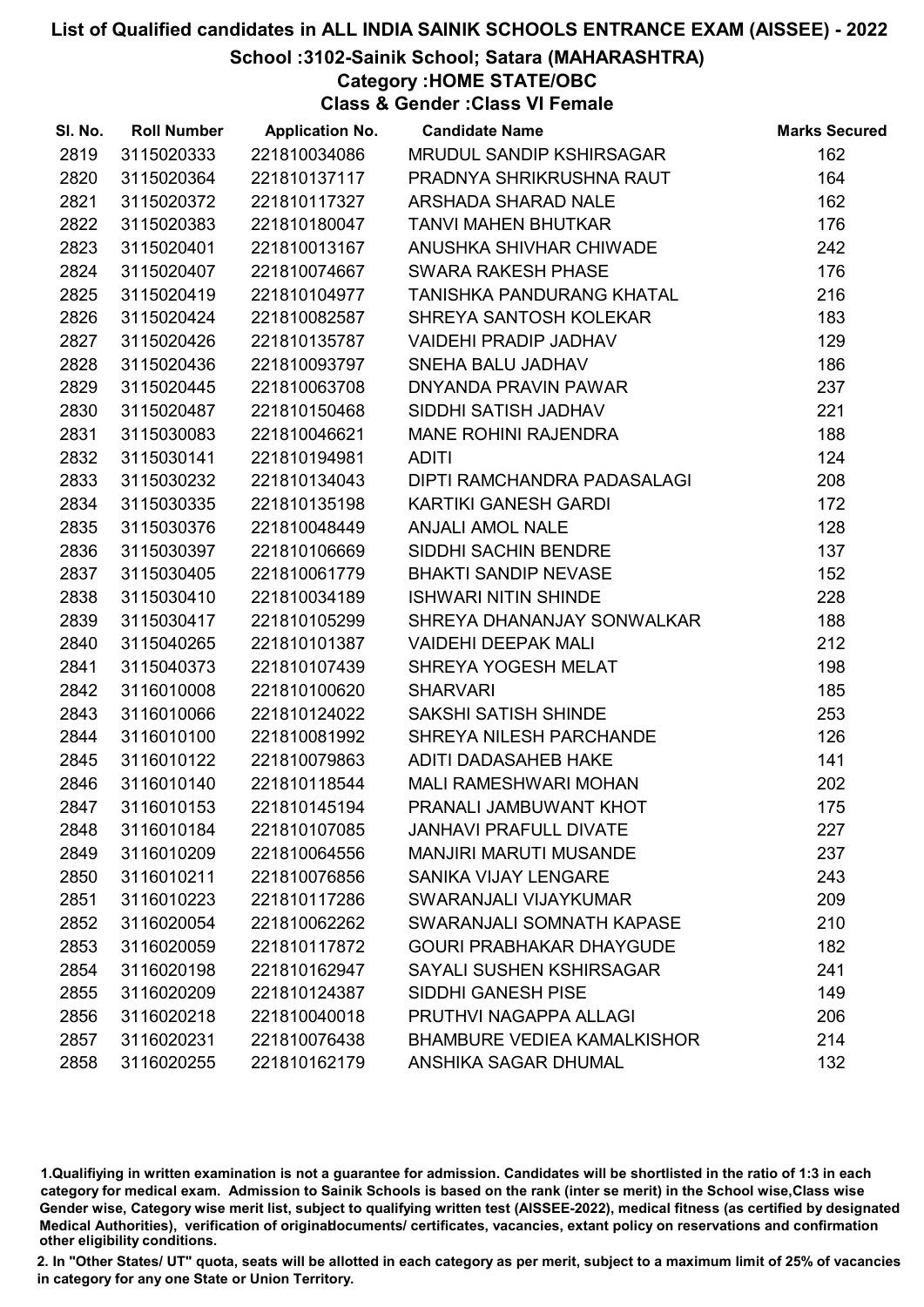# School :3102-Sainik School; Satara (MAHARASHTRA)

Category :HOME STATE/DEF

Class & Gender :Class VI Female

| SI. No. | <b>Roll Number</b> | <b>Application No.</b> | <b>Candidate Name</b>            | <b>Marks Secured</b> |
|---------|--------------------|------------------------|----------------------------------|----------------------|
| 2859    | 1404010072         | 221810127734           | AKANKSHA BALU PAVALE             | 123                  |
| 2860    | 2001050355         | 221810058334           | KARTIKI SAMBHAJI NIKAM           | 153                  |
| 2861    | 2201020182         | 221810025414           | SHREYA HANUMAN BOCHARE           | 163                  |
| 2862    | 2301020337         | 221810190435           | MOKSHADA SANTOSHKUMAR            | 122                  |
| 2863    | 2501010101         | 221810072060           | SIDDHI PANKAJ AWARI              | 166                  |
| 2864    | 2702020198         | 221810106123           | <b>JANAVI SHASHIKANT KOLE</b>    | 128                  |
| 2865    | 3001040396         | 221810049929           | PRADNYA GAIKWAD                  | 238                  |
| 2866    | 3003030129         | 221810069575           | SHRAWANI SHAHAJI KATKAR          | 222                  |
| 2867    | 3101010030         | 221810079561           | ANANYA VIVEK BANDAL              | 215                  |
| 2868    | 3101010144         | 221810008819           | ANUSHKA DNYANDEO WAMAN           | 144                  |
| 2869    | 3101010157         | 221810184189           | <b>VIDYA BAPURAO RAWADE</b>      | 140                  |
| 2870    | 3101010167         | 221810036497           | SHREYA SAGAR DIVEKAR             | 191                  |
| 2871    | 3103010154         | 221810174118           | PRANJAL SOMNATH KADAM            | 142                  |
| 2872    | 3104010086         | 221810012533           | CHIRKE RADHIKA RANGNATH          | 143                  |
| 2873    | 3107010031         | 221810116620           | <b>MIRA SUNIL HARER</b>          | 180                  |
| 2874    | 3107010259         | 221810048542           | KAMBLE JIDNYASA JEEVANKUMAR      | 214                  |
| 2875    | 3107010383         | 221810080773           | TEJSHREE TUKARAM AWADAN          | 217                  |
| 2876    | 3107020132         | 221810066045           | POWAR SHRUTI SANDIP              | 132                  |
| 2877    | 3107020467         | 221810010278           | <b>KRISHNA DILIPKUMAR PATIL</b>  | 147                  |
| 2878    | 3107030121         | 221810160826           | <b>VAISHNAVI PRAKASH BANDGAR</b> | 159                  |
| 2879    | 3110010113         | 221810019841           | AKSHATHA SINGH                   | 167                  |
| 2880    | 3110020165         | 221810026745           | SANCHITA SADANAND CHAVAN         | 155                  |
| 2881    | 3114020221         | 221810167822           | <b>CHAITANYA JAYESH SANANSE</b>  | 189                  |
| 2882    | 3114030027         | 221810069274           | <b>SHRAWANI SUDAM PAWAR</b>      | 163                  |
| 2883    | 3114030180         | 221810069156           | <b>TASHVI ZEHRA MAKANDAR</b>     | 135                  |
| 2884    | 3114030425         | 221810001739           | <b>ISHITA TEJESH JADHAV</b>      | 172                  |
| 2885    | 3114030438         | 221810040559           | PRANALI JITENDRA POKHARKAR       | 219                  |
| 2886    | 3115010169         | 221810119742           | <b>VASUNDHARA DINESH PARMALE</b> | 234                  |
| 2887    | 3115020098         | 221810034883           | AKSHITA MAHESH SALUNKHE          | 156                  |
| 2888    | 3115020181         | 221810094984           | <b>SAEE NITIN GHORPADE</b>       | 223                  |
| 2889    | 3115020204         | 221810067705           | <b>VAISHNAVI PRADEEP KEDAR</b>   | 231                  |
| 2890    | 3115020369         | 221810117817           | <b>VIBHA PRASHANT SHINDE</b>     | 202                  |
| 2891    | 3115020410         | 221810012077           | PRITEE JEEVAN MAHAMULKAR         | 161                  |
| 2892    | 3115020421         | 221810193287           | SAMRUDDHI NARESH JADHAV          | 138                  |
| 2893    | 3115020480         | 221810050648           | SIDDHI SANTOSH NIMBALKAR         | 144                  |
| 2894    | 3115030031         | 221810065540           | <b>ISHA SUSHIL YADAV</b>         | 167                  |
| 2895    | 3115030036         | 221810003550           | PRANJAL SHEKHAR SALUNKHE         | 132                  |
| 2896    | 3115030089         | 221810094331           | <b>SHARVARI VIRENDRA MANE</b>    | 161                  |
| 2897    | 3115030111         | 221810092251           | <b>SOUMYA SUNIL SABLE</b>        | 206                  |
| 2898    | 3115030252         | 221810076363           | <b>SHRUTI KUNDLIK NAWAR</b>      | 133                  |
| 2899    | 3115030267         | 221810089383           | <b>JAGDALE AKSHARA VIJAY</b>     | 150                  |
| 2900    | 3115030374         | 221810063249           | PRANJAL RAGHUNATH JAGDALE        | 183                  |
| 2901    | 3115040193         | 221810089286           | <b>GHADGE TANISHA SANJAY</b>     | 121                  |

1.Qualifiying in written examination is not a guarantee for admission. Candidates will be shortlisted in the ratio of 1:3 in each category for medical exam. Admission to Sainik Schools is based on the rank (inter se merit) in the School wise,Class wise Gender wise, Category wise merit list, subject to qualifying written test (AISSEE-2022), medical fitness (as certified by designated Medical Authorities), verification of originablocuments/ certificates, vacancies, extant policy on reservations and confirmation other eligibility conditions.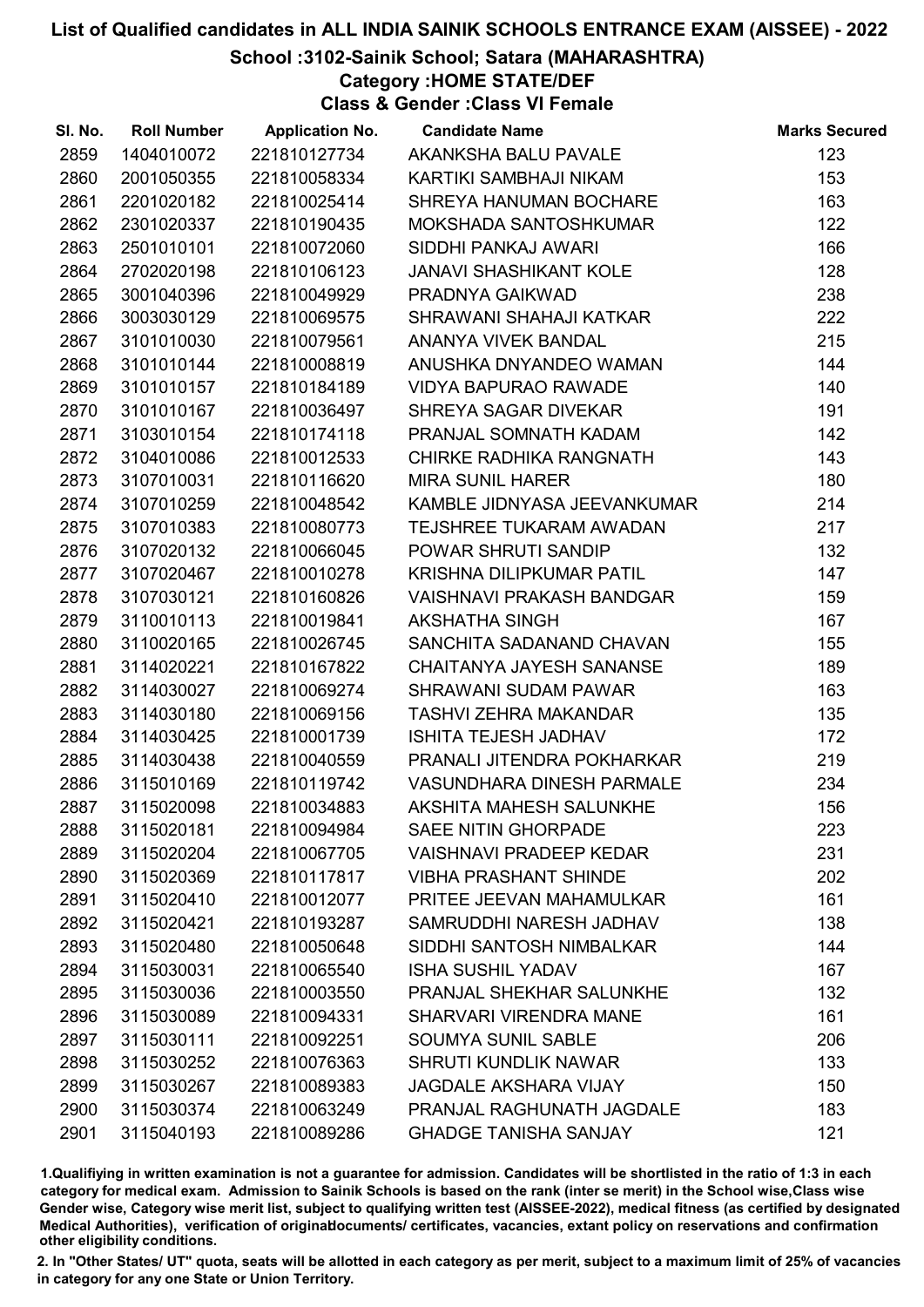# School :3102-Sainik School; Satara (MAHARASHTRA)

Category :HOME STATE/DEF

Class & Gender :Class VI Female

| SI. No. | <b>Roll Number</b> | <b>Application No.</b> | <b>Candidate Name</b>         | <b>Marks Secured</b> |
|---------|--------------------|------------------------|-------------------------------|----------------------|
| 2902    | 3115040218         | 221810093217           | PATIL SHREYA BHAGWAN          | 139                  |
| 2903    | 3115040288         | 221810155428           | PURVA PRAKASH SALUNKHE        | 205                  |
| 2904    | 3116010035         | 221810043621           | AMRUTA SACHIN KAPASE          | 159                  |
| 2905    | 3116010086         | 221810036472           | SHRAVANI YOGESH RANANAVARE    | 157                  |
| 2906    | 3116010088         | 221810067572           | ARYA RAMESHWAR SATHE          | 141                  |
| 2907    | 3116020038         | 221810079481           | <b>SHIVRAJ SHAHAJI SHELKE</b> | 126                  |
| 2908    | 3801010033         | 221810172540           | <b>SHREE RAJPUT</b>           | 147                  |
| 2909    | 3803010261         | 221810031696           | PAYAL SATYAWAN JAGTAP         | 172                  |
| 2910    | 3907010114         | 221810075047           | KASHMAYAA SHELAR              | 148                  |

1.Qualifiying in written examination is not a guarantee for admission. Candidates will be shortlisted in the ratio of 1:3 in each category for medical exam. Admission to Sainik Schools is based on the rank (inter se merit) in the School wise,Class wise Gender wise, Category wise merit list, subject to qualifying written test (AISSEE-2022), medical fitness (as certified by designated Medical Authorities), verification of originablocuments/ certificates, vacancies, extant policy on reservations and confirmation other eligibility conditions.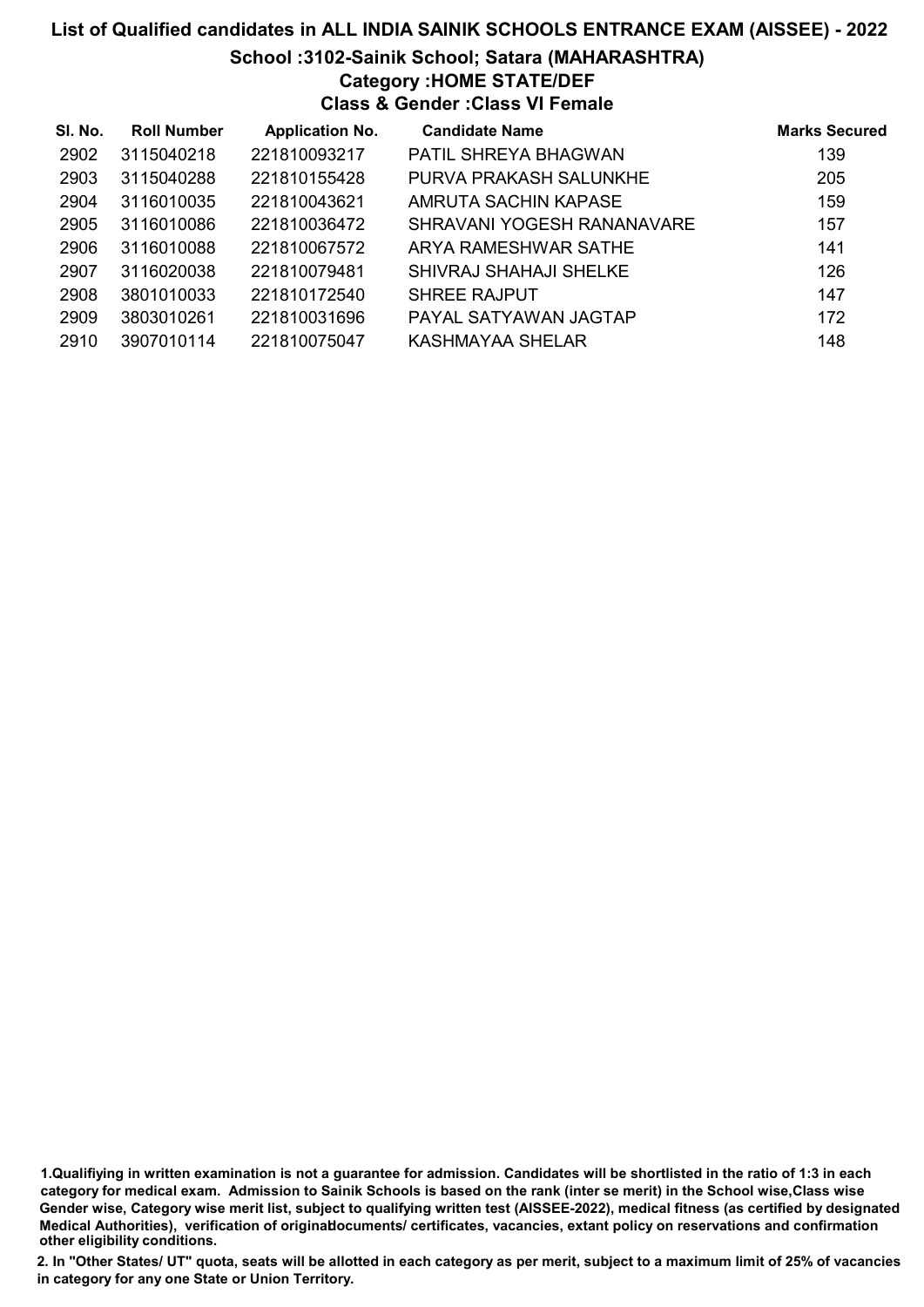# School :3102-Sainik School; Satara (MAHARASHTRA)

Category :HOME STATE/GEN

Class & Gender :Class VI Female

| SI. No. | <b>Roll Number</b> | <b>Application No.</b> | <b>Candidate Name</b>           | <b>Marks Secured</b> |
|---------|--------------------|------------------------|---------------------------------|----------------------|
| 2911    | 2001030322         | 221810114011           | ANAMIKA BHARGAVA                | 171                  |
| 2912    | 2001040104         | 221810018202           | TAPASYA DATTATRAYA INGLE        | 123                  |
| 2913    | 2201020265         | 221810047606           | SURABHI SAMADHAN BHOSIKAR       | 179                  |
| 2914    | 3101010031         | 221810175661           | <b>JADHAV ELIZA DEVENDRA</b>    | 133                  |
| 2915    | 3101010054         | 221810071823           | <b>SHRAVANI KAKADE</b>          | 165                  |
| 2916    | 3101010138         | 221810088078           | ANUSHKA AVINASH DATAL           | 120                  |
| 2917    | 3101010143         | 221810098419           | SHARAYU VIJAYKUMAR NICHIT       | 124                  |
| 2918    | 3101010178         | 221810100840           | ANUSHKA GANESH SUPEKAR          | 197                  |
| 2919    | 3101010199         | 221810121661           | PRANJAL SATISH BHALEKAR         | 233                  |
| 2920    | 3101010212         | 221810090952           | TANISHKA SANTOSH JAGTAP         | 246                  |
| 2921    | 3101010218         | 221810170472           | CHOUDHARI PRANAVI RAJENDRA      | 162                  |
| 2922    | 3101010231         | 221810155163           | <b>ADVITA</b>                   | 160                  |
| 2923    | 3101010246         | 221810142424           | RIDDHI SUDHAKAR SHELKE          | 138                  |
| 2924    | 3101010291         | 221810167486           | <b>PRANJAL ANIL PALASKAR</b>    | 134                  |
| 2925    | 3101010323         | 221810047529           | POKALE VAISHNAVI BIBHISHAN      | 237                  |
| 2926    | 3101010326         | 221810154439           | <b>MANINI YUVRAJ WAYAL</b>      | 137                  |
| 2927    | 3101010330         | 221810153059           | SWANANDI ANIL THANGE            | 214                  |
| 2928    | 3102010012         | 221810006712           | SIDDHI NAVNATH WAMAN            | 135                  |
| 2929    | 3103010004         | 221810188310           | APEKSHA VIJAYKUMAR PINGLE       | 134                  |
| 2930    | 3103010019         | 221810101770           | <b>VEDIKA ABHIJIT BHOSALE</b>   | 177                  |
| 2931    | 3103010037         | 221810070191           | KANISHKA KUSNURKAR              | 133                  |
| 2932    | 3103010148         | 221810186287           | SAMRUDHI RAMDAS KORDE           | 157                  |
| 2933    | 3103010152         | 221810188408           | <b>SONAM PRAKASH SHENDGE</b>    | 126                  |
| 2934    | 3103010164         | 221810188448           | SAKSHI ASHOK SHENDGE            | 128                  |
| 2935    | 3103010173         | 221810188888           | SHINDE OVEE SANDEEP             | 164                  |
| 2936    | 3103010191         | 221810142369           | PRANJALI DESHMUKH               | 150                  |
| 2937    | 3103010194         | 221810038889           | <b>MYTHILI SINDHWANI</b>        | 151                  |
| 2938    | 3103010263         | 221810181272           | <b>ACHAL SANDIP THITE</b>       | 121                  |
| 2939    | 3103010282         | 221810135063           | <b>TEJASWINI ASHOK KARALE</b>   | 130                  |
| 2940    | 3103010283         | 221810175963           | <b>KOMAL KAILAS RAJALE</b>      | 126                  |
| 2941    | 3103010295         | 221810166124           | <b>TIDKE HARSHADA SUBHASH</b>   | 120                  |
| 2942    | 3103010301         | 221810181154           | NIKITA KAUTIK THITE             | 121                  |
| 2943    | 3103010319         | 221810118065           | <b>TANUJA LOKHANDE</b>          | 180                  |
| 2944    | 3103010358         | 221810014067           | AKSHARA NARAYAN GIRNARE         | 153                  |
| 2945    | 3103010378         | 221810076558           | PRANJALI RAMDHAN SHELKE         | 162                  |
| 2946    | 3103010392         | 221810048349           | <b>SUHASINI GAIKWAD</b>         | 153                  |
| 2947    | 3103010398         | 221810105569           | <b>BILWA PARAG PATANKAR</b>     | 128                  |
| 2948    | 3104010015         | 221810019422           | AMRUTA NARAYAN UBALE            | 133                  |
| 2949    | 3104010020         | 221810085492           | TAMBARE SANSKRUTI SAMBHAJI      | 181                  |
| 2950    | 3104010029         | 221810102875           | DARPHE SHRINIDHI MANOJ          | 159                  |
| 2951    | 3104010075         | 221810170052           | <b>JAGDALE YASHODA SHRIKANT</b> | 129                  |
| 2952    | 3104010094         | 221810164983           | AKSHARA SUNDAR CHAVAN           | 215                  |
| 2953    | 3104010098         | 221810070893           | SAMRUDDHI VINOD BALAPURE        | 209                  |

1.Qualifiying in written examination is not a guarantee for admission. Candidates will be shortlisted in the ratio of 1:3 in each category for medical exam. Admission to Sainik Schools is based on the rank (inter se merit) in the School wise,Class wise Gender wise, Category wise merit list, subject to qualifying written test (AISSEE-2022), medical fitness (as certified by designated Medical Authorities), verification of originablocuments/ certificates, vacancies, extant policy on reservations and confirmation other eligibility conditions.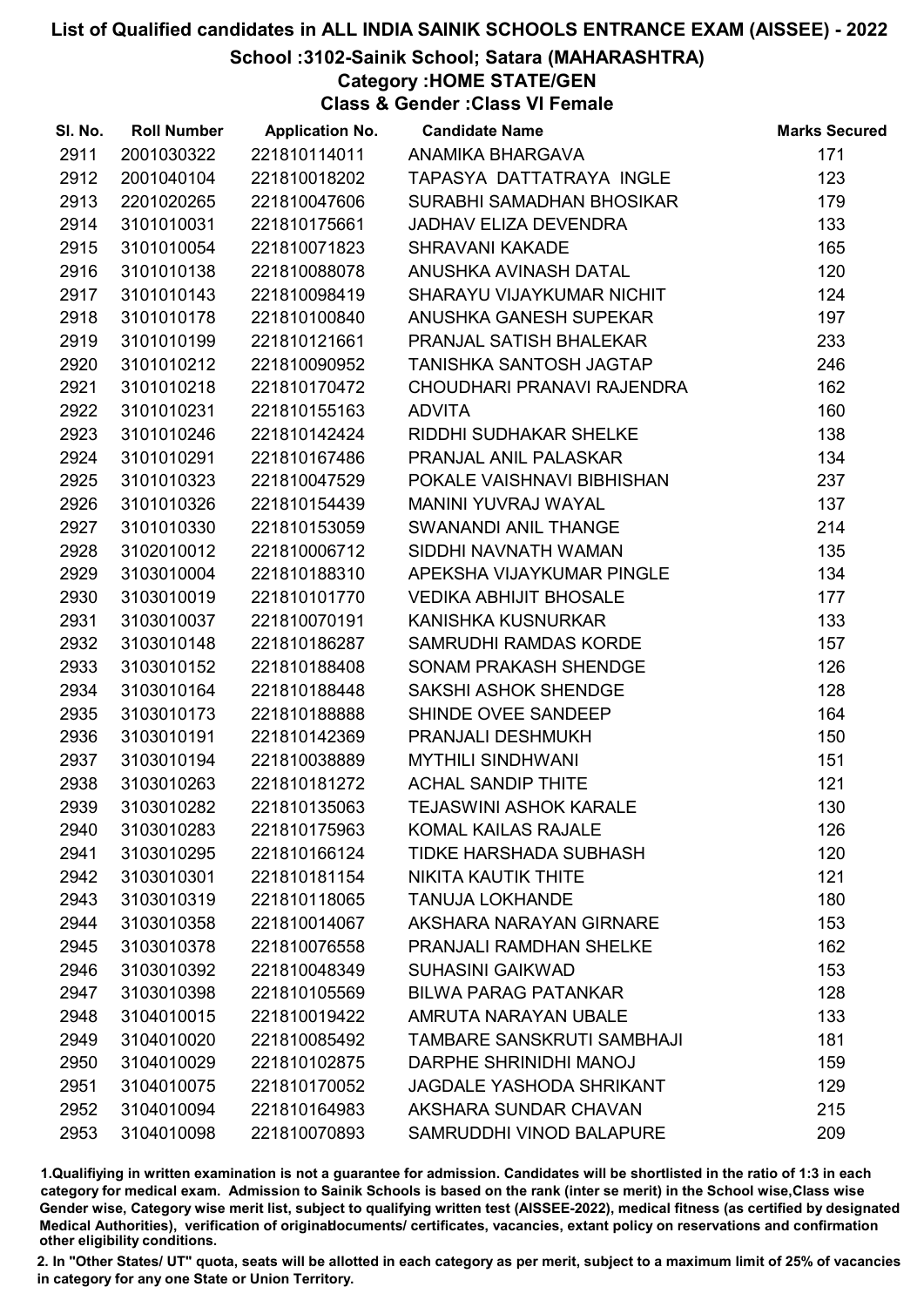# School :3102-Sainik School; Satara (MAHARASHTRA)

Category :HOME STATE/GEN

Class & Gender :Class VI Female

| SI. No. | <b>Roll Number</b> | <b>Application No.</b> | <b>Candidate Name</b>            | <b>Marks Secured</b> |
|---------|--------------------|------------------------|----------------------------------|----------------------|
| 2954    | 3104010099         | 221810160804           | <b>SAKSHI SURESH KHAIRE</b>      | 120                  |
| 2955    | 3104010103         | 221810111374           | NANDINI NAMDEV SAVANT            | 181                  |
| 2956    | 3104010106         | 221810113974           | SHARVARI SANDIP SHINDE           | 217                  |
| 2957    | 3104010124         | 221810164065           | SHRIYA SANTOSH KADAM             | 168                  |
| 2958    | 3104010137         | 221810079616           | YOGESHWARI SANTOSH ROKADE        | 160                  |
| 2959    | 3104010147         | 221810168476           | SHRAVANI SADASHIV KATE           | 159                  |
| 2960    | 3104010152         | 221810056596           | PAWAR SAMRUDDHI RAJESH           | 250                  |
| 2961    | 3106010023         | 221810057142           | <b>ARYA ATUL AYACHIT</b>         | 167                  |
| 2962    | 3106010109         | 221810026207           | PATIL SIDDHI SAMADHAN            | 127                  |
| 2963    | 3107010004         | 221810101500           | NILAM MAHADEV KURANE             | 218                  |
| 2964    | 3107010032         | 221810071720           | <b>VAISHNAVI PAPENDRA KAGALE</b> | 202                  |
| 2965    | 3107010036         | 221810168820           | <b>PRACHI CHOUGULE</b>           | 159                  |
| 2966    | 3107010041         | 221810177130           | <b>SRUSHTI SAGAR PATIL</b>       | 183                  |
| 2967    | 3107010047         | 221810197730           | <b>POURNIMA</b>                  | 205                  |
| 2968    | 3107010064         | 221810043150           | AADITI VIKAS MANE                | 163                  |
| 2969    | 3107010073         | 221810146460           | MANALI SAMBHAJI BOLAVE           | 162                  |
| 2970    | 3107010082         | 221810168370           | DNYANESHWARI DATTATRAY           | 227                  |
| 2971    | 3107010089         | 221810075180           | RAJNANDINI SANJAY PATIL          | 225                  |
| 2972    | 3107010116         | 221810036601           | SHRAVANEE VIJAYKUMAR PATIL       | 191                  |
| 2973    | 3107010122         | 221810146211           | <b>JADHAV ASHWINI TANAJI</b>     | 149                  |
| 2974    | 3107010176         | 221810156461           | <b>VEDIKA RANGRAO PATIL</b>      | 221                  |
| 2975    | 3107010189         | 221810077371           | SWARALI NILESH SHETE             | 192                  |
| 2976    | 3107010199         | 221810187581           | <b>TIRTHA VAIBHAV PAWAR</b>      | 237                  |
| 2977    | 3107010254         | 221810094242           | POORVA YUVARAJ BHOJE             | 204                  |
| 2978    | 3107010260         | 221810162742           | ANJALI BANDU SHINDE              | 198                  |
| 2979    | 3107010291         | 221810081972           | POWAR SHREYA SATISH              | 225                  |
| 2980    | 3107010292         | 221810176082           | <b>MANASI RANJEET SAWANT</b>     | 181                  |
| 2981    | 3107010294         | 221810154782           | KAUMUDINI KUMAR KURUKALE         | 238                  |
| 2982    | 3107010297         | 221810124882           | <b>ISHWARI AJAY PATIL</b>        | 210                  |
| 2983    | 3107010332         | 221810163323           | <b>ANUSHKA AMIT SURVE</b>        | 138                  |
| 2984    | 3107010334         | 221810147623           | SANSKRUTI HOUSERAO PATIL         | 149                  |
| 2985    | 3107010336         | 221810191723           | RIYA RAJENDRA SHELAKE            | 224                  |
| 2986    | 3107010346         | 221810162733           | <b>SHRIJA DEEPAK KAMBLE</b>      | 122                  |
| 2987    | 3107010352         | 221810057443           | SADAF AZARUDDIN JAMADAR          | 193                  |
| 2988    | 3107010380         | 221810168473           | SWARALI SUNDAR SHINDE            | 220                  |
| 2989    | 3107010384         | 221810187773           | SAYALI DHANAJIRAO THORAT         | 183                  |
| 2990    | 3107010386         | 221810089773           | PATIL SWARALI JEEVAN             | 186                  |
| 2991    | 3107010390         | 221810101583           | <b>SHWETA SHANKAR PUJARI</b>     | 186                  |
| 2992    | 3107010399         | 221810166193           | <b>MANDIRA SANDIP PATIL</b>      | 180                  |
| 2993    | 3107010409         | 221810165993           | <b>SHREYA YUVRAJ PATIL</b>       | 199                  |
| 2994    | 3107010411         | 221810107304           | <b>MADHURA EKNATH PATIL</b>      | 236                  |
| 2995    | 3107010418         | 221810089604           | <b>ASAVARI SHAHAJI PATIL</b>     | 231                  |
| 2996    | 3107010438         | 221810170924           | <b>MONTEIRO WILRINA WILSON</b>   | 152                  |

1.Qualifiying in written examination is not a guarantee for admission. Candidates will be shortlisted in the ratio of 1:3 in each category for medical exam. Admission to Sainik Schools is based on the rank (inter se merit) in the School wise,Class wise Gender wise, Category wise merit list, subject to qualifying written test (AISSEE-2022), medical fitness (as certified by designated Medical Authorities), verification of originablocuments/ certificates, vacancies, extant policy on reservations and confirmation other eligibility conditions.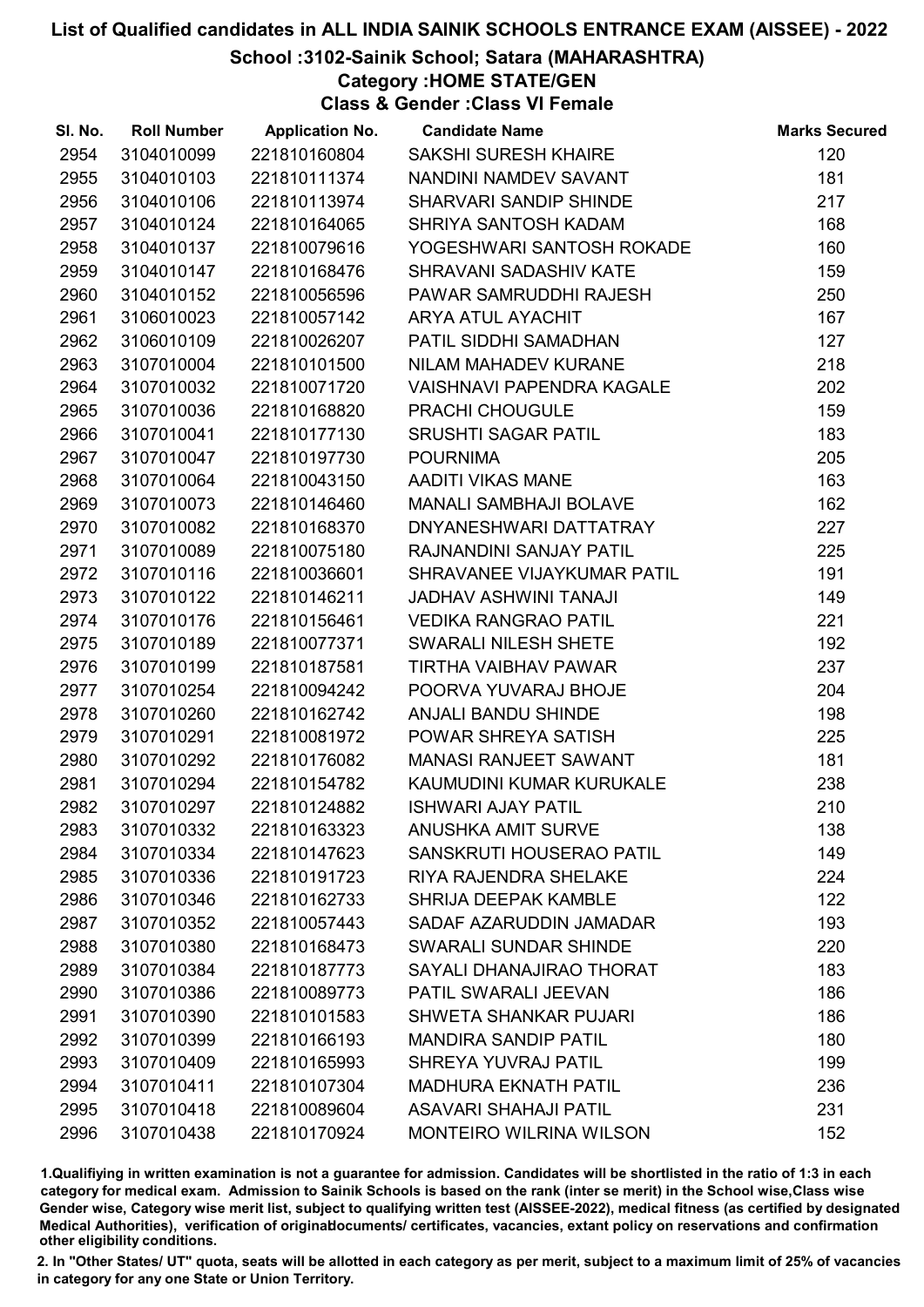# School :3102-Sainik School; Satara (MAHARASHTRA)

Category :HOME STATE/GEN

Class & Gender :Class VI Female

| SI. No. | <b>Roll Number</b> | <b>Application No.</b> | <b>Candidate Name</b>            | <b>Marks Secured</b> |
|---------|--------------------|------------------------|----------------------------------|----------------------|
| 2997    | 3107020005         | 221810095134           | RADHIKA RAVINDRA PATIL           | 159                  |
| 2998    | 3107020008         | 221810043534           | <b>TANISHKA ASHOK TODKAR</b>     | 155                  |
| 2999    | 3107020027         | 221810088644           | SIDDHI SHIVAJI DAVANG            | 142                  |
| 3000    | 3107020046         | 221810157564           | SIDDHI YUVRAJ PATIL              | 251                  |
| 3001    | 3107020047         | 221810062864           | ANUSHKA VIJAY BHALKAR            | 123                  |
| 3002    | 3107020050         | 221810188174           | <b>KHADE SIDDHI BAJIRAO</b>      | 124                  |
| 3003    | 3107020074         | 221810136884           | <b>ARYA SANTOSH MOHITE</b>       | 182                  |
| 3004    | 3107020083         | 221810049494           | PURVA PRASHANT PATIL             | 177                  |
| 3005    | 3107020091         | 221810048105           | SHAIKH HUMERA MUSTAFA            | 211                  |
| 3006    | 3107020095         | 221810099505           | SHRADDHA RANJIT PATIL            | 138                  |
| 3007    | 3107020097         | 221810118705           | <b>TANISHKA VIJAY PATIL</b>      | 211                  |
| 3008    | 3107020101         | 221810069215           | <b>TANVI SATISH SHINDE</b>       | 238                  |
| 3009    | 3107020119         | 221810095725           | YASIRA SARAFRAJ MAKUBHAI         | 159                  |
| 3010    | 3107020124         | 221810062235           | ANUSHKA SUDARSHAN PATIL          | 129                  |
| 3011    | 3107020127         | 221810136435           | <b>JADHAV SUKHADA DHANAJI</b>    | 158                  |
| 3012    | 3107020135         | 221810079445           | <b>DHOTRE KALYANI LALAJI</b>     | 132                  |
| 3013    | 3107020160         | 221810141665           | <b>BHAKTI SACHIN BHANDWALKAR</b> | 218                  |
| 3014    | 3107020168         | 221810176075           | SHREYEESHA SHRIDHAR              | 218                  |
| 3015    | 3107020172         | 221810142475           | <b>SARTHAKI</b>                  | 133                  |
| 3016    | 3107020182         | 221810133585           | SHABDASHRI SHARAD PAWAR          | 219                  |
| 3017    | 3107020204         | 221810045706           | PRAGATI SACHIN SABALE            | 249                  |
| 3018    | 3107020211         | 221810050126           | <b>SWARALI MAHADEV TODKAR</b>    | 224                  |
| 3019    | 3107020220         | 221810149726           | <b>VRUNDAVANI VIJAY HARUGALE</b> | 222                  |
| 3020    | 3107020221         | 221810133826           | ROHINI RAMCHANDRA PATIL          | 233                  |
| 3021    | 3107020230         | 221810158046           | SAMARTHA MARUTI TALEKAR          | 124                  |
| 3022    | 3107020238         | 221810132156           | RIYA JANARDAN TALANKAR           | 219                  |
| 3023    | 3107020262         | 221810166876           | SIDDHI KRISHNAT JADHAV           | 217                  |
| 3024    | 3107020301         | 221810174717           | <b>PRANJALI</b>                  | 241                  |
| 3025    | 3107020308         | 221810099427           | <b>MEKHALE PRIYA ANIL</b>        | 185                  |
| 3026    | 3107020319         | 221810156537           | <b>GARGI SACHIN DESAI</b>        | 208                  |
| 3027    | 3107020330         | 221810144057           | SHRAVANI DATTATRAY BAUSKAR       | 195                  |
| 3028    | 3107020333         | 221810166157           | <b>ADITI SANTOSH PATIL</b>       | 238                  |
| 3029    | 3107020354         | 221810073867           | <b>MITALI MAHADEV MANE</b>       | 235                  |
| 3030    | 3107020362         | 221810137277           | <b>SARANGI LALASAHEB PATIL</b>   | 201                  |
| 3031    | 3107020363         | 221810028277           | <b>PRASANNA</b>                  | 237                  |
| 3032    | 3107020381         | 221810083097           | <b>MADHURA NANDKUMAR</b>         | 186                  |
| 3033    | 3107020386         | 221810104397           | ANUSHKA ANNASAHEB KANADE         | 239                  |
| 3034    | 3107020387         | 221810170597           | SANCHITA SATAPA RANMALE          | 236                  |
| 3035    | 3107020389         | 221810126597           | <b>ASTHA SHANKAR YADAV</b>       | 153                  |
| 3036    | 3107020410         | 221810141518           | <b>ADITI RAMDAS SHIRDHONE</b>    | 187                  |
| 3037    | 3107020411         | 221810144618           | SANYUKTA PRATAP POWAR            | 254                  |
| 3038    | 3107020417         | 221810133328           | ANUSHKA ABHAY NAIK               | 211                  |
| 3039    | 3107020421         | 221810128628           | AKSHARA SARJERAO PATIL           | 244                  |

1.Qualifiying in written examination is not a guarantee for admission. Candidates will be shortlisted in the ratio of 1:3 in each category for medical exam. Admission to Sainik Schools is based on the rank (inter se merit) in the School wise,Class wise Gender wise, Category wise merit list, subject to qualifying written test (AISSEE-2022), medical fitness (as certified by designated Medical Authorities), verification of originablocuments/ certificates, vacancies, extant policy on reservations and confirmation other eligibility conditions.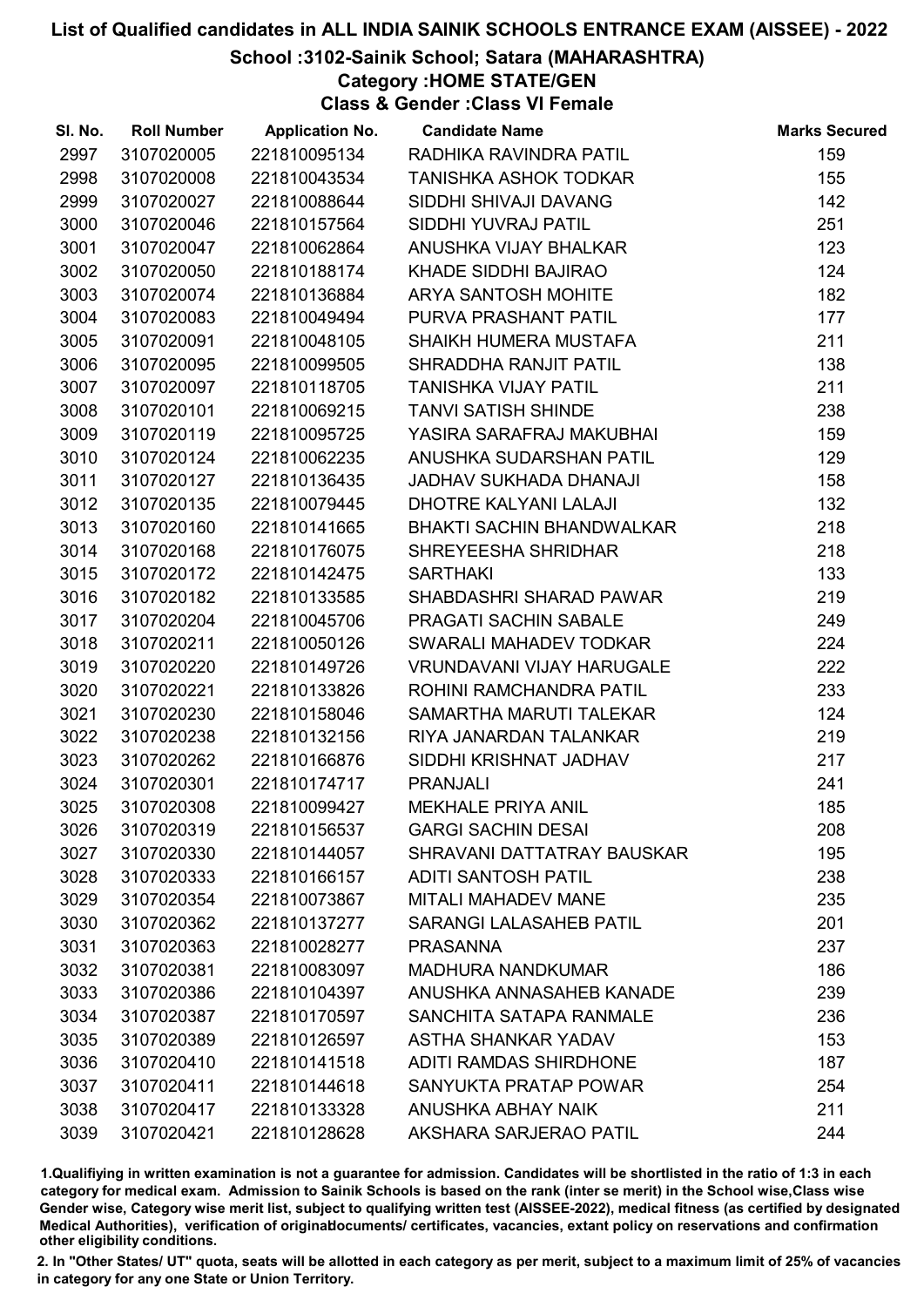# School :3102-Sainik School; Satara (MAHARASHTRA)

Category :HOME STATE/GEN

Class & Gender :Class VI Female

| SI. No. | <b>Roll Number</b> | <b>Application No.</b> | <b>Candidate Name</b>             | <b>Marks Secured</b> |
|---------|--------------------|------------------------|-----------------------------------|----------------------|
| 3040    | 3107020427         | 221810184038           | <b>JOYA ARMAN PATEL</b>           | 233                  |
| 3041    | 3107020428         | 221810057038           | ADITI DNYANDEV KHADE              | 141                  |
| 3042    | 3107020434         | 221810043938           | <b>ARYA ANIL DHOLE</b>            | 220                  |
| 3043    | 3107020436         | 221810136938           | SWARA SAGAR WATKAR                | 241                  |
| 3044    | 3107020458         | 221810158368           | RIDDHI SANTOSH PATIL              | 143                  |
| 3045    | 3107020480         | 221810196188           | JADHAV SWARA VISHWNATH            | 214                  |
| 3046    | 3107030002         | 221810021100           | <b>MANASI SANTOSH BHOSALE</b>     | 221                  |
| 3047    | 3107030005         | 221810123310           | <b>ISHWARI MAHEDRA JAGTAP</b>     | 174                  |
| 3048    | 3107030011         | 221810131360           | PATIL AMRUTA MANSING              | 147                  |
| 3049    | 3107030050         | 221810084403           | HARSHADA RAVINDRA DANGE           | 176                  |
| 3050    | 3107030052         | 221810168713           | <b>TARUL RAGHUNATH DESHPANDE</b>  | 173                  |
| 3051    | 3107030082         | 221810100054           | <b>GUNJAN SAMRAT PATIL</b>        | 127                  |
| 3052    | 3107030089         | 221810103094           | <b>GAURI APURBO KALE</b>          | 160                  |
| 3053    | 3107030097         | 221810154705           | PURVA SUNIL POWAR                 | 177                  |
| 3054    | 3107030106         | 221810102845           | SIDDHI SAMARJEET LAD              | 123                  |
| 3055    | 3107030113         | 221810132295           | SHRAVANI GAJANAN PATIL            | 151                  |
| 3056    | 3107030150         | 221810193238           | SHARANYA RAHUL KASHID             | 145                  |
| 3057    | 3107030167         | 221810019809           | <b>AKSHAYA AMAR PATIL</b>         | 138                  |
| 3058    | 3107030174         | 221810172569           | SAYLI VIJAY SHIRDHONE             | 146                  |
| 3059    | 3107030184         | 221810076388           | SAMIKSHA SANJAY LOHAR             | 221                  |
| 3060    | 3107030185         | 221810074488           | JADHAV MANSWI NARAYAN             | 260                  |
| 3061    | 3107030186         | 221810075488           | <b>SNEHA AMAR PATIL</b>           | 222                  |
| 3062    | 3107030201         | 221810070409           | NARAKE KIRTI KRISHNAT             | 208                  |
| 3063    | 3107030203         | 221810060709           | <b>VIDISHA VITHAL MALIK</b>       | 193                  |
| 3064    | 3107030204         | 221810032709           | SWARANJALI SUSHANT PATIL          | 175                  |
| 3065    | 3107030225         | 221810147629           | <b>KASTURI SANTOSH PATIL</b>      | 152                  |
| 3066    | 3107030237         | 221810042539           | SHAURYA SANAJAY BABAR             | 267                  |
| 3067    | 3107030241         | 221810084249           | HARSHALI GANESH SURVASE           | 252                  |
| 3068    | 3107030244         | 221810149249           | <b>SHOURYA SUNIL PATIL</b>        | 248                  |
| 3069    | 3107030254         | 221810149359           | PRANJAL KISHORKUMAR BARAGE        | 185                  |
| 3070    | 3107030260         | 221810160069           | <b>AVANI NITIN PATIL</b>          | 168                  |
| 3071    | 3107030261         | 221810102169           | <b>SAI SHASHIKANT POWAR</b>       | 228                  |
| 3072    | 3107030271         | 221810079279           | <b>VAISHNAVI DHANAJI CHOUGALE</b> | 151                  |
| 3073    | 3107030283         | 221810130889           | SHABDASHREE BABASASHEB            | 236                  |
| 3074    | 3107030285         | 221810080099           | <b>VAIDEHI UTTAM DESAI</b>        | 195                  |
| 3075    | 3107030286         | 221810173099           | <b>ANJALI BHAGWAN BANGE</b>       | 236                  |
| 3076    | 3107030287         | 221810132299           | <b>GAYATRI AMAR PATIL</b>         | 188                  |
| 3077    | 3107030298         | 221810119899           | <b>SHRAVANI DASHARATH</b>         | 161                  |
| 3078    | 3108010046         | 221810118835           | <b>UDISHA PRASAD MIRKALE</b>      | 164                  |
| 3079    | 3108010056         | 221810036636           | PRADNYA BALAJI GAIKWAD            | 178                  |
| 3080    | 3108010078         | 221810103068           | SAACHI UDHAV SHINDE               | 198                  |
| 3081    | 3108010093         | 221810132010           | APURVA VISHNU CHAVAN              | 148                  |
| 3082    | 3108010103         | 221810189330           | <b>VAISHNAVI DEEPAK</b>           | 197                  |

1.Qualifiying in written examination is not a guarantee for admission. Candidates will be shortlisted in the ratio of 1:3 in each category for medical exam. Admission to Sainik Schools is based on the rank (inter se merit) in the School wise,Class wise Gender wise, Category wise merit list, subject to qualifying written test (AISSEE-2022), medical fitness (as certified by designated Medical Authorities), verification of originablocuments/ certificates, vacancies, extant policy on reservations and confirmation other eligibility conditions.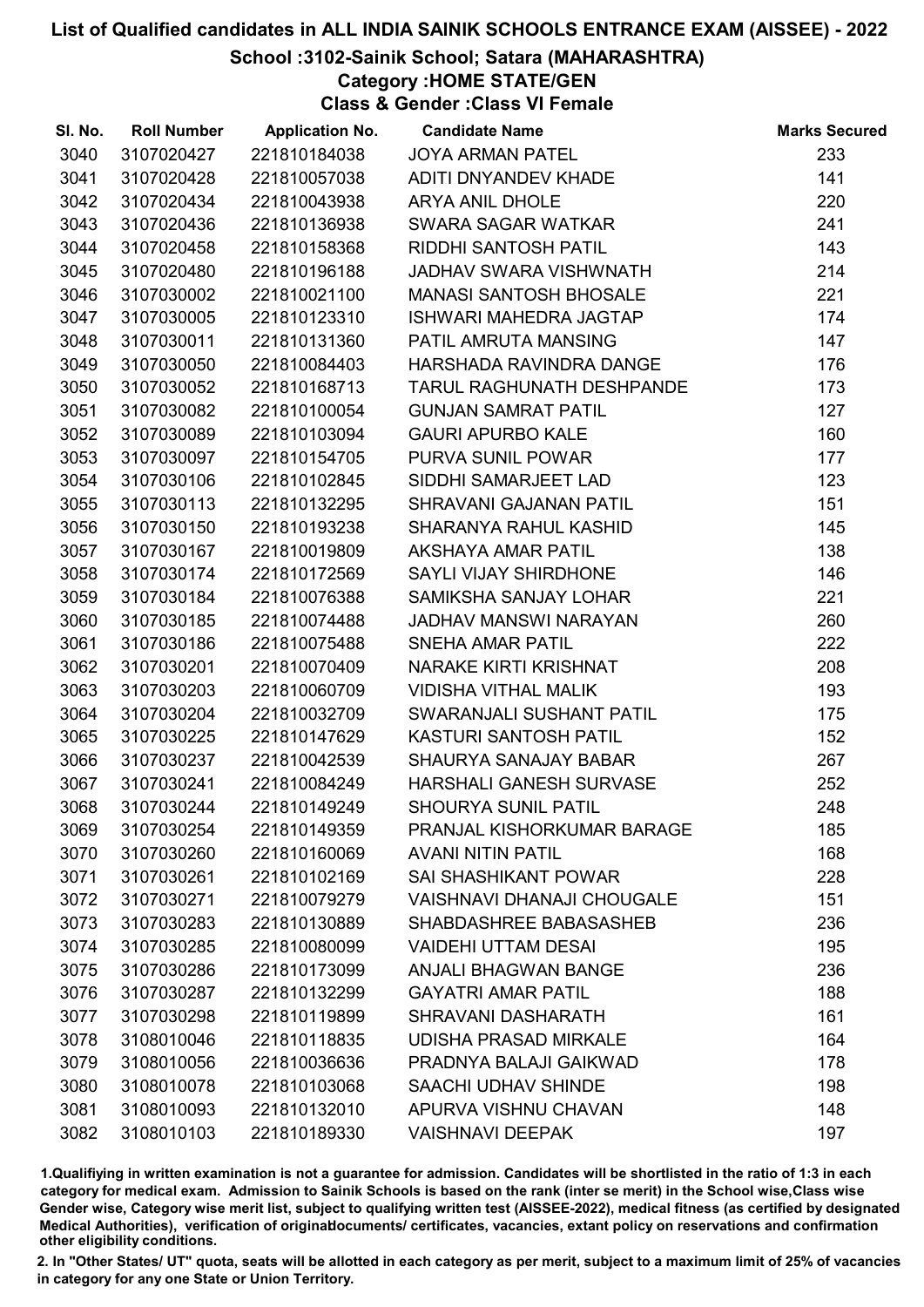## School :3102-Sainik School; Satara (MAHARASHTRA)

Category :HOME STATE/GEN

Class & Gender :Class VI Female

| SI. No. | <b>Roll Number</b> | <b>Application No.</b> | <b>Candidate Name</b>           | <b>Marks Secured</b> |
|---------|--------------------|------------------------|---------------------------------|----------------------|
| 3083    | 3108010114         | 221810036350           | JADHAV SANSKRUTI SHAHAJI        | 216                  |
| 3084    | 3108010124         | 221810111270           | ANUSHKA ANKUSH JADHAV           | 198                  |
| 3085    | 3108010233         | 221810041272           | <b>BHOSALE SIDDHI GANESH</b>    | 225                  |
| 3086    | 3108010242         | 221810041292           | <b>DESHMUKH ARYA ANAND</b>      | 191                  |
| 3087    | 3108010283         | 221810082343           | ANUSHKA ANAND IJARE             | 149                  |
| 3088    | 3108010288         | 221810047853           | POUL PRIYANKA LAXMAN            | 219                  |
| 3089    | 3108010378         | 221810075915           | SANSKRUTI SATISH JADHAV         | 214                  |
| 3090    | 3108010389         | 221810063835           | SHRAVANI HARIDAS BHANDE         | 228                  |
| 3091    | 3108010429         | 221810117095           | <b>MOHITE SWATI ANIL</b>        | 148                  |
| 3092    | 3108010435         | 221810109116           | RUTUJA GOVIND SAGARE            | 183                  |
| 3093    | 3108010446         | 221810197626           | <b>KARUNA</b>                   | 143                  |
| 3094    | 3108010468         | 221810144766           | SHREYA NITIN ADSUL              | 187                  |
| 3095    | 3108010475         | 221810161776           | SAMRUDHI SHIVRAYA PATIL         | 147                  |
| 3096    | 3108010488         | 221810077907           | PRADNYA ATUL SURYAWANSHI        | 146                  |
| 3097    | 3108010515         | 221810038057           | DESHMUKH ANVITA BALKRISHNA      | 188                  |
| 3098    | 3108010519         | 221810035757           | DASIME TULSI DNYANESHWAR        | 222                  |
| 3099    | 3108010566         | 221810132768           | SWARA SANTOSH DHAWLE            | 166                  |
| 3100    | 3108010587         | 221810116609           | <b>MULE ARTI RAMKISHAN</b>      | 133                  |
| 3101    | 3108010589         | 221810095019           | KAKADE SHARVARI KESHAVRAO       | 230                  |
| 3102    | 3108010596         | 221810095029           | SHARVARI VISHWAS KULKARNI       | 165                  |
| 3103    | 3108010616         | 221810145169           | <b>GAURI PURUSHOTTAM BAHETI</b> | 196                  |
| 3104    | 3110010049         | 221810037650           | <b>SANIKA MANOJ GHUSAR</b>      | 144                  |
| 3105    | 3110010087         | 221810111411           | AVRUTTI NANABHAU KARANJULE      | 127                  |
| 3106    | 3110010093         | 221810195521           | AADHYA DEEPAK SHARMA            | 199                  |
| 3107    | 3110010116         | 221810008051           | <b>SAISHA</b>                   | 156                  |
| 3108    | 3110010133         | 221810094961           | DITI SANTOSH VAST               | 147                  |
| 3109    | 3110010147         | 221810128881           | PRAGATI SHARMA                  | 167                  |
| 3110    | 3110010181         | 221810046232           | DALVI RUTUJA SANTOSH            | 172                  |
| 3111    | 3110010221         | 221810090182           | SRUSHTI SOMANANTH CHAVAN        | 141                  |
| 3112    | 3110010236         | 221810039403           | PRISHA PRITESH PANCHAL          | 220                  |
| 3113    | 3110010275         | 221810169757           | <b>VAIBHAVI GAJANAN GAIKWAD</b> | 163                  |
| 3114    | 3110020027         | 221810036543           | NIVEDITA DEB                    | 201                  |
| 3115    | 3110020030         | 221810126743           | <b>GAURAVI SANDEEP THORAT</b>   | 228                  |
| 3116    | 3110020054         | 221810142583           | ANUSHKA PRAVIN JADHAV           | 195                  |
| 3117    | 3110020089         | 221810107334           | SANSKRUTI ABASAHEB GORAD        | 152                  |
| 3118    | 3110020150         | 221810010915           | PURVI MAHANTY                   | 200                  |
| 3119    | 3110020219         | 221810081046           | <b>ISHWARI</b>                  | 141                  |
| 3120    | 3110020238         | 221810013466           | <b>SWARA ROHAN PIMPALE</b>      | 125                  |
| 3121    | 3110020246         | 221810180676           | SAANVI SANDEEP PATTEWAR         | 226                  |
| 3122    | 3110020271         | 221810044707           | <b>SHARVAREE</b>                | 166                  |
| 3123    | 3110020301         | 221810012847           | <b>VAIDEHI DATTATRAY PATIL</b>  | 156                  |
| 3124    | 3110020314         | 221810158657           | UNNATI MEVALAL GUPTA            | 128                  |
| 3125    | 3110020345         | 221810096497           | <b>GARGI SHIRWADKAR</b>         | 140                  |

1.Qualifiying in written examination is not a guarantee for admission. Candidates will be shortlisted in the ratio of 1:3 in each category for medical exam. Admission to Sainik Schools is based on the rank (inter se merit) in the School wise,Class wise Gender wise, Category wise merit list, subject to qualifying written test (AISSEE-2022), medical fitness (as certified by designated Medical Authorities), verification of originablocuments/ certificates, vacancies, extant policy on reservations and confirmation other eligibility conditions.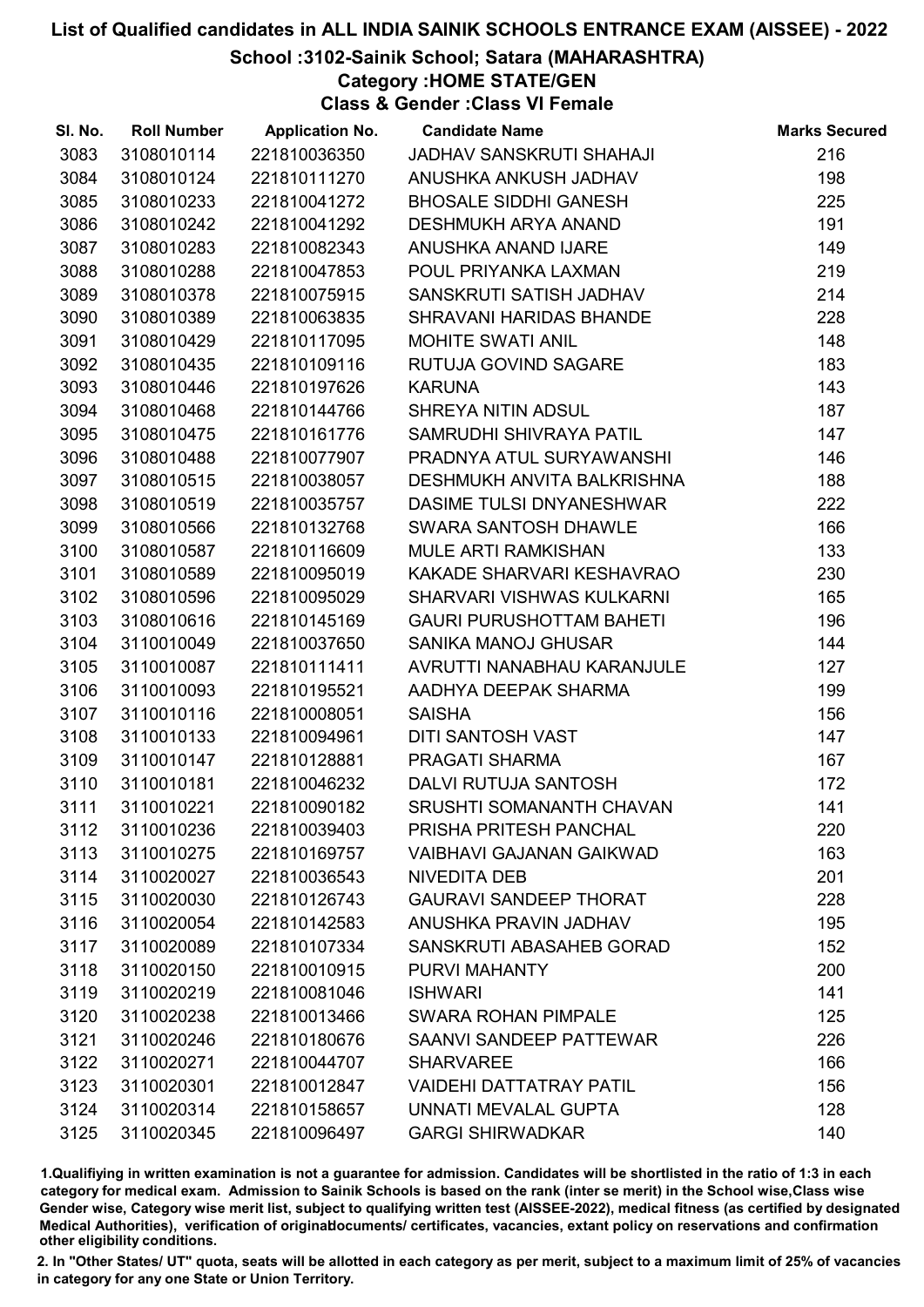# School :3102-Sainik School; Satara (MAHARASHTRA)

Category :HOME STATE/GEN

Class & Gender :Class VI Female

| SI. No. | <b>Roll Number</b> | <b>Application No.</b> | <b>Candidate Name</b>          | <b>Marks Secured</b> |
|---------|--------------------|------------------------|--------------------------------|----------------------|
| 3126    | 3110020349         | 221810136008           | <b>KARUNYA KADAM</b>           | 157                  |
| 3127    | 3110020396         | 221810085458           | <b>TANISHKA RAGHAV</b>         | 152                  |
| 3128    | 3110020415         | 221810084988           | PRANJAL SAGAR ARJUGADE         | 144                  |
| 3129    | 3110020421         | 221810122309           | SWARANJALI RAMESH GOSAVI       | 138                  |
| 3130    | 3110020441         | 221810035929           | SIMLEEN KAUR SANSOY            | 198                  |
| 3131    | 3110020462         | 221810013669           | AMBIKA JATHAR                  | 143                  |
| 3132    | 3110020476         | 221810079399           | ANVI NILESH DESHPANDE.         | 209                  |
| 3133    | 3111020304         | 221810053429           | <b>DEETYA RAJESH MANE</b>      | 203                  |
| 3134    | 3112010026         | 221810172080           | ANANYA GAJANAN SAWANT          | 163                  |
| 3135    | 3112010027         | 221810163380           | SHIVANI SHIVAJI SAWANT         | 193                  |
| 3136    | 3112010030         | 221810167390           | PRIYANKA VITTHAL TRIBHAN       | 145                  |
| 3137    | 3112010034         | 221810171411           | <b>VAISHNAVI MANEJI GARKAR</b> | 197                  |
| 3138    | 3112010063         | 221810127372           | AKSHARA NAGORAO BABHALE        | 129                  |
| 3139    | 3112010069         | 221810168682           | PRADNYA SOPAN SAWANT           | 199                  |
| 3140    | 3112020023         | 221810029841           | SAANVI NITIN CHAVAN            | 234                  |
| 3141    | 3112020032         | 221810038432           | AWCHAR SAMIKSHA NILESHRAO      | 140                  |
| 3142    | 3112020049         | 221810190504           | <b>MANSWI BASWANT BODKE</b>    | 133                  |
| 3143    | 3112020075         | 221810128916           | <b>SANSKRUTI NAYAK</b>         | 135                  |
| 3144    | 3112020112         | 221810084419           | SHREYA RAJENDRA KADAM          | 244                  |
| 3145    | 3112020136         | 221810164556           | SHARADA MUNJAJI SAWANT         | 154                  |
| 3146    | 3112020139         | 221810155566           | RAHI NAGESH KULKARNI           | 191                  |
| 3147    | 3112020171         | 221810125097           | SANCHITA SACHIN KARHALE        | 165                  |
| 3148    | 3112020197         | 221810178778           | KALYANI SAKHARAM KOKATE        | 136                  |
| 3149    | 3112020199         | 221810173488           | DNYANESHWARI MAROTI DOIJAD     | 127                  |
| 3150    | 3112020200         | 221810123788           | NIKUNJ YOGESH WADGAONKAR       | 123                  |
| 3151    | 3113010011         | 221810001950           | SWARA RAJARAM PEDNEKAR         | 198                  |
| 3152    | 3113010050         | 221810150391           | AARYA GAUTAM WADEKAR           | 156                  |
| 3153    | 3113010106         | 221810168893           | NIDHI PUNCHLONGIYA             | 142                  |
| 3154    | 3113010121         | 221810003454           | YUKTI RAJESH SHARMA            | 237                  |
| 3155    | 3113010140         | 221810012545           | SAGARE DEVASHREE SAMBHAJI      | 160                  |
| 3156    | 3113010160         | 221810092526           | <b>SHARVARI PANKAJ PAGAR</b>   | 161                  |
| 3157    | 3113010215         | 221810049358           | ANUSHKA DEVDAS JANBHARE        | 135                  |
| 3158    | 3113010243         | 221810133469           | <b>PATIL SWARANJALI KISHOR</b> | 141                  |
| 3159    | 3113010266         | 221810046060           | <b>MRUNMAYEE</b>               | 149                  |
| 3160    | 3113010275         | 221810167561           | <b>MANASVI</b>                 | 166                  |
| 3161    | 3113010281         | 221810132612           | <b>TEJASHRI NARENDRA MORE</b>  | 170                  |
| 3162    | 3113010287         | 221810192342           | NAVYA PRAVIN KAPADNIS          | 134                  |
| 3163    | 3113010288         | 221810073472           | <b>OVI AMOL WALZADE</b>        | 241                  |
| 3164    | 3113010304         | 221810047044           | <b>SHREYA</b>                  | 167                  |
| 3165    | 3113010353         | 221810099948           | <b>GULAVE LAXMI DADASAHEB</b>  | 167                  |
| 3166    | 3114010005         | 221810178510           | ALFIYA JAHANGIR MULANI         | 227                  |
| 3167    | 3114010008         | 221810122920           | PRIYALI DATTATRAY LAWANDE      | 207                  |
| 3168    | 3114010012         | 221810177460           | PHADTARE MANSI ABASO           | 176                  |

1.Qualifiying in written examination is not a guarantee for admission. Candidates will be shortlisted in the ratio of 1:3 in each category for medical exam. Admission to Sainik Schools is based on the rank (inter se merit) in the School wise,Class wise Gender wise, Category wise merit list, subject to qualifying written test (AISSEE-2022), medical fitness (as certified by designated Medical Authorities), verification of originablocuments/ certificates, vacancies, extant policy on reservations and confirmation other eligibility conditions.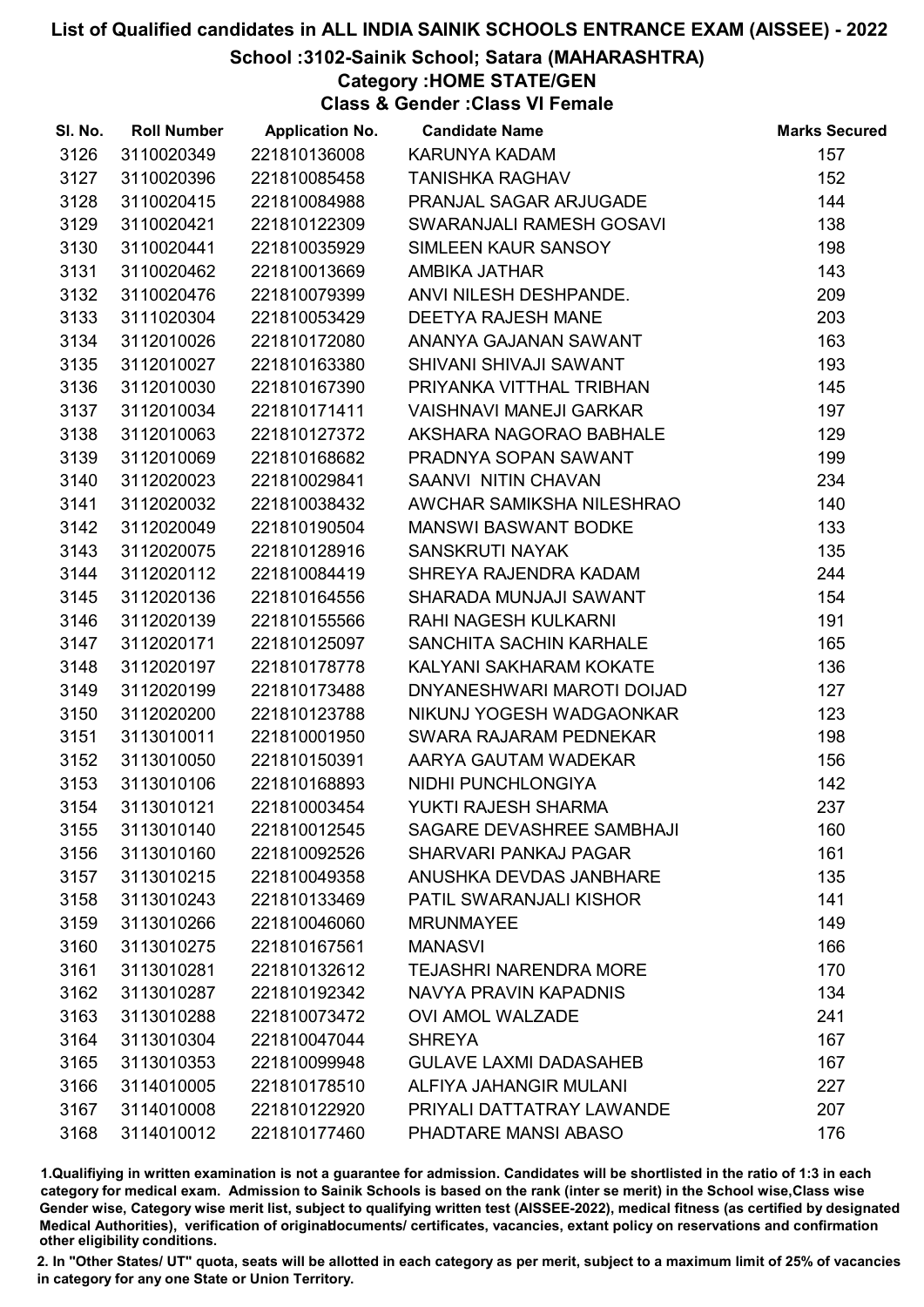# School :3102-Sainik School; Satara (MAHARASHTRA)

Category :HOME STATE/GEN

Class & Gender :Class VI Female

| SI. No. | <b>Roll Number</b> | <b>Application No.</b> | <b>Candidate Name</b>            | <b>Marks Secured</b> |
|---------|--------------------|------------------------|----------------------------------|----------------------|
| 3169    | 3114010032         | 221810036941           | <b>GAYATRI MOHAN SHINDE</b>      | 199                  |
| 3170    | 3114010044         | 221810114812           | VASUDHA MAHENDRA TAMBE           | 215                  |
| 3171    | 3114010054         | 221810155352           | SANIKA SANTOSH KHARTODE          | 144                  |
| 3172    | 3114010057         | 221810175962           | RISHIKA KANDEKAR                 | 149                  |
| 3173    | 3114010067         | 221810116113           | <b>ISHWARY UDAY POMAN</b>        | 247                  |
| 3174    | 3114010068         | 221810120213           | HRITIKA SOMNATH INDORE           | 224                  |
| 3175    | 3114010129         | 221810185095           | SANSKRUTI PRAVIN DHUKE           | 175                  |
| 3176    | 3114010137         | 221810147906           | <b>BHAKTI</b>                    | 196                  |
| 3177    | 3114020016         | 221810002110           | <b>IRA AJAY DHANE</b>            | 222                  |
| 3178    | 3114020032         | 221810042030           | <b>SHARAVANI SUDESH PAWAR</b>    | 144                  |
| 3179    | 3114020164         | 221810024661           | <b>AAROHI MILIND KALE</b>        | 124                  |
| 3180    | 3114020255         | 221810005762           | KSHITI SAMIR DHAMDHERE           | 131                  |
| 3181    | 3114020317         | 221810008623           | RIDDHI PANCHOLI                  | 165                  |
| 3182    | 3114020358         | 221810168273           | MRUNAL SANTOSH DAPHAL            | 232                  |
| 3183    | 3114020374         | 221810146093           | <b>MUGDHA AMOL MORE</b>          | 161                  |
| 3184    | 3114020397         | 221810148404           | <b>SEJAL AMAR PATIL</b>          | 126                  |
| 3185    | 3114020409         | 221810027024           | SWARALI GANESH RAUT              | 137                  |
| 3186    | 3114020419         | 221810195534           | YASHIKA SACHIN SHENDE            | 209                  |
| 3187    | 3114020447         | 221810117254           | <b>ISHWARI NIRANTAR PATIL</b>    | 135                  |
| 3188    | 3114020513         | 221810083838           | SWARALI GORAK KALE               | 252                  |
| 3189    | 3114030007         | 221810024854           | NAKSHATRA ANIL PAWAR             | 202                  |
| 3190    | 3114030025         | 221810082274           | SANSKRUTI GORAKSHNATH            | 236                  |
| 3191    | 3114030064         | 221810011705           | <b>TEJAL ANANT PATIL</b>         | 164                  |
| 3192    | 3114030117         | 221810130275           | ANOMA ANAND SHINDE               | 135                  |
| 3193    | 3114030121         | 221810186675           | SAMYAA NISHANT PORE              | 149                  |
| 3194    | 3114030136         | 221810092295           | <b>ASHVIKA SINGH</b>             | 198                  |
| 3195    | 3114030182         | 221810096356           | <b>ISHITA PRAVIN KARNE</b>       | 159                  |
| 3196    | 3114030282         | 221810138467           | <b>ADITI BABLU MISHRA</b>        | 154                  |
| 3197    | 3114030292         | 221810158177           | <b>GUMMA SAI SRI MEGHANA</b>     | 234                  |
| 3198    | 3114030371         | 221810036878           | <b>SHREYA VIKAS GADE</b>         | 124                  |
| 3199    | 3114030404         | 221810156719           | <b>SUDIKSHA DUBEY</b>            | 172                  |
| 3200    | 3114030460         | 221810003879           | <b>OJASWITA CHAVAN</b>           | 125                  |
| 3201    | 3115010012         | 221810089310           | <b>ADITI SACHIN LAMKANE</b>      | 149                  |
| 3202    | 3115010013         | 221810149410           | <b>HINDAVI AJAY GHADGE</b>       | 238                  |
| 3203    | 3115010057         | 221810158490           | SHIVANJALI VIKAS BHAGAT          | 259                  |
| 3204    | 3115010073         | 221810102521           | <b>JANHAVI SAMADHAN KATKAR</b>   | 141                  |
| 3205    | 3115010080         | 221810089131           | <b>DISHA DATTATRAY DESHMUKH</b>  | 170                  |
| 3206    | 3115010088         | 221810119741           | CHAVAN ARADHYA SHIVAJI           | 205                  |
| 3207    | 3115010100         | 221810061861           | <b>ISHWARI ABHIJIT PATIL</b>     | 215                  |
| 3208    | 3115010120         | 221810060491           | <b>MRUNAL RAHUL SHINDE</b>       | 237                  |
| 3209    | 3115010142         | 221810160612           | <b>ISHWARI DHANAJI KATANGALE</b> | 221                  |
| 3210    | 3115010163         | 221810034142           | <b>JANHAVI RAVINDRA NIKAM</b>    | 210                  |
| 3211    | 3115010166         | 221810092342           | <b>VEDIKA VINOD WAGH</b>         | 191                  |

1.Qualifiying in written examination is not a guarantee for admission. Candidates will be shortlisted in the ratio of 1:3 in each category for medical exam. Admission to Sainik Schools is based on the rank (inter se merit) in the School wise,Class wise Gender wise, Category wise merit list, subject to qualifying written test (AISSEE-2022), medical fitness (as certified by designated Medical Authorities), verification of originablocuments/ certificates, vacancies, extant policy on reservations and confirmation other eligibility conditions.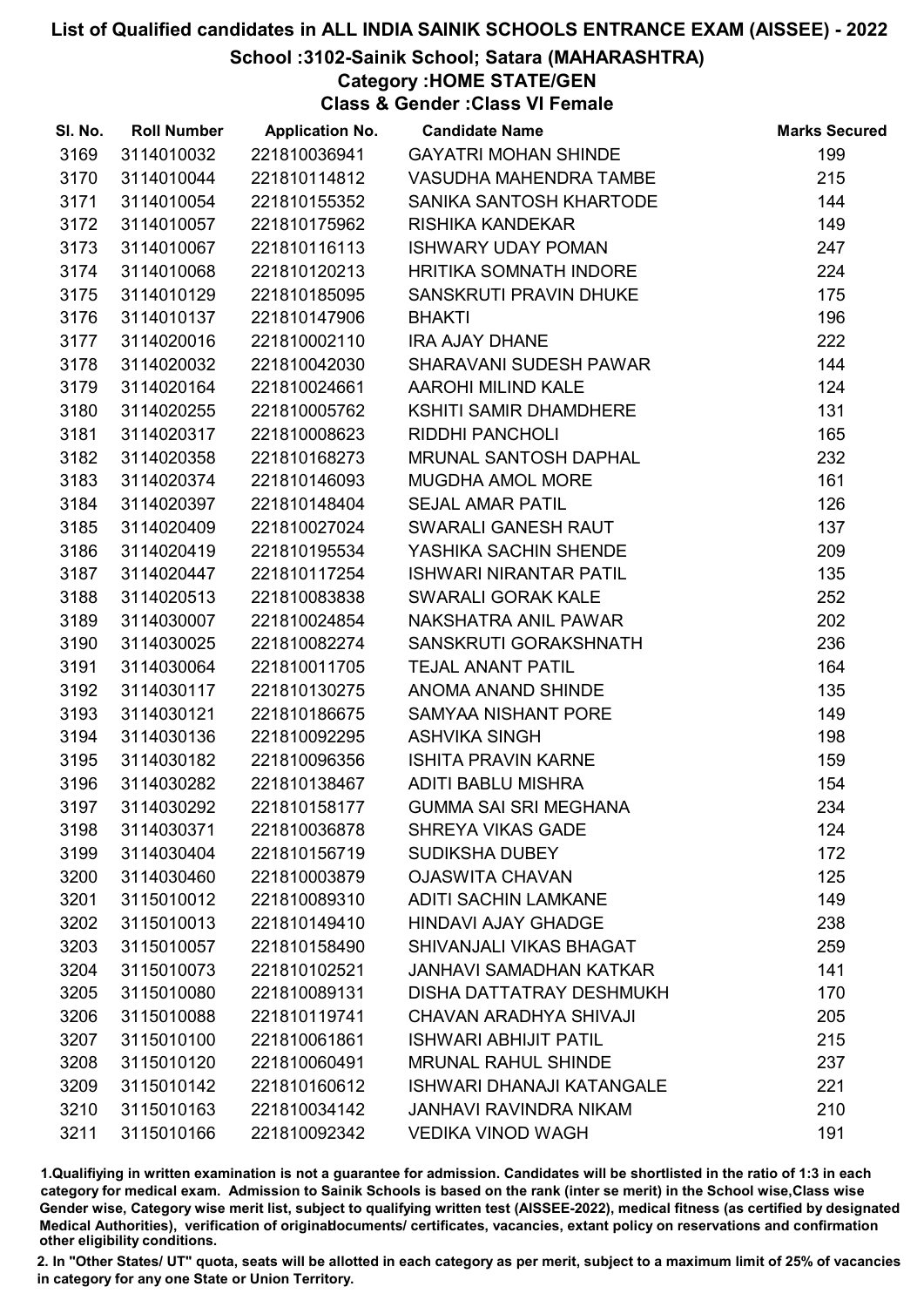# School :3102-Sainik School; Satara (MAHARASHTRA)

Category :HOME STATE/GEN

Class & Gender :Class VI Female

| SI. No. | <b>Roll Number</b> | <b>Application No.</b> | <b>Candidate Name</b>             | <b>Marks Secured</b> |
|---------|--------------------|------------------------|-----------------------------------|----------------------|
| 3212    | 3115010172         | 221810062942           | PRACHITI ATUL MORE                | 192                  |
| 3213    | 3115020020         | 221810034092           | VISHAKHA PANDURANG WAGH           | 250                  |
| 3214    | 3115020021         | 221810106292           | ASMITA DURYODHAN JADHAV           | 221                  |
| 3215    | 3115020025         | 221810034103           | SANMATI SAHEBRAO ARAKILE          | 244                  |
| 3216    | 3115020033         | 221810168803           | <b>GAIKWAD INDIRA SUDHAKAR</b>    | 126                  |
| 3217    | 3115020034         | 221810016013           | <b>JADHAV ANUSHKA NILESH</b>      | 216                  |
| 3218    | 3115020036         | 221810062213           | PRANJAL MILIND PAWAR              | 200                  |
| 3219    | 3115020051         | 221810093323           | SNEHANJALI AJAYKUMAR SHINDE       | 195                  |
| 3220    | 3115020063         | 221810088343           | <b>VAISHNAVI RAJENDRA KADAM</b>   | 208                  |
| 3221    | 3115020065         | 221810110743           | <b>GHADAGE AVANTIKA NILESH</b>    | 176                  |
| 3222    | 3115020070         | 221810138753           | DHEKANE SANSKRUTI KIRAN           | 192                  |
| 3223    | 3115020091         | 221810095383           | <b>RAMAA</b>                      | 140                  |
| 3224    | 3115020106         | 221810104004           | <b>SHREYA ANIL SUTAR</b>          | 245                  |
| 3225    | 3115020107         | 221810057004           | MRUNMAYEE MANOJ GHORPADE          | 210                  |
| 3226    | 3115020109         | 221810129204           | SAMRUDDHI SACHIN GAIKWAD          | 201                  |
| 3227    | 3115020147         | 221810061844           | <b>JANHAVI SACHIN JADHAV</b>      | 253                  |
| 3228    | 3115020166         | 221810147174           | SIDDHI ARUN DALAVI                | 201                  |
| 3229    | 3115020174         | 221810103284           | <b>OVI AVINASH SHINDE</b>         | 222                  |
| 3230    | 3115020175         | 221810116384           | TANAYA GAJANAN PAWAR              | 205                  |
| 3231    | 3115020199         | 221810009305           | SANSKRUTI DNAYANESHWAR            | 163                  |
| 3232    | 3115020221         | 221810043835           | SIDDHI SANTOSH THORAT             | 211                  |
| 3233    | 3115020250         | 221810020975           | DHANSHRI SACHIN JAGTAP            | 194                  |
| 3234    | 3115020262         | 221810189885           | SHREYA SHIVAJI RAJAGE             | 170                  |
| 3235    | 3115020326         | 221810126376           | <b>RISHITA KISHOR MORE</b>        | 211                  |
| 3236    | 3115020338         | 221810019586           | <b>MORE SAINKA VIJAY</b>          | 179                  |
| 3237    | 3115020346         | 221810139096           | <b>JIDNYASA SACHIN CHAVAN</b>     | 167                  |
| 3238    | 3115020366         | 221810174517           | <b>TORANE PRANJAL RAHUL</b>       | 161                  |
| 3239    | 3115020394         | 221810134947           | ADITI PRATAP DHAYAGUDE            | 198                  |
| 3240    | 3115020408         | 221810188667           | SHIVANJALI DATTATRAY              | 167                  |
| 3241    | 3115020415         | 221810135477           | <b>VEDA VIJAY WARAGADE</b>        | 190                  |
| 3242    | 3115020417         | 221810049777           | <b>ASMI</b>                       | 235                  |
| 3243    | 3115020420         | 221810012087           | HAGAVANE AARADHYA PRAVIN          | 195                  |
| 3244    | 3115020428         | 221810138787           | <b>ARYA</b>                       | 136                  |
| 3245    | 3115020438         | 221810052997           | <b>GARGI VIVEKANAND GHORPADE</b>  | 251                  |
| 3246    | 3115020448         | 221810162018           | PATIL SAKSHI PRAVIN               | 165                  |
| 3247    | 3115020452         | 221810119318           | PATIL VISHWABHARATI VINAYAK       | 231                  |
| 3248    | 3115020455         | 221810047718           | SPARSH SHRIKANT GAIKWAD           | 134                  |
| 3249    | 3115020476         | 221810176048           | <b>DIVYA SATISH BABAR</b>         | 195                  |
| 3250    | 3115020490         | 221810068668           | <b>VISHAKHA RAHUL SURYAWANSHI</b> | 202                  |
| 3251    | 3115030002         | 221810090100           | <b>OJASVI SANDEEP TAWDE</b>       | 197                  |
| 3252    | 3115030026         | 221810147140           | <b>SAYEE MAHESH GOLE</b>          | 209                  |
| 3253    | 3115030038         | 221810077650           | SMARNIKA SWARUP MANDHARE          | 155                  |
| 3254    | 3115030039         | 221810067750           | <b>SWARALI AMOL SHEWALE</b>       | 191                  |

1.Qualifiying in written examination is not a guarantee for admission. Candidates will be shortlisted in the ratio of 1:3 in each category for medical exam. Admission to Sainik Schools is based on the rank (inter se merit) in the School wise,Class wise Gender wise, Category wise merit list, subject to qualifying written test (AISSEE-2022), medical fitness (as certified by designated Medical Authorities), verification of originablocuments/ certificates, vacancies, extant policy on reservations and confirmation other eligibility conditions.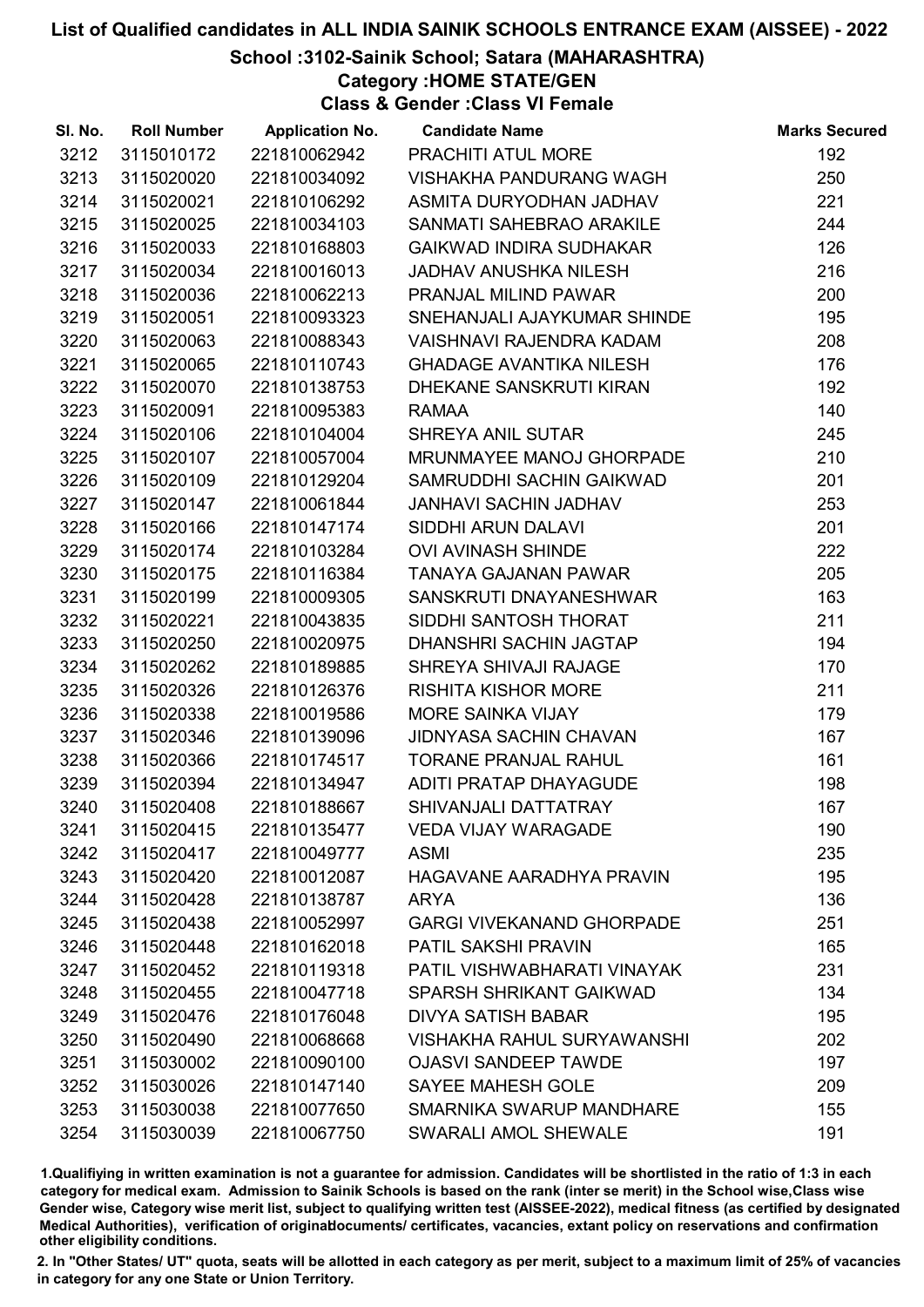# School :3102-Sainik School; Satara (MAHARASHTRA)

Category :HOME STATE/GEN

Class & Gender :Class VI Female

| SI. No. | <b>Roll Number</b> | <b>Application No.</b> | <b>Candidate Name</b>          | <b>Marks Secured</b> |
|---------|--------------------|------------------------|--------------------------------|----------------------|
| 3255    | 3115030049         | 221810004270           | AKSHARA SACHIN GAWALI          | 139                  |
| 3256    | 3115030056         | 221810113780           | YOGINI GANESH KADAM            | 167                  |
| 3257    | 3115030076         | 221810118711           | <b>SRUSHTI RAJENDRA PISAL</b>  | 186                  |
| 3258    | 3115030084         | 221810109721           | <b>SWARANJALI SACHIN</b>       | 198                  |
| 3259    | 3115030105         | 221810134641           | AMALE SAMRUDDHI DIPAK          | 171                  |
| 3260    | 3115030107         | 221810021941           | SHRUTI VIKRAM SALUNKHE         | 173                  |
| 3261    | 3115030113         | 221810193351           | <b>GHADAGE SHREYA AJIT</b>     | 129                  |
| 3262    | 3115030115         | 221810064451           | ARYA SHRIKRISHNA PATIL         | 230                  |
| 3263    | 3115030131         | 221810100761           | <b>TIRTHA SHILPA PATIL</b>     | 133                  |
| 3264    | 3115030179         | 221810196352           | <b>CHAVAN MRUNMAYEE SUDHIR</b> | 139                  |
| 3265    | 3115030204         | 221810196003           | <b>ASMI NILESH NIKAM</b>       | 135                  |
| 3266    | 3115030216         | 221810093513           | <b>GODASE ADITI VIJAY</b>      | 138                  |
| 3267    | 3115030239         | 221810037443           | <b>ASHLESHA</b>                | 200                  |
| 3268    | 3115030272         | 221810070393           | SHWETA SHARAD GOLE             | 120                  |
| 3269    | 3115030342         | 221810080998           | MANASVI AJIT JADHAV            | 153                  |
| 3270    | 3115030357         | 221810170419           | <b>TANVI JITENDRA UNDALE</b>   | 210                  |
| 3271    | 3115030372         | 221810036339           | RIDDHI HANUMANT MANE           | 249                  |
| 3272    | 3115030377         | 221810155549           | SAMRUDDHI VIJAYKUMAR           | 231                  |
| 3273    | 3115030385         | 221810034459           | <b>JADHAV RUTU UMESH</b>       | 142                  |
| 3274    | 3115040065         | 221810115815           | PISE SAEE SANDESH              | 214                  |
| 3275    | 3115040084         | 221810045445           | JADHAV SHAMIKA SANDIP          | 125                  |
| 3276    | 3115040090         | 221810044745           | <b>AKSA ASIF MULANI</b>        | 230                  |
| 3277    | 3115040098         | 221810115755           | MUNDHEKAR SACHEE SANGRAM       | 185                  |
| 3278    | 3115040123         | 221810114095           | <b>RIYA SHASHIKANT MOHITE</b>  | 170                  |
| 3279    | 3115040139         | 221810082616           | DEVYANI DHAIRYASHIL MANE       | 146                  |
| 3280    | 3115040155         | 221810066536           | AYUSHKA NITIN JADHAV           | 210                  |
| 3281    | 3115040157         | 221810096836           | <b>ADWITA DAULAT PATIL</b>     | 137                  |
| 3282    | 3115040194         | 221810159386           | NIKAM MRUNAL RAJENDRA          | 166                  |
| 3283    | 3115040198         | 221810047686           | SAPTE SWARANJALI JAYWANT       | 183                  |
| 3284    | 3115040204         | 221810078396           | <b>KRANTI RAMESH NAVALE</b>    | 152                  |
| 3285    | 3115040252         | 221810043467           | SIDDHI JANARDAN YADAV          | 214                  |
| 3286    | 3115040257         | 221810065077           | RUTUJA INDRAJEET SHINDE        | 130                  |
| 3287    | 3115040272         | 221810137897           | <b>SAEE NITIN KATE</b>         | 121                  |
| 3288    | 3115040307         | 221810094248           | ARNAVI RAVINDRA DESHMUKH       | 135                  |
| 3289    | 3115040312         | 221810138258           | SHREYA NITIN SAWANT            | 188                  |
| 3290    | 3115040313         | 221810019258           | KIRDAT SHREYA GANESH           | 228                  |
| 3291    | 3115040357         | 221810068509           | PRIYAL PRAVIN NIGADE           | 257                  |
| 3292    | 3115040376         | 221810036849           | <b>MANE SAMIKSHA SACHIN</b>    | 182                  |
| 3293    | 3115040400         | 221810013579           | AISHWARYA VINOD KADAM          | 168                  |
| 3294    | 3115040410         | 221810193389           | <b>GHORPADE PRANJAL MAHESH</b> | 152                  |
| 3295    | 3116010006         | 221810045320           | <b>SAMRUDHI ARUN SARADE</b>    | 245                  |
| 3296    | 3116010014         | 221810042040           | SANSKRUTI SANDIP MOTE          | 225                  |
| 3297    | 3116010019         | 221810161760           | <b>SWARALI PANKAJ PATIL</b>    | 123                  |

1.Qualifiying in written examination is not a guarantee for admission. Candidates will be shortlisted in the ratio of 1:3 in each category for medical exam. Admission to Sainik Schools is based on the rank (inter se merit) in the School wise,Class wise Gender wise, Category wise merit list, subject to qualifying written test (AISSEE-2022), medical fitness (as certified by designated Medical Authorities), verification of originablocuments/ certificates, vacancies, extant policy on reservations and confirmation other eligibility conditions.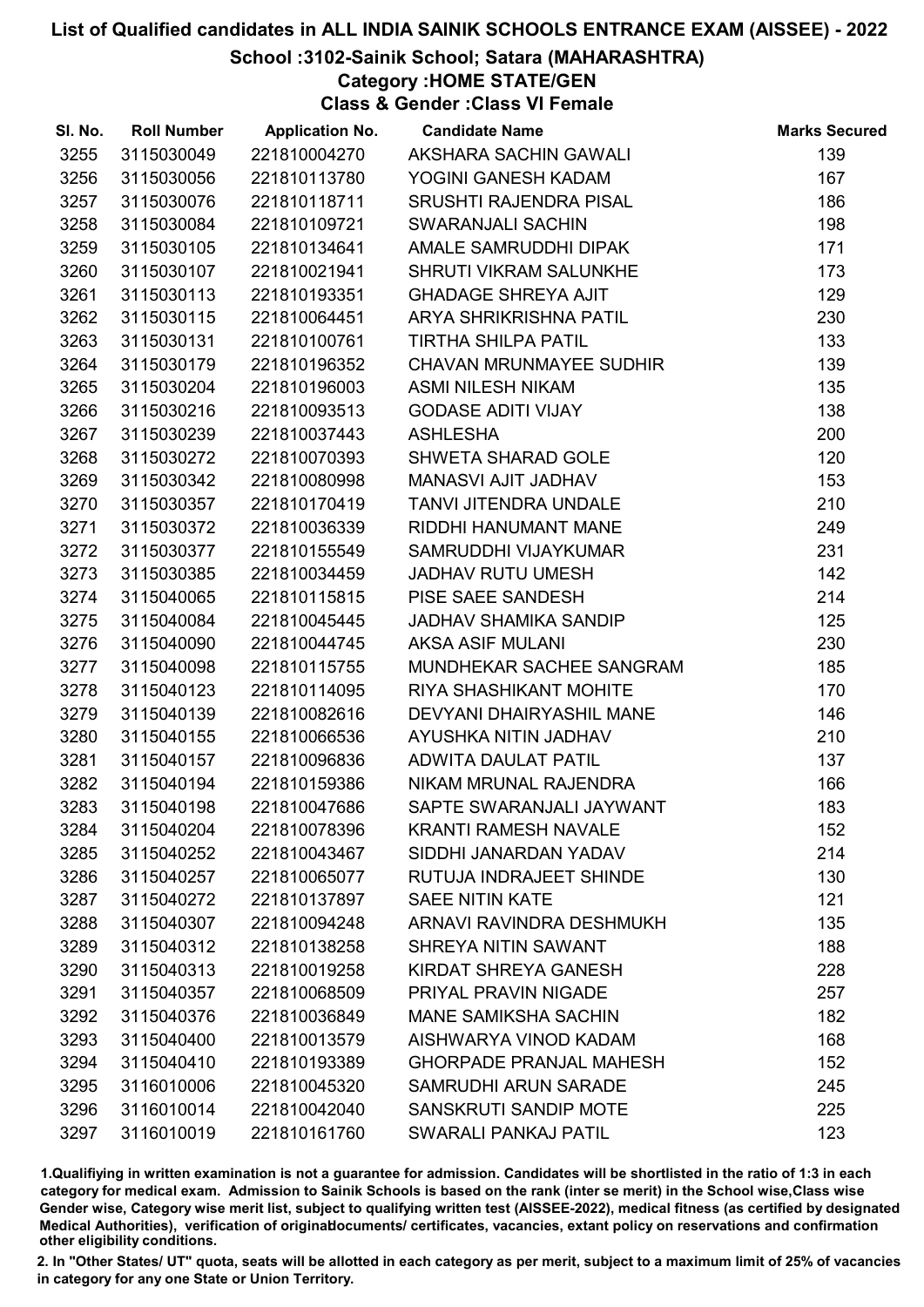# School :3102-Sainik School; Satara (MAHARASHTRA)

Category :HOME STATE/GEN

Class & Gender :Class VI Female

| SI. No. | <b>Roll Number</b> | <b>Application No.</b> | <b>Candidate Name</b>          | <b>Marks Secured</b> |
|---------|--------------------|------------------------|--------------------------------|----------------------|
| 3298    | 3116010025         | 221810071090           | <b>BHARGAVI GANESH BHUSE</b>   | 236                  |
| 3299    | 3116010048         | 221810145261           | SHREYA SURYAKANT PATIL         | 237                  |
| 3300    | 3116010069         | 221810177822           | PRACHITI MAHAVEER WALAKE       | 136                  |
| 3301    | 3116010072         | 221810021132           | SHRAVANI ADIKRAO SHELVANE      | 195                  |
| 3302    | 3116010080         | 221810171942           | <b>VINDHYA</b>                 | 179                  |
| 3303    | 3116010097         | 221810152682           | ISHWARI MAHADEO GAIKWAD        | 205                  |
| 3304    | 3116010106         | 221810041123           | SHREYA GANPAT KHANDARE         | 174                  |
| 3305    | 3116010148         | 221810173274           | <b>ANANDI SHEKBA HANDE</b>     | 139                  |
| 3306    | 3116010156         | 221810158205           | SIDDHI SACHIN GUNGE            | 158                  |
| 3307    | 3116010181         | 221810177475           | NALAWADE KETAKI AMOL           | 172                  |
| 3308    | 3116010226         | 221810180596           | SHREYA SAGAR RANANAVARE        | 127                  |
| 3309    | 3116020034         | 221810091961           | RIYA SANTOSH AWATADE           | 120                  |
| 3310    | 3116020091         | 221810129414           | <b>MRUNMAYI MAHESHWAR</b>      | 122                  |
| 3311    | 3116020102         | 221810129274           | PRADNYA SANJAY KHADE           | 160                  |
| 3312    | 3116020140         | 221810027796           | SHRADDHA HANUMANT KHAPALE      | 200                  |
| 3313    | 3116020144         | 221810106737           | <b>TANMAYEE SURESH CHAVAN</b>  | 150                  |
| 3314    | 3116020190         | 221810147717           | PRACHI NITIN NAWALE            | 124                  |
| 3315    | 3116020208         | 221810064087           | SHINDE HINDAVI SANTOSH         | 223                  |
| 3316    | 3116020216         | 221810043997           | <b>JANHAVI MAHESH JAGTAP</b>   | 194                  |
| 3317    | 3116020224         | 221810082228           | NIYATI NITIN BABHALE           | 163                  |
| 3318    | 3116020235         | 221810161748           | <b>BHONDAVE NEHA RAHUL</b>     | 248                  |
| 3319    | 3116020256         | 221810119579           | <b>SAMIKSHA</b>                | 170                  |
| 3320    | 3116020257         | 221810095189           | <b>GAURI SIDDHESHWAR PATIL</b> | 223                  |

<sup>1.</sup>Qualifiying in written examination is not a guarantee for admission. Candidates will be shortlisted in the ratio of 1:3 in each category for medical exam. Admission to Sainik Schools is based on the rank (inter se merit) in the School wise,Class wise Gender wise, Category wise merit list, subject to qualifying written test (AISSEE-2022), medical fitness (as certified by designated Medical Authorities), verification of originablocuments/ certificates, vacancies, extant policy on reservations and confirmation other eligibility conditions.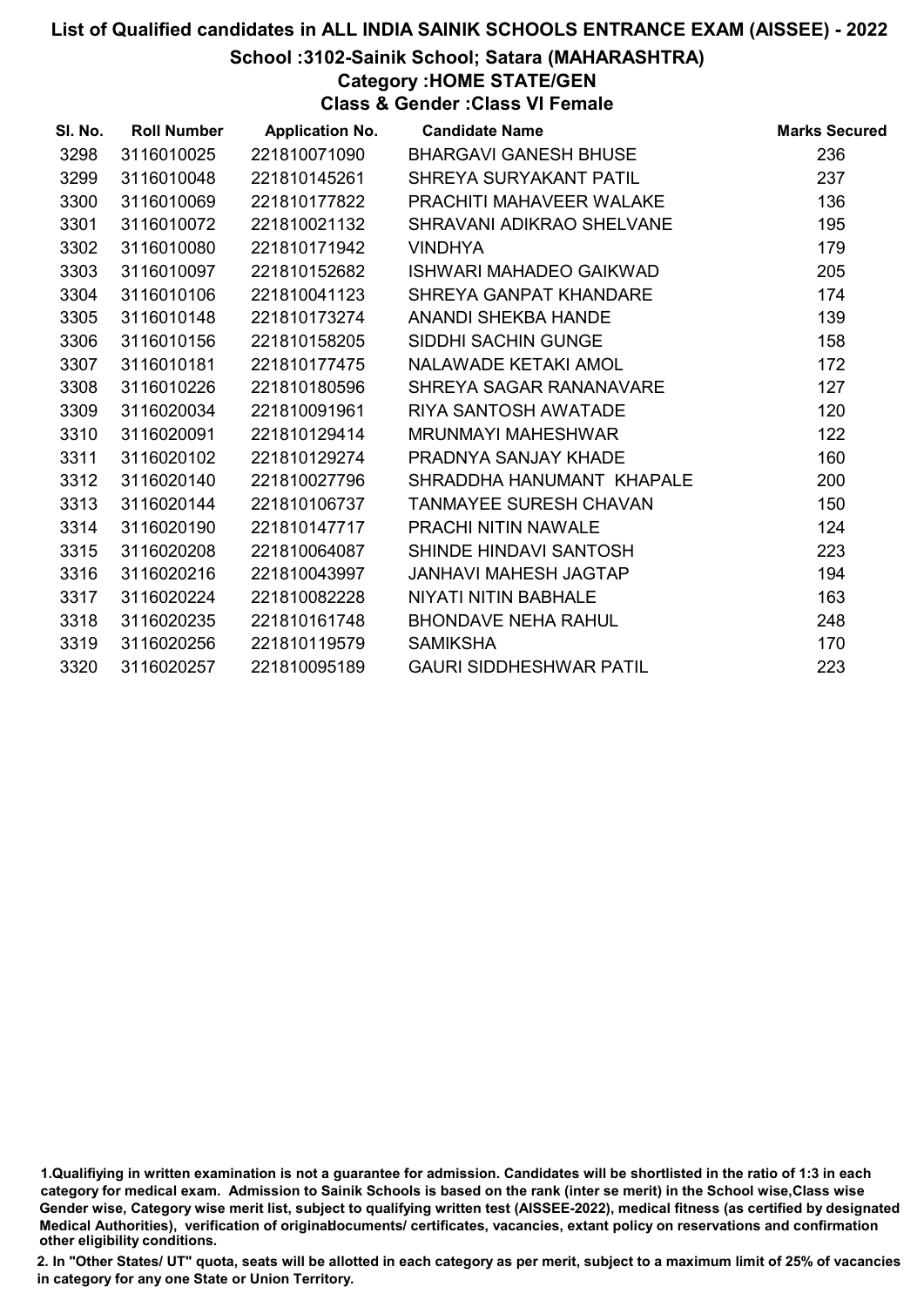# List of Qualified candidates in ALL INDIA SAINIK SCHOOLS ENTRANCE EXAM (AISSEE) - 2022 School :3102-Sainik School; Satara (MAHARASHTRA) Category :OTHER STATE/SC Class & Gender :Class VI Female

| SI. No. | <b>Roll Number</b> | <b>Application No.</b> | <b>Candidate Name</b> | <b>Marks Secured</b> |
|---------|--------------------|------------------------|-----------------------|----------------------|
| 3321    | 1509020455         | 221810164449           | <b>NITYA</b>          | 210                  |
| 3322    | 2711020025         | 221810061384           | SAMBODHI LAXMAN MORE  | 148                  |
| 3323    | 3110020187         | 221810076585           | MISHITA SURYAVANSHI   | 190                  |
| 3324    | 3114020185         | 221810096291           | RIYA T BHATIA         | 120                  |
| 3325    | 4411020059         | 221810008411           | RIYA SINGH            | 180                  |

<sup>1.</sup>Qualifiying in written examination is not a guarantee for admission. Candidates will be shortlisted in the ratio of 1:3 in each category for medical exam. Admission to Sainik Schools is based on the rank (inter se merit) in the School wise,Class wise Gender wise, Category wise merit list, subject to qualifying written test (AISSEE-2022), medical fitness (as certified by designated Medical Authorities), verification of originablocuments/ certificates, vacancies, extant policy on reservations and confirmation other eligibility conditions.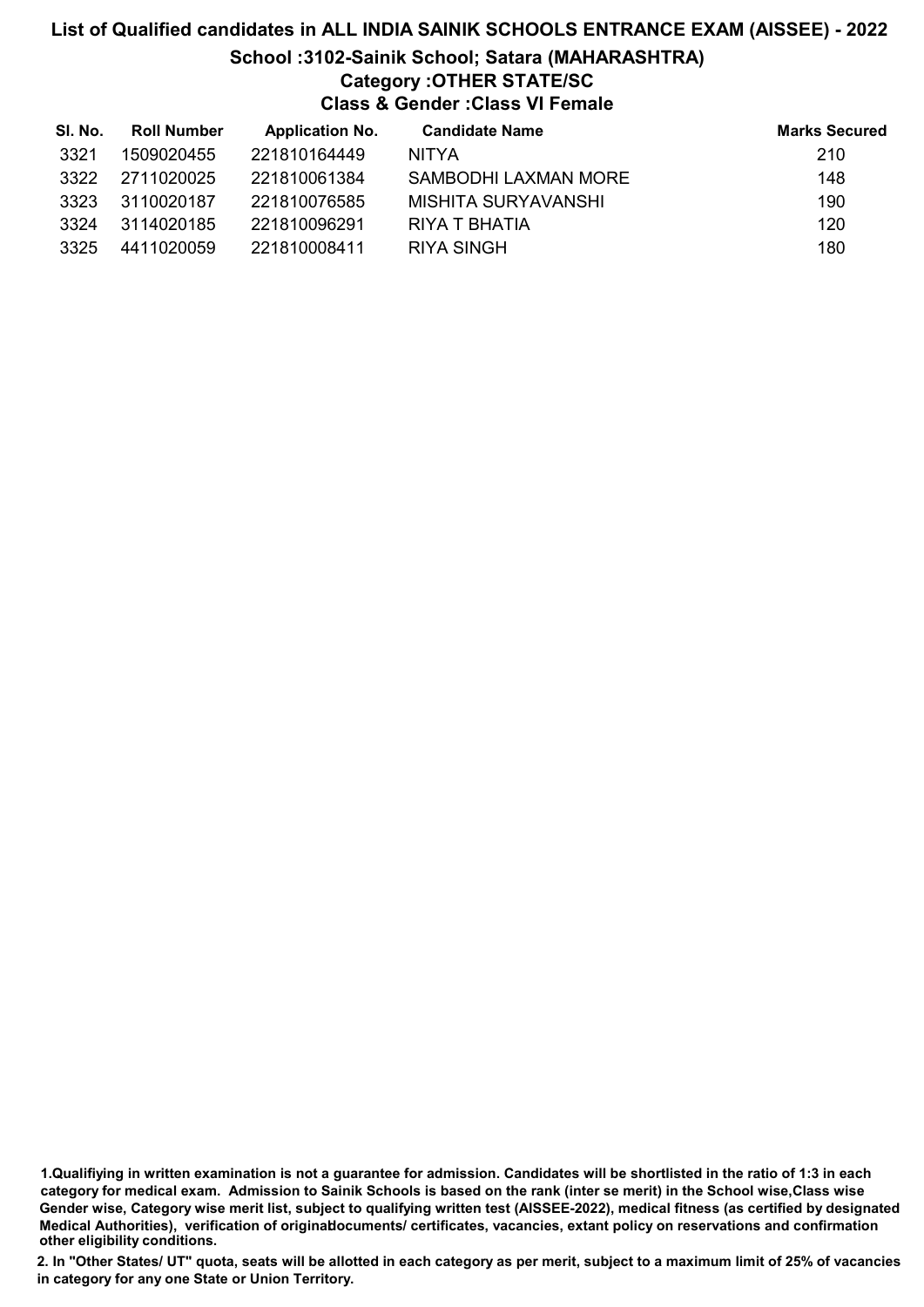# List of Qualified candidates in ALL INDIA SAINIK SCHOOLS ENTRANCE EXAM (AISSEE) - 2022 School :3102-Sainik School; Satara (MAHARASHTRA) Category :OTHER STATE/ST Class & Gender :Class VI Female

| SI. No. | Roll Number | <b>Application No.</b> | <b>Candidate Name</b>    | <b>Marks Secured</b> |
|---------|-------------|------------------------|--------------------------|----------------------|
| 3326    | 2708030317  | 221810111998           | PRFFTHI                  | 59                   |
| 3327    | 3110010001  | 221810154559           | SHIVANI HARESHBHAI DHODI | 83                   |
| 3328    | 3905040181  | 221810059681           | BANOTHU AXITHA           | 131                  |

1.Qualifiying in written examination is not a guarantee for admission. Candidates will be shortlisted in the ratio of 1:3 in each category for medical exam. Admission to Sainik Schools is based on the rank (inter se merit) in the School wise,Class wise Gender wise, Category wise merit list, subject to qualifying written test (AISSEE-2022), medical fitness (as certified by designated Medical Authorities), verification of originablocuments/ certificates, vacancies, extant policy on reservations and confirmation other eligibility conditions.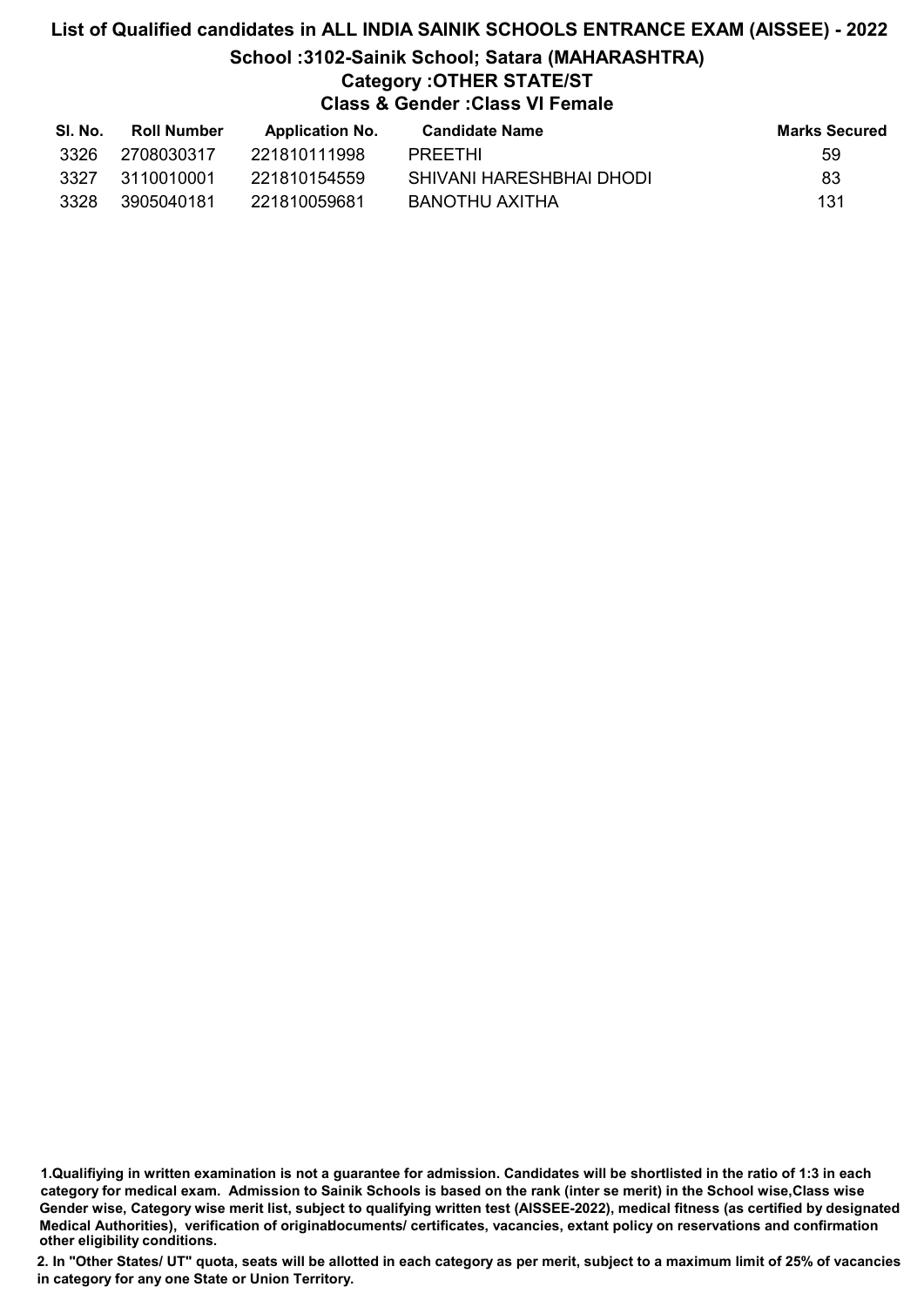# School :3102-Sainik School; Satara (MAHARASHTRA)

# Category :OTHER STATE/OBC

Class & Gender :Class VI Female

| SI. No. | <b>Roll Number</b> | <b>Application No.</b> | <b>Candidate Name</b> | <b>Marks Secured</b> |
|---------|--------------------|------------------------|-----------------------|----------------------|
| 3329    | 1509010085         | 221810148402           | RUCHI RAJ             | 257                  |
| 3330    | 1509030109         | 221810150692           | ARADHYA               | 240                  |
| 3331    | 1513010130         | 221810111872           | PRATIMA KUMARI        | 238                  |
| 3332    | 3110020196         | 221810154016           | AVANTIKA KUMARI       | 188                  |
| 3333    | 3110020258         | 221810148296           | ANGEL KUMARI          | 139                  |
| 3334    | 3110020477         | 221810020599           | AADARSHINI RAJ        | 172                  |
| 3335    | 3114020384         | 221810003793           | <b>KRITI JAISWAL</b>  | 169                  |
| 3336    | 3903010135         | 221810169613           | <b>DURGA GURJAR</b>   | 189                  |
| 3337    | 4407010080         | 221810132581           | <b>GARIMA CHAUHAN</b> | 120                  |
| 3338    | 4411030179         | 221810121349           | RISHITA RAJPUT        | 181                  |

1.Qualifiying in written examination is not a guarantee for admission. Candidates will be shortlisted in the ratio of 1:3 in each category for medical exam. Admission to Sainik Schools is based on the rank (inter se merit) in the School wise,Class wise Gender wise, Category wise merit list, subject to qualifying written test (AISSEE-2022), medical fitness (as certified by designated Medical Authorities), verification of originablocuments/ certificates, vacancies, extant policy on reservations and confirmation other eligibility conditions.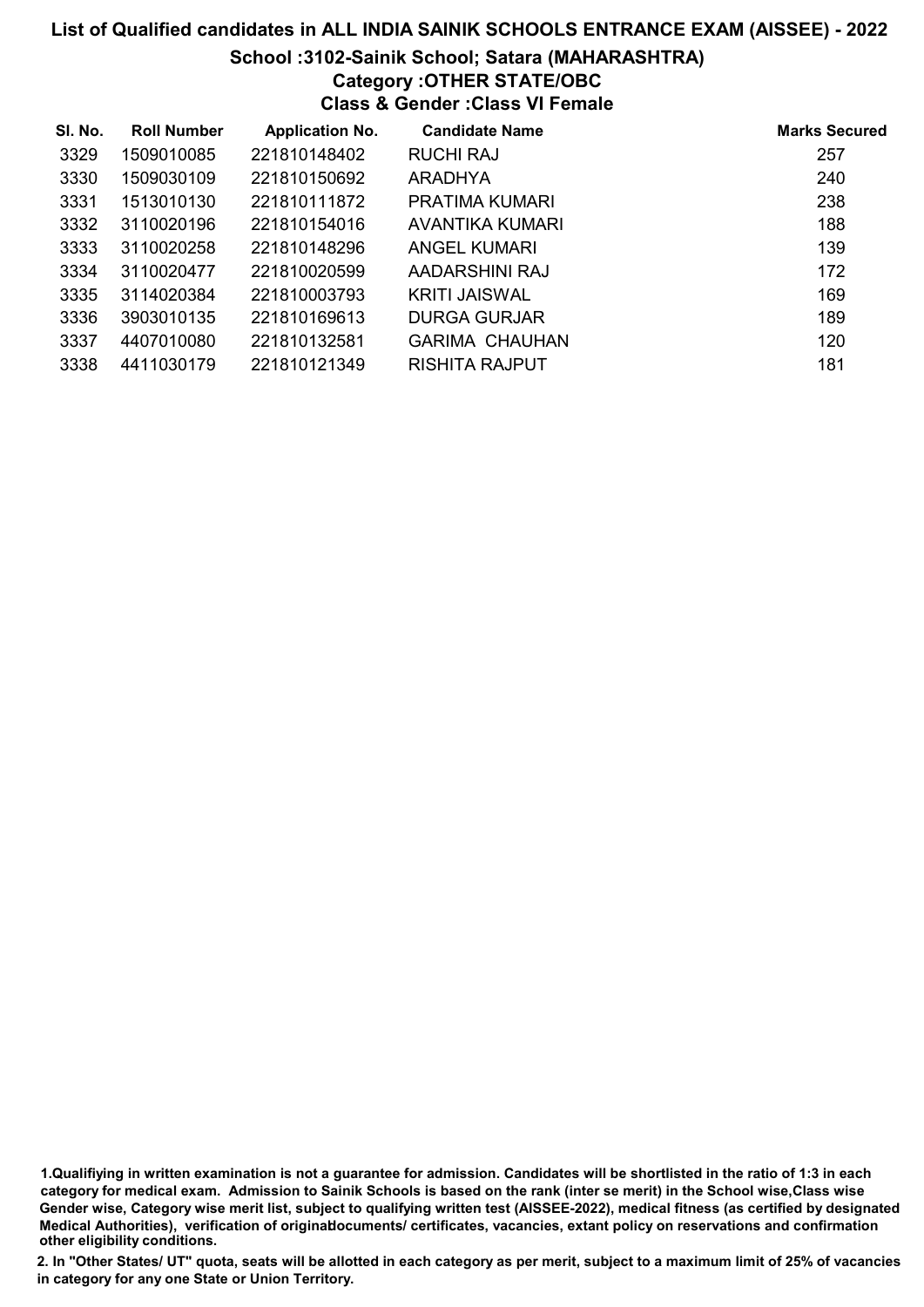# List of Qualified candidates in ALL INDIA SAINIK SCHOOLS ENTRANCE EXAM (AISSEE) - 2022 School :3102-Sainik School; Satara (MAHARASHTRA) Category :OTHER STATE/DEF Class & Gender :Class VI Female

| SI. No. | <b>Roll Number</b> | <b>Application No.</b> | <b>Candidate Name</b> | <b>Marks Secured</b> |
|---------|--------------------|------------------------|-----------------------|----------------------|
| 3339    | 1511070006         | 221810085628           | PRIYA KUMARI          | 181                  |
| 3340    | 2707020123         | 221810025774           | MUSKAN A MULLA        | 128                  |
| 3341    | 2801010187         | 221810032463           | KIRTI YADAV           | 155                  |
| 3342    | 3114030043         | 221810025584           | ANANYA VIHAN          | 195                  |
| 3343    | 3114030185         | 221810000656           | ANUSHKA K. GHUMATE    | 134                  |

<sup>1.</sup>Qualifiying in written examination is not a guarantee for admission. Candidates will be shortlisted in the ratio of 1:3 in each category for medical exam. Admission to Sainik Schools is based on the rank (inter se merit) in the School wise,Class wise Gender wise, Category wise merit list, subject to qualifying written test (AISSEE-2022), medical fitness (as certified by designated Medical Authorities), verification of originablocuments/ certificates, vacancies, extant policy on reservations and confirmation other eligibility conditions.